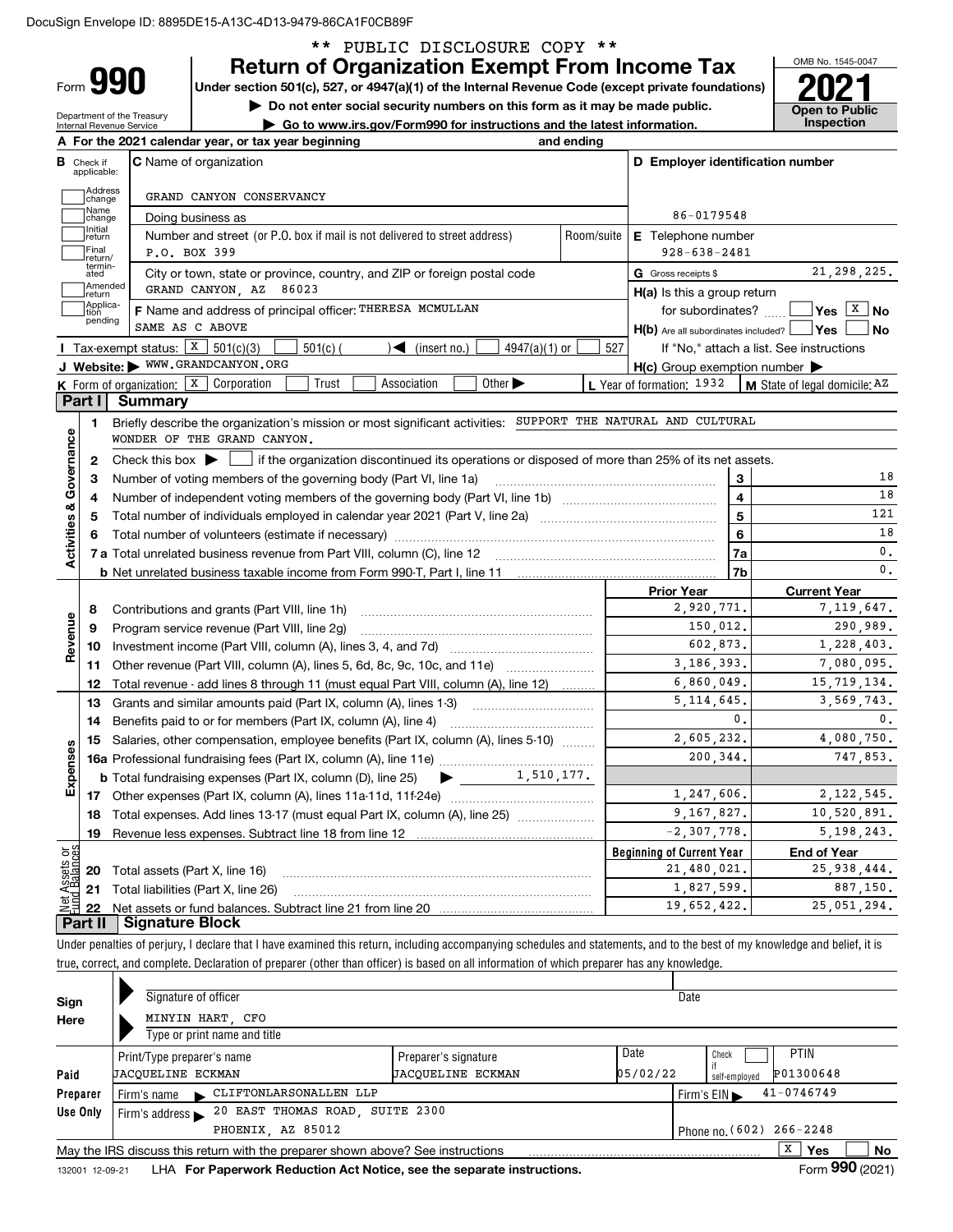|              |                                                                                                                                              | $\overline{X}$              |
|--------------|----------------------------------------------------------------------------------------------------------------------------------------------|-----------------------------|
| 1            | Briefly describe the organization's mission:                                                                                                 |                             |
|              | SEE SCHEDULE O                                                                                                                               |                             |
|              |                                                                                                                                              |                             |
|              |                                                                                                                                              |                             |
|              |                                                                                                                                              |                             |
| $\mathbf{2}$ | Did the organization undertake any significant program services during the year which were not listed on the                                 |                             |
|              |                                                                                                                                              | $\sqrt{}$ Yes $\sqrt{X}$ No |
|              | If "Yes," describe these new services on Schedule O.                                                                                         |                             |
| 3            |                                                                                                                                              |                             |
|              | If "Yes," describe these changes on Schedule O.                                                                                              |                             |
| 4            | Describe the organization's program service accomplishments for each of its three largest program services, as measured by expenses.         |                             |
|              | Section 501(c)(3) and 501(c)(4) organizations are required to report the amount of grants and allocations to others, the total expenses, and |                             |
|              | revenue, if any, for each program service reported.                                                                                          |                             |
| 4a           |                                                                                                                                              |                             |
|              | SEE SCHEDULE O.                                                                                                                              |                             |
|              |                                                                                                                                              |                             |
|              |                                                                                                                                              |                             |
|              |                                                                                                                                              |                             |
|              |                                                                                                                                              |                             |
|              |                                                                                                                                              |                             |
|              |                                                                                                                                              |                             |
|              |                                                                                                                                              |                             |
|              |                                                                                                                                              |                             |
|              |                                                                                                                                              |                             |
|              |                                                                                                                                              |                             |
|              |                                                                                                                                              |                             |
|              |                                                                                                                                              |                             |
|              |                                                                                                                                              |                             |
| 4b           | $0.$ including grants of \$ $\qquad 0.$ (Revenue \$ 290,989.)                                                                                |                             |
|              | FIELD INSTITUTE:                                                                                                                             |                             |
|              | THE GRAND CANYON CONSERVANCY FIELD INSTITUTE EXTENDS THE EDUCATION                                                                           |                             |
|              |                                                                                                                                              |                             |
|              | REACH OF THE PARK WITH EXPERT-LED TRIPS AND TOURS AT THE GRAND CANYON.                                                                       |                             |
|              |                                                                                                                                              |                             |
|              | THE FIELD INSTITUTE ALSO HOSTS THE CANYON FIELD SCHOOL, A PARTNERSHIP                                                                        |                             |
|              | BETWEEN GRAND CANYON CONSERVANCY AND THE NATIONAL PARK SERVICE THAT                                                                          |                             |
|              | OFFERS UNIOUE OPPORTUNITIES FOR YOUTH TO EXPERIENCE THE GREAT OUTDOORS                                                                       |                             |
|              | IN THE HEIGHTS AND DEPTHS OF GRAND CANYON NATIONAL PARK. THE CANYON                                                                          |                             |
|              | FIELD SCHOOL PROVIDES 1-5 DAY CURRICULUM-BASED, RANGER-LED PROGRAMS FOR                                                                      |                             |
|              | STUDENTS (MIDDLE SCHOOL THROUGH UNIVERSITY LEVEL). THE MISSION OF THE                                                                        |                             |
|              | CANYON FIELD SCHOOL IS TO INSPIRE STEWARDSHIP OF NATURAL SPACES THROUGH                                                                      |                             |
|              | AFFORDABLE, FUN, AND EDUCATIONAL PROGRAMS. THE GOAL OF THE FIELD SCHOOL                                                                      |                             |
|              | IS TO HAVE 50% OF PARTICIPATION COMING FROM UNDERSERVED COMMUNITIES.                                                                         |                             |
|              | $\begin{array}{ccc} \text{(Code:} & \text{ } & \text{)} & \text{(Expenses $\$} \end{array}$                                                  | 0.                          |
|              | 0. including grants of \$<br>$0.$ ) (Revenue \$<br>AID TO USDA FOREST SERVICE:                                                               |                             |
|              | GRAND CANYON CONSERVANCY OPERATES A RETAIL OUTLET AT KAIBAB NATIONAL                                                                         |                             |
|              |                                                                                                                                              |                             |
|              | FOREST AT JACOB LAKE, AZ. OUR PROGRAMS ENHANCE THE UNDERSTANDING OF THE                                                                      |                             |
|              | KAIBAB FOREST AND SURROUNDING AREA AND PROVIDE SUPPORT TO THE                                                                                |                             |
|              | INTERPRETIVE ACTIVITIES OF THE US FOREST SERVICE. DUE TO COVID-19, THE                                                                       |                             |
|              | STORE DID NOT OPEN DURING 2021.                                                                                                              |                             |
|              |                                                                                                                                              |                             |
|              |                                                                                                                                              |                             |
|              |                                                                                                                                              |                             |
|              |                                                                                                                                              |                             |
|              |                                                                                                                                              |                             |
| 4c           |                                                                                                                                              |                             |
|              |                                                                                                                                              |                             |
| 4d.          | Other program services (Describe on Schedule O.)                                                                                             |                             |
|              | ) (Revenue \$<br>(Expenses \$<br>including grants of \$                                                                                      |                             |
| 4е           | 7,668,085.<br>Total program service expenses                                                                                                 |                             |
|              | SEE SCHEDULE O FOR CONTINUATION(S)                                                                                                           | Form 990 (2021)             |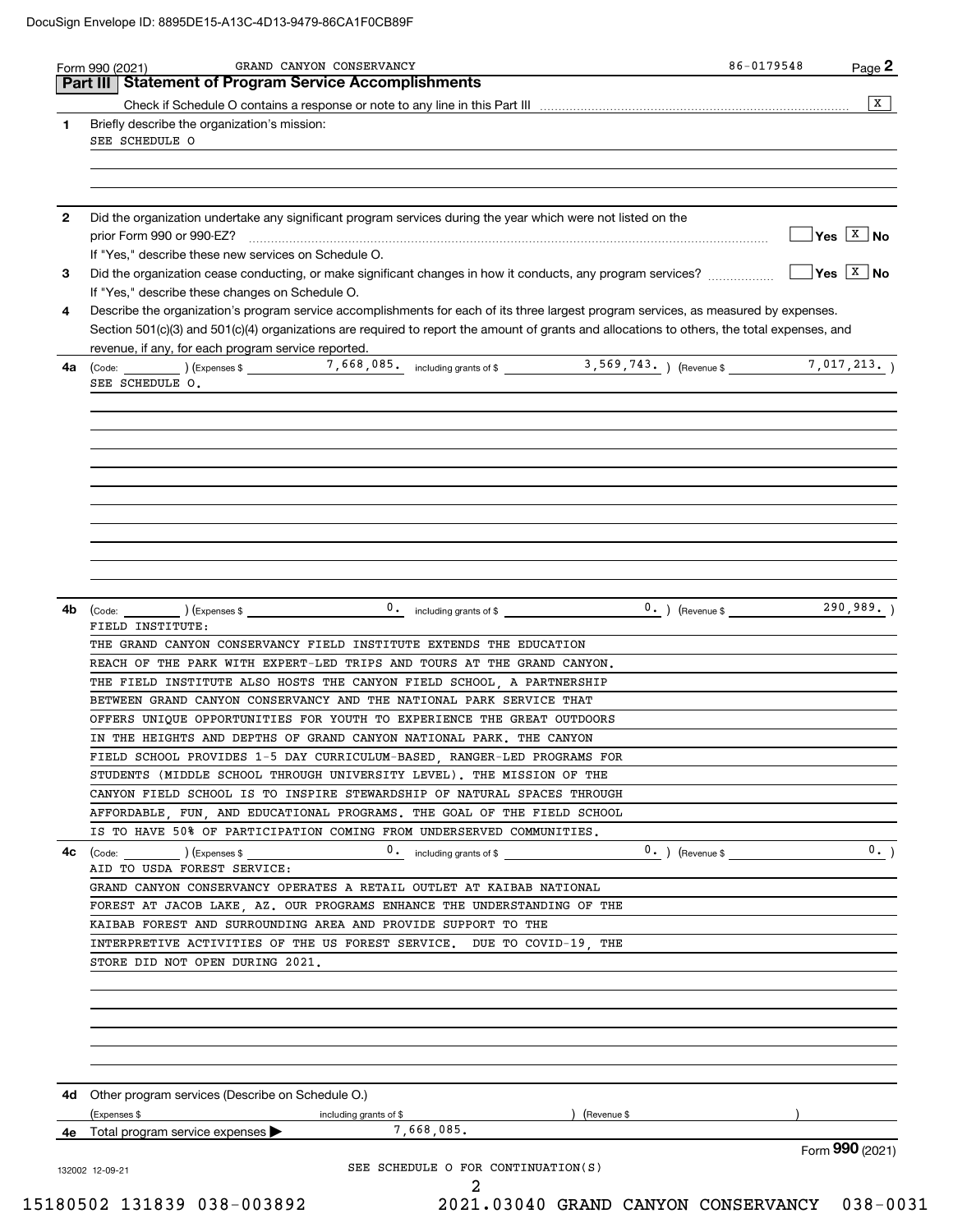|     | 86-0179548<br>GRAND CANYON CONSERVANCY<br>Form 990 (2021)                                                                             |                 |                 | $Page$ <sup>3</sup> |
|-----|---------------------------------------------------------------------------------------------------------------------------------------|-----------------|-----------------|---------------------|
|     | <b>Part IV   Checklist of Required Schedules</b>                                                                                      |                 |                 |                     |
|     |                                                                                                                                       |                 | Yes             | No                  |
| 1   | Is the organization described in section $501(c)(3)$ or $4947(a)(1)$ (other than a private foundation)?                               |                 |                 |                     |
|     |                                                                                                                                       | 1               | х               |                     |
| 2   |                                                                                                                                       | $\mathbf{2}$    | X               |                     |
| 3   | Did the organization engage in direct or indirect political campaign activities on behalf of or in opposition to candidates for       |                 |                 |                     |
|     |                                                                                                                                       | 3               |                 | x                   |
| 4   | Section 501(c)(3) organizations. Did the organization engage in lobbying activities, or have a section 501(h) election in effect      |                 |                 |                     |
|     |                                                                                                                                       | 4               |                 | x                   |
| 5   | Is the organization a section 501(c)(4), 501(c)(5), or 501(c)(6) organization that receives membership dues, assessments, or          |                 |                 |                     |
|     |                                                                                                                                       | 5               |                 | х                   |
| 6   | Did the organization maintain any donor advised funds or any similar funds or accounts for which donors have the right to             |                 |                 |                     |
|     | provide advice on the distribution or investment of amounts in such funds or accounts? If "Yes," complete Schedule D, Part I          | 6               |                 | х                   |
| 7   | Did the organization receive or hold a conservation easement, including easements to preserve open space,                             |                 |                 |                     |
|     |                                                                                                                                       | $\overline{7}$  |                 | x                   |
| 8   | Did the organization maintain collections of works of art, historical treasures, or other similar assets? If "Yes," complete          |                 |                 |                     |
|     |                                                                                                                                       | 8               | х               |                     |
| 9   | Did the organization report an amount in Part X, line 21, for escrow or custodial account liability, serve as a custodian for         |                 |                 |                     |
|     | amounts not listed in Part X; or provide credit counseling, debt management, credit repair, or debt negotiation services?             |                 |                 |                     |
|     |                                                                                                                                       | 9               |                 | х                   |
| 10  | Did the organization, directly or through a related organization, hold assets in donor-restricted endowments                          |                 |                 |                     |
|     |                                                                                                                                       | 10              | х               |                     |
| 11  | If the organization's answer to any of the following questions is "Yes," then complete Schedule D, Parts VI, VII, VIII, IX, or X,     |                 |                 |                     |
|     | as applicable.                                                                                                                        |                 |                 |                     |
|     | a Did the organization report an amount for land, buildings, and equipment in Part X, line 10? If "Yes." complete Schedule D.         |                 |                 |                     |
|     |                                                                                                                                       | 11a             | х               |                     |
|     | <b>b</b> Did the organization report an amount for investments - other securities in Part X, line 12, that is 5% or more of its total |                 |                 |                     |
|     |                                                                                                                                       | 11 <sub>b</sub> |                 | х                   |
|     | c Did the organization report an amount for investments - program related in Part X, line 13, that is 5% or more of its total         |                 |                 |                     |
|     |                                                                                                                                       | 11c             |                 | х                   |
|     | d Did the organization report an amount for other assets in Part X, line 15, that is 5% or more of its total assets reported in       |                 |                 |                     |
|     |                                                                                                                                       | 11d             | х               |                     |
|     |                                                                                                                                       | <b>11e</b>      | X               |                     |
|     | f Did the organization's separate or consolidated financial statements for the tax year include a footnote that addresses             |                 |                 |                     |
|     | the organization's liability for uncertain tax positions under FIN 48 (ASC 740)? If "Yes," complete Schedule D, Part X                | 11f             | х               |                     |
|     | 12a Did the organization obtain separate, independent audited financial statements for the tax year? If "Yes," complete               |                 |                 |                     |
|     |                                                                                                                                       | 12a             | X               |                     |
|     | <b>b</b> Was the organization included in consolidated, independent audited financial statements for the tax year?                    |                 |                 |                     |
|     | If "Yes," and if the organization answered "No" to line 12a, then completing Schedule D, Parts XI and XII is optional                 | <b>12b</b>      |                 | х                   |
| 13  |                                                                                                                                       | 13              |                 | х                   |
| 14a | Did the organization maintain an office, employees, or agents outside of the United States?                                           | 14a             |                 | х                   |
| b   | Did the organization have aggregate revenues or expenses of more than \$10,000 from grantmaking, fundraising, business,               |                 |                 |                     |
|     | investment, and program service activities outside the United States, or aggregate foreign investments valued at \$100,000            |                 |                 |                     |
|     |                                                                                                                                       | 14b             |                 | х                   |
| 15  | Did the organization report on Part IX, column (A), line 3, more than \$5,000 of grants or other assistance to or for any             |                 |                 |                     |
|     |                                                                                                                                       | 15              |                 | х                   |
| 16  | Did the organization report on Part IX, column (A), line 3, more than \$5,000 of aggregate grants or other assistance to              |                 |                 |                     |
|     |                                                                                                                                       | 16              |                 | х                   |
| 17  | Did the organization report a total of more than \$15,000 of expenses for professional fundraising services on Part IX,               |                 |                 |                     |
|     |                                                                                                                                       | 17              | х               |                     |
| 18  | Did the organization report more than \$15,000 total of fundraising event gross income and contributions on Part VIII, lines          |                 |                 |                     |
|     |                                                                                                                                       | 18              | х               |                     |
| 19  | Did the organization report more than \$15,000 of gross income from gaming activities on Part VIII, line 9a? If "Yes."                |                 |                 |                     |
|     |                                                                                                                                       | 19              |                 | х                   |
|     |                                                                                                                                       | 20a             |                 | х                   |
| 20a |                                                                                                                                       |                 |                 |                     |
|     | b If "Yes" to line 20a, did the organization attach a copy of its audited financial statements to this return?                        | 20b             |                 |                     |
| 21  | Did the organization report more than \$5,000 of grants or other assistance to any domestic organization or                           | 21              | х               |                     |
|     |                                                                                                                                       |                 |                 |                     |
|     | 132003 12-09-21                                                                                                                       |                 | Form 990 (2021) |                     |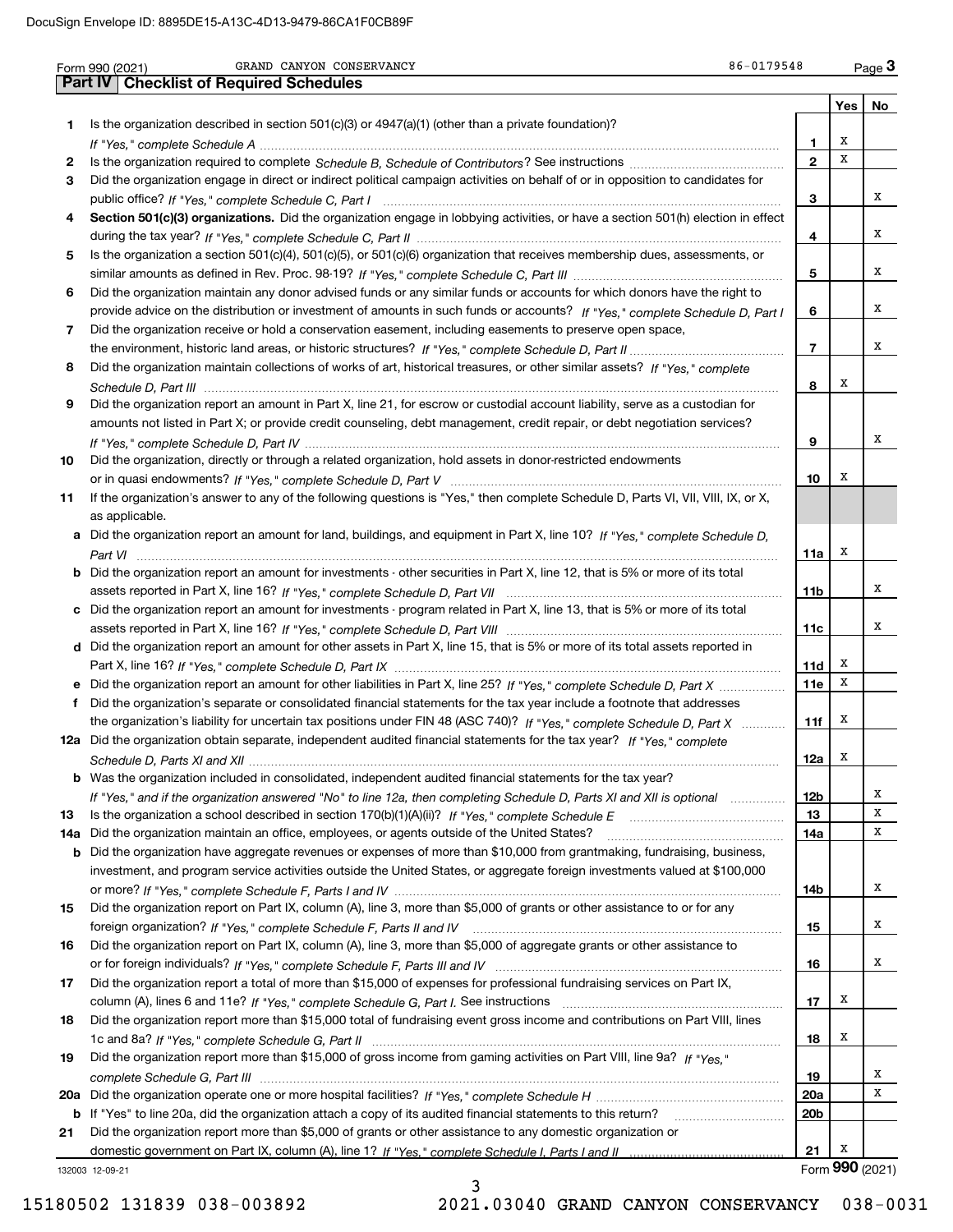|               | GRAND CANYON CONSERVANCY<br>86-0179548<br>Form 990 (2021)                                                                                                                                         |                 |                 | Page 4 |
|---------------|---------------------------------------------------------------------------------------------------------------------------------------------------------------------------------------------------|-----------------|-----------------|--------|
|               | Part IV<br><b>Checklist of Required Schedules</b> (continued)                                                                                                                                     |                 |                 |        |
|               |                                                                                                                                                                                                   |                 | Yes             | No     |
| 22            | Did the organization report more than \$5,000 of grants or other assistance to or for domestic individuals on                                                                                     |                 |                 |        |
|               |                                                                                                                                                                                                   | 22              |                 | x      |
| 23            | Did the organization answer "Yes" to Part VII, Section A, line 3, 4, or 5, about compensation of the organization's current                                                                       |                 |                 |        |
|               | and former officers, directors, trustees, key employees, and highest compensated employees? If "Yes," complete                                                                                    |                 | Х               |        |
|               |                                                                                                                                                                                                   | 23              |                 |        |
|               | 24a Did the organization have a tax-exempt bond issue with an outstanding principal amount of more than \$100,000 as of the                                                                       |                 |                 |        |
|               | last day of the year, that was issued after December 31, 2002? If "Yes," answer lines 24b through 24d and complete                                                                                |                 |                 | x      |
|               |                                                                                                                                                                                                   | 24a             |                 |        |
|               |                                                                                                                                                                                                   | 24b             |                 |        |
|               | c Did the organization maintain an escrow account other than a refunding escrow at any time during the year to defease                                                                            |                 |                 |        |
|               |                                                                                                                                                                                                   | 24c             |                 |        |
|               |                                                                                                                                                                                                   | 24d             |                 |        |
|               | 25a Section 501(c)(3), 501(c)(4), and 501(c)(29) organizations. Did the organization engage in an excess benefit                                                                                  |                 |                 | x      |
|               |                                                                                                                                                                                                   | 25a             |                 |        |
|               | <b>b</b> Is the organization aware that it engaged in an excess benefit transaction with a disqualified person in a prior year, and                                                               |                 |                 |        |
|               | that the transaction has not been reported on any of the organization's prior Forms 990 or 990-EZ? If "Yes," complete                                                                             |                 |                 | х      |
|               | Schedule L, Part I                                                                                                                                                                                | 25 <sub>b</sub> |                 |        |
| 26            | Did the organization report any amount on Part X, line 5 or 22, for receivables from or payables to any current                                                                                   |                 |                 |        |
|               | or former officer, director, trustee, key employee, creator or founder, substantial contributor, or 35%                                                                                           |                 |                 | х      |
|               | Did the organization provide a grant or other assistance to any current or former officer, director, trustee, key employee,                                                                       | 26              |                 |        |
| 27            | creator or founder, substantial contributor or employee thereof, a grant selection committee member, or to a 35% controlled                                                                       |                 |                 |        |
|               | entity (including an employee thereof) or family member of any of these persons? If "Yes," complete Schedule L, Part III                                                                          | 27              |                 | х      |
| 28            | Was the organization a party to a business transaction with one of the following parties (see the Schedule L, Part IV,                                                                            |                 |                 |        |
|               |                                                                                                                                                                                                   |                 |                 |        |
|               | instructions for applicable filing thresholds, conditions, and exceptions):<br>a A current or former officer, director, trustee, key employee, creator or founder, or substantial contributor? If |                 |                 |        |
|               |                                                                                                                                                                                                   | 28a             |                 | х      |
|               |                                                                                                                                                                                                   | 28b             |                 | x      |
|               | c A 35% controlled entity of one or more individuals and/or organizations described in line 28a or 28b? If                                                                                        |                 |                 |        |
|               |                                                                                                                                                                                                   | 28c             |                 | Χ      |
| 29            |                                                                                                                                                                                                   | 29              |                 | х      |
| 30            | Did the organization receive contributions of art, historical treasures, or other similar assets, or qualified conservation                                                                       |                 |                 |        |
|               |                                                                                                                                                                                                   | 30              |                 | х      |
| 31            | Did the organization liquidate, terminate, or dissolve and cease operations? If "Yes," complete Schedule N, Part I                                                                                | 31              |                 | х      |
| 32            | Did the organization sell, exchange, dispose of, or transfer more than 25% of its net assets? If "Yes," complete                                                                                  |                 |                 |        |
|               |                                                                                                                                                                                                   | 32              |                 | Χ      |
| 33            | Did the organization own 100% of an entity disregarded as separate from the organization under Regulations                                                                                        |                 |                 |        |
|               |                                                                                                                                                                                                   | 33              |                 | х      |
| 34            | Was the organization related to any tax-exempt or taxable entity? If "Yes," complete Schedule R, Part II, III, or IV, and                                                                         |                 |                 |        |
|               |                                                                                                                                                                                                   | 34              |                 | x      |
|               | 35a Did the organization have a controlled entity within the meaning of section 512(b)(13)?                                                                                                       | <b>35a</b>      |                 | x      |
|               | b If "Yes" to line 35a, did the organization receive any payment from or engage in any transaction with a controlled entity                                                                       |                 |                 |        |
|               |                                                                                                                                                                                                   | 35b             |                 |        |
| 36            | Section 501(c)(3) organizations. Did the organization make any transfers to an exempt non-charitable related organization?                                                                        |                 |                 |        |
|               |                                                                                                                                                                                                   | 36              |                 | х      |
| 37            | Did the organization conduct more than 5% of its activities through an entity that is not a related organization                                                                                  |                 |                 |        |
|               |                                                                                                                                                                                                   | 37              |                 | x      |
| 38            | Did the organization complete Schedule O and provide explanations on Schedule O for Part VI, lines 11b and 19?                                                                                    |                 |                 |        |
|               | Note: All Form 990 filers are required to complete Schedule O                                                                                                                                     | 38              | х               |        |
| <b>Part V</b> | <b>Statements Regarding Other IRS Filings and Tax Compliance</b>                                                                                                                                  |                 |                 |        |
|               | Check if Schedule O contains a response or note to any line in this Part V                                                                                                                        |                 |                 |        |
|               |                                                                                                                                                                                                   |                 | Yes             | No.    |
|               | 1a Enter the number reported in box 3 of Form 1096. Enter -0- if not applicable<br>1a                                                                                                             | 42              |                 |        |
|               | <b>b</b> Enter the number of Forms W-2G included on line 1a. Enter -0- if not applicable<br>1b                                                                                                    | 0               |                 |        |
|               | c Did the organization comply with backup withholding rules for reportable payments to vendors and reportable gaming                                                                              |                 |                 |        |
|               | (gambling) winnings to prize winners?                                                                                                                                                             | 1c              |                 |        |
|               |                                                                                                                                                                                                   |                 | Form 990 (2021) |        |

 <sup>15180502 131839 038-003892 2021.03040</sup> GRAND CANYON CONSERVANCY 038-0031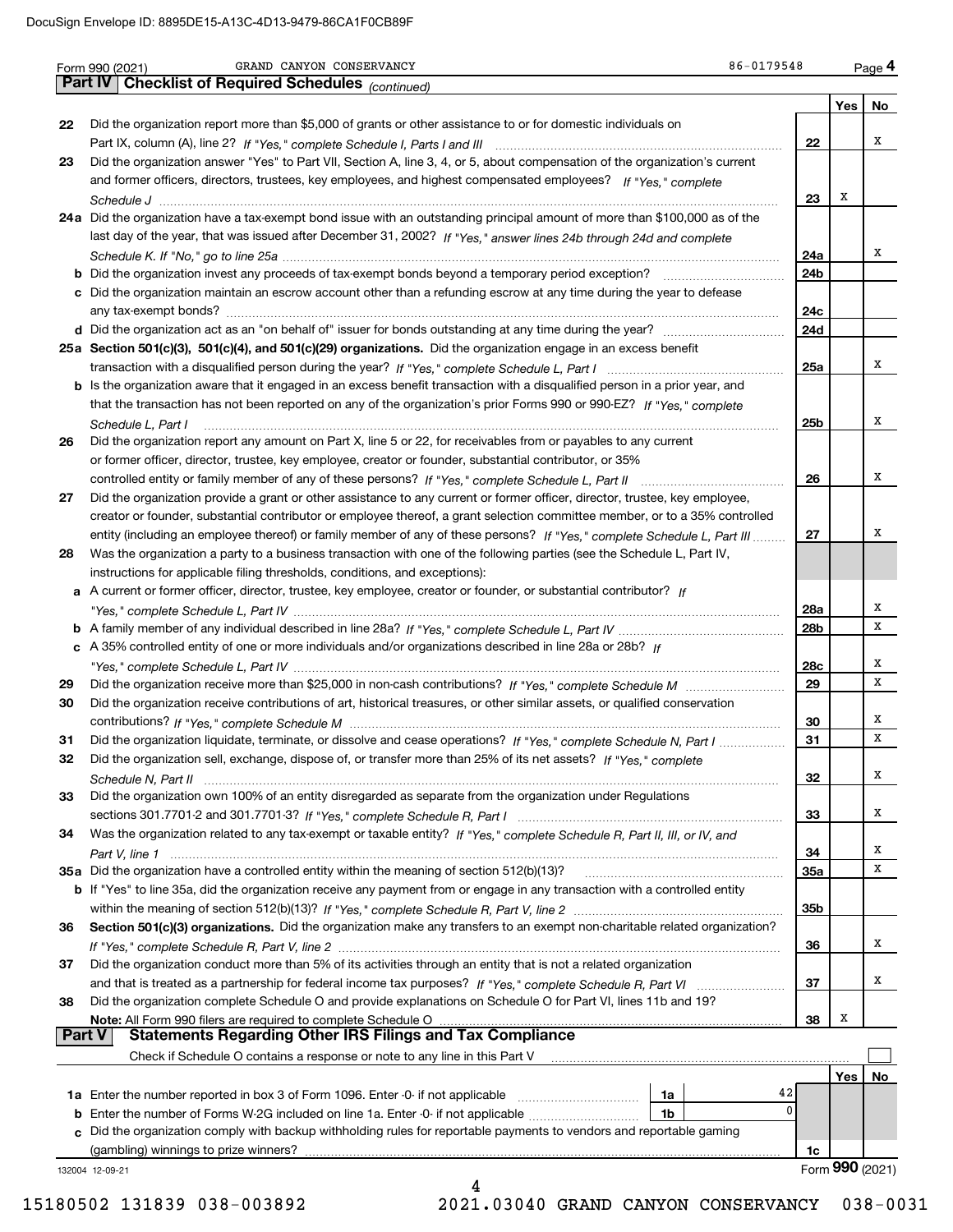|    | Statements Regarding Other IRS Filings and Tax Compliance (continued)                                                                           |                 |     |                      |                 |    |
|----|-------------------------------------------------------------------------------------------------------------------------------------------------|-----------------|-----|----------------------|-----------------|----|
|    | 2a Enter the number of employees reported on Form W-3, Transmittal of Wage and Tax Statements,                                                  |                 |     |                      | Yes             | No |
|    | filed for the calendar year ending with or within the year covered by this return                                                               | 2a              | 121 |                      |                 |    |
|    |                                                                                                                                                 |                 |     | 2b                   | х               |    |
|    |                                                                                                                                                 |                 |     |                      |                 |    |
|    | 3a Did the organization have unrelated business gross income of \$1,000 or more during the year?                                                |                 |     | 3a                   |                 | х  |
|    |                                                                                                                                                 |                 |     | 3b                   |                 |    |
|    | 4a At any time during the calendar year, did the organization have an interest in, or a signature or other authority over, a                    |                 |     |                      |                 |    |
|    |                                                                                                                                                 |                 |     | 4a                   |                 | х  |
|    |                                                                                                                                                 |                 |     |                      |                 |    |
|    | <b>b</b> If "Yes," enter the name of the foreign country $\blacktriangleright$                                                                  |                 |     |                      |                 |    |
|    | See instructions for filing requirements for FinCEN Form 114, Report of Foreign Bank and Financial Accounts (FBAR).                             |                 |     |                      |                 | х  |
|    |                                                                                                                                                 |                 |     | 5a<br>5 <sub>b</sub> |                 | x  |
| b  |                                                                                                                                                 |                 |     |                      |                 |    |
| c  |                                                                                                                                                 |                 |     | 5c                   |                 |    |
|    | 6a Does the organization have annual gross receipts that are normally greater than \$100,000, and did the organization solicit                  |                 |     |                      |                 | x  |
|    | any contributions that were not tax deductible as charitable contributions?                                                                     |                 |     | 6a                   |                 |    |
|    | <b>b</b> If "Yes," did the organization include with every solicitation an express statement that such contributions or gifts                   |                 |     |                      |                 |    |
|    |                                                                                                                                                 |                 |     | 6b                   |                 |    |
| 7  | Organizations that may receive deductible contributions under section 170(c).                                                                   |                 |     |                      |                 |    |
| а  | Did the organization receive a payment in excess of \$75 made partly as a contribution and partly for goods and services provided to the payor? |                 |     | 7a                   | x               |    |
| b  | If "Yes," did the organization notify the donor of the value of the goods or services provided?                                                 |                 |     | 7b                   | х               |    |
| c  | Did the organization sell, exchange, or otherwise dispose of tangible personal property for which it was required                               |                 |     |                      |                 |    |
|    |                                                                                                                                                 |                 |     | 7с                   |                 | х  |
|    | d If "Yes," indicate the number of Forms 8282 filed during the year [11] [11] No. 2010 [12] Henry Manuscover, 1                                 | 7d              |     |                      |                 |    |
| е  | Did the organization receive any funds, directly or indirectly, to pay premiums on a personal benefit contract?                                 |                 |     | 7e                   |                 | х  |
| f  | Did the organization, during the year, pay premiums, directly or indirectly, on a personal benefit contract?                                    |                 |     | 7f                   |                 | x  |
| g  | If the organization received a contribution of qualified intellectual property, did the organization file Form 8899 as required?                |                 |     | 7g                   |                 |    |
| h  | If the organization received a contribution of cars, boats, airplanes, or other vehicles, did the organization file a Form 1098-C?              |                 |     | 7h                   |                 |    |
| 8  | Sponsoring organizations maintaining donor advised funds. Did a donor advised fund maintained by the                                            |                 |     |                      |                 |    |
|    | sponsoring organization have excess business holdings at any time during the year?                                                              |                 |     | 8                    |                 |    |
| 9  | Sponsoring organizations maintaining donor advised funds.                                                                                       |                 |     |                      |                 |    |
| а  | Did the sponsoring organization make any taxable distributions under section 4966?                                                              |                 |     | 9а                   |                 |    |
| b  | Did the sponsoring organization make a distribution to a donor, donor advisor, or related person?                                               |                 |     | 9b                   |                 |    |
| 10 | Section 501(c)(7) organizations. Enter:                                                                                                         |                 |     |                      |                 |    |
| а  |                                                                                                                                                 | 10a             |     |                      |                 |    |
|    | Gross receipts, included on Form 990, Part VIII, line 12, for public use of club facilities                                                     | 10 <sub>b</sub> |     |                      |                 |    |
| 11 | Section 501(c)(12) organizations. Enter:                                                                                                        |                 |     |                      |                 |    |
|    |                                                                                                                                                 | 11a             |     |                      |                 |    |
|    | b Gross income from other sources. (Do not net amounts due or paid to other sources against                                                     |                 |     |                      |                 |    |
|    |                                                                                                                                                 | 11b             |     |                      |                 |    |
|    | 12a Section 4947(a)(1) non-exempt charitable trusts. Is the organization filing Form 990 in lieu of Form 1041?                                  |                 |     | 12a                  |                 |    |
|    | <b>b</b> If "Yes," enter the amount of tax-exempt interest received or accrued during the year                                                  | 12b             |     |                      |                 |    |
| 13 | Section 501(c)(29) qualified nonprofit health insurance issuers.                                                                                |                 |     |                      |                 |    |
|    | a Is the organization licensed to issue qualified health plans in more than one state?                                                          |                 |     | 13а                  |                 |    |
|    | Note: See the instructions for additional information the organization must report on Schedule O.                                               |                 |     |                      |                 |    |
|    | <b>b</b> Enter the amount of reserves the organization is required to maintain by the states in which the                                       |                 |     |                      |                 |    |
|    |                                                                                                                                                 | 13b             |     |                      |                 |    |
|    |                                                                                                                                                 | 13с             |     |                      |                 |    |
|    | 14a Did the organization receive any payments for indoor tanning services during the tax year?                                                  |                 |     | 14a                  |                 | х  |
|    |                                                                                                                                                 |                 |     | 14b                  |                 |    |
| 15 | Is the organization subject to the section 4960 tax on payment(s) of more than \$1,000,000 in remuneration or                                   |                 |     |                      |                 |    |
|    |                                                                                                                                                 |                 |     | 15                   |                 | х  |
|    | If "Yes," see the instructions and file Form 4720, Schedule N.                                                                                  |                 |     |                      |                 |    |
| 16 | Is the organization an educational institution subject to the section 4968 excise tax on net investment income?                                 |                 |     | 16                   |                 | x  |
|    | If "Yes," complete Form 4720, Schedule O.                                                                                                       |                 |     |                      |                 |    |
| 17 | Section 501(c)(21) organizations. Did the trust, any disqualified person, or mine operator engage in any                                        |                 |     |                      |                 |    |
|    |                                                                                                                                                 |                 |     | 17                   |                 |    |
|    | If "Yes," complete Form 6069.                                                                                                                   |                 |     |                      |                 |    |
|    |                                                                                                                                                 |                 |     |                      | Form 990 (2021) |    |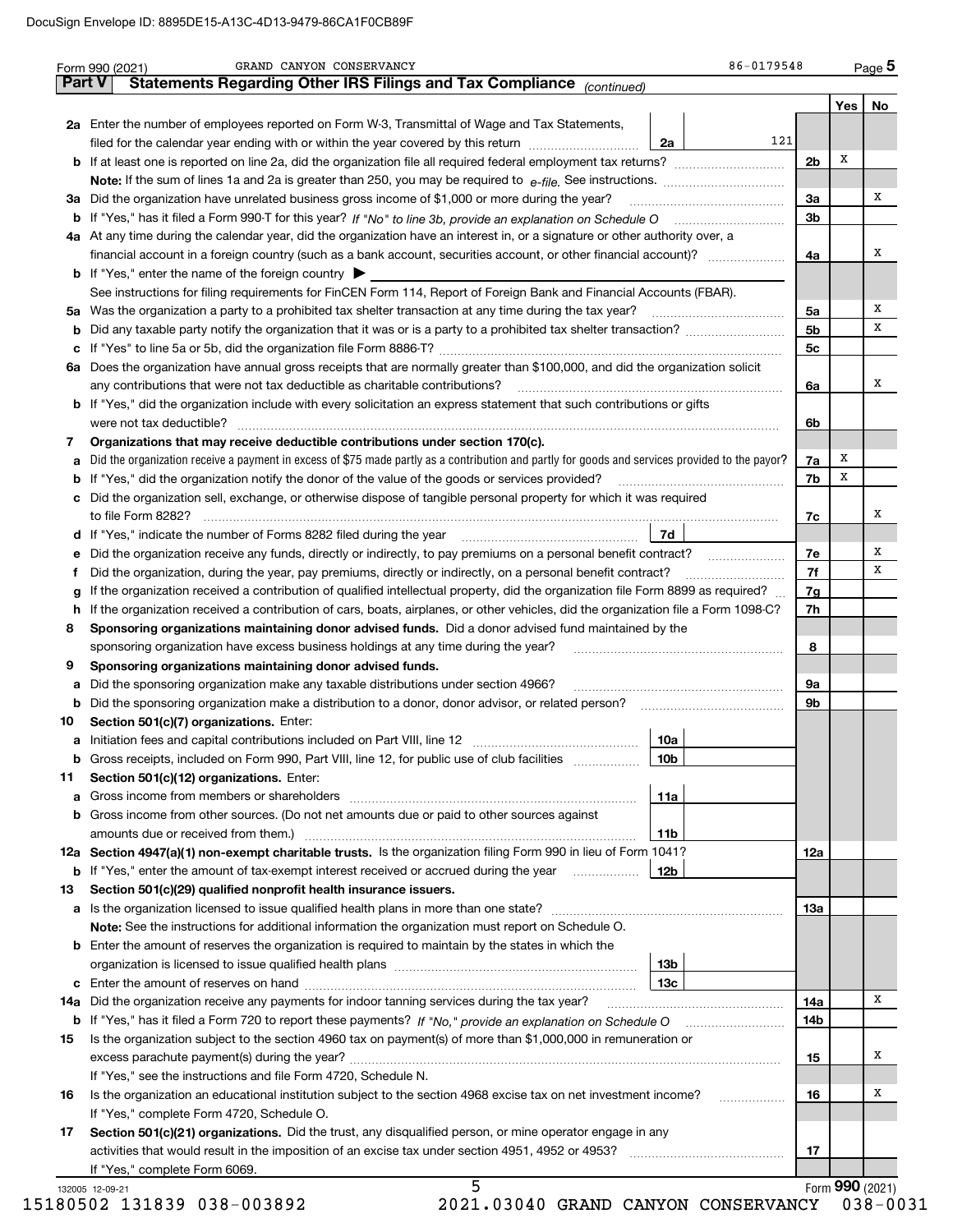| 2<br>3<br>4<br>5<br>6<br>7a<br>8<br>9<br>13<br>14<br>15 | <b>Section A. Governing Body and Management</b><br>18<br>1a<br>1a Enter the number of voting members of the governing body at the end of the tax year<br>If there are material differences in voting rights among members of the governing body, or if the governing<br>body delegated broad authority to an executive committee or similar committee, explain on Schedule O.<br>18<br><b>b</b> Enter the number of voting members included on line 1a, above, who are independent <i></i><br>1b<br>Did any officer, director, trustee, or key employee have a family relationship or a business relationship with any other<br>officer, director, trustee, or key employee?<br>Did the organization delegate control over management duties customarily performed by or under the direct supervision<br>Did the organization have members or stockholders?<br>Did the organization have members, stockholders, or other persons who had the power to elect or appoint one or<br><b>b</b> Are any governance decisions of the organization reserved to (or subject to approval by) members, stockholders, or<br>persons other than the governing body?<br>Did the organization contemporaneously document the meetings held or written actions undertaken during the year by the following:<br>Is there any officer, director, trustee, or key employee listed in Part VII, Section A, who cannot be reached at the<br>Section B. Policies (This Section B requests information about policies not required by the Internal Revenue Code.)<br>b If "Yes," did the organization have written policies and procedures governing the activities of such chapters, affiliates, | $\mathbf{2}$<br>3<br>$\overline{\mathbf{4}}$<br>$5\phantom{a}$<br>6<br>7a<br>7b<br>8а<br>8b<br>9<br><b>10a</b><br>10 <sub>b</sub> | Yes<br>X<br>x<br>x<br>Yes | $\overline{\mathbf{x}}$<br>Х<br>x<br>х<br>x<br>x<br>х<br>х<br>x |
|---------------------------------------------------------|----------------------------------------------------------------------------------------------------------------------------------------------------------------------------------------------------------------------------------------------------------------------------------------------------------------------------------------------------------------------------------------------------------------------------------------------------------------------------------------------------------------------------------------------------------------------------------------------------------------------------------------------------------------------------------------------------------------------------------------------------------------------------------------------------------------------------------------------------------------------------------------------------------------------------------------------------------------------------------------------------------------------------------------------------------------------------------------------------------------------------------------------------------------------------------------------------------------------------------------------------------------------------------------------------------------------------------------------------------------------------------------------------------------------------------------------------------------------------------------------------------------------------------------------------------------------------------------------------------------------------------------------------------------------------|-----------------------------------------------------------------------------------------------------------------------------------|---------------------------|-----------------------------------------------------------------|
|                                                         |                                                                                                                                                                                                                                                                                                                                                                                                                                                                                                                                                                                                                                                                                                                                                                                                                                                                                                                                                                                                                                                                                                                                                                                                                                                                                                                                                                                                                                                                                                                                                                                                                                                                            |                                                                                                                                   |                           | No                                                              |
|                                                         |                                                                                                                                                                                                                                                                                                                                                                                                                                                                                                                                                                                                                                                                                                                                                                                                                                                                                                                                                                                                                                                                                                                                                                                                                                                                                                                                                                                                                                                                                                                                                                                                                                                                            |                                                                                                                                   |                           |                                                                 |
|                                                         |                                                                                                                                                                                                                                                                                                                                                                                                                                                                                                                                                                                                                                                                                                                                                                                                                                                                                                                                                                                                                                                                                                                                                                                                                                                                                                                                                                                                                                                                                                                                                                                                                                                                            |                                                                                                                                   |                           |                                                                 |
|                                                         |                                                                                                                                                                                                                                                                                                                                                                                                                                                                                                                                                                                                                                                                                                                                                                                                                                                                                                                                                                                                                                                                                                                                                                                                                                                                                                                                                                                                                                                                                                                                                                                                                                                                            |                                                                                                                                   |                           |                                                                 |
|                                                         |                                                                                                                                                                                                                                                                                                                                                                                                                                                                                                                                                                                                                                                                                                                                                                                                                                                                                                                                                                                                                                                                                                                                                                                                                                                                                                                                                                                                                                                                                                                                                                                                                                                                            |                                                                                                                                   |                           |                                                                 |
|                                                         |                                                                                                                                                                                                                                                                                                                                                                                                                                                                                                                                                                                                                                                                                                                                                                                                                                                                                                                                                                                                                                                                                                                                                                                                                                                                                                                                                                                                                                                                                                                                                                                                                                                                            |                                                                                                                                   |                           |                                                                 |
|                                                         |                                                                                                                                                                                                                                                                                                                                                                                                                                                                                                                                                                                                                                                                                                                                                                                                                                                                                                                                                                                                                                                                                                                                                                                                                                                                                                                                                                                                                                                                                                                                                                                                                                                                            |                                                                                                                                   |                           |                                                                 |
|                                                         |                                                                                                                                                                                                                                                                                                                                                                                                                                                                                                                                                                                                                                                                                                                                                                                                                                                                                                                                                                                                                                                                                                                                                                                                                                                                                                                                                                                                                                                                                                                                                                                                                                                                            |                                                                                                                                   |                           |                                                                 |
|                                                         |                                                                                                                                                                                                                                                                                                                                                                                                                                                                                                                                                                                                                                                                                                                                                                                                                                                                                                                                                                                                                                                                                                                                                                                                                                                                                                                                                                                                                                                                                                                                                                                                                                                                            |                                                                                                                                   |                           |                                                                 |
|                                                         |                                                                                                                                                                                                                                                                                                                                                                                                                                                                                                                                                                                                                                                                                                                                                                                                                                                                                                                                                                                                                                                                                                                                                                                                                                                                                                                                                                                                                                                                                                                                                                                                                                                                            |                                                                                                                                   |                           |                                                                 |
|                                                         |                                                                                                                                                                                                                                                                                                                                                                                                                                                                                                                                                                                                                                                                                                                                                                                                                                                                                                                                                                                                                                                                                                                                                                                                                                                                                                                                                                                                                                                                                                                                                                                                                                                                            |                                                                                                                                   |                           |                                                                 |
|                                                         |                                                                                                                                                                                                                                                                                                                                                                                                                                                                                                                                                                                                                                                                                                                                                                                                                                                                                                                                                                                                                                                                                                                                                                                                                                                                                                                                                                                                                                                                                                                                                                                                                                                                            |                                                                                                                                   |                           |                                                                 |
|                                                         |                                                                                                                                                                                                                                                                                                                                                                                                                                                                                                                                                                                                                                                                                                                                                                                                                                                                                                                                                                                                                                                                                                                                                                                                                                                                                                                                                                                                                                                                                                                                                                                                                                                                            |                                                                                                                                   |                           |                                                                 |
|                                                         |                                                                                                                                                                                                                                                                                                                                                                                                                                                                                                                                                                                                                                                                                                                                                                                                                                                                                                                                                                                                                                                                                                                                                                                                                                                                                                                                                                                                                                                                                                                                                                                                                                                                            |                                                                                                                                   |                           |                                                                 |
|                                                         |                                                                                                                                                                                                                                                                                                                                                                                                                                                                                                                                                                                                                                                                                                                                                                                                                                                                                                                                                                                                                                                                                                                                                                                                                                                                                                                                                                                                                                                                                                                                                                                                                                                                            |                                                                                                                                   |                           |                                                                 |
|                                                         |                                                                                                                                                                                                                                                                                                                                                                                                                                                                                                                                                                                                                                                                                                                                                                                                                                                                                                                                                                                                                                                                                                                                                                                                                                                                                                                                                                                                                                                                                                                                                                                                                                                                            |                                                                                                                                   |                           | No                                                              |
|                                                         |                                                                                                                                                                                                                                                                                                                                                                                                                                                                                                                                                                                                                                                                                                                                                                                                                                                                                                                                                                                                                                                                                                                                                                                                                                                                                                                                                                                                                                                                                                                                                                                                                                                                            |                                                                                                                                   |                           |                                                                 |
|                                                         |                                                                                                                                                                                                                                                                                                                                                                                                                                                                                                                                                                                                                                                                                                                                                                                                                                                                                                                                                                                                                                                                                                                                                                                                                                                                                                                                                                                                                                                                                                                                                                                                                                                                            |                                                                                                                                   |                           |                                                                 |
|                                                         |                                                                                                                                                                                                                                                                                                                                                                                                                                                                                                                                                                                                                                                                                                                                                                                                                                                                                                                                                                                                                                                                                                                                                                                                                                                                                                                                                                                                                                                                                                                                                                                                                                                                            |                                                                                                                                   |                           |                                                                 |
|                                                         |                                                                                                                                                                                                                                                                                                                                                                                                                                                                                                                                                                                                                                                                                                                                                                                                                                                                                                                                                                                                                                                                                                                                                                                                                                                                                                                                                                                                                                                                                                                                                                                                                                                                            |                                                                                                                                   |                           |                                                                 |
|                                                         |                                                                                                                                                                                                                                                                                                                                                                                                                                                                                                                                                                                                                                                                                                                                                                                                                                                                                                                                                                                                                                                                                                                                                                                                                                                                                                                                                                                                                                                                                                                                                                                                                                                                            |                                                                                                                                   |                           |                                                                 |
|                                                         |                                                                                                                                                                                                                                                                                                                                                                                                                                                                                                                                                                                                                                                                                                                                                                                                                                                                                                                                                                                                                                                                                                                                                                                                                                                                                                                                                                                                                                                                                                                                                                                                                                                                            |                                                                                                                                   |                           |                                                                 |
|                                                         |                                                                                                                                                                                                                                                                                                                                                                                                                                                                                                                                                                                                                                                                                                                                                                                                                                                                                                                                                                                                                                                                                                                                                                                                                                                                                                                                                                                                                                                                                                                                                                                                                                                                            |                                                                                                                                   |                           |                                                                 |
|                                                         |                                                                                                                                                                                                                                                                                                                                                                                                                                                                                                                                                                                                                                                                                                                                                                                                                                                                                                                                                                                                                                                                                                                                                                                                                                                                                                                                                                                                                                                                                                                                                                                                                                                                            |                                                                                                                                   |                           |                                                                 |
|                                                         |                                                                                                                                                                                                                                                                                                                                                                                                                                                                                                                                                                                                                                                                                                                                                                                                                                                                                                                                                                                                                                                                                                                                                                                                                                                                                                                                                                                                                                                                                                                                                                                                                                                                            |                                                                                                                                   |                           |                                                                 |
|                                                         |                                                                                                                                                                                                                                                                                                                                                                                                                                                                                                                                                                                                                                                                                                                                                                                                                                                                                                                                                                                                                                                                                                                                                                                                                                                                                                                                                                                                                                                                                                                                                                                                                                                                            |                                                                                                                                   |                           |                                                                 |
|                                                         |                                                                                                                                                                                                                                                                                                                                                                                                                                                                                                                                                                                                                                                                                                                                                                                                                                                                                                                                                                                                                                                                                                                                                                                                                                                                                                                                                                                                                                                                                                                                                                                                                                                                            |                                                                                                                                   |                           |                                                                 |
|                                                         |                                                                                                                                                                                                                                                                                                                                                                                                                                                                                                                                                                                                                                                                                                                                                                                                                                                                                                                                                                                                                                                                                                                                                                                                                                                                                                                                                                                                                                                                                                                                                                                                                                                                            |                                                                                                                                   |                           |                                                                 |
|                                                         | 11a Has the organization provided a complete copy of this Form 990 to all members of its governing body before filing the form?                                                                                                                                                                                                                                                                                                                                                                                                                                                                                                                                                                                                                                                                                                                                                                                                                                                                                                                                                                                                                                                                                                                                                                                                                                                                                                                                                                                                                                                                                                                                            | 11a                                                                                                                               |                           | X                                                               |
|                                                         | <b>b</b> Describe on Schedule O the process, if any, used by the organization to review this Form 990.                                                                                                                                                                                                                                                                                                                                                                                                                                                                                                                                                                                                                                                                                                                                                                                                                                                                                                                                                                                                                                                                                                                                                                                                                                                                                                                                                                                                                                                                                                                                                                     |                                                                                                                                   |                           |                                                                 |
|                                                         |                                                                                                                                                                                                                                                                                                                                                                                                                                                                                                                                                                                                                                                                                                                                                                                                                                                                                                                                                                                                                                                                                                                                                                                                                                                                                                                                                                                                                                                                                                                                                                                                                                                                            | 12a                                                                                                                               | х                         |                                                                 |
|                                                         | <b>b</b> Were officers, directors, or trustees, and key employees required to disclose annually interests that could give rise to conflicts?                                                                                                                                                                                                                                                                                                                                                                                                                                                                                                                                                                                                                                                                                                                                                                                                                                                                                                                                                                                                                                                                                                                                                                                                                                                                                                                                                                                                                                                                                                                               | 12 <sub>b</sub>                                                                                                                   | x                         |                                                                 |
|                                                         | c Did the organization regularly and consistently monitor and enforce compliance with the policy? If "Yes," describe                                                                                                                                                                                                                                                                                                                                                                                                                                                                                                                                                                                                                                                                                                                                                                                                                                                                                                                                                                                                                                                                                                                                                                                                                                                                                                                                                                                                                                                                                                                                                       |                                                                                                                                   |                           |                                                                 |
|                                                         |                                                                                                                                                                                                                                                                                                                                                                                                                                                                                                                                                                                                                                                                                                                                                                                                                                                                                                                                                                                                                                                                                                                                                                                                                                                                                                                                                                                                                                                                                                                                                                                                                                                                            | 12c                                                                                                                               | x                         |                                                                 |
|                                                         | Did the organization have a written whistleblower policy?                                                                                                                                                                                                                                                                                                                                                                                                                                                                                                                                                                                                                                                                                                                                                                                                                                                                                                                                                                                                                                                                                                                                                                                                                                                                                                                                                                                                                                                                                                                                                                                                                  | 13                                                                                                                                | x                         |                                                                 |
|                                                         | Did the organization have a written document retention and destruction policy?                                                                                                                                                                                                                                                                                                                                                                                                                                                                                                                                                                                                                                                                                                                                                                                                                                                                                                                                                                                                                                                                                                                                                                                                                                                                                                                                                                                                                                                                                                                                                                                             | 14                                                                                                                                | х                         |                                                                 |
|                                                         | Did the process for determining compensation of the following persons include a review and approval by independent                                                                                                                                                                                                                                                                                                                                                                                                                                                                                                                                                                                                                                                                                                                                                                                                                                                                                                                                                                                                                                                                                                                                                                                                                                                                                                                                                                                                                                                                                                                                                         |                                                                                                                                   |                           |                                                                 |
|                                                         | persons, comparability data, and contemporaneous substantiation of the deliberation and decision?                                                                                                                                                                                                                                                                                                                                                                                                                                                                                                                                                                                                                                                                                                                                                                                                                                                                                                                                                                                                                                                                                                                                                                                                                                                                                                                                                                                                                                                                                                                                                                          |                                                                                                                                   |                           |                                                                 |
|                                                         | a The organization's CEO, Executive Director, or top management official manufactured contains and contained an                                                                                                                                                                                                                                                                                                                                                                                                                                                                                                                                                                                                                                                                                                                                                                                                                                                                                                                                                                                                                                                                                                                                                                                                                                                                                                                                                                                                                                                                                                                                                            | 15a                                                                                                                               | Х                         |                                                                 |
|                                                         | <b>b</b> Other officers or key employees of the organization                                                                                                                                                                                                                                                                                                                                                                                                                                                                                                                                                                                                                                                                                                                                                                                                                                                                                                                                                                                                                                                                                                                                                                                                                                                                                                                                                                                                                                                                                                                                                                                                               | 15b                                                                                                                               | х                         |                                                                 |
|                                                         | If "Yes" to line 15a or 15b, describe the process on Schedule O. See instructions.                                                                                                                                                                                                                                                                                                                                                                                                                                                                                                                                                                                                                                                                                                                                                                                                                                                                                                                                                                                                                                                                                                                                                                                                                                                                                                                                                                                                                                                                                                                                                                                         |                                                                                                                                   |                           |                                                                 |
|                                                         | 16a Did the organization invest in, contribute assets to, or participate in a joint venture or similar arrangement with a                                                                                                                                                                                                                                                                                                                                                                                                                                                                                                                                                                                                                                                                                                                                                                                                                                                                                                                                                                                                                                                                                                                                                                                                                                                                                                                                                                                                                                                                                                                                                  |                                                                                                                                   |                           |                                                                 |
|                                                         | taxable entity during the year?                                                                                                                                                                                                                                                                                                                                                                                                                                                                                                                                                                                                                                                                                                                                                                                                                                                                                                                                                                                                                                                                                                                                                                                                                                                                                                                                                                                                                                                                                                                                                                                                                                            | 16a                                                                                                                               |                           | х                                                               |
|                                                         | <b>b</b> If "Yes," did the organization follow a written policy or procedure requiring the organization to evaluate its participation                                                                                                                                                                                                                                                                                                                                                                                                                                                                                                                                                                                                                                                                                                                                                                                                                                                                                                                                                                                                                                                                                                                                                                                                                                                                                                                                                                                                                                                                                                                                      |                                                                                                                                   |                           |                                                                 |
|                                                         | in joint venture arrangements under applicable federal tax law, and take steps to safeguard the organization's                                                                                                                                                                                                                                                                                                                                                                                                                                                                                                                                                                                                                                                                                                                                                                                                                                                                                                                                                                                                                                                                                                                                                                                                                                                                                                                                                                                                                                                                                                                                                             |                                                                                                                                   |                           |                                                                 |
|                                                         | exempt status with respect to such arrangements?                                                                                                                                                                                                                                                                                                                                                                                                                                                                                                                                                                                                                                                                                                                                                                                                                                                                                                                                                                                                                                                                                                                                                                                                                                                                                                                                                                                                                                                                                                                                                                                                                           | 16b                                                                                                                               |                           |                                                                 |
|                                                         | <b>Section C. Disclosure</b>                                                                                                                                                                                                                                                                                                                                                                                                                                                                                                                                                                                                                                                                                                                                                                                                                                                                                                                                                                                                                                                                                                                                                                                                                                                                                                                                                                                                                                                                                                                                                                                                                                               |                                                                                                                                   |                           |                                                                 |
| 17                                                      | List the states with which a copy of this Form 990 is required to be filed SEE SCHEDULE O                                                                                                                                                                                                                                                                                                                                                                                                                                                                                                                                                                                                                                                                                                                                                                                                                                                                                                                                                                                                                                                                                                                                                                                                                                                                                                                                                                                                                                                                                                                                                                                  |                                                                                                                                   |                           |                                                                 |
| 18                                                      |                                                                                                                                                                                                                                                                                                                                                                                                                                                                                                                                                                                                                                                                                                                                                                                                                                                                                                                                                                                                                                                                                                                                                                                                                                                                                                                                                                                                                                                                                                                                                                                                                                                                            |                                                                                                                                   |                           |                                                                 |
|                                                         | Section 6104 requires an organization to make its Forms 1023 (1024 or 1024-A, if applicable), 990, and 990-T (section 501(c)(3)s only) available                                                                                                                                                                                                                                                                                                                                                                                                                                                                                                                                                                                                                                                                                                                                                                                                                                                                                                                                                                                                                                                                                                                                                                                                                                                                                                                                                                                                                                                                                                                           |                                                                                                                                   |                           |                                                                 |
|                                                         | for public inspection. Indicate how you made these available. Check all that apply.                                                                                                                                                                                                                                                                                                                                                                                                                                                                                                                                                                                                                                                                                                                                                                                                                                                                                                                                                                                                                                                                                                                                                                                                                                                                                                                                                                                                                                                                                                                                                                                        |                                                                                                                                   |                           |                                                                 |
| 19                                                      | $X$ Upon request<br>Own website<br>Another's website<br>Other (explain on Schedule O)                                                                                                                                                                                                                                                                                                                                                                                                                                                                                                                                                                                                                                                                                                                                                                                                                                                                                                                                                                                                                                                                                                                                                                                                                                                                                                                                                                                                                                                                                                                                                                                      |                                                                                                                                   |                           |                                                                 |
|                                                         | Describe on Schedule O whether (and if so, how) the organization made its governing documents, conflict of interest policy, and financial                                                                                                                                                                                                                                                                                                                                                                                                                                                                                                                                                                                                                                                                                                                                                                                                                                                                                                                                                                                                                                                                                                                                                                                                                                                                                                                                                                                                                                                                                                                                  |                                                                                                                                   |                           |                                                                 |
| 20                                                      | statements available to the public during the tax year.                                                                                                                                                                                                                                                                                                                                                                                                                                                                                                                                                                                                                                                                                                                                                                                                                                                                                                                                                                                                                                                                                                                                                                                                                                                                                                                                                                                                                                                                                                                                                                                                                    |                                                                                                                                   |                           |                                                                 |
|                                                         | State the name, address, and telephone number of the person who possesses the organization's books and records                                                                                                                                                                                                                                                                                                                                                                                                                                                                                                                                                                                                                                                                                                                                                                                                                                                                                                                                                                                                                                                                                                                                                                                                                                                                                                                                                                                                                                                                                                                                                             |                                                                                                                                   |                           |                                                                 |
|                                                         | MINYIN HART - 928-638-2481<br>P.O. BOX 399, GRAND CANYON, AZ 86023                                                                                                                                                                                                                                                                                                                                                                                                                                                                                                                                                                                                                                                                                                                                                                                                                                                                                                                                                                                                                                                                                                                                                                                                                                                                                                                                                                                                                                                                                                                                                                                                         |                                                                                                                                   |                           |                                                                 |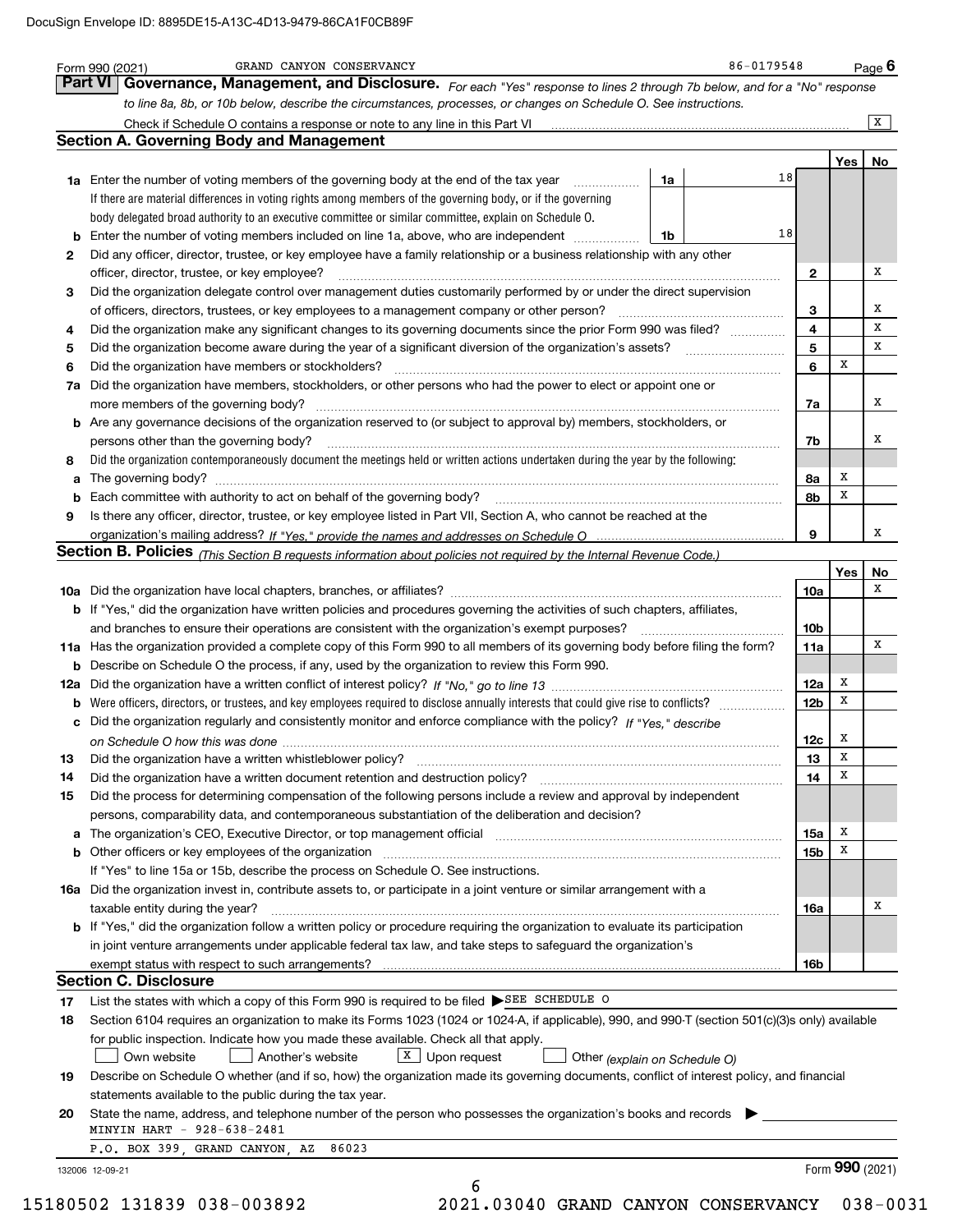| Form 990 (2021) | GRAND CANYON CONSERVANCY                                                                                                                                   | 86-0179548 | Page |  |  |  |  |  |  |
|-----------------|------------------------------------------------------------------------------------------------------------------------------------------------------------|------------|------|--|--|--|--|--|--|
|                 | Part VII Compensation of Officers, Directors, Trustees, Key Employees, Highest Compensated                                                                 |            |      |  |  |  |  |  |  |
|                 | <b>Employees, and Independent Contractors</b>                                                                                                              |            |      |  |  |  |  |  |  |
|                 | Check if Schedule O contains a response or note to any line in this Part VII                                                                               |            |      |  |  |  |  |  |  |
|                 | Section A. Officers, Directors, Trustees, Key Employees, and Highest Compensated Employees                                                                 |            |      |  |  |  |  |  |  |
|                 | 1a Complete this table for all persons required to be listed. Report compensation for the calendar year ending with or within the organization's tax year. |            |      |  |  |  |  |  |  |

**•** List all of the organization's current officers, directors, trustees (whether individuals or organizations), regardless of amount of compensation. Enter -0- in columns (D), (E), and (F) if no compensation was paid.

 $\bullet$  List all of the organization's  $\sf current$  key employees, if any. See the instructions for definition of "key employee."

**•** List the organization's five current highest compensated employees (other than an officer, director, trustee, or key employee) who received reportable compensation (box 5 of Form W-2, Form 1099-MISC, and/or box 1 of Form 1099-NEC) of more than \$100,000 from the organization and any related organizations.

**•** List all of the organization's former officers, key employees, and highest compensated employees who received more than \$100,000 of reportable compensation from the organization and any related organizations.

**former directors or trustees**  ¥ List all of the organization's that received, in the capacity as a former director or trustee of the organization, more than \$10,000 of reportable compensation from the organization and any related organizations.

See the instructions for the order in which to list the persons above.

Check this box if neither the organization nor any related organization compensated any current officer, director, or trustee.  $\mathcal{L}^{\text{max}}$ 

| (A)                               | (B)               |                                         |                                                                  |         | (C)          |                                   |        | (D)             | (E)                           | (F)                   |
|-----------------------------------|-------------------|-----------------------------------------|------------------------------------------------------------------|---------|--------------|-----------------------------------|--------|-----------------|-------------------------------|-----------------------|
| Name and title                    | Average           | Position<br>(do not check more than one |                                                                  |         |              |                                   |        | Reportable      | Reportable                    | Estimated             |
|                                   | hours per         |                                         | box, unless person is both an<br>officer and a director/trustee) |         |              |                                   |        | compensation    | compensation                  | amount of             |
|                                   | week<br>(list any |                                         |                                                                  |         |              |                                   |        | from<br>the     | from related<br>organizations | other<br>compensation |
|                                   | hours for         |                                         |                                                                  |         |              |                                   |        | organization    | (W-2/1099-MISC/               | from the              |
|                                   | related           |                                         | trustee                                                          |         |              |                                   |        | (W-2/1099-MISC/ | 1099-NEC)                     | organization          |
|                                   | organizations     |                                         |                                                                  |         |              |                                   |        | 1099-NEC)       |                               | and related           |
|                                   | below             | ndividual trustee or director           | Institutional t                                                  |         | Key employee | Highest compensated<br>  employee |        |                 |                               | organizations         |
|                                   | line)             |                                         |                                                                  | Officer |              |                                   | Former |                 |                               |                       |
| THERESA MCMULLAN<br>(1)           | 40.00             |                                         |                                                                  |         |              |                                   |        |                 |                               |                       |
| CHIEF EXECUTIVE OFFICER           |                   |                                         |                                                                  | X       |              |                                   |        | 193,645.        | 0.                            | 8,047.                |
| <b>MARIE BUCK</b><br>(2)          | 40.00             |                                         |                                                                  |         |              |                                   |        |                 |                               |                       |
| CHIEF FINANCE & OPERATING OFFICER |                   |                                         |                                                                  | X       |              |                                   |        | 162,498.        | 0.                            | 5,978.                |
| <b>DANIELLE SEGURA</b><br>(3)     | 40.00             |                                         |                                                                  |         |              |                                   |        |                 |                               |                       |
| CHIEF PHILANTHROPY OFFICER        |                   |                                         |                                                                  | X       |              |                                   |        | 148,817.        | $\mathfrak{o}$ .              | 5,535.                |
| <b>LAURA JONES</b><br>(4)         | 40.00             |                                         |                                                                  |         |              |                                   |        |                 |                               |                       |
| CHIEF OF STAFF                    |                   |                                         |                                                                  | X       |              |                                   |        | 86,286.         | $\mathbf{0}$ .                | 3,393.                |
| (5)<br>TERESA GAVIGAN             | 4,00              |                                         |                                                                  |         |              |                                   |        |                 |                               |                       |
| <b>CHAIR</b>                      |                   | $\mathbf x$                             |                                                                  | X       |              |                                   |        | 0.              | 0.                            | $\mathbf{0}$ .        |
| (6)<br>MITCHEL WALKER             | 2,00              |                                         |                                                                  |         |              |                                   |        |                 |                               |                       |
| VICE CHAIR                        |                   | x                                       |                                                                  | X       |              |                                   |        | $\mathbf{0}$ .  | 0.                            | $\mathbf 0$ .         |
| LIZABETH ARDISANA<br>(7)          | 1.50              |                                         |                                                                  |         |              |                                   |        |                 |                               |                       |
| <b>DIRECTOR</b>                   |                   | x                                       |                                                                  |         |              |                                   |        | $\mathbf{0}$ .  | 0.                            | 0.                    |
| ANN BECKER<br>(8)                 | 1.00              |                                         |                                                                  |         |              |                                   |        |                 |                               |                       |
| <b>DIRECTOR</b>                   |                   | x                                       |                                                                  |         |              |                                   |        | $\mathbf{0}$ .  | 0.                            | 0.                    |
| RANDY BROWN<br>(9)                | 1.50              |                                         |                                                                  |         |              |                                   |        |                 |                               |                       |
| <b>DIRECTOR</b>                   |                   | X                                       |                                                                  |         |              |                                   |        | 0.              | 0.                            | 0.                    |
| (10) AARON CRAFT                  | 1.25              |                                         |                                                                  |         |              |                                   |        |                 |                               |                       |
| <b>DIRECTOR</b>                   |                   | x                                       |                                                                  |         |              |                                   |        | $\mathbf{0}$ .  | 0.                            | $\mathbf 0$ .         |
| (11) AWENATE COBBINA              | 1.00              |                                         |                                                                  |         |              |                                   |        |                 |                               |                       |
| <b>DIRECTOR</b>                   |                   | X                                       |                                                                  |         |              |                                   |        | $\mathbf{0}$ .  | 0.                            | $\mathbf 0$ .         |
| (12) JASON COOCHWYTEWA            | 1.50              |                                         |                                                                  |         |              |                                   |        |                 |                               |                       |
| <b>DIRECTOR</b>                   |                   | x                                       |                                                                  |         |              |                                   |        | $\mathbf{0}$ .  | 0.                            | $\mathbf{0}$ .        |
| (13) NIGEL FINNEY                 | 6.00              |                                         |                                                                  |         |              |                                   |        |                 |                               |                       |
| <b>DIRECTOR</b>                   |                   | X                                       |                                                                  |         |              |                                   |        | 0.              | 0.                            | $\mathbf{0}$ .        |
| (14) DEBORAH GAGE                 | 2,00              |                                         |                                                                  |         |              |                                   |        |                 |                               |                       |
| <b>DIRECTOR</b>                   |                   | x                                       |                                                                  |         |              |                                   |        | $\mathbf{0}$ .  | 0.                            | 0.                    |
| (15) CHARLES GALBRAITH            | 0.62              |                                         |                                                                  |         |              |                                   |        |                 |                               |                       |
| <b>DIRECTOR</b>                   |                   | X                                       |                                                                  |         |              |                                   |        | $\mathbf{0}$ .  | 0.                            | 0.                    |
| (16) TERESA KLINE                 | 2.00              |                                         |                                                                  |         |              |                                   |        |                 |                               |                       |
| <b>DIRECTOR</b>                   |                   | x                                       |                                                                  |         |              |                                   |        | $\mathbf{0}$ .  | 0.                            | 0.                    |
| (17) ALEJANDRA LILLO              | 1.25              |                                         |                                                                  |         |              |                                   |        |                 |                               |                       |
| <b>DIRECTOR</b>                   |                   | $\mathbf X$                             |                                                                  |         |              |                                   |        | $\mathbf{0}$ .  | $\mathbf{0}$ .                | $\mathbf 0$ .         |
|                                   |                   |                                         |                                                                  |         |              |                                   |        |                 |                               |                       |

7

132007 12-09-21

Form (2021) **990**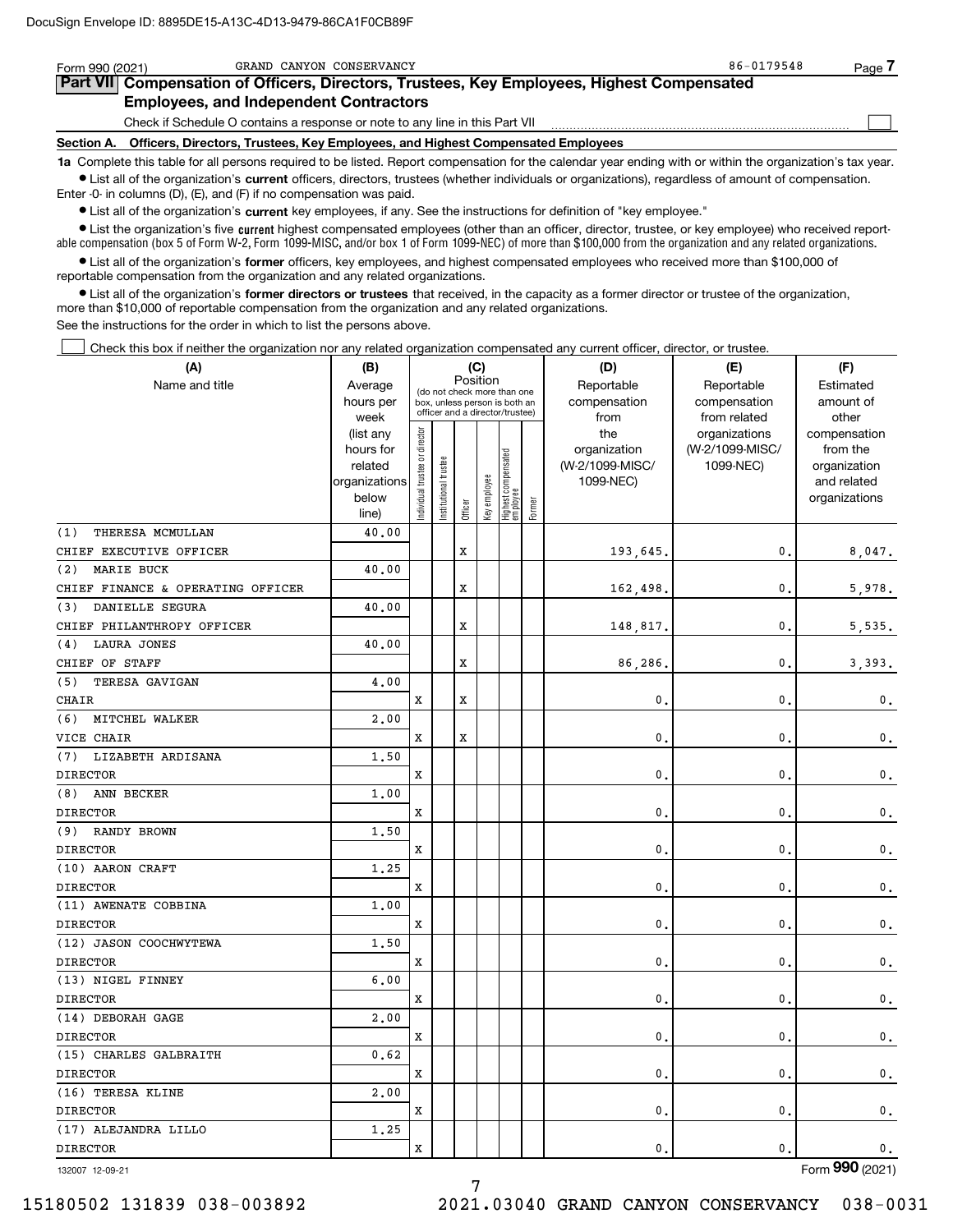| GRAND CANYON CONSERVANCY<br>Form 990 (2021)                                                                                                                                                                                                                                      |                                                                      |                                |                       |                                                                                                                    |              |                                 |        |                                                     | 86-0179548                                        |                           |                                                                          | Page 8   |
|----------------------------------------------------------------------------------------------------------------------------------------------------------------------------------------------------------------------------------------------------------------------------------|----------------------------------------------------------------------|--------------------------------|-----------------------|--------------------------------------------------------------------------------------------------------------------|--------------|---------------------------------|--------|-----------------------------------------------------|---------------------------------------------------|---------------------------|--------------------------------------------------------------------------|----------|
| <b>Part VII</b><br>Section A. Officers, Directors, Trustees, Key Employees, and Highest Compensated Employees (continued)                                                                                                                                                        |                                                                      |                                |                       |                                                                                                                    |              |                                 |        |                                                     |                                                   |                           |                                                                          |          |
| (A)<br>Name and title                                                                                                                                                                                                                                                            | (B)<br>Average<br>hours per<br>week                                  |                                |                       | (C)<br>Position<br>(do not check more than one<br>box, unless person is both an<br>officer and a director/trustee) |              |                                 |        | (D)<br>Reportable<br>compensation<br>from           | (E)<br>Reportable<br>compensation<br>from related |                           | (F)<br>Estimated<br>amount of<br>other                                   |          |
|                                                                                                                                                                                                                                                                                  | (list any<br>hours for<br>related<br>organizations<br>below<br>line) | Individual trustee or director | Institutional trustee | Officer                                                                                                            | Key employee | Highest compensated<br>employee | Former | the<br>organization<br>(W-2/1099-MISC/<br>1099-NEC) | organizations<br>(W-2/1099-MISC/<br>1099-NEC)     |                           | compensation<br>from the<br>organization<br>and related<br>organizations |          |
| (18) SHANTINI MUNTHREE<br><b>DIRECTOR</b>                                                                                                                                                                                                                                        | 2,50                                                                 | х                              |                       |                                                                                                                    |              |                                 |        | $\mathbf 0$                                         |                                                   | 0.                        |                                                                          | 0.       |
| (19) MARK SCHIAVONI<br><b>DIRECTOR</b>                                                                                                                                                                                                                                           | 1.00                                                                 | х                              |                       |                                                                                                                    |              |                                 |        | 0.                                                  |                                                   | 0.                        |                                                                          | 0.       |
| (20) STAN SUTHERLAND<br><b>DIRECTOR</b>                                                                                                                                                                                                                                          | 1,50                                                                 | х                              |                       |                                                                                                                    |              |                                 |        | 0.                                                  |                                                   | 0.                        |                                                                          | 0.       |
| (21) MERL WASCHLER<br><b>DIRECTOR</b>                                                                                                                                                                                                                                            | 1,50                                                                 | х                              |                       |                                                                                                                    |              |                                 |        | 0.                                                  |                                                   | 0.                        |                                                                          | 0.       |
| (22) TYSON WINARSKI                                                                                                                                                                                                                                                              | 4.00                                                                 |                                |                       |                                                                                                                    |              |                                 |        |                                                     |                                                   |                           |                                                                          |          |
| <b>DIRECTOR</b>                                                                                                                                                                                                                                                                  |                                                                      | х                              |                       |                                                                                                                    |              |                                 |        | 0.                                                  |                                                   | 0.                        |                                                                          | 0.       |
|                                                                                                                                                                                                                                                                                  |                                                                      |                                |                       |                                                                                                                    |              |                                 |        |                                                     |                                                   |                           |                                                                          |          |
| 0.<br>591,246.<br>1b Subtotal<br>0.                                                                                                                                                                                                                                              |                                                                      |                                |                       |                                                                                                                    |              |                                 |        |                                                     |                                                   | 22,953.<br>$\mathbf{0}$ . |                                                                          |          |
| c Total from continuation sheets to Part VII, Section A manufactured and response to Total from extension                                                                                                                                                                        |                                                                      |                                |                       |                                                                                                                    |              |                                 |        | 591,246.                                            |                                                   | 0.<br>0.                  |                                                                          | 22,953.  |
| Total number of individuals (including but not limited to those listed above) who received more than \$100,000 of reportable<br>2<br>compensation from the organization $\blacktriangleright$                                                                                    |                                                                      |                                |                       |                                                                                                                    |              |                                 |        |                                                     |                                                   |                           |                                                                          |          |
| Did the organization list any former officer, director, trustee, key employee, or highest compensated employee on<br>З                                                                                                                                                           |                                                                      |                                |                       |                                                                                                                    |              |                                 |        |                                                     |                                                   |                           | Yes                                                                      | No       |
| line 1a? If "Yes," complete Schedule J for such individual manufactured contained and the 1a? If "Yes," complete Schedule J for such individual<br>For any individual listed on line 1a, is the sum of reportable compensation and other compensation from the organization<br>4 |                                                                      |                                |                       |                                                                                                                    |              |                                 |        |                                                     |                                                   |                           | 3                                                                        | х        |
| Did any person listed on line 1a receive or accrue compensation from any unrelated organization or individual for services<br>5                                                                                                                                                  |                                                                      |                                |                       |                                                                                                                    |              |                                 |        |                                                     |                                                   |                           | x<br>4                                                                   |          |
|                                                                                                                                                                                                                                                                                  |                                                                      |                                |                       |                                                                                                                    |              |                                 |        |                                                     |                                                   |                           | 5                                                                        | X        |
| <b>Section B. Independent Contractors</b><br>Complete this table for your five highest compensated independent contractors that received more than \$100,000 of compensation from<br>1                                                                                           |                                                                      |                                |                       |                                                                                                                    |              |                                 |        |                                                     |                                                   |                           |                                                                          |          |
| the organization. Report compensation for the calendar year ending with or within the organization's tax year.<br>(A)                                                                                                                                                            |                                                                      |                                |                       |                                                                                                                    |              |                                 |        | (B)                                                 |                                                   |                           | (C)                                                                      |          |
| Name and business address<br>RWT PRODUCTIONS, LLC                                                                                                                                                                                                                                |                                                                      |                                |                       |                                                                                                                    |              |                                 |        | Description of services                             |                                                   |                           | Compensation                                                             |          |
| 8932 ORANGE HUNT LANE, ANNANDALE, VA 22003<br>AVALON CONSULTING GROUP                                                                                                                                                                                                            |                                                                      |                                |                       |                                                                                                                    |              |                                 |        | DIRECT MAIL SERVICES                                |                                                   |                           |                                                                          | 380,150. |
| 456 POPLAR LANE, ANNAPOLIS, MD 21403                                                                                                                                                                                                                                             |                                                                      |                                |                       |                                                                                                                    |              |                                 |        | FUNDRAISING CONSULTANT                              |                                                   |                           |                                                                          | 297,263. |
| CANYON EXPLORATIONS<br>PO BOX 310, FLAGSTAFF, AZ 86002                                                                                                                                                                                                                           |                                                                      |                                |                       |                                                                                                                    |              |                                 |        | CANYON EXPEDITIONS                                  |                                                   |                           |                                                                          | 163,638. |
|                                                                                                                                                                                                                                                                                  |                                                                      |                                |                       |                                                                                                                    |              |                                 |        |                                                     |                                                   |                           |                                                                          |          |
| 2<br>Total number of independent contractors (including but not limited to those listed above) who received more than<br>\$100,000 of compensation from the organization                                                                                                         |                                                                      |                                |                       |                                                                                                                    |              | 3                               |        |                                                     |                                                   |                           |                                                                          |          |

Form (2021) **990**

132008 12-09-21

8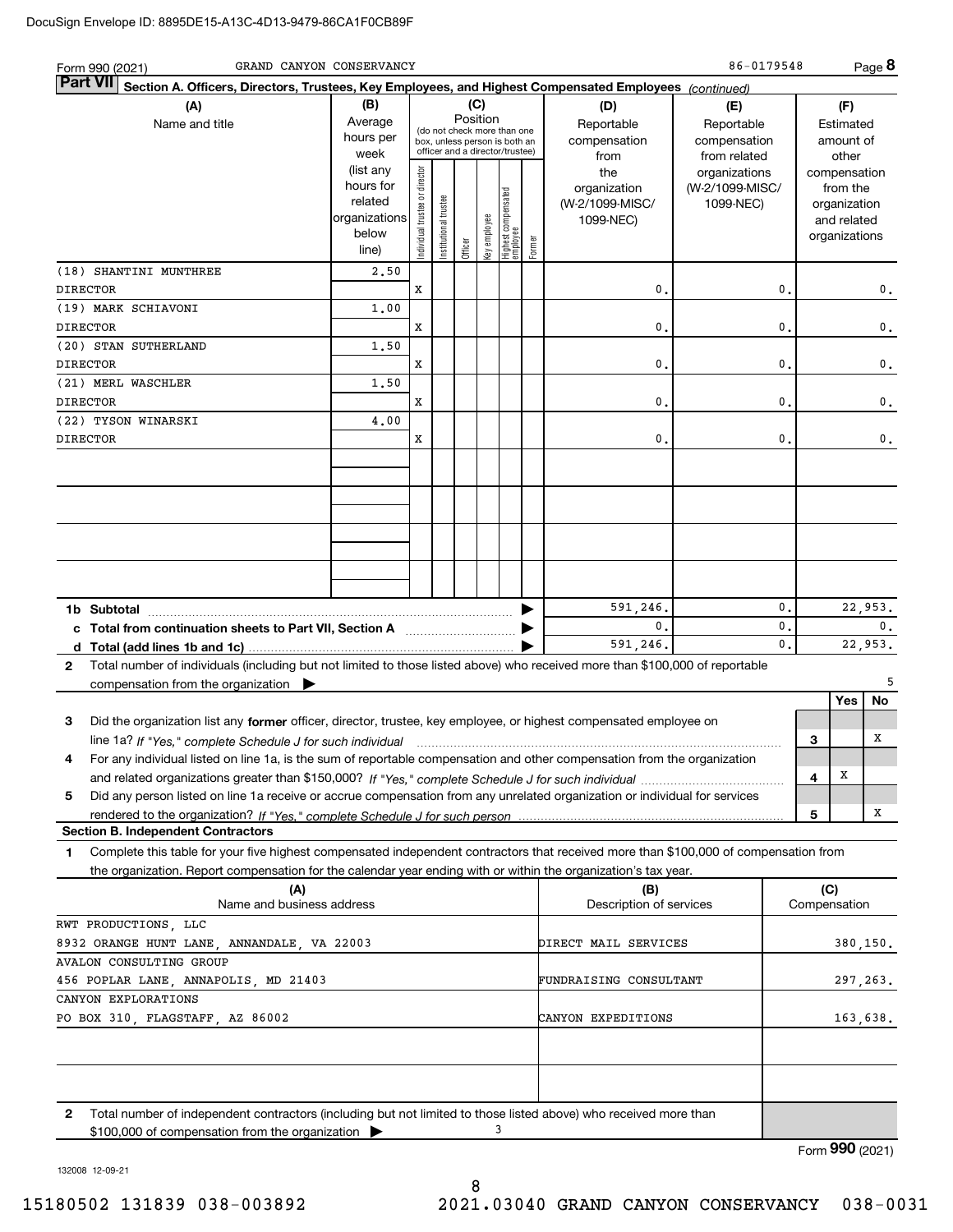| <b>Part VIII</b><br>Check if Schedule O contains a response or note to any line in this Part VIII<br>$\overline{(\mathsf{B})}$ $\overline{(\mathsf{C})}$<br>(D)<br>(A)<br>Revenue excluded<br>Related or exempt<br>Unrelated<br>Total revenue<br>from tax under<br>function revenue<br>business revenue<br>sections 512 - 514<br>1a<br>Contributions, Gifts, Grants<br>and Other Similar Amounts<br>1 a Federated campaigns<br>1,041,535.<br>1 <sub>b</sub><br><b>b</b> Membership dues<br>224,660.<br>1 <sub>c</sub><br>c Fundraising events<br>1 <sub>d</sub><br>d Related organizations<br>1,997,543.<br>e Government grants (contributions)<br>1e<br>f All other contributions, gifts, grants, and<br>3,855,909.<br>1f<br>similar amounts not included above<br>16,457.<br>g Noncash contributions included in lines 1a-1f<br> 1g <br>7, 119, 647.<br><b>Business Code</b><br>900099<br>290,989.<br>290,989.<br>2 a FIELD INSTITUTE SERVICES<br>Program Service<br>Revenue<br>b<br>с<br>the control of the control of the control of the control of the control of the control of<br>d<br><u> 1989 - Johann Stein, mars an deus an deus Amerikaanse komme</u><br>е<br>f All other program service revenue<br>290,989.<br>a<br>З<br>Investment income (including dividends, interest, and<br>255,324.<br>255,324.<br>▶<br>4<br>Income from investment of tax-exempt bond proceeds<br>5<br>(i) Real<br>(ii) Personal<br>61,410.<br>6 a Gross rents<br>6a<br>88,528.<br>6 <sub>b</sub><br><b>b</b> Less: rental expenses<br>$-27,118.$<br>c Rental income or (loss)<br>6с<br>$-27,118.$<br>d Net rental income or (loss)<br>(i) Securities<br>(ii) Other<br>7 a Gross amount from sales of<br>982,923.<br>assets other than inventory<br>7a<br><b>b</b> Less: cost or other basis<br>0.<br>9,844.<br>evenue<br>7b<br>and sales expenses<br>982,923.<br>$-9,844.$<br>7c<br>c Gain or (loss)<br>973,079.<br>973,079.<br>$\mathbf{r}$<br>Other<br>8 a Gross income from fundraising events (not<br>$224,660.$ of<br>including \$<br>contributions reported on line 1c). See<br>301,486.<br>8а<br>211,486.<br>8b<br><b>b</b> Less: direct expenses<br>90,000.<br>90,000.<br>c Net income or (loss) from fundraising events<br>9 a Gross income from gaming activities. See<br>9а<br>9 <sub>b</sub><br><b>b</b> Less: direct expenses <b>manually</b><br>c Net income or (loss) from gaming activities<br>10 a Gross sales of inventory, less returns<br>$\vert$ 10a $\vert$ 12, 156, 078.<br>$10b$ 5, 269, 233.<br><b>b</b> Less: cost of goods sold<br>6,886,845.<br>6,886,845.<br>c Net income or (loss) from sales of inventory<br><b>Business Code</b><br>Miscellaneous<br>Revenue<br>900099<br>11 a OTHER INCOME<br>130,368.<br>130,368.<br>b<br>c<br>130,368.<br>15,719,134.<br>7,308,202.<br>1,291,285.<br>0.<br>12<br><b>Total revenue.</b> See instructions<br>132009 12-09-21 |  | GRAND CANYON CONSERVANCY<br>Form 990 (2021) |  | 86-0179548 | Page 9          |
|--------------------------------------------------------------------------------------------------------------------------------------------------------------------------------------------------------------------------------------------------------------------------------------------------------------------------------------------------------------------------------------------------------------------------------------------------------------------------------------------------------------------------------------------------------------------------------------------------------------------------------------------------------------------------------------------------------------------------------------------------------------------------------------------------------------------------------------------------------------------------------------------------------------------------------------------------------------------------------------------------------------------------------------------------------------------------------------------------------------------------------------------------------------------------------------------------------------------------------------------------------------------------------------------------------------------------------------------------------------------------------------------------------------------------------------------------------------------------------------------------------------------------------------------------------------------------------------------------------------------------------------------------------------------------------------------------------------------------------------------------------------------------------------------------------------------------------------------------------------------------------------------------------------------------------------------------------------------------------------------------------------------------------------------------------------------------------------------------------------------------------------------------------------------------------------------------------------------------------------------------------------------------------------------------------------------------------------------------------------------------------------------------------------------------------------------------------------------------------------------------------------------------------------------------------------------------------------------------------------------------------------------------------------------------------------------------------------------------------------------------------------------------------------------------------------------------------------------------------------------------------------|--|---------------------------------------------|--|------------|-----------------|
|                                                                                                                                                                                                                                                                                                                                                                                                                                                                                                                                                                                                                                                                                                                                                                                                                                                                                                                                                                                                                                                                                                                                                                                                                                                                                                                                                                                                                                                                                                                                                                                                                                                                                                                                                                                                                                                                                                                                                                                                                                                                                                                                                                                                                                                                                                                                                                                                                                                                                                                                                                                                                                                                                                                                                                                                                                                                                      |  | <b>Statement of Revenue</b>                 |  |            |                 |
|                                                                                                                                                                                                                                                                                                                                                                                                                                                                                                                                                                                                                                                                                                                                                                                                                                                                                                                                                                                                                                                                                                                                                                                                                                                                                                                                                                                                                                                                                                                                                                                                                                                                                                                                                                                                                                                                                                                                                                                                                                                                                                                                                                                                                                                                                                                                                                                                                                                                                                                                                                                                                                                                                                                                                                                                                                                                                      |  |                                             |  |            |                 |
|                                                                                                                                                                                                                                                                                                                                                                                                                                                                                                                                                                                                                                                                                                                                                                                                                                                                                                                                                                                                                                                                                                                                                                                                                                                                                                                                                                                                                                                                                                                                                                                                                                                                                                                                                                                                                                                                                                                                                                                                                                                                                                                                                                                                                                                                                                                                                                                                                                                                                                                                                                                                                                                                                                                                                                                                                                                                                      |  |                                             |  |            |                 |
|                                                                                                                                                                                                                                                                                                                                                                                                                                                                                                                                                                                                                                                                                                                                                                                                                                                                                                                                                                                                                                                                                                                                                                                                                                                                                                                                                                                                                                                                                                                                                                                                                                                                                                                                                                                                                                                                                                                                                                                                                                                                                                                                                                                                                                                                                                                                                                                                                                                                                                                                                                                                                                                                                                                                                                                                                                                                                      |  |                                             |  |            |                 |
|                                                                                                                                                                                                                                                                                                                                                                                                                                                                                                                                                                                                                                                                                                                                                                                                                                                                                                                                                                                                                                                                                                                                                                                                                                                                                                                                                                                                                                                                                                                                                                                                                                                                                                                                                                                                                                                                                                                                                                                                                                                                                                                                                                                                                                                                                                                                                                                                                                                                                                                                                                                                                                                                                                                                                                                                                                                                                      |  |                                             |  |            |                 |
|                                                                                                                                                                                                                                                                                                                                                                                                                                                                                                                                                                                                                                                                                                                                                                                                                                                                                                                                                                                                                                                                                                                                                                                                                                                                                                                                                                                                                                                                                                                                                                                                                                                                                                                                                                                                                                                                                                                                                                                                                                                                                                                                                                                                                                                                                                                                                                                                                                                                                                                                                                                                                                                                                                                                                                                                                                                                                      |  |                                             |  |            |                 |
|                                                                                                                                                                                                                                                                                                                                                                                                                                                                                                                                                                                                                                                                                                                                                                                                                                                                                                                                                                                                                                                                                                                                                                                                                                                                                                                                                                                                                                                                                                                                                                                                                                                                                                                                                                                                                                                                                                                                                                                                                                                                                                                                                                                                                                                                                                                                                                                                                                                                                                                                                                                                                                                                                                                                                                                                                                                                                      |  |                                             |  |            |                 |
|                                                                                                                                                                                                                                                                                                                                                                                                                                                                                                                                                                                                                                                                                                                                                                                                                                                                                                                                                                                                                                                                                                                                                                                                                                                                                                                                                                                                                                                                                                                                                                                                                                                                                                                                                                                                                                                                                                                                                                                                                                                                                                                                                                                                                                                                                                                                                                                                                                                                                                                                                                                                                                                                                                                                                                                                                                                                                      |  |                                             |  |            |                 |
|                                                                                                                                                                                                                                                                                                                                                                                                                                                                                                                                                                                                                                                                                                                                                                                                                                                                                                                                                                                                                                                                                                                                                                                                                                                                                                                                                                                                                                                                                                                                                                                                                                                                                                                                                                                                                                                                                                                                                                                                                                                                                                                                                                                                                                                                                                                                                                                                                                                                                                                                                                                                                                                                                                                                                                                                                                                                                      |  |                                             |  |            |                 |
|                                                                                                                                                                                                                                                                                                                                                                                                                                                                                                                                                                                                                                                                                                                                                                                                                                                                                                                                                                                                                                                                                                                                                                                                                                                                                                                                                                                                                                                                                                                                                                                                                                                                                                                                                                                                                                                                                                                                                                                                                                                                                                                                                                                                                                                                                                                                                                                                                                                                                                                                                                                                                                                                                                                                                                                                                                                                                      |  |                                             |  |            |                 |
|                                                                                                                                                                                                                                                                                                                                                                                                                                                                                                                                                                                                                                                                                                                                                                                                                                                                                                                                                                                                                                                                                                                                                                                                                                                                                                                                                                                                                                                                                                                                                                                                                                                                                                                                                                                                                                                                                                                                                                                                                                                                                                                                                                                                                                                                                                                                                                                                                                                                                                                                                                                                                                                                                                                                                                                                                                                                                      |  |                                             |  |            |                 |
|                                                                                                                                                                                                                                                                                                                                                                                                                                                                                                                                                                                                                                                                                                                                                                                                                                                                                                                                                                                                                                                                                                                                                                                                                                                                                                                                                                                                                                                                                                                                                                                                                                                                                                                                                                                                                                                                                                                                                                                                                                                                                                                                                                                                                                                                                                                                                                                                                                                                                                                                                                                                                                                                                                                                                                                                                                                                                      |  |                                             |  |            |                 |
|                                                                                                                                                                                                                                                                                                                                                                                                                                                                                                                                                                                                                                                                                                                                                                                                                                                                                                                                                                                                                                                                                                                                                                                                                                                                                                                                                                                                                                                                                                                                                                                                                                                                                                                                                                                                                                                                                                                                                                                                                                                                                                                                                                                                                                                                                                                                                                                                                                                                                                                                                                                                                                                                                                                                                                                                                                                                                      |  |                                             |  |            |                 |
|                                                                                                                                                                                                                                                                                                                                                                                                                                                                                                                                                                                                                                                                                                                                                                                                                                                                                                                                                                                                                                                                                                                                                                                                                                                                                                                                                                                                                                                                                                                                                                                                                                                                                                                                                                                                                                                                                                                                                                                                                                                                                                                                                                                                                                                                                                                                                                                                                                                                                                                                                                                                                                                                                                                                                                                                                                                                                      |  |                                             |  |            |                 |
|                                                                                                                                                                                                                                                                                                                                                                                                                                                                                                                                                                                                                                                                                                                                                                                                                                                                                                                                                                                                                                                                                                                                                                                                                                                                                                                                                                                                                                                                                                                                                                                                                                                                                                                                                                                                                                                                                                                                                                                                                                                                                                                                                                                                                                                                                                                                                                                                                                                                                                                                                                                                                                                                                                                                                                                                                                                                                      |  |                                             |  |            |                 |
|                                                                                                                                                                                                                                                                                                                                                                                                                                                                                                                                                                                                                                                                                                                                                                                                                                                                                                                                                                                                                                                                                                                                                                                                                                                                                                                                                                                                                                                                                                                                                                                                                                                                                                                                                                                                                                                                                                                                                                                                                                                                                                                                                                                                                                                                                                                                                                                                                                                                                                                                                                                                                                                                                                                                                                                                                                                                                      |  |                                             |  |            |                 |
|                                                                                                                                                                                                                                                                                                                                                                                                                                                                                                                                                                                                                                                                                                                                                                                                                                                                                                                                                                                                                                                                                                                                                                                                                                                                                                                                                                                                                                                                                                                                                                                                                                                                                                                                                                                                                                                                                                                                                                                                                                                                                                                                                                                                                                                                                                                                                                                                                                                                                                                                                                                                                                                                                                                                                                                                                                                                                      |  |                                             |  |            |                 |
|                                                                                                                                                                                                                                                                                                                                                                                                                                                                                                                                                                                                                                                                                                                                                                                                                                                                                                                                                                                                                                                                                                                                                                                                                                                                                                                                                                                                                                                                                                                                                                                                                                                                                                                                                                                                                                                                                                                                                                                                                                                                                                                                                                                                                                                                                                                                                                                                                                                                                                                                                                                                                                                                                                                                                                                                                                                                                      |  |                                             |  |            |                 |
|                                                                                                                                                                                                                                                                                                                                                                                                                                                                                                                                                                                                                                                                                                                                                                                                                                                                                                                                                                                                                                                                                                                                                                                                                                                                                                                                                                                                                                                                                                                                                                                                                                                                                                                                                                                                                                                                                                                                                                                                                                                                                                                                                                                                                                                                                                                                                                                                                                                                                                                                                                                                                                                                                                                                                                                                                                                                                      |  |                                             |  |            |                 |
|                                                                                                                                                                                                                                                                                                                                                                                                                                                                                                                                                                                                                                                                                                                                                                                                                                                                                                                                                                                                                                                                                                                                                                                                                                                                                                                                                                                                                                                                                                                                                                                                                                                                                                                                                                                                                                                                                                                                                                                                                                                                                                                                                                                                                                                                                                                                                                                                                                                                                                                                                                                                                                                                                                                                                                                                                                                                                      |  |                                             |  |            |                 |
|                                                                                                                                                                                                                                                                                                                                                                                                                                                                                                                                                                                                                                                                                                                                                                                                                                                                                                                                                                                                                                                                                                                                                                                                                                                                                                                                                                                                                                                                                                                                                                                                                                                                                                                                                                                                                                                                                                                                                                                                                                                                                                                                                                                                                                                                                                                                                                                                                                                                                                                                                                                                                                                                                                                                                                                                                                                                                      |  |                                             |  |            |                 |
|                                                                                                                                                                                                                                                                                                                                                                                                                                                                                                                                                                                                                                                                                                                                                                                                                                                                                                                                                                                                                                                                                                                                                                                                                                                                                                                                                                                                                                                                                                                                                                                                                                                                                                                                                                                                                                                                                                                                                                                                                                                                                                                                                                                                                                                                                                                                                                                                                                                                                                                                                                                                                                                                                                                                                                                                                                                                                      |  |                                             |  |            |                 |
|                                                                                                                                                                                                                                                                                                                                                                                                                                                                                                                                                                                                                                                                                                                                                                                                                                                                                                                                                                                                                                                                                                                                                                                                                                                                                                                                                                                                                                                                                                                                                                                                                                                                                                                                                                                                                                                                                                                                                                                                                                                                                                                                                                                                                                                                                                                                                                                                                                                                                                                                                                                                                                                                                                                                                                                                                                                                                      |  |                                             |  |            |                 |
|                                                                                                                                                                                                                                                                                                                                                                                                                                                                                                                                                                                                                                                                                                                                                                                                                                                                                                                                                                                                                                                                                                                                                                                                                                                                                                                                                                                                                                                                                                                                                                                                                                                                                                                                                                                                                                                                                                                                                                                                                                                                                                                                                                                                                                                                                                                                                                                                                                                                                                                                                                                                                                                                                                                                                                                                                                                                                      |  |                                             |  |            |                 |
|                                                                                                                                                                                                                                                                                                                                                                                                                                                                                                                                                                                                                                                                                                                                                                                                                                                                                                                                                                                                                                                                                                                                                                                                                                                                                                                                                                                                                                                                                                                                                                                                                                                                                                                                                                                                                                                                                                                                                                                                                                                                                                                                                                                                                                                                                                                                                                                                                                                                                                                                                                                                                                                                                                                                                                                                                                                                                      |  |                                             |  |            |                 |
|                                                                                                                                                                                                                                                                                                                                                                                                                                                                                                                                                                                                                                                                                                                                                                                                                                                                                                                                                                                                                                                                                                                                                                                                                                                                                                                                                                                                                                                                                                                                                                                                                                                                                                                                                                                                                                                                                                                                                                                                                                                                                                                                                                                                                                                                                                                                                                                                                                                                                                                                                                                                                                                                                                                                                                                                                                                                                      |  |                                             |  |            |                 |
|                                                                                                                                                                                                                                                                                                                                                                                                                                                                                                                                                                                                                                                                                                                                                                                                                                                                                                                                                                                                                                                                                                                                                                                                                                                                                                                                                                                                                                                                                                                                                                                                                                                                                                                                                                                                                                                                                                                                                                                                                                                                                                                                                                                                                                                                                                                                                                                                                                                                                                                                                                                                                                                                                                                                                                                                                                                                                      |  |                                             |  |            |                 |
|                                                                                                                                                                                                                                                                                                                                                                                                                                                                                                                                                                                                                                                                                                                                                                                                                                                                                                                                                                                                                                                                                                                                                                                                                                                                                                                                                                                                                                                                                                                                                                                                                                                                                                                                                                                                                                                                                                                                                                                                                                                                                                                                                                                                                                                                                                                                                                                                                                                                                                                                                                                                                                                                                                                                                                                                                                                                                      |  |                                             |  |            |                 |
|                                                                                                                                                                                                                                                                                                                                                                                                                                                                                                                                                                                                                                                                                                                                                                                                                                                                                                                                                                                                                                                                                                                                                                                                                                                                                                                                                                                                                                                                                                                                                                                                                                                                                                                                                                                                                                                                                                                                                                                                                                                                                                                                                                                                                                                                                                                                                                                                                                                                                                                                                                                                                                                                                                                                                                                                                                                                                      |  |                                             |  |            | $-27,118.$      |
|                                                                                                                                                                                                                                                                                                                                                                                                                                                                                                                                                                                                                                                                                                                                                                                                                                                                                                                                                                                                                                                                                                                                                                                                                                                                                                                                                                                                                                                                                                                                                                                                                                                                                                                                                                                                                                                                                                                                                                                                                                                                                                                                                                                                                                                                                                                                                                                                                                                                                                                                                                                                                                                                                                                                                                                                                                                                                      |  |                                             |  |            |                 |
|                                                                                                                                                                                                                                                                                                                                                                                                                                                                                                                                                                                                                                                                                                                                                                                                                                                                                                                                                                                                                                                                                                                                                                                                                                                                                                                                                                                                                                                                                                                                                                                                                                                                                                                                                                                                                                                                                                                                                                                                                                                                                                                                                                                                                                                                                                                                                                                                                                                                                                                                                                                                                                                                                                                                                                                                                                                                                      |  |                                             |  |            |                 |
|                                                                                                                                                                                                                                                                                                                                                                                                                                                                                                                                                                                                                                                                                                                                                                                                                                                                                                                                                                                                                                                                                                                                                                                                                                                                                                                                                                                                                                                                                                                                                                                                                                                                                                                                                                                                                                                                                                                                                                                                                                                                                                                                                                                                                                                                                                                                                                                                                                                                                                                                                                                                                                                                                                                                                                                                                                                                                      |  |                                             |  |            |                 |
|                                                                                                                                                                                                                                                                                                                                                                                                                                                                                                                                                                                                                                                                                                                                                                                                                                                                                                                                                                                                                                                                                                                                                                                                                                                                                                                                                                                                                                                                                                                                                                                                                                                                                                                                                                                                                                                                                                                                                                                                                                                                                                                                                                                                                                                                                                                                                                                                                                                                                                                                                                                                                                                                                                                                                                                                                                                                                      |  |                                             |  |            |                 |
|                                                                                                                                                                                                                                                                                                                                                                                                                                                                                                                                                                                                                                                                                                                                                                                                                                                                                                                                                                                                                                                                                                                                                                                                                                                                                                                                                                                                                                                                                                                                                                                                                                                                                                                                                                                                                                                                                                                                                                                                                                                                                                                                                                                                                                                                                                                                                                                                                                                                                                                                                                                                                                                                                                                                                                                                                                                                                      |  |                                             |  |            |                 |
|                                                                                                                                                                                                                                                                                                                                                                                                                                                                                                                                                                                                                                                                                                                                                                                                                                                                                                                                                                                                                                                                                                                                                                                                                                                                                                                                                                                                                                                                                                                                                                                                                                                                                                                                                                                                                                                                                                                                                                                                                                                                                                                                                                                                                                                                                                                                                                                                                                                                                                                                                                                                                                                                                                                                                                                                                                                                                      |  |                                             |  |            |                 |
|                                                                                                                                                                                                                                                                                                                                                                                                                                                                                                                                                                                                                                                                                                                                                                                                                                                                                                                                                                                                                                                                                                                                                                                                                                                                                                                                                                                                                                                                                                                                                                                                                                                                                                                                                                                                                                                                                                                                                                                                                                                                                                                                                                                                                                                                                                                                                                                                                                                                                                                                                                                                                                                                                                                                                                                                                                                                                      |  |                                             |  |            |                 |
|                                                                                                                                                                                                                                                                                                                                                                                                                                                                                                                                                                                                                                                                                                                                                                                                                                                                                                                                                                                                                                                                                                                                                                                                                                                                                                                                                                                                                                                                                                                                                                                                                                                                                                                                                                                                                                                                                                                                                                                                                                                                                                                                                                                                                                                                                                                                                                                                                                                                                                                                                                                                                                                                                                                                                                                                                                                                                      |  |                                             |  |            |                 |
|                                                                                                                                                                                                                                                                                                                                                                                                                                                                                                                                                                                                                                                                                                                                                                                                                                                                                                                                                                                                                                                                                                                                                                                                                                                                                                                                                                                                                                                                                                                                                                                                                                                                                                                                                                                                                                                                                                                                                                                                                                                                                                                                                                                                                                                                                                                                                                                                                                                                                                                                                                                                                                                                                                                                                                                                                                                                                      |  |                                             |  |            |                 |
|                                                                                                                                                                                                                                                                                                                                                                                                                                                                                                                                                                                                                                                                                                                                                                                                                                                                                                                                                                                                                                                                                                                                                                                                                                                                                                                                                                                                                                                                                                                                                                                                                                                                                                                                                                                                                                                                                                                                                                                                                                                                                                                                                                                                                                                                                                                                                                                                                                                                                                                                                                                                                                                                                                                                                                                                                                                                                      |  |                                             |  |            |                 |
|                                                                                                                                                                                                                                                                                                                                                                                                                                                                                                                                                                                                                                                                                                                                                                                                                                                                                                                                                                                                                                                                                                                                                                                                                                                                                                                                                                                                                                                                                                                                                                                                                                                                                                                                                                                                                                                                                                                                                                                                                                                                                                                                                                                                                                                                                                                                                                                                                                                                                                                                                                                                                                                                                                                                                                                                                                                                                      |  |                                             |  |            |                 |
|                                                                                                                                                                                                                                                                                                                                                                                                                                                                                                                                                                                                                                                                                                                                                                                                                                                                                                                                                                                                                                                                                                                                                                                                                                                                                                                                                                                                                                                                                                                                                                                                                                                                                                                                                                                                                                                                                                                                                                                                                                                                                                                                                                                                                                                                                                                                                                                                                                                                                                                                                                                                                                                                                                                                                                                                                                                                                      |  |                                             |  |            |                 |
|                                                                                                                                                                                                                                                                                                                                                                                                                                                                                                                                                                                                                                                                                                                                                                                                                                                                                                                                                                                                                                                                                                                                                                                                                                                                                                                                                                                                                                                                                                                                                                                                                                                                                                                                                                                                                                                                                                                                                                                                                                                                                                                                                                                                                                                                                                                                                                                                                                                                                                                                                                                                                                                                                                                                                                                                                                                                                      |  |                                             |  |            |                 |
|                                                                                                                                                                                                                                                                                                                                                                                                                                                                                                                                                                                                                                                                                                                                                                                                                                                                                                                                                                                                                                                                                                                                                                                                                                                                                                                                                                                                                                                                                                                                                                                                                                                                                                                                                                                                                                                                                                                                                                                                                                                                                                                                                                                                                                                                                                                                                                                                                                                                                                                                                                                                                                                                                                                                                                                                                                                                                      |  |                                             |  |            |                 |
|                                                                                                                                                                                                                                                                                                                                                                                                                                                                                                                                                                                                                                                                                                                                                                                                                                                                                                                                                                                                                                                                                                                                                                                                                                                                                                                                                                                                                                                                                                                                                                                                                                                                                                                                                                                                                                                                                                                                                                                                                                                                                                                                                                                                                                                                                                                                                                                                                                                                                                                                                                                                                                                                                                                                                                                                                                                                                      |  |                                             |  |            |                 |
|                                                                                                                                                                                                                                                                                                                                                                                                                                                                                                                                                                                                                                                                                                                                                                                                                                                                                                                                                                                                                                                                                                                                                                                                                                                                                                                                                                                                                                                                                                                                                                                                                                                                                                                                                                                                                                                                                                                                                                                                                                                                                                                                                                                                                                                                                                                                                                                                                                                                                                                                                                                                                                                                                                                                                                                                                                                                                      |  |                                             |  |            |                 |
|                                                                                                                                                                                                                                                                                                                                                                                                                                                                                                                                                                                                                                                                                                                                                                                                                                                                                                                                                                                                                                                                                                                                                                                                                                                                                                                                                                                                                                                                                                                                                                                                                                                                                                                                                                                                                                                                                                                                                                                                                                                                                                                                                                                                                                                                                                                                                                                                                                                                                                                                                                                                                                                                                                                                                                                                                                                                                      |  |                                             |  |            |                 |
|                                                                                                                                                                                                                                                                                                                                                                                                                                                                                                                                                                                                                                                                                                                                                                                                                                                                                                                                                                                                                                                                                                                                                                                                                                                                                                                                                                                                                                                                                                                                                                                                                                                                                                                                                                                                                                                                                                                                                                                                                                                                                                                                                                                                                                                                                                                                                                                                                                                                                                                                                                                                                                                                                                                                                                                                                                                                                      |  |                                             |  |            |                 |
|                                                                                                                                                                                                                                                                                                                                                                                                                                                                                                                                                                                                                                                                                                                                                                                                                                                                                                                                                                                                                                                                                                                                                                                                                                                                                                                                                                                                                                                                                                                                                                                                                                                                                                                                                                                                                                                                                                                                                                                                                                                                                                                                                                                                                                                                                                                                                                                                                                                                                                                                                                                                                                                                                                                                                                                                                                                                                      |  |                                             |  |            |                 |
|                                                                                                                                                                                                                                                                                                                                                                                                                                                                                                                                                                                                                                                                                                                                                                                                                                                                                                                                                                                                                                                                                                                                                                                                                                                                                                                                                                                                                                                                                                                                                                                                                                                                                                                                                                                                                                                                                                                                                                                                                                                                                                                                                                                                                                                                                                                                                                                                                                                                                                                                                                                                                                                                                                                                                                                                                                                                                      |  |                                             |  |            |                 |
|                                                                                                                                                                                                                                                                                                                                                                                                                                                                                                                                                                                                                                                                                                                                                                                                                                                                                                                                                                                                                                                                                                                                                                                                                                                                                                                                                                                                                                                                                                                                                                                                                                                                                                                                                                                                                                                                                                                                                                                                                                                                                                                                                                                                                                                                                                                                                                                                                                                                                                                                                                                                                                                                                                                                                                                                                                                                                      |  |                                             |  |            |                 |
|                                                                                                                                                                                                                                                                                                                                                                                                                                                                                                                                                                                                                                                                                                                                                                                                                                                                                                                                                                                                                                                                                                                                                                                                                                                                                                                                                                                                                                                                                                                                                                                                                                                                                                                                                                                                                                                                                                                                                                                                                                                                                                                                                                                                                                                                                                                                                                                                                                                                                                                                                                                                                                                                                                                                                                                                                                                                                      |  |                                             |  |            |                 |
|                                                                                                                                                                                                                                                                                                                                                                                                                                                                                                                                                                                                                                                                                                                                                                                                                                                                                                                                                                                                                                                                                                                                                                                                                                                                                                                                                                                                                                                                                                                                                                                                                                                                                                                                                                                                                                                                                                                                                                                                                                                                                                                                                                                                                                                                                                                                                                                                                                                                                                                                                                                                                                                                                                                                                                                                                                                                                      |  |                                             |  |            |                 |
|                                                                                                                                                                                                                                                                                                                                                                                                                                                                                                                                                                                                                                                                                                                                                                                                                                                                                                                                                                                                                                                                                                                                                                                                                                                                                                                                                                                                                                                                                                                                                                                                                                                                                                                                                                                                                                                                                                                                                                                                                                                                                                                                                                                                                                                                                                                                                                                                                                                                                                                                                                                                                                                                                                                                                                                                                                                                                      |  |                                             |  |            |                 |
|                                                                                                                                                                                                                                                                                                                                                                                                                                                                                                                                                                                                                                                                                                                                                                                                                                                                                                                                                                                                                                                                                                                                                                                                                                                                                                                                                                                                                                                                                                                                                                                                                                                                                                                                                                                                                                                                                                                                                                                                                                                                                                                                                                                                                                                                                                                                                                                                                                                                                                                                                                                                                                                                                                                                                                                                                                                                                      |  |                                             |  |            |                 |
|                                                                                                                                                                                                                                                                                                                                                                                                                                                                                                                                                                                                                                                                                                                                                                                                                                                                                                                                                                                                                                                                                                                                                                                                                                                                                                                                                                                                                                                                                                                                                                                                                                                                                                                                                                                                                                                                                                                                                                                                                                                                                                                                                                                                                                                                                                                                                                                                                                                                                                                                                                                                                                                                                                                                                                                                                                                                                      |  |                                             |  |            | Form 990 (2021) |

9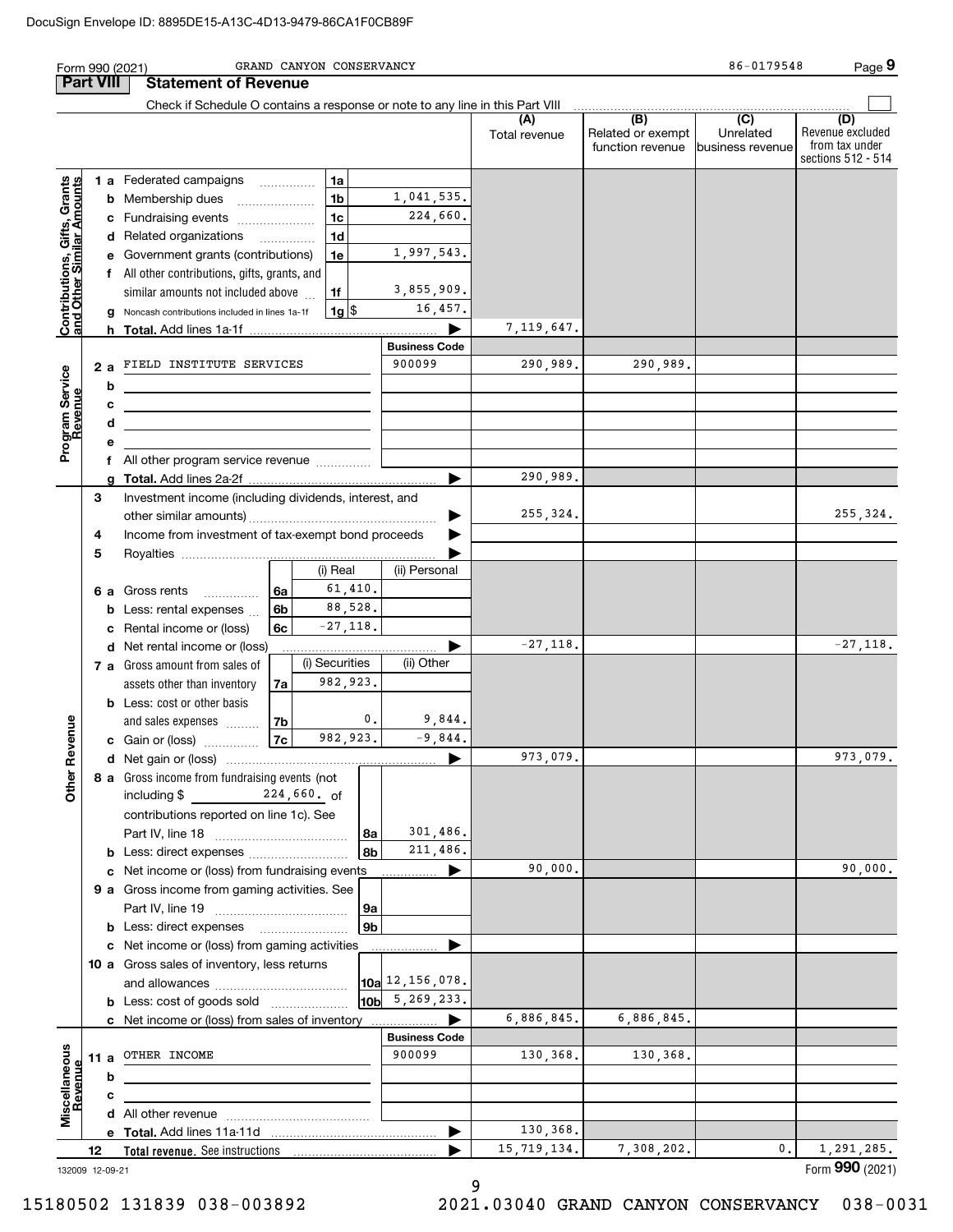## Form 990 (2021) GRAND CANYON CONSERVANCY 86-0179548 Page

**Part IX Statement of Functional Expenses**

*Section 501(c)(3) and 501(c)(4) organizations must complete all columns. All other organizations must complete column (A).*

|              | Check if Schedule O contains a response or note to any line in this Part IX                         |                       |                                    |                                           |                                |
|--------------|-----------------------------------------------------------------------------------------------------|-----------------------|------------------------------------|-------------------------------------------|--------------------------------|
|              | Do not include amounts reported on lines 6b,<br>7b, 8b, 9b, and 10b of Part VIII.                   | (A)<br>Total expenses | (B)<br>Program service<br>expenses | (C)<br>Management and<br>general expenses | (D)<br>Fundraising<br>expenses |
| 1.           | Grants and other assistance to domestic organizations                                               |                       |                                    |                                           |                                |
|              | and domestic governments. See Part IV, line 21                                                      | 3,569,743.            | 3,569,743.                         |                                           |                                |
| $\mathbf{2}$ | Grants and other assistance to domestic                                                             |                       |                                    |                                           |                                |
|              | individuals. See Part IV, line 22                                                                   |                       |                                    |                                           |                                |
| 3            | Grants and other assistance to foreign                                                              |                       |                                    |                                           |                                |
|              | organizations, foreign governments, and foreign                                                     |                       |                                    |                                           |                                |
|              | individuals. See Part IV, lines 15 and 16                                                           |                       |                                    |                                           |                                |
| 4            | Benefits paid to or for members                                                                     |                       |                                    |                                           |                                |
| 5            | Compensation of current officers, directors,                                                        |                       |                                    |                                           |                                |
|              | trustees, and key employees                                                                         | 614,196.              | 165,650.                           | 284,726.                                  | 163,820.                       |
| 6            | Compensation not included above to disqualified                                                     |                       |                                    |                                           |                                |
|              | persons (as defined under section $4958(f)(1)$ ) and                                                |                       |                                    |                                           |                                |
|              | persons described in section $4958(c)(3)(B)$                                                        |                       |                                    |                                           |                                |
| 7            |                                                                                                     | 2,786,766.            | 2,260,145.                         | 203, 253.                                 | 323, 368.                      |
| 8            | Pension plan accruals and contributions (include                                                    |                       |                                    |                                           |                                |
|              | section 401(k) and 403(b) employer contributions)                                                   | 50,720.               | 47,910.                            | 1,883.                                    | 927.                           |
| 9            |                                                                                                     | 363,458.              | 265,415.                           | 63,689.                                   | 34, 354.                       |
| 10           |                                                                                                     | 265,610.              | 193,388.                           | 37,401.                                   | 34,821.                        |
| 11           | Fees for services (nonemployees):                                                                   |                       |                                    |                                           |                                |
| a            |                                                                                                     |                       |                                    |                                           |                                |
| b            |                                                                                                     | 20,494.<br>33,851.    |                                    | 6,182.<br>33,851.                         | 14, 312.                       |
| c            |                                                                                                     |                       |                                    |                                           |                                |
| d            |                                                                                                     |                       |                                    |                                           | 747,853.                       |
| e            | Professional fundraising services. See Part IV, line 17                                             | 747,853.<br>75,875.   |                                    | 75,875.                                   |                                |
| f            | Investment management fees                                                                          |                       |                                    |                                           |                                |
| q            | Other. (If line 11g amount exceeds 10% of line 25,                                                  | 442,138.              | 351,505.                           | 23,535.                                   | 67,098.                        |
|              | column (A), amount, list line 11g expenses on Sch 0.)                                               | 150,186.              | 141,049.                           | 5,632.                                    | 3,505.                         |
| 12<br>13     |                                                                                                     | 250, 241.             | 172,602.                           | 21,170.                                   | 56,469.                        |
| 14           |                                                                                                     |                       |                                    |                                           |                                |
| 15           |                                                                                                     |                       |                                    |                                           |                                |
| 16           |                                                                                                     | 254,230.              | 62,772.                            | 187,773.                                  | 3,685.                         |
| 17           | Travel                                                                                              | 43,065.               | 24.573.                            | 12,275.                                   | 6, 217.                        |
| 18           | Payments of travel or entertainment expenses                                                        |                       |                                    |                                           |                                |
|              | for any federal, state, or local public officials                                                   |                       |                                    |                                           |                                |
| 19           | Conferences, conventions, and meetings                                                              | 16,871.               |                                    | 16,871.                                   |                                |
| 20           | Interest                                                                                            |                       |                                    |                                           |                                |
| 21           |                                                                                                     |                       |                                    |                                           |                                |
| 22           | Depreciation, depletion, and amortization                                                           | 139, 343.             |                                    | 139, 343.                                 |                                |
| 23           | Insurance                                                                                           | 82,679.               | 14,644.                            | 68,035.                                   |                                |
| 24           | Other expenses. Itemize expenses not covered<br>above. (List miscellaneous expenses on line 24e. If |                       |                                    |                                           |                                |
|              | line 24e amount exceeds 10% of line 25, column (A).                                                 |                       |                                    |                                           |                                |
|              | amount, list line 24e expenses on Schedule O.)<br><b>BANK CHARGES</b>                               | 352,828.              | 327,874.                           | 8,494.                                    | 16,460.                        |
| a<br>b       | REPAIRS & MAINTENANCE                                                                               | 206,667.              | 51,052.                            | 126,167.                                  | 29,448.                        |
| C            | OTHER                                                                                               | 30,086.               | 16,513.                            | 12,422.                                   | 1,151.                         |
| d            | DUES AND SUBSCRIPTIONS                                                                              | 23,991.               | 3,250.                             | 14,052.                                   | 6,689.                         |
| е            | All other expenses                                                                                  |                       |                                    |                                           |                                |
| 25           | Total functional expenses. Add lines 1 through 24e                                                  | 10,520,891.           | 7,668,085.                         | 1,342,629.                                | 1,510,177.                     |
| 26           | <b>Joint costs.</b> Complete this line only if the organization                                     |                       |                                    |                                           |                                |
|              | reported in column (B) joint costs from a combined                                                  |                       |                                    |                                           |                                |
|              | educational campaign and fundraising solicitation.                                                  |                       |                                    |                                           |                                |
|              | Check here<br>if following SOP 98-2 (ASC 958-720)                                                   |                       |                                    |                                           |                                |
|              | 132010 12-09-21                                                                                     |                       |                                    |                                           | Form 990 (2021)                |

10

ym **990** (2021)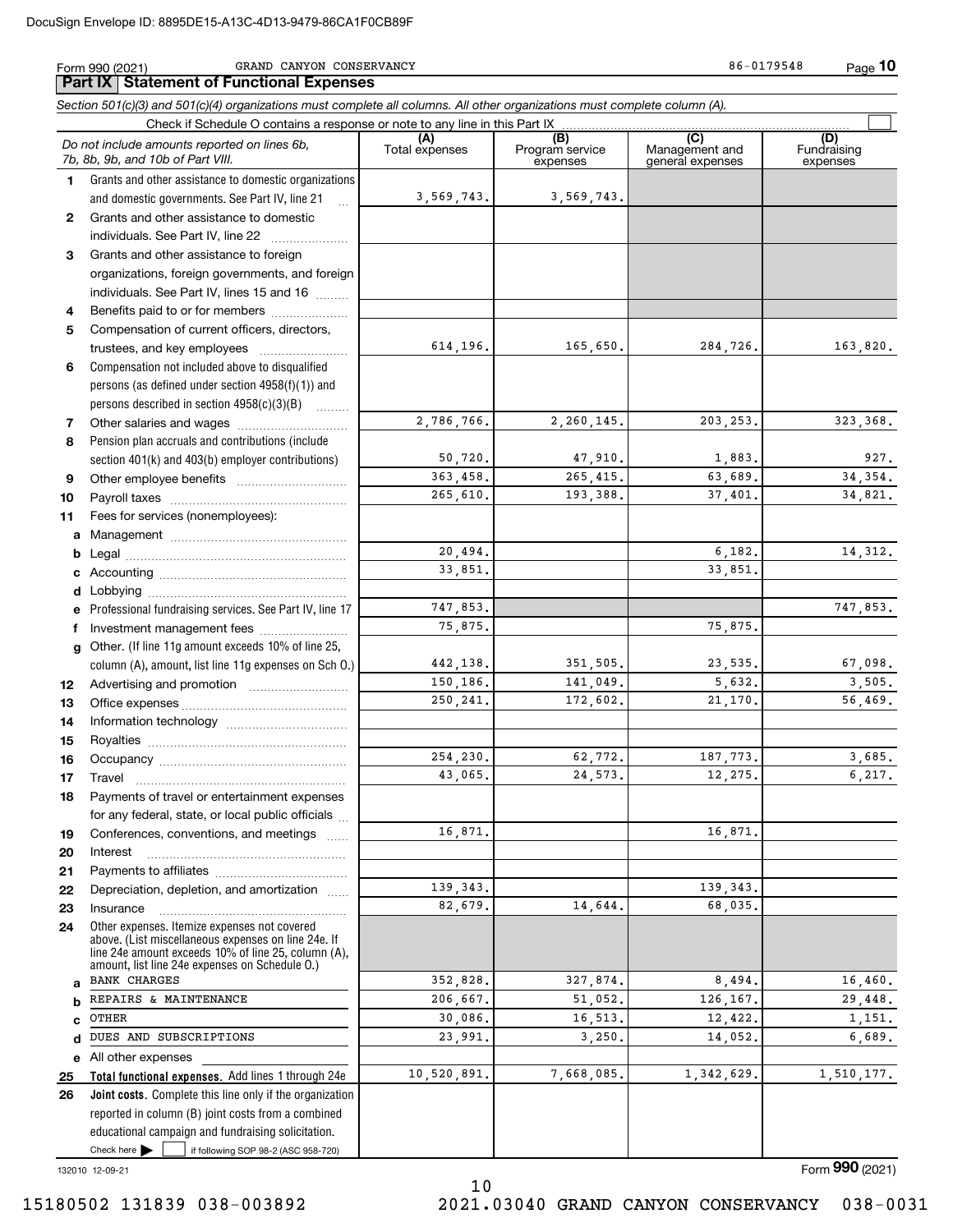|                      | Form 990 (2021) | GRAND CANYON CONSERVANCY                                                                    |            |              |                          |                | 86-0179548<br>Page 11 |
|----------------------|-----------------|---------------------------------------------------------------------------------------------|------------|--------------|--------------------------|----------------|-----------------------|
|                      | Part X          | <b>Balance Sheet</b>                                                                        |            |              |                          |                |                       |
|                      |                 |                                                                                             |            |              |                          |                |                       |
|                      |                 |                                                                                             |            |              | (A)<br>Beginning of year |                | (B)<br>End of year    |
|                      | 1               |                                                                                             |            |              | 993,695.                 | $\mathbf 1$    | 714,066.              |
|                      | $\mathbf{2}$    |                                                                                             | 1,657,903. | $\mathbf{2}$ | 4,433,589.               |                |                       |
|                      | З               |                                                                                             |            |              | 644,350.                 | 3              | 702,262.              |
|                      | 4               |                                                                                             |            |              | 37,453.                  | 4              | 83,671.               |
|                      | 5               | Loans and other receivables from any current or former officer, director,                   |            |              |                          |                |                       |
|                      |                 | trustee, key employee, creator or founder, substantial contributor, or 35%                  |            |              |                          |                |                       |
|                      |                 | controlled entity or family member of any of these persons                                  |            |              |                          | 5              |                       |
|                      | 6               | Loans and other receivables from other disqualified persons (as defined                     |            |              |                          |                |                       |
|                      |                 | under section $4958(f)(1)$ , and persons described in section $4958(c)(3)(B)$               |            | $\ldots$     |                          | 6              |                       |
|                      | 7               |                                                                                             |            |              |                          | $\overline{7}$ |                       |
| Assets               | 8               |                                                                                             |            |              | 817,920.                 | 8              | 1,323,147.            |
|                      | 9               | Prepaid expenses and deferred charges                                                       |            |              | 105, 249.                | 9              | 176,647.              |
|                      |                 | <b>10a</b> Land, buildings, and equipment: cost or other                                    |            |              |                          |                |                       |
|                      |                 | basis. Complete Part VI of Schedule D  10a                                                  |            | 1,352,076.   |                          |                |                       |
|                      |                 |                                                                                             |            | 1,066,763.   | 362, 617.                | 10c            | 285, 313.             |
|                      | 11              |                                                                                             |            |              | 14,046,515.              | 11             | 15,041,214.           |
|                      | 12              |                                                                                             |            |              |                          | 12             |                       |
|                      | 13              |                                                                                             |            |              |                          | 13             |                       |
|                      | 14              |                                                                                             |            |              | 14                       |                |                       |
|                      | 15              |                                                                                             |            |              | 2,814,319.               | 15             | 3, 178, 535.          |
|                      | 16              |                                                                                             |            |              | 21,480,021.              | 16             | 25, 938, 444.         |
|                      | 17              |                                                                                             |            |              | 535,990.                 | 17             | 829,222.              |
|                      | 18              |                                                                                             |            |              |                          | 18             |                       |
|                      | 19              |                                                                                             |            |              |                          | 19             |                       |
|                      | 20              |                                                                                             |            |              |                          | 20             |                       |
|                      | 21              | Escrow or custodial account liability. Complete Part IV of Schedule D                       |            |              |                          | 21             |                       |
|                      | 22              | Loans and other payables to any current or former officer, director,                        |            |              |                          |                |                       |
| Liabilities          |                 | trustee, key employee, creator or founder, substantial contributor, or 35%                  |            |              |                          |                |                       |
|                      |                 | controlled entity or family member of any of these persons                                  |            |              |                          | 22             |                       |
|                      | 23              | Secured mortgages and notes payable to unrelated third parties                              |            | .            |                          | 23             |                       |
|                      | 24              |                                                                                             |            |              | 1,104,631.               | 24             |                       |
|                      | 25              | Other liabilities (including federal income tax, payables to related third                  |            |              |                          |                |                       |
|                      |                 | parties, and other liabilities not included on lines 17-24). Complete Part X                |            |              | 186,978.                 |                |                       |
|                      |                 | of Schedule D                                                                               |            |              |                          | 25             | 57,928.<br>887,150.   |
|                      | 26              | Total liabilities. Add lines 17 through 25                                                  |            |              | 1,827,599.               | 26             |                       |
|                      |                 | Organizations that follow FASB ASC 958, check here $\blacktriangleright$ $\boxed{\text{X}}$ |            |              |                          |                |                       |
|                      |                 | and complete lines 27, 28, 32, and 33.<br>Net assets without donor restrictions             |            |              | 5,991,906.               | 27             | 12,838,683.           |
| <b>Fund Balances</b> | 27              |                                                                                             |            |              | 13,660,516.              | 28             | 12, 212, 611.         |
|                      | 28              | Organizations that do not follow FASB ASC 958, check here $\blacktriangleright$             |            |              |                          |                |                       |
|                      |                 | and complete lines 29 through 33.                                                           |            |              |                          |                |                       |
|                      | 29              |                                                                                             |            |              |                          | 29             |                       |
|                      | 30              | Paid-in or capital surplus, or land, building, or equipment fund                            |            |              |                          | 30             |                       |
|                      | 31              | Retained earnings, endowment, accumulated income, or other funds                            |            |              |                          | 31             |                       |
| Net Assets or        | 32              |                                                                                             |            |              | 19,652,422.              | 32             | 25,051,294.           |
|                      | 33              |                                                                                             |            |              | 21,480,021.              | 33             | 25,938,444.           |

Form (2021) **990**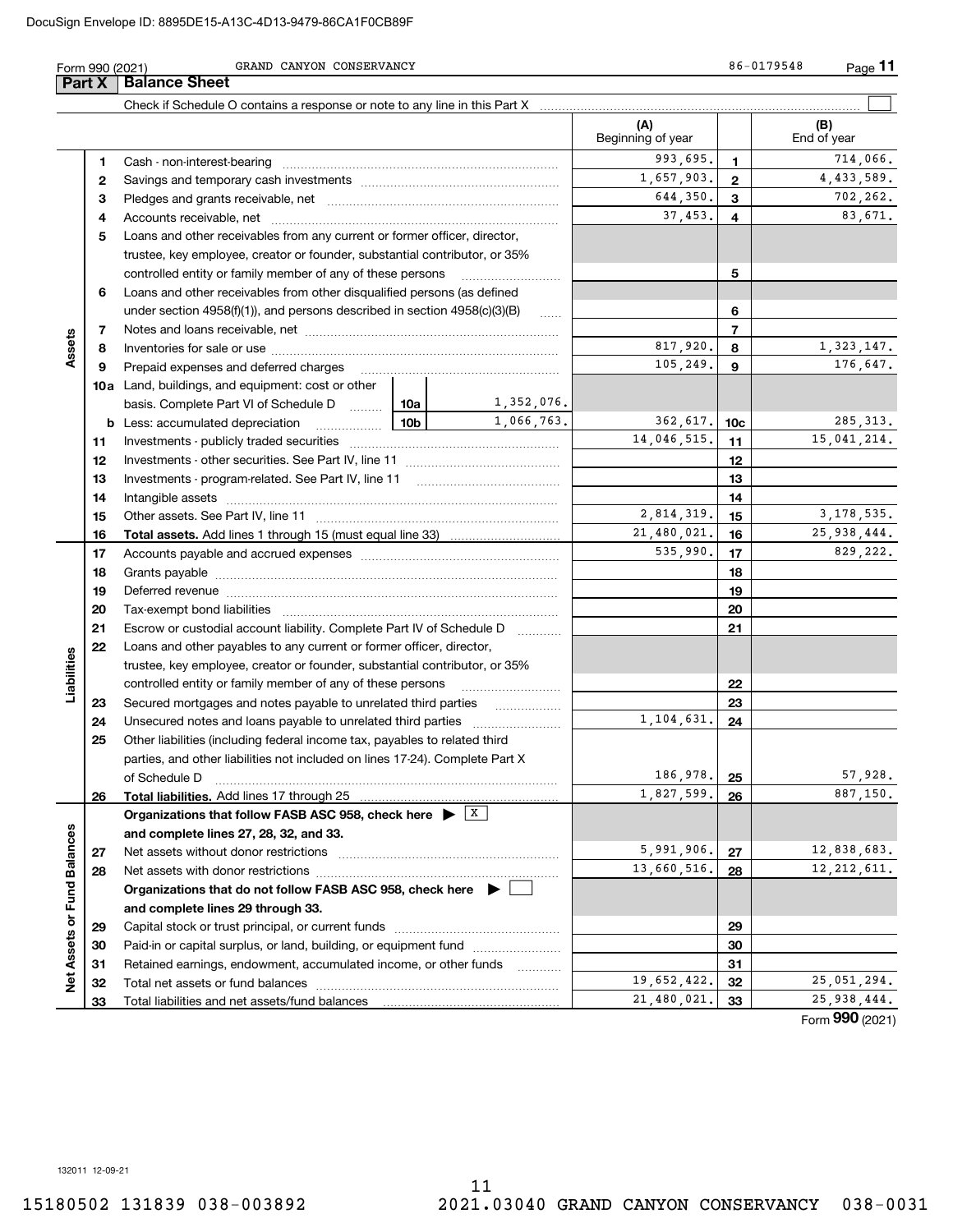|    | GRAND CANYON CONSERVANCY<br>Form 990 (2021)                                                                                                                                                                                   | 86-0179548              |                |              | Page $12$ |
|----|-------------------------------------------------------------------------------------------------------------------------------------------------------------------------------------------------------------------------------|-------------------------|----------------|--------------|-----------|
|    | <b>Reconciliation of Net Assets</b><br>Part XI                                                                                                                                                                                |                         |                |              |           |
|    |                                                                                                                                                                                                                               |                         |                |              | X         |
|    |                                                                                                                                                                                                                               |                         |                |              |           |
| 1  |                                                                                                                                                                                                                               | $\mathbf 1$             |                | 15,719,134.  |           |
| 2  | Total expenses (must equal Part IX, column (A), line 25)                                                                                                                                                                      | $\mathbf{2}$            |                | 10,520,891.  |           |
| з  | Revenue less expenses. Subtract line 2 from line 1                                                                                                                                                                            | 3                       |                | 5, 198, 243. |           |
| 4  | Net assets or fund balances at beginning of year (must equal Part X, line 32, column (A))                                                                                                                                     | $\overline{\mathbf{4}}$ |                | 19,652,422.  |           |
| 5  |                                                                                                                                                                                                                               | 5                       |                | $-220,685.$  |           |
| 6  |                                                                                                                                                                                                                               | 6                       |                |              |           |
| 7  | Investment expenses www.communication.com/www.communication.com/www.communication.com/www.com                                                                                                                                 | $\overline{7}$          |                |              |           |
| 8  |                                                                                                                                                                                                                               | 8                       |                |              |           |
| 9  | Other changes in net assets or fund balances (explain on Schedule O)                                                                                                                                                          | 9                       |                |              | 421, 314. |
| 10 | Net assets or fund balances at end of year. Combine lines 3 through 9 (must equal Part X, line 32,                                                                                                                            |                         |                |              |           |
|    |                                                                                                                                                                                                                               | 10                      |                | 25,051,294.  |           |
|    | Part XII Financial Statements and Reporting                                                                                                                                                                                   |                         |                |              |           |
|    |                                                                                                                                                                                                                               |                         |                |              |           |
|    |                                                                                                                                                                                                                               |                         |                | Yes          | No.       |
| 1  | $\sqrt{x}$   Accrual<br>$\Box$ Cash<br>Other<br>Accounting method used to prepare the Form 990:                                                                                                                               |                         |                |              |           |
|    | If the organization changed its method of accounting from a prior year or checked "Other," explain on Schedule O.                                                                                                             |                         |                |              |           |
|    | 2a Were the organization's financial statements compiled or reviewed by an independent accountant?                                                                                                                            |                         | 2a             |              | х         |
|    | If "Yes," check a box below to indicate whether the financial statements for the year were compiled or reviewed on a                                                                                                          |                         |                |              |           |
|    | separate basis, consolidated basis, or both:                                                                                                                                                                                  |                         |                |              |           |
|    | Separate basis<br><b>Consolidated basis</b><br>Both consolidated and separate basis                                                                                                                                           |                         |                |              |           |
|    | <b>b</b> Were the organization's financial statements audited by an independent accountant?                                                                                                                                   |                         | 2 <sub>b</sub> | х            |           |
|    | If "Yes," check a box below to indicate whether the financial statements for the year were audited on a separate basis,                                                                                                       |                         |                |              |           |
|    | consolidated basis, or both:                                                                                                                                                                                                  |                         |                |              |           |
|    | $X \mid$ Separate basis<br><b>Consolidated basis</b><br>Both consolidated and separate basis                                                                                                                                  |                         |                |              |           |
|    | c If "Yes" to line 2a or 2b, does the organization have a committee that assumes responsibility for oversight of the audit,                                                                                                   |                         |                |              |           |
|    |                                                                                                                                                                                                                               |                         | 2c             | х            |           |
|    | If the organization changed either its oversight process or selection process during the tax year, explain on Schedule O.                                                                                                     |                         |                |              |           |
|    | 3a As a result of a federal award, was the organization required to undergo an audit or audits as set forth in the Single Audit                                                                                               |                         |                |              |           |
|    |                                                                                                                                                                                                                               |                         | За             |              | х         |
|    | <b>b</b> If "Yes," did the organization undergo the required audit or audits? If the organization did not undergo the required audit                                                                                          |                         |                |              |           |
|    | or audits, explain why on Schedule O and describe any steps taken to undergo such audits [11] contains the school of audits [11] or audits [11] or audits [11] or audits [11] or audits [11] or audits [11] or audits [11] or |                         | 3b             |              |           |

Form (2021) **990**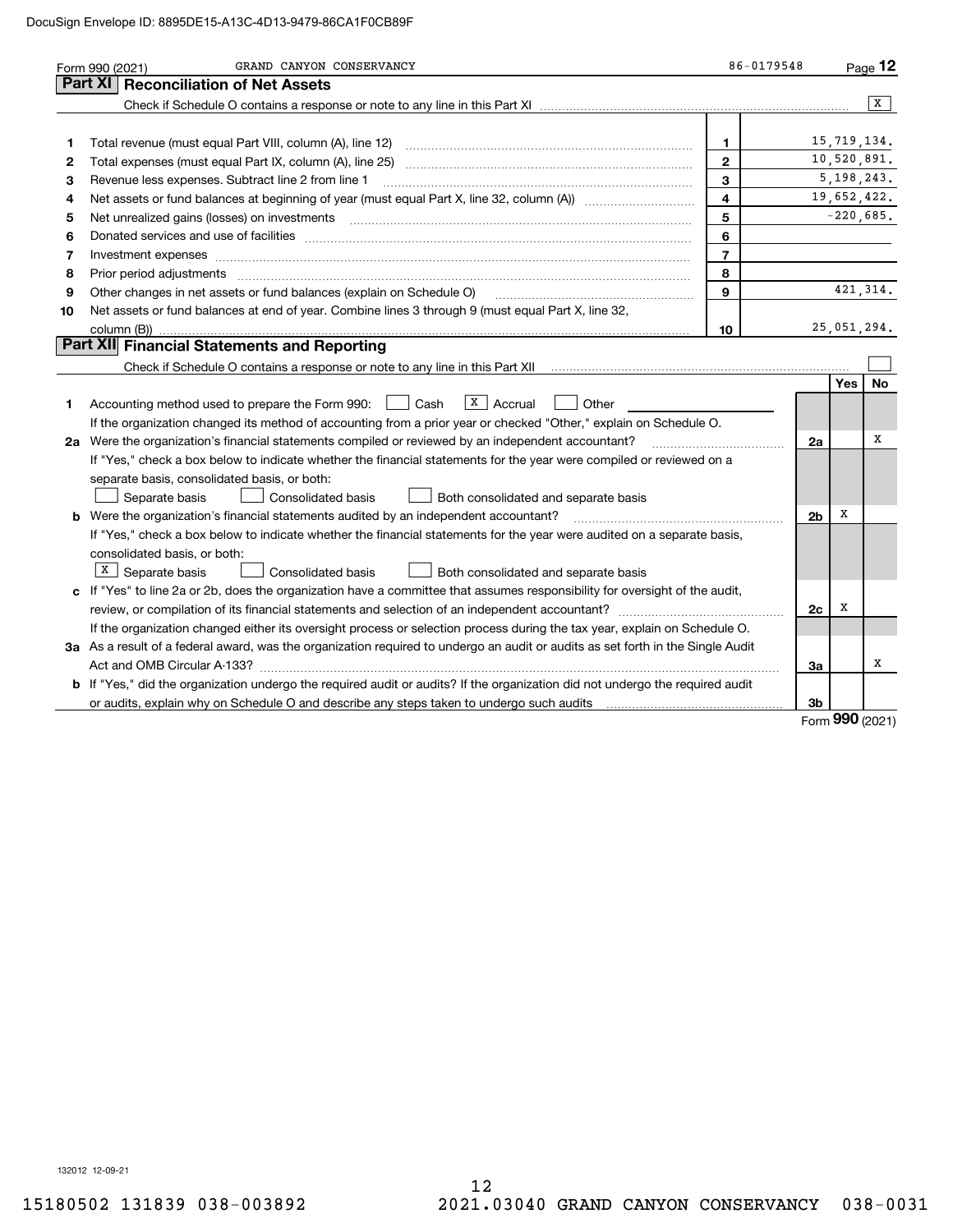| <b>SCHEDULE A</b><br>(Form 990)<br>Department of the Treasury<br>Internal Revenue Service |                                               |  |                                                                          | <b>Public Charity Status and Public Support</b><br>Complete if the organization is a section 501(c)(3) organization or a section<br>4947(a)(1) nonexempt charitable trust.<br>Attach to Form 990 or Form 990-EZ.    |                             |                                 |                            | OMB No. 1545-0047<br><b>Open to Public</b>          |
|-------------------------------------------------------------------------------------------|-----------------------------------------------|--|--------------------------------------------------------------------------|---------------------------------------------------------------------------------------------------------------------------------------------------------------------------------------------------------------------|-----------------------------|---------------------------------|----------------------------|-----------------------------------------------------|
|                                                                                           |                                               |  |                                                                          | Go to www.irs.gov/Form990 for instructions and the latest information.                                                                                                                                              |                             |                                 |                            | Inspection                                          |
|                                                                                           | Name of the organization                      |  | GRAND CANYON CONSERVANCY                                                 |                                                                                                                                                                                                                     |                             |                                 |                            | <b>Employer identification number</b><br>86-0179548 |
| Part I                                                                                    |                                               |  |                                                                          | Reason for Public Charity Status. (All organizations must complete this part.) See instructions.                                                                                                                    |                             |                                 |                            |                                                     |
|                                                                                           |                                               |  |                                                                          | The organization is not a private foundation because it is: (For lines 1 through 12, check only one box.)                                                                                                           |                             |                                 |                            |                                                     |
| 1                                                                                         |                                               |  |                                                                          | A church, convention of churches, or association of churches described in section 170(b)(1)(A)(i).                                                                                                                  |                             |                                 |                            |                                                     |
| 2                                                                                         |                                               |  |                                                                          | A school described in section 170(b)(1)(A)(ii). (Attach Schedule E (Form 990).)                                                                                                                                     |                             |                                 |                            |                                                     |
| 3                                                                                         |                                               |  |                                                                          | A hospital or a cooperative hospital service organization described in section 170(b)(1)(A)(iii).                                                                                                                   |                             |                                 |                            |                                                     |
| 4                                                                                         |                                               |  |                                                                          | A medical research organization operated in conjunction with a hospital described in section 170(b)(1)(A)(iii). Enter the hospital's name,                                                                          |                             |                                 |                            |                                                     |
|                                                                                           | city, and state:                              |  |                                                                          |                                                                                                                                                                                                                     |                             |                                 |                            |                                                     |
| 5                                                                                         |                                               |  |                                                                          | An organization operated for the benefit of a college or university owned or operated by a governmental unit described in                                                                                           |                             |                                 |                            |                                                     |
|                                                                                           |                                               |  | section 170(b)(1)(A)(iv). (Complete Part II.)                            |                                                                                                                                                                                                                     |                             |                                 |                            |                                                     |
| 6                                                                                         |                                               |  |                                                                          | A federal, state, or local government or governmental unit described in section 170(b)(1)(A)(v).                                                                                                                    |                             |                                 |                            |                                                     |
| 7                                                                                         |                                               |  |                                                                          | An organization that normally receives a substantial part of its support from a governmental unit or from the general public described in                                                                           |                             |                                 |                            |                                                     |
|                                                                                           |                                               |  | section 170(b)(1)(A)(vi). (Complete Part II.)                            |                                                                                                                                                                                                                     |                             |                                 |                            |                                                     |
| 8                                                                                         |                                               |  |                                                                          | A community trust described in section 170(b)(1)(A)(vi). (Complete Part II.)                                                                                                                                        |                             |                                 |                            |                                                     |
| 9                                                                                         |                                               |  |                                                                          | An agricultural research organization described in section 170(b)(1)(A)(ix) operated in conjunction with a land-grant college                                                                                       |                             |                                 |                            |                                                     |
|                                                                                           |                                               |  |                                                                          | or university or a non-land-grant college of agriculture (see instructions). Enter the name, city, and state of the college or                                                                                      |                             |                                 |                            |                                                     |
|                                                                                           | university:                                   |  |                                                                          |                                                                                                                                                                                                                     |                             |                                 |                            |                                                     |
| $\mathbf{X}$<br>10                                                                        |                                               |  |                                                                          | An organization that normally receives (1) more than 33 1/3% of its support from contributions, membership fees, and gross receipts from                                                                            |                             |                                 |                            |                                                     |
|                                                                                           |                                               |  |                                                                          | activities related to its exempt functions, subject to certain exceptions; and (2) no more than 33 1/3% of its support from gross investment                                                                        |                             |                                 |                            |                                                     |
|                                                                                           |                                               |  |                                                                          | income and unrelated business taxable income (less section 511 tax) from businesses acquired by the organization after June 30, 1975.                                                                               |                             |                                 |                            |                                                     |
| 11                                                                                        |                                               |  | See section 509(a)(2). (Complete Part III.)                              | An organization organized and operated exclusively to test for public safety. See section 509(a)(4).                                                                                                                |                             |                                 |                            |                                                     |
| 12                                                                                        |                                               |  |                                                                          | An organization organized and operated exclusively for the benefit of, to perform the functions of, or to carry out the purposes of one or                                                                          |                             |                                 |                            |                                                     |
|                                                                                           |                                               |  |                                                                          | more publicly supported organizations described in section 509(a)(1) or section 509(a)(2). See section 509(a)(3). Check the box on                                                                                  |                             |                                 |                            |                                                     |
|                                                                                           |                                               |  |                                                                          | lines 12a through 12d that describes the type of supporting organization and complete lines 12e, 12f, and 12g.                                                                                                      |                             |                                 |                            |                                                     |
| a                                                                                         |                                               |  |                                                                          | Type I. A supporting organization operated, supervised, or controlled by its supported organization(s), typically by giving                                                                                         |                             |                                 |                            |                                                     |
|                                                                                           |                                               |  |                                                                          | the supported organization(s) the power to regularly appoint or elect a majority of the directors or trustees of the supporting                                                                                     |                             |                                 |                            |                                                     |
|                                                                                           |                                               |  | organization. You must complete Part IV, Sections A and B.               |                                                                                                                                                                                                                     |                             |                                 |                            |                                                     |
| b                                                                                         |                                               |  |                                                                          | Type II. A supporting organization supervised or controlled in connection with its supported organization(s), by having                                                                                             |                             |                                 |                            |                                                     |
|                                                                                           |                                               |  |                                                                          | control or management of the supporting organization vested in the same persons that control or manage the supported                                                                                                |                             |                                 |                            |                                                     |
|                                                                                           |                                               |  | organization(s). You must complete Part IV, Sections A and C.            |                                                                                                                                                                                                                     |                             |                                 |                            |                                                     |
| c                                                                                         |                                               |  |                                                                          | Type III functionally integrated. A supporting organization operated in connection with, and functionally integrated with,                                                                                          |                             |                                 |                            |                                                     |
|                                                                                           |                                               |  |                                                                          | its supported organization(s) (see instructions). You must complete Part IV, Sections A, D, and E.                                                                                                                  |                             |                                 |                            |                                                     |
| d                                                                                         |                                               |  |                                                                          | Type III non-functionally integrated. A supporting organization operated in connection with its supported organization(s)                                                                                           |                             |                                 |                            |                                                     |
|                                                                                           |                                               |  |                                                                          | that is not functionally integrated. The organization generally must satisfy a distribution requirement and an attentiveness                                                                                        |                             |                                 |                            |                                                     |
| е                                                                                         |                                               |  |                                                                          | requirement (see instructions). You must complete Part IV, Sections A and D, and Part V.<br>Check this box if the organization received a written determination from the IRS that it is a Type I, Type II, Type III |                             |                                 |                            |                                                     |
|                                                                                           |                                               |  |                                                                          | functionally integrated, or Type III non-functionally integrated supporting organization.                                                                                                                           |                             |                                 |                            |                                                     |
|                                                                                           | f Enter the number of supported organizations |  |                                                                          |                                                                                                                                                                                                                     |                             |                                 |                            |                                                     |
|                                                                                           |                                               |  | g Provide the following information about the supported organization(s). |                                                                                                                                                                                                                     |                             |                                 |                            |                                                     |
|                                                                                           | (i) Name of supported                         |  | (ii) EIN                                                                 | (iii) Type of organization<br>(described on lines 1-10                                                                                                                                                              | in your governing document? | (iv) Is the organization listed | (v) Amount of monetary     | (vi) Amount of other                                |
|                                                                                           | organization                                  |  |                                                                          | above (see instructions))                                                                                                                                                                                           | Yes                         | No                              | support (see instructions) | support (see instructions)                          |
|                                                                                           |                                               |  |                                                                          |                                                                                                                                                                                                                     |                             |                                 |                            |                                                     |
|                                                                                           |                                               |  |                                                                          |                                                                                                                                                                                                                     |                             |                                 |                            |                                                     |
|                                                                                           |                                               |  |                                                                          |                                                                                                                                                                                                                     |                             |                                 |                            |                                                     |
|                                                                                           |                                               |  |                                                                          |                                                                                                                                                                                                                     |                             |                                 |                            |                                                     |
|                                                                                           |                                               |  |                                                                          |                                                                                                                                                                                                                     |                             |                                 |                            |                                                     |
|                                                                                           |                                               |  |                                                                          |                                                                                                                                                                                                                     |                             |                                 |                            |                                                     |
|                                                                                           |                                               |  |                                                                          |                                                                                                                                                                                                                     |                             |                                 |                            |                                                     |
|                                                                                           |                                               |  |                                                                          |                                                                                                                                                                                                                     |                             |                                 |                            |                                                     |
|                                                                                           |                                               |  |                                                                          |                                                                                                                                                                                                                     |                             |                                 |                            |                                                     |
| Total                                                                                     |                                               |  |                                                                          |                                                                                                                                                                                                                     |                             |                                 |                            |                                                     |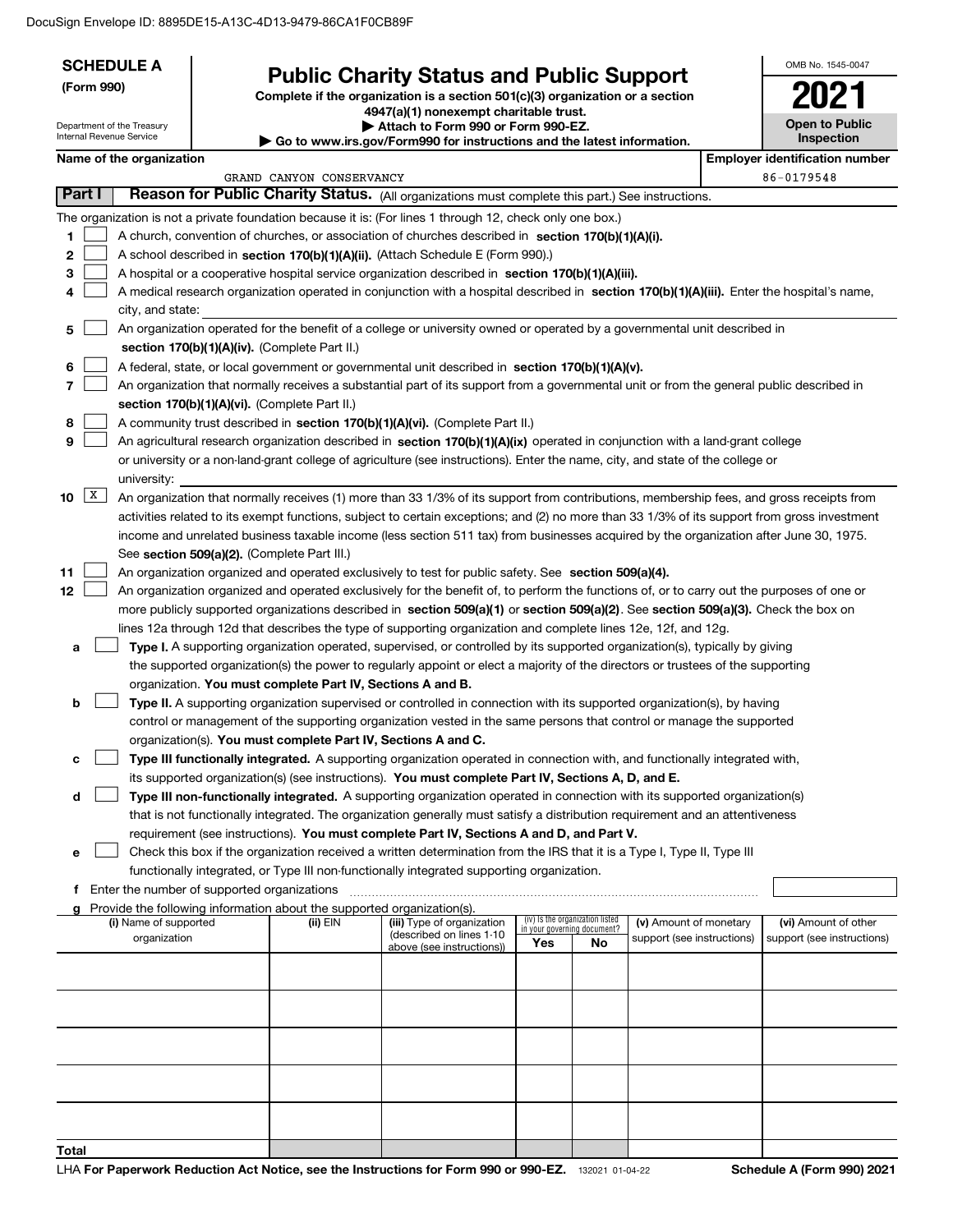|     | Schedule A (Form 990) 2021                                                                                                                                                                                                   | GRAND CANYON CONSERVANCY |          |                 |            | 86-0179548 | Page 2                            |
|-----|------------------------------------------------------------------------------------------------------------------------------------------------------------------------------------------------------------------------------|--------------------------|----------|-----------------|------------|------------|-----------------------------------|
|     | Support Schedule for Organizations Described in Sections 170(b)(1)(A)(iv) and 170(b)(1)(A)(vi)<br>Part II                                                                                                                    |                          |          |                 |            |            |                                   |
|     | (Complete only if you checked the box on line 5, 7, or 8 of Part I or if the organization failed to qualify under Part III. If the organization<br>fails to qualify under the tests listed below, please complete Part III.) |                          |          |                 |            |            |                                   |
|     | <b>Section A. Public Support</b>                                                                                                                                                                                             |                          |          |                 |            |            |                                   |
|     | Calendar year (or fiscal year beginning in) $\blacktriangleright$                                                                                                                                                            | (a) 2017                 | (b) 2018 | <b>(c)</b> 2019 | $(d)$ 2020 | (e) 2021   | (f) Total                         |
|     | 1 Gifts, grants, contributions, and                                                                                                                                                                                          |                          |          |                 |            |            |                                   |
|     | membership fees received. (Do not                                                                                                                                                                                            |                          |          |                 |            |            |                                   |
|     | include any "unusual grants.")                                                                                                                                                                                               |                          |          |                 |            |            |                                   |
|     | 2 Tax revenues levied for the organ-                                                                                                                                                                                         |                          |          |                 |            |            |                                   |
|     | ization's benefit and either paid to                                                                                                                                                                                         |                          |          |                 |            |            |                                   |
|     | or expended on its behalf                                                                                                                                                                                                    |                          |          |                 |            |            |                                   |
|     | 3 The value of services or facilities                                                                                                                                                                                        |                          |          |                 |            |            |                                   |
|     |                                                                                                                                                                                                                              |                          |          |                 |            |            |                                   |
|     | furnished by a governmental unit to                                                                                                                                                                                          |                          |          |                 |            |            |                                   |
|     | the organization without charge                                                                                                                                                                                              |                          |          |                 |            |            |                                   |
| 4   | Total. Add lines 1 through 3<br>.                                                                                                                                                                                            |                          |          |                 |            |            |                                   |
| 5.  | The portion of total contributions                                                                                                                                                                                           |                          |          |                 |            |            |                                   |
|     | by each person (other than a                                                                                                                                                                                                 |                          |          |                 |            |            |                                   |
|     | governmental unit or publicly                                                                                                                                                                                                |                          |          |                 |            |            |                                   |
|     | supported organization) included                                                                                                                                                                                             |                          |          |                 |            |            |                                   |
|     | on line 1 that exceeds 2% of the                                                                                                                                                                                             |                          |          |                 |            |            |                                   |
|     | amount shown on line 11,<br>column (f)                                                                                                                                                                                       |                          |          |                 |            |            |                                   |
|     |                                                                                                                                                                                                                              |                          |          |                 |            |            |                                   |
|     | 6 Public support. Subtract line 5 from line 4.<br><b>Section B. Total Support</b>                                                                                                                                            |                          |          |                 |            |            |                                   |
|     |                                                                                                                                                                                                                              |                          |          |                 |            |            |                                   |
|     | Calendar year (or fiscal year beginning in)                                                                                                                                                                                  | (a) $2017$               | (b) 2018 | $(c)$ 2019      | $(d)$ 2020 | (e) 2021   | (f) Total                         |
|     | 7 Amounts from line 4                                                                                                                                                                                                        |                          |          |                 |            |            |                                   |
| 8   | Gross income from interest,                                                                                                                                                                                                  |                          |          |                 |            |            |                                   |
|     | dividends, payments received on                                                                                                                                                                                              |                          |          |                 |            |            |                                   |
|     | securities loans, rents, royalties,                                                                                                                                                                                          |                          |          |                 |            |            |                                   |
|     | and income from similar sources                                                                                                                                                                                              |                          |          |                 |            |            |                                   |
| 9   | Net income from unrelated business                                                                                                                                                                                           |                          |          |                 |            |            |                                   |
|     | activities, whether or not the                                                                                                                                                                                               |                          |          |                 |            |            |                                   |
|     | business is regularly carried on                                                                                                                                                                                             |                          |          |                 |            |            |                                   |
|     | 10 Other income. Do not include gain                                                                                                                                                                                         |                          |          |                 |            |            |                                   |
|     | or loss from the sale of capital                                                                                                                                                                                             |                          |          |                 |            |            |                                   |
|     | assets (Explain in Part VI.)                                                                                                                                                                                                 |                          |          |                 |            |            |                                   |
|     | <b>11 Total support.</b> Add lines 7 through 10<br>Gross receipts from related activities, etc. (see instructions)                                                                                                           |                          |          |                 |            | 12         |                                   |
| 12  | 13 First 5 years. If the Form 990 is for the organization's first, second, third, fourth, or fifth tax year as a section 501(c)(3)                                                                                           |                          |          |                 |            |            |                                   |
|     |                                                                                                                                                                                                                              |                          |          |                 |            |            |                                   |
|     | <b>Section C. Computation of Public Support Percentage</b>                                                                                                                                                                   |                          |          |                 |            |            |                                   |
|     |                                                                                                                                                                                                                              |                          |          |                 |            | 14         | %                                 |
| 15  |                                                                                                                                                                                                                              |                          |          |                 |            | 15         | $\%$                              |
|     | 16a 33 1/3% support test - 2021. If the organization did not check the box on line 13, and line 14 is 33 1/3% or more, check this box and                                                                                    |                          |          |                 |            |            |                                   |
|     | stop here. The organization qualifies as a publicly supported organization matchinary material content and the                                                                                                               |                          |          |                 |            |            |                                   |
|     | b 33 1/3% support test - 2020. If the organization did not check a box on line 13 or 16a, and line 15 is 33 1/3% or more, check this box                                                                                     |                          |          |                 |            |            |                                   |
|     |                                                                                                                                                                                                                              |                          |          |                 |            |            |                                   |
|     | 17a 10% -facts-and-circumstances test - 2021. If the organization did not check a box on line 13, 16a, or 16b, and line 14 is 10% or more,                                                                                   |                          |          |                 |            |            |                                   |
|     | and if the organization meets the facts-and-circumstances test, check this box and stop here. Explain in Part VI how the organization                                                                                        |                          |          |                 |            |            |                                   |
|     | meets the facts-and-circumstances test. The organization qualifies as a publicly supported organization                                                                                                                      |                          |          |                 |            |            |                                   |
|     | <b>b 10% -facts-and-circumstances test - 2020.</b> If the organization did not check a box on line 13, 16a, 16b, or 17a, and line 15 is 10% or                                                                               |                          |          |                 |            |            |                                   |
|     | more, and if the organization meets the facts-and-circumstances test, check this box and stop here. Explain in Part VI how the                                                                                               |                          |          |                 |            |            |                                   |
|     | organization meets the facts-and-circumstances test. The organization qualifies as a publicly supported organization                                                                                                         |                          |          |                 |            |            |                                   |
| 18. | Private foundation. If the organization did not check a box on line 13, 16a, 16b, 17a, or 17b, check this box and see instructions                                                                                           |                          |          |                 |            |            |                                   |
|     |                                                                                                                                                                                                                              |                          |          |                 |            |            | <b>Cohodulo A (Form 000) 2021</b> |

**Schedule A (Form 990) 2021**

132022 01-04-22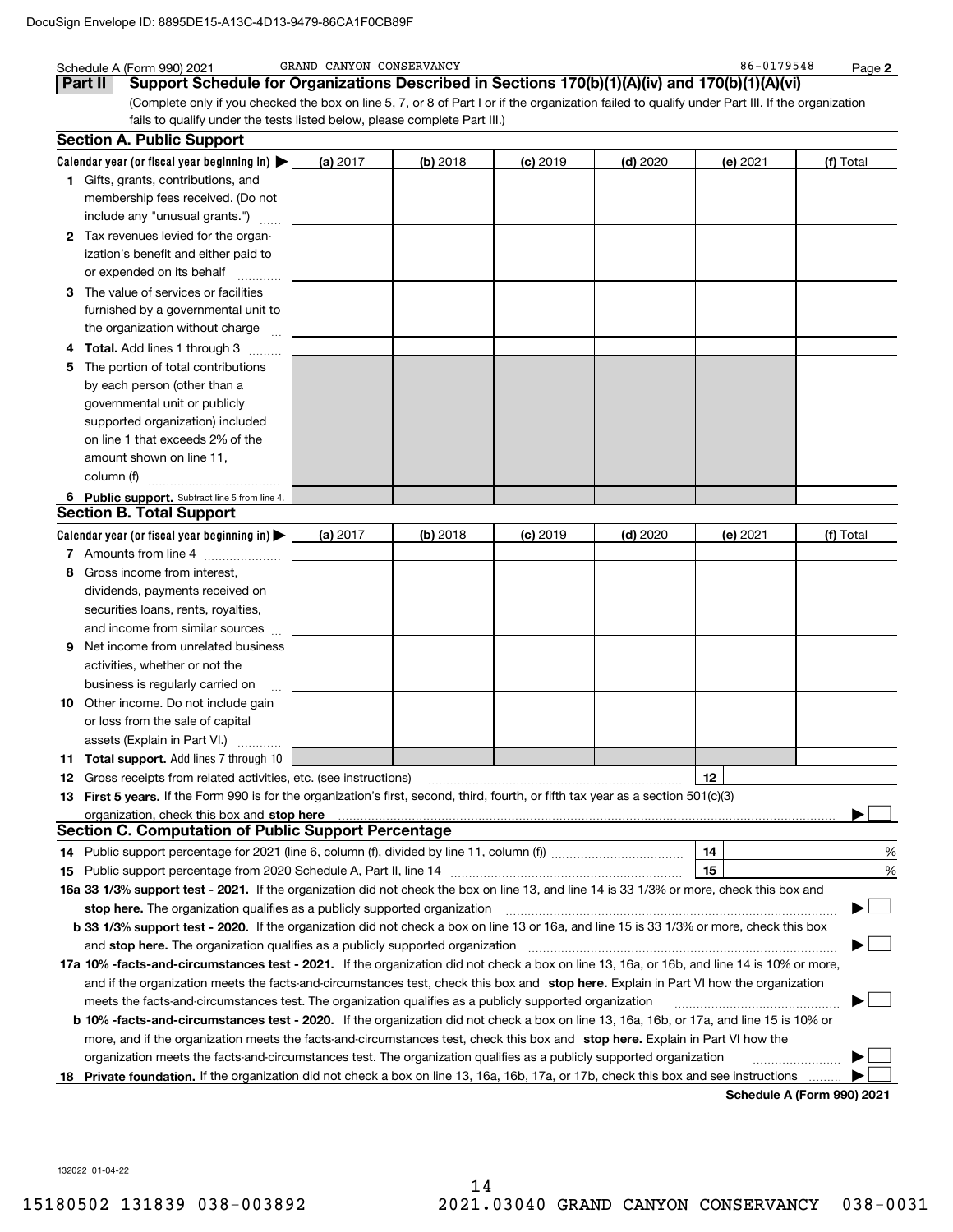Schedule A (Form 990) 2021 GRAND CANYON CONSERVANCY 66-0179548 GRAND CANYON CONSERVANCY

**Part III Support Schedule for Organizations Described in Section 509(a)(2)** 

(Complete only if you checked the box on line 10 of Part I or if the organization failed to qualify under Part II. If the organization fails to qualify under the tests listed below, please complete Part II.)

|     | <b>Section A. Public Support</b>                                                                                                                                                         |             |               |              |            |               |                            |
|-----|------------------------------------------------------------------------------------------------------------------------------------------------------------------------------------------|-------------|---------------|--------------|------------|---------------|----------------------------|
|     | Calendar year (or fiscal year beginning in)                                                                                                                                              | (a) 2017    | (b) 2018      | $(c)$ 2019   | $(d)$ 2020 | (e) 2021      | (f) Total                  |
|     | 1 Gifts, grants, contributions, and                                                                                                                                                      |             |               |              |            |               |                            |
|     | membership fees received. (Do not                                                                                                                                                        |             |               |              |            |               |                            |
|     | include any "unusual grants.")                                                                                                                                                           | 4,742,538.  | 4,598,341.    | 4, 285, 231. | 2,920,771. | 7, 119, 647.  | 23,666,528.                |
|     | 2 Gross receipts from admissions,<br>merchandise sold or services per-<br>formed, or facilities furnished in<br>any activity that is related to the<br>organization's tax-exempt purpose | 10,775,871. | 11, 463, 581. | 13,616,897.  | 5,907,040. |               | $12,878,921.$ 54,642,310.  |
|     | 3 Gross receipts from activities that                                                                                                                                                    |             |               |              |            |               |                            |
|     | are not an unrelated trade or bus-<br>iness under section 513                                                                                                                            |             |               |              |            |               |                            |
|     | 4 Tax revenues levied for the organ-                                                                                                                                                     |             |               |              |            |               |                            |
|     | ization's benefit and either paid to<br>or expended on its behalf                                                                                                                        |             |               |              |            |               |                            |
|     | 5 The value of services or facilities                                                                                                                                                    |             |               |              |            |               |                            |
|     | furnished by a governmental unit to<br>the organization without charge                                                                                                                   |             |               |              |            |               |                            |
|     |                                                                                                                                                                                          | 15,518,409. | 16,061,922.   | 17,902,128.  | 8,827,811. | 19,998,568.   | 78,308,838.                |
|     | 6 Total. Add lines 1 through 5                                                                                                                                                           |             |               |              |            |               |                            |
|     | 7a Amounts included on lines 1, 2, and<br>3 received from disqualified persons                                                                                                           | 547,502.    | 92,713.       | 163,897.     | 85,273.    | 520,294.      | 1,409,679.                 |
|     | <b>b</b> Amounts included on lines 2 and 3 received<br>from other than disqualified persons that<br>exceed the greater of \$5,000 or 1% of the<br>amount on line 13 for the year         |             |               |              |            |               | 0.                         |
|     | c Add lines 7a and 7b                                                                                                                                                                    | 547,502.    | 92,713.       | 163,897.     | 85,273.    | 520,294.      | 1,409,679.                 |
|     | 8 Public support. (Subtract line 7c from line 6.)                                                                                                                                        |             |               |              |            |               | 76,899,159.                |
|     | <b>Section B. Total Support</b>                                                                                                                                                          |             |               |              |            |               |                            |
|     | Calendar year (or fiscal year beginning in)                                                                                                                                              | (a) 2017    | (b) 2018      | $(c)$ 2019   | $(d)$ 2020 | (e) 2021      | (f) Total                  |
|     | 9 Amounts from line 6                                                                                                                                                                    | 15,518,409. | 16,061,922.   | 17,902,128.  | 8,827,811  | 19,998,568.   | 78,308,838.                |
|     | 10a Gross income from interest,<br>dividends, payments received on<br>securities loans, rents, royalties,<br>and income from similar sources                                             | 2,086.      | 41,238.       | 105,648.     | 204,804.   | 316,734.      | 670,510.                   |
|     | <b>b</b> Unrelated business taxable income                                                                                                                                               |             |               |              |            |               |                            |
|     | (less section 511 taxes) from businesses                                                                                                                                                 |             |               |              |            |               |                            |
|     | acquired after June 30, 1975                                                                                                                                                             |             |               |              |            |               |                            |
|     | c Add lines 10a and 10b                                                                                                                                                                  | 2,086.      | 41,238.       | 105,648.     | 204,804.   | 316,734.      | 670,510.                   |
|     | 11 Net income from unrelated business<br>activities not included on line 10b,<br>whether or not the business is<br>regularly carried on                                                  |             |               |              |            |               |                            |
|     | <b>12</b> Other income. Do not include gain<br>or loss from the sale of capital<br>assets (Explain in Part VI.)                                                                          |             |               |              |            |               |                            |
|     | <b>13</b> Total support. (Add lines 9, 10c, 11, and 12.)                                                                                                                                 | 15,520,495. | 16, 103, 160. | 18,007,776.  | 9,032,615. | 20, 315, 302. | 78,979,348.                |
|     | 14 First 5 years. If the Form 990 is for the organization's first, second, third, fourth, or fifth tax year as a section 501(c)(3) organization,                                         |             |               |              |            |               |                            |
|     | check this box and stop here measurements are constructed as the state of the state of the state of the state o                                                                          |             |               |              |            |               |                            |
|     | <b>Section C. Computation of Public Support Percentage</b>                                                                                                                               |             |               |              |            |               |                            |
|     | 15 Public support percentage for 2021 (line 8, column (f), divided by line 13, column (f))                                                                                               |             |               |              |            | 15            | 97.37<br>%                 |
| 16. | Public support percentage from 2020 Schedule A, Part III, line 15                                                                                                                        |             |               |              |            | 16            | 99.51<br>%                 |
|     | <b>Section D. Computation of Investment Income Percentage</b>                                                                                                                            |             |               |              |            |               |                            |
|     | 17 Investment income percentage for 2021 (line 10c, column (f), divided by line 13, column (f))                                                                                          |             |               |              |            | 17            | .85<br>%                   |
|     | 18 Investment income percentage from 2020 Schedule A, Part III, line 17                                                                                                                  |             |               |              |            | 18            | .49<br>%                   |
|     | 19a 33 1/3% support tests - 2021. If the organization did not check the box on line 14, and line 15 is more than 33 1/3%, and line 17 is not                                             |             |               |              |            |               |                            |
|     | more than 33 1/3%, check this box and stop here. The organization qualifies as a publicly supported organization                                                                         |             |               |              |            |               | $\mathbf{X}$<br>▶          |
|     | <b>b 33 1/3% support tests - 2020.</b> If the organization did not check a box on line 14 or line 19a, and line 16 is more than 33 1/3%, and                                             |             |               |              |            |               |                            |
|     | line 18 is not more than 33 1/3%, check this box and stop here. The organization qualifies as a publicly supported organization                                                          |             |               |              |            |               |                            |
| 20  | Private foundation. If the organization did not check a box on line 14, 19a, or 19b, check this box and see instructions                                                                 |             |               |              |            |               |                            |
|     | 132023 01-04-22                                                                                                                                                                          |             |               |              |            |               | Schedule A (Form 990) 2021 |

15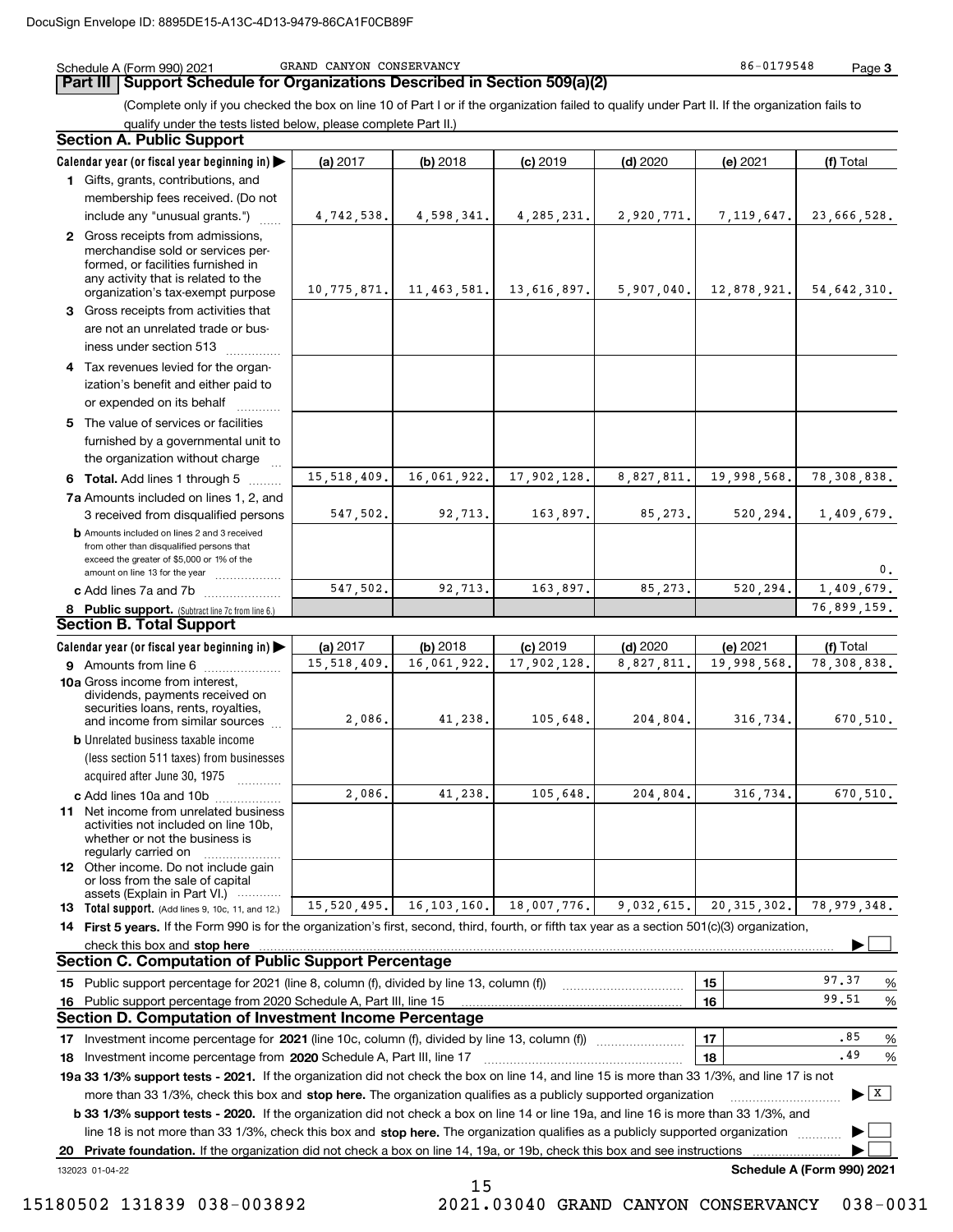Schedule A (Form 990) 2021 GRAND CANYON CONSERVANCY 86-0179548 GRAND CANYON CONSERVANCY

**1**

**2**

**3a**

**3b**

**3c**

**4a**

**4b**

**4c**

**5a**

**5b5c**

**6**

**7**

**8**

**9a**

**9b**

**9c**

**10a**

**YesNo**

## **Part IV Supporting Organizations**

(Complete only if you checked a box in line 12 on Part I. If you checked box 12a, Part I, complete Sections A and B. If you checked box 12b, Part I, complete Sections A and C. If you checked box 12c, Part I, complete Sections A, D, and E. If you checked box 12d, Part I, complete Sections A and D, and complete Part V.)

## **Section A. All Supporting Organizations**

- **1** Are all of the organization's supported organizations listed by name in the organization's governing documents? If "No," describe in **Part VI** how the supported organizations are designated. If designated by *class or purpose, describe the designation. If historic and continuing relationship, explain.*
- **2** Did the organization have any supported organization that does not have an IRS determination of status under section 509(a)(1) or (2)? If "Yes," explain in Part VI how the organization determined that the supported *organization was described in section 509(a)(1) or (2).*
- **3a** Did the organization have a supported organization described in section 501(c)(4), (5), or (6)? If "Yes," answer *lines 3b and 3c below.*
- **b** Did the organization confirm that each supported organization qualified under section 501(c)(4), (5), or (6) and satisfied the public support tests under section 509(a)(2)? If "Yes," describe in **Part VI** when and how the *organization made the determination.*
- **c**Did the organization ensure that all support to such organizations was used exclusively for section 170(c)(2)(B) purposes? If "Yes," explain in **Part VI** what controls the organization put in place to ensure such use.
- **4a***If* Was any supported organization not organized in the United States ("foreign supported organization")? *"Yes," and if you checked box 12a or 12b in Part I, answer lines 4b and 4c below.*
- **b** Did the organization have ultimate control and discretion in deciding whether to make grants to the foreign supported organization? If "Yes," describe in **Part VI** how the organization had such control and discretion *despite being controlled or supervised by or in connection with its supported organizations.*
- **c** Did the organization support any foreign supported organization that does not have an IRS determination under sections 501(c)(3) and 509(a)(1) or (2)? If "Yes," explain in **Part VI** what controls the organization used *to ensure that all support to the foreign supported organization was used exclusively for section 170(c)(2)(B) purposes.*
- **5a***If "Yes,"* Did the organization add, substitute, or remove any supported organizations during the tax year? answer lines 5b and 5c below (if applicable). Also, provide detail in **Part VI,** including (i) the names and EIN *numbers of the supported organizations added, substituted, or removed; (ii) the reasons for each such action; (iii) the authority under the organization's organizing document authorizing such action; and (iv) how the action was accomplished (such as by amendment to the organizing document).*
- **b** Type I or Type II only. Was any added or substituted supported organization part of a class already designated in the organization's organizing document?
- **cSubstitutions only.**  Was the substitution the result of an event beyond the organization's control?
- **6** Did the organization provide support (whether in the form of grants or the provision of services or facilities) to **Part VI.** *If "Yes," provide detail in* support or benefit one or more of the filing organization's supported organizations? anyone other than (i) its supported organizations, (ii) individuals that are part of the charitable class benefited by one or more of its supported organizations, or (iii) other supporting organizations that also
- **7**Did the organization provide a grant, loan, compensation, or other similar payment to a substantial contributor regard to a substantial contributor? If "Yes," complete Part I of Schedule L (Form 990). (as defined in section 4958(c)(3)(C)), a family member of a substantial contributor, or a 35% controlled entity with
- **8** Did the organization make a loan to a disqualified person (as defined in section 4958) not described on line 7? *If "Yes," complete Part I of Schedule L (Form 990).*
- **9a** Was the organization controlled directly or indirectly at any time during the tax year by one or more in section 509(a)(1) or (2))? If "Yes," *provide detail in* <code>Part VI.</code> disqualified persons, as defined in section 4946 (other than foundation managers and organizations described
- **b** Did one or more disqualified persons (as defined on line 9a) hold a controlling interest in any entity in which the supporting organization had an interest? If "Yes," provide detail in P**art VI**.
- **c**Did a disqualified person (as defined on line 9a) have an ownership interest in, or derive any personal benefit from, assets in which the supporting organization also had an interest? If "Yes," provide detail in P**art VI.**
- **10a** Was the organization subject to the excess business holdings rules of section 4943 because of section supporting organizations)? If "Yes," answer line 10b below. 4943(f) (regarding certain Type II supporting organizations, and all Type III non-functionally integrated
- **b** Did the organization have any excess business holdings in the tax year? (Use Schedule C, Form 4720, to *determine whether the organization had excess business holdings.)*

16

132024 01-04-21

**10bSchedule A (Form 990) 2021**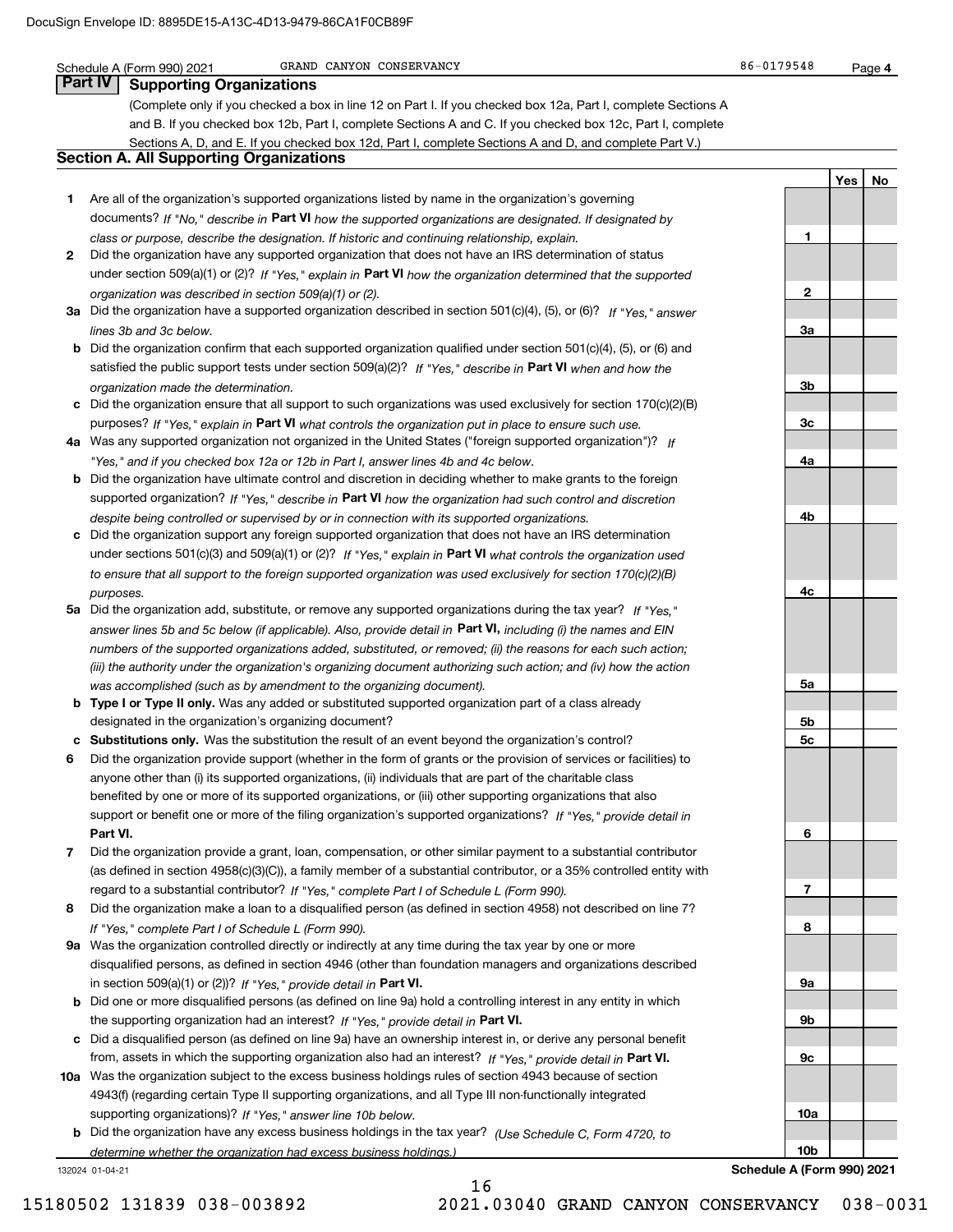|        | GRAND CANYON CONSERVANCY<br>Schedule A (Form 990) 2021                                                                                                                                                                                                      | 86-0179548                 |     | Page 5 |
|--------|-------------------------------------------------------------------------------------------------------------------------------------------------------------------------------------------------------------------------------------------------------------|----------------------------|-----|--------|
|        | <b>Supporting Organizations</b> (continued)<br><b>Part IV</b>                                                                                                                                                                                               |                            |     |        |
|        |                                                                                                                                                                                                                                                             |                            | Yes | No     |
| 11     | Has the organization accepted a gift or contribution from any of the following persons?                                                                                                                                                                     |                            |     |        |
|        | a A person who directly or indirectly controls, either alone or together with persons described on lines 11b and                                                                                                                                            |                            |     |        |
|        | 11c below, the governing body of a supported organization?                                                                                                                                                                                                  | 11a                        |     |        |
|        | <b>b</b> A family member of a person described on line 11a above?                                                                                                                                                                                           | 11 <sub>b</sub>            |     |        |
|        | c A 35% controlled entity of a person described on line 11a or 11b above? If "Yes" to line 11a, 11b, or 11c, provide                                                                                                                                        |                            |     |        |
|        | detail in Part VI.                                                                                                                                                                                                                                          | 11c                        |     |        |
|        | <b>Section B. Type I Supporting Organizations</b>                                                                                                                                                                                                           |                            |     |        |
|        |                                                                                                                                                                                                                                                             |                            | Yes | No     |
| 1      | Did the governing body, members of the governing body, officers acting in their official capacity, or membership of one or<br>more supported organizations have the power to regularly appoint or elect at least a majority of the organization's officers, |                            |     |        |
|        | directors, or trustees at all times during the tax year? If "No," describe in Part VI how the supported organization(s)                                                                                                                                     |                            |     |        |
|        | effectively operated, supervised, or controlled the organization's activities. If the organization had more than one supported                                                                                                                              |                            |     |        |
|        | organization, describe how the powers to appoint and/or remove officers, directors, or trustees were allocated among the                                                                                                                                    | 1                          |     |        |
| 2      | supported organizations and what conditions or restrictions, if any, applied to such powers during the tax year.<br>Did the organization operate for the benefit of any supported organization other than the supported                                     |                            |     |        |
|        | organization(s) that operated, supervised, or controlled the supporting organization? If "Yes," explain in                                                                                                                                                  |                            |     |        |
|        | Part VI how providing such benefit carried out the purposes of the supported organization(s) that operated,                                                                                                                                                 |                            |     |        |
|        | supervised, or controlled the supporting organization.                                                                                                                                                                                                      | $\mathbf 2$                |     |        |
|        | <b>Section C. Type II Supporting Organizations</b>                                                                                                                                                                                                          |                            |     |        |
|        |                                                                                                                                                                                                                                                             |                            | Yes | No     |
| 1      | Were a majority of the organization's directors or trustees during the tax year also a majority of the directors                                                                                                                                            |                            |     |        |
|        | or trustees of each of the organization's supported organization(s)? If "No," describe in Part VI how control                                                                                                                                               |                            |     |        |
|        | or management of the supporting organization was vested in the same persons that controlled or managed                                                                                                                                                      |                            |     |        |
|        | the supported organization(s).                                                                                                                                                                                                                              | 1                          |     |        |
|        | <b>Section D. All Type III Supporting Organizations</b>                                                                                                                                                                                                     |                            |     |        |
|        |                                                                                                                                                                                                                                                             |                            | Yes | No     |
| 1      | Did the organization provide to each of its supported organizations, by the last day of the fifth month of the                                                                                                                                              |                            |     |        |
|        | organization's tax year, (i) a written notice describing the type and amount of support provided during the prior tax                                                                                                                                       |                            |     |        |
|        | year, (ii) a copy of the Form 990 that was most recently filed as of the date of notification, and (iii) copies of the                                                                                                                                      |                            |     |        |
|        | organization's governing documents in effect on the date of notification, to the extent not previously provided?                                                                                                                                            | 1                          |     |        |
| 2      | Were any of the organization's officers, directors, or trustees either (i) appointed or elected by the supported                                                                                                                                            |                            |     |        |
|        | organization(s) or (ii) serving on the governing body of a supported organization? If "No," explain in Part VI how                                                                                                                                          |                            |     |        |
|        | the organization maintained a close and continuous working relationship with the supported organization(s).                                                                                                                                                 | $\mathbf{2}$               |     |        |
| з      | By reason of the relationship described on line 2, above, did the organization's supported organizations have a                                                                                                                                             |                            |     |        |
|        | significant voice in the organization's investment policies and in directing the use of the organization's                                                                                                                                                  |                            |     |        |
|        | income or assets at all times during the tax year? If "Yes," describe in Part VI the role the organization's                                                                                                                                                |                            |     |        |
|        | supported organizations played in this regard.<br>Section E. Type III Functionally Integrated Supporting Organizations                                                                                                                                      | 3                          |     |        |
|        |                                                                                                                                                                                                                                                             |                            |     |        |
| 1      | Check the box next to the method that the organization used to satisfy the Integral Part Test during the year (see instructions).                                                                                                                           |                            |     |        |
| a      | The organization satisfied the Activities Test. Complete line 2 below.                                                                                                                                                                                      |                            |     |        |
| b<br>c | The organization is the parent of each of its supported organizations. Complete line 3 below.<br>The organization supported a governmental entity. Describe in Part VI how you supported a governmental entity (see instructions).                          |                            |     |        |
| 2      | Activities Test. Answer lines 2a and 2b below.                                                                                                                                                                                                              |                            | Yes | No     |
| a      | Did substantially all of the organization's activities during the tax year directly further the exempt purposes of                                                                                                                                          |                            |     |        |
|        | the supported organization(s) to which the organization was responsive? If "Yes," then in Part VI identify                                                                                                                                                  |                            |     |        |
|        | those supported organizations and explain how these activities directly furthered their exempt purposes,                                                                                                                                                    |                            |     |        |
|        | how the organization was responsive to those supported organizations, and how the organization determined                                                                                                                                                   |                            |     |        |
|        | that these activities constituted substantially all of its activities.                                                                                                                                                                                      | 2a                         |     |        |
| b      | Did the activities described on line 2a, above, constitute activities that, but for the organization's involvement,                                                                                                                                         |                            |     |        |
|        | one or more of the organization's supported organization(s) would have been engaged in? If "Yes," explain in                                                                                                                                                |                            |     |        |
|        | Part VI the reasons for the organization's position that its supported organization(s) would have engaged in                                                                                                                                                |                            |     |        |
|        | these activities but for the organization's involvement.                                                                                                                                                                                                    | 2b                         |     |        |
| 3      | Parent of Supported Organizations. Answer lines 3a and 3b below.                                                                                                                                                                                            |                            |     |        |
| а      | Did the organization have the power to regularly appoint or elect a majority of the officers, directors, or                                                                                                                                                 |                            |     |        |
|        | trustees of each of the supported organizations? If "Yes" or "No" provide details in Part VI.                                                                                                                                                               | За                         |     |        |
| b      | Did the organization exercise a substantial degree of direction over the policies, programs, and activities of each                                                                                                                                         |                            |     |        |
|        | of its supported organizations? If "Yes," describe in Part VI the role played by the organization in this regard.                                                                                                                                           | 3b                         |     |        |
|        | 132025 01-04-22                                                                                                                                                                                                                                             | Schedule A (Form 990) 2021 |     |        |

**Schedule A (Form 990) 2021**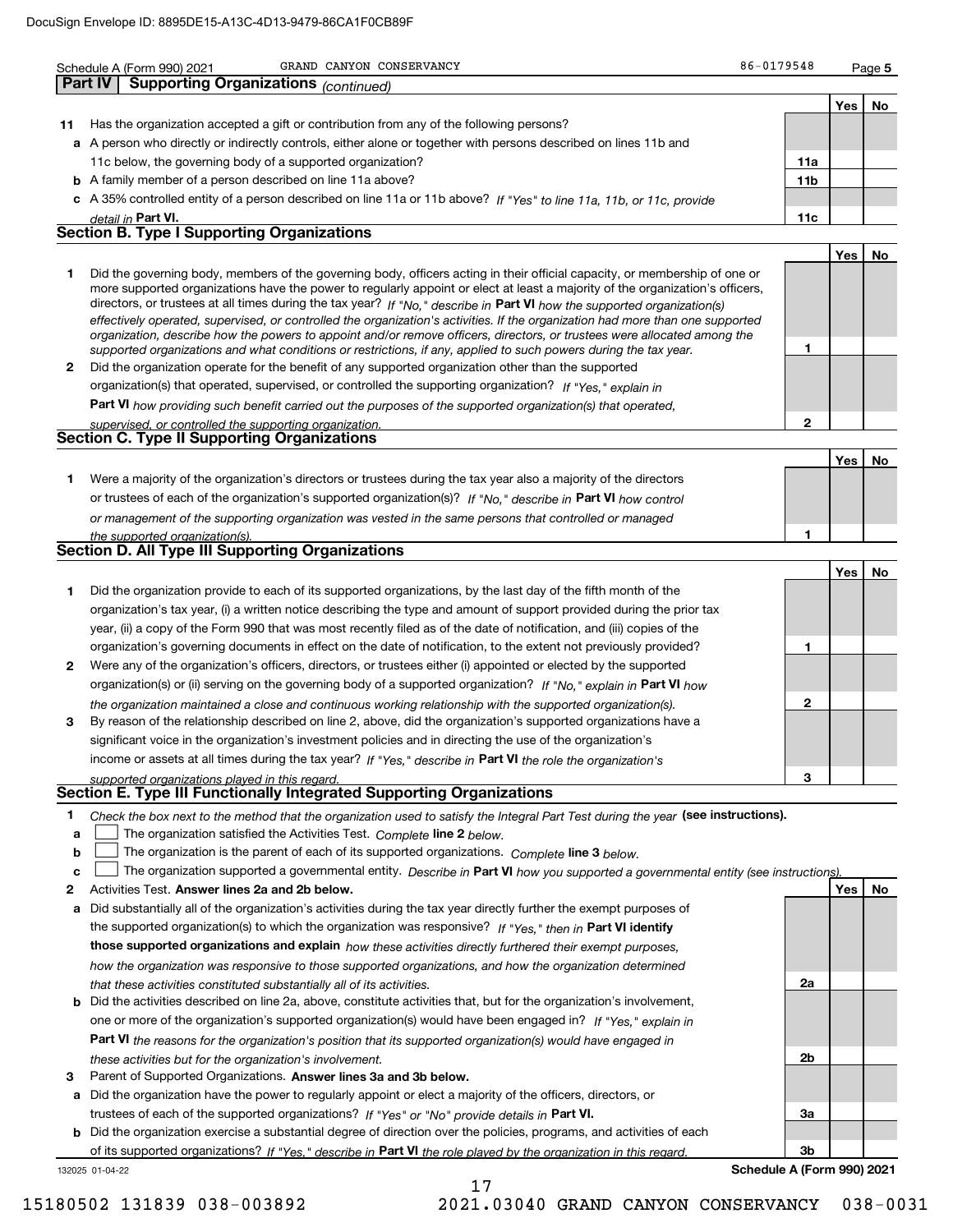|                | GRAND CANYON CONSERVANCY<br>Schedule A (Form 990) 2021                                                                                         |              |                | 86-0179548<br>Page 6           |
|----------------|------------------------------------------------------------------------------------------------------------------------------------------------|--------------|----------------|--------------------------------|
| <b>Part V</b>  | Type III Non-Functionally Integrated 509(a)(3) Supporting Organizations                                                                        |              |                |                                |
| 1              | Check here if the organization satisfied the Integral Part Test as a qualifying trust on Nov. 20, 1970 (explain in Part VI). See instructions. |              |                |                                |
|                | All other Type III non-functionally integrated supporting organizations must complete Sections A through E.                                    |              |                |                                |
|                | Section A - Adjusted Net Income                                                                                                                |              | (A) Prior Year | (B) Current Year<br>(optional) |
| 1              | Net short-term capital gain                                                                                                                    | 1            |                |                                |
| 2              | Recoveries of prior-year distributions                                                                                                         | $\mathbf{2}$ |                |                                |
| 3              | Other gross income (see instructions)                                                                                                          | 3            |                |                                |
| 4              | Add lines 1 through 3.                                                                                                                         | 4            |                |                                |
| 5              | Depreciation and depletion                                                                                                                     | 5            |                |                                |
| 6              | Portion of operating expenses paid or incurred for production or                                                                               |              |                |                                |
|                | collection of gross income or for management, conservation, or                                                                                 |              |                |                                |
|                | maintenance of property held for production of income (see instructions)                                                                       | 6            |                |                                |
| 7              | Other expenses (see instructions)                                                                                                              | 7            |                |                                |
| 8              | Adjusted Net Income (subtract lines 5, 6, and 7 from line 4)                                                                                   | 8            |                |                                |
|                | <b>Section B - Minimum Asset Amount</b>                                                                                                        |              | (A) Prior Year | (B) Current Year<br>(optional) |
| 1.             | Aggregate fair market value of all non-exempt-use assets (see                                                                                  |              |                |                                |
|                | instructions for short tax year or assets held for part of year):                                                                              |              |                |                                |
|                | a Average monthly value of securities                                                                                                          | 1a           |                |                                |
|                | <b>b</b> Average monthly cash balances                                                                                                         | 1b           |                |                                |
|                | c Fair market value of other non-exempt-use assets                                                                                             | 1c           |                |                                |
|                | d Total (add lines 1a, 1b, and 1c)                                                                                                             | 1d           |                |                                |
|                | e Discount claimed for blockage or other factors                                                                                               |              |                |                                |
|                | (explain in detail in Part VI):                                                                                                                |              |                |                                |
| 2              | Acquisition indebtedness applicable to non-exempt-use assets                                                                                   | 2            |                |                                |
| 3              | Subtract line 2 from line 1d.                                                                                                                  | 3            |                |                                |
| 4              | Cash deemed held for exempt use. Enter 0.015 of line 3 (for greater amount,                                                                    |              |                |                                |
|                | see instructions).                                                                                                                             | 4            |                |                                |
| 5              | Net value of non-exempt-use assets (subtract line 4 from line 3)                                                                               | 5            |                |                                |
| 6              | Multiply line 5 by 0.035.                                                                                                                      | 6            |                |                                |
| 7              | Recoveries of prior-year distributions                                                                                                         | 7            |                |                                |
| 8              | Minimum Asset Amount (add line 7 to line 6)                                                                                                    | 8            |                |                                |
|                | <b>Section C - Distributable Amount</b>                                                                                                        |              |                | <b>Current Year</b>            |
| 1.             | Adjusted net income for prior year (from Section A, line 8, column A)                                                                          | 1            |                |                                |
| 2              | Enter 0.85 of line 1.                                                                                                                          | 2            |                |                                |
| 3              | Minimum asset amount for prior year (from Section B, line 8, column A)                                                                         | 3            |                |                                |
| 4              | Enter greater of line 2 or line 3.                                                                                                             | 4            |                |                                |
| 5              | Income tax imposed in prior year                                                                                                               | 5            |                |                                |
| 6              | <b>Distributable Amount.</b> Subtract line 5 from line 4, unless subject to                                                                    |              |                |                                |
|                | emergency temporary reduction (see instructions).                                                                                              | 6            |                |                                |
| $\overline{7}$ | Check here if the current year is the organization's first as a non-functionally integrated Type III supporting organization (see              |              |                |                                |

instructions).

**Schedule A (Form 990) 2021**

132026 01-04-22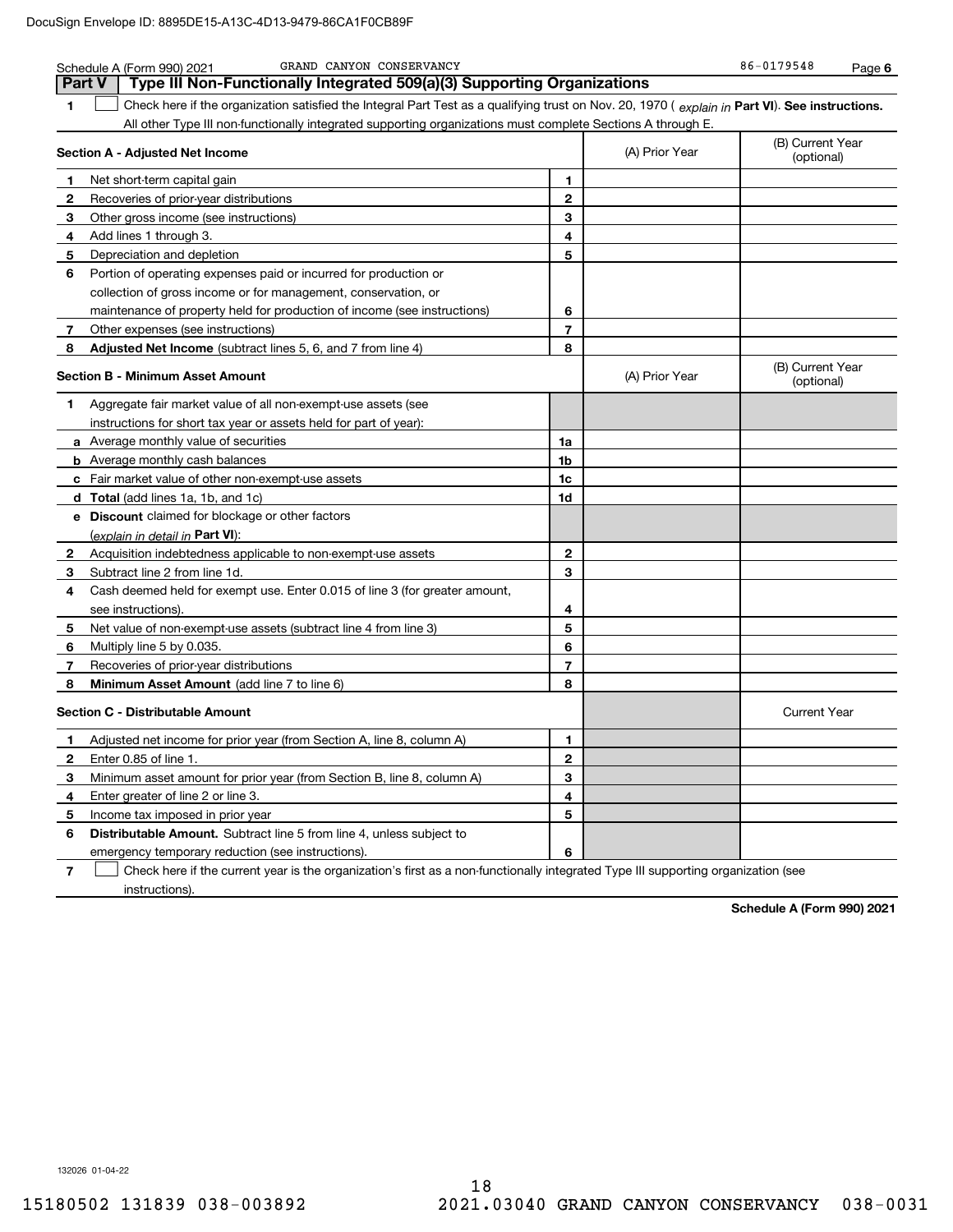| <b>Part V</b> | GRAND CANYON CONSERVANCY<br>Schedule A (Form 990) 2021<br>Type III Non-Functionally Integrated 509(a)(3) Supporting Organizations |                                    | (continued)                                   |                | 86-0179548                                       | Page 7 |
|---------------|-----------------------------------------------------------------------------------------------------------------------------------|------------------------------------|-----------------------------------------------|----------------|--------------------------------------------------|--------|
|               | <b>Section D - Distributions</b>                                                                                                  |                                    |                                               |                | <b>Current Year</b>                              |        |
| 1             | Amounts paid to supported organizations to accomplish exempt purposes                                                             |                                    |                                               | 1              |                                                  |        |
| 2             | Amounts paid to perform activity that directly furthers exempt purposes of supported                                              |                                    |                                               |                |                                                  |        |
|               | organizations, in excess of income from activity                                                                                  |                                    |                                               | 2              |                                                  |        |
| 3             | Administrative expenses paid to accomplish exempt purposes of supported organizations                                             |                                    |                                               | 3              |                                                  |        |
| 4             | Amounts paid to acquire exempt-use assets                                                                                         |                                    |                                               | 4              |                                                  |        |
| 5             | Qualified set aside amounts (prior IRS approval required - provide details in Part VI)                                            |                                    |                                               | 5              |                                                  |        |
| 6             | Other distributions (describe in Part VI). See instructions.                                                                      |                                    |                                               | 6              |                                                  |        |
| 7             | <b>Total annual distributions.</b> Add lines 1 through 6.                                                                         |                                    |                                               | $\overline{7}$ |                                                  |        |
| 8             | Distributions to attentive supported organizations to which the organization is responsive                                        |                                    |                                               |                |                                                  |        |
|               | (provide details in Part VI). See instructions.                                                                                   |                                    |                                               | 8              |                                                  |        |
| 9             | Distributable amount for 2021 from Section C, line 6                                                                              |                                    |                                               | 9              |                                                  |        |
| 10            | Line 8 amount divided by line 9 amount                                                                                            |                                    |                                               | 10             |                                                  |        |
|               | <b>Section E - Distribution Allocations</b> (see instructions)                                                                    | (i)<br><b>Excess Distributions</b> | (ii)<br><b>Underdistributions</b><br>Pre-2021 |                | (iii)<br><b>Distributable</b><br>Amount for 2021 |        |
| 1             | Distributable amount for 2021 from Section C, line 6                                                                              |                                    |                                               |                |                                                  |        |
| 2             | Underdistributions, if any, for years prior to 2021 (reason-                                                                      |                                    |                                               |                |                                                  |        |
|               | able cause required - explain in Part VI). See instructions.                                                                      |                                    |                                               |                |                                                  |        |
| 3             | Excess distributions carryover, if any, to 2021                                                                                   |                                    |                                               |                |                                                  |        |
|               | <b>a</b> From 2016                                                                                                                |                                    |                                               |                |                                                  |        |
|               | <b>b</b> From 2017                                                                                                                |                                    |                                               |                |                                                  |        |
|               | $c$ From 2018                                                                                                                     |                                    |                                               |                |                                                  |        |
|               | <b>d</b> From 2019                                                                                                                |                                    |                                               |                |                                                  |        |
|               | e From 2020                                                                                                                       |                                    |                                               |                |                                                  |        |
|               | f Total of lines 3a through 3e                                                                                                    |                                    |                                               |                |                                                  |        |
|               | g Applied to underdistributions of prior years                                                                                    |                                    |                                               |                |                                                  |        |
|               | <b>h</b> Applied to 2021 distributable amount                                                                                     |                                    |                                               |                |                                                  |        |
| j.            | Carryover from 2016 not applied (see instructions)                                                                                |                                    |                                               |                |                                                  |        |
|               | Remainder. Subtract lines 3g, 3h, and 3i from line 3f.                                                                            |                                    |                                               |                |                                                  |        |
| 4             | Distributions for 2021 from Section D.                                                                                            |                                    |                                               |                |                                                  |        |
|               | \$<br>line $7:$                                                                                                                   |                                    |                                               |                |                                                  |        |
|               | <b>a</b> Applied to underdistributions of prior years                                                                             |                                    |                                               |                |                                                  |        |
|               | <b>b</b> Applied to 2021 distributable amount                                                                                     |                                    |                                               |                |                                                  |        |
|               | <b>c</b> Remainder. Subtract lines 4a and 4b from line 4.                                                                         |                                    |                                               |                |                                                  |        |
| 5             | Remaining underdistributions for years prior to 2021, if                                                                          |                                    |                                               |                |                                                  |        |
|               | any. Subtract lines 3g and 4a from line 2. For result greater                                                                     |                                    |                                               |                |                                                  |        |
|               | than zero, explain in Part VI. See instructions.                                                                                  |                                    |                                               |                |                                                  |        |
| 6             | Remaining underdistributions for 2021. Subtract lines 3h                                                                          |                                    |                                               |                |                                                  |        |
|               | and 4b from line 1. For result greater than zero, explain in                                                                      |                                    |                                               |                |                                                  |        |
|               | Part VI. See instructions.                                                                                                        |                                    |                                               |                |                                                  |        |
| 7             | Excess distributions carryover to 2022. Add lines 3j                                                                              |                                    |                                               |                |                                                  |        |
|               | and 4c.                                                                                                                           |                                    |                                               |                |                                                  |        |
| 8             | Breakdown of line 7:                                                                                                              |                                    |                                               |                |                                                  |        |
|               | a Excess from 2017                                                                                                                |                                    |                                               |                |                                                  |        |
|               | <b>b</b> Excess from 2018                                                                                                         |                                    |                                               |                |                                                  |        |
|               | c Excess from 2019                                                                                                                |                                    |                                               |                |                                                  |        |
|               | d Excess from 2020                                                                                                                |                                    |                                               |                |                                                  |        |
|               | e Excess from 2021                                                                                                                |                                    |                                               |                |                                                  |        |

**Schedule A (Form 990) 2021**

132027 01-04-22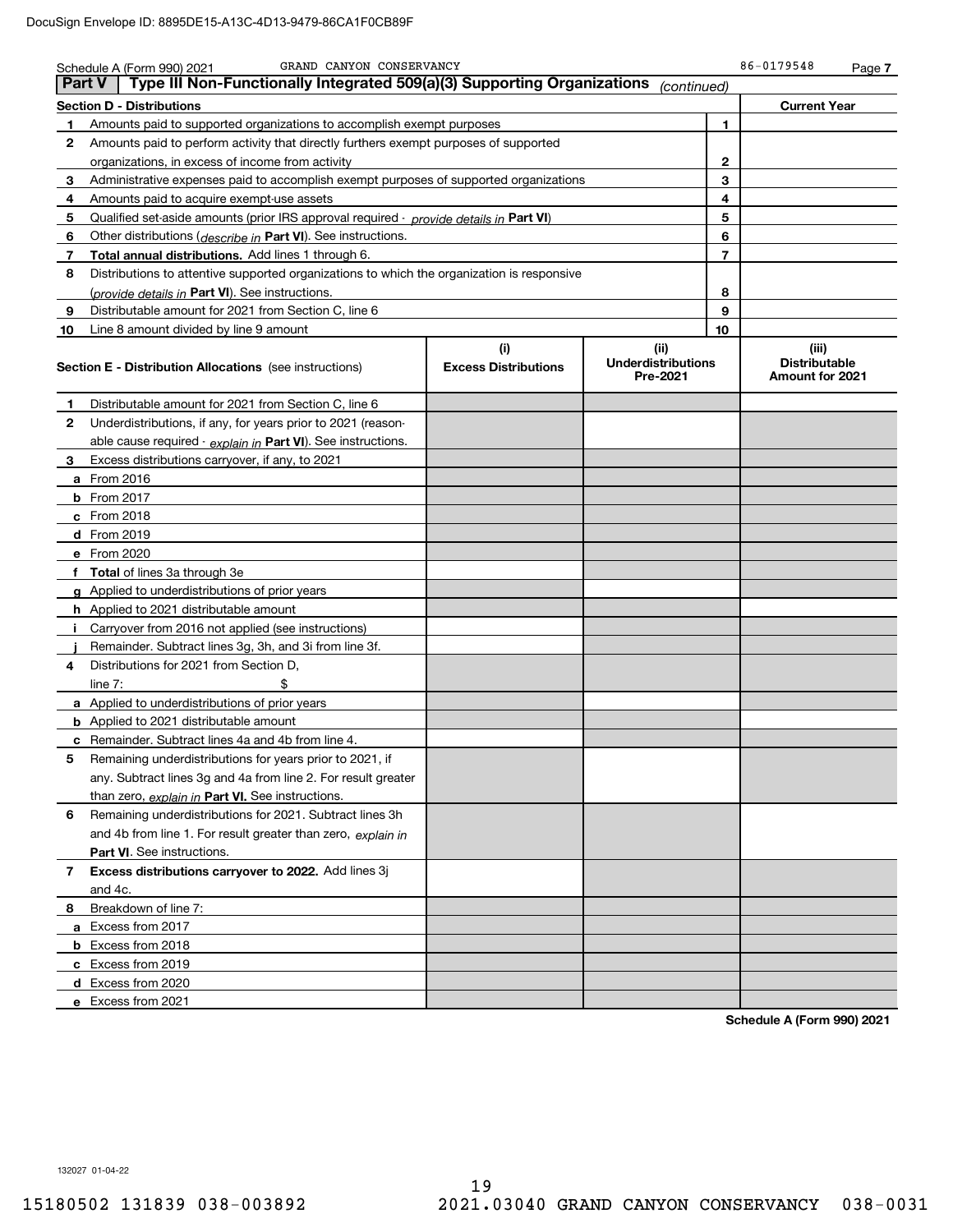| <b>Part VI</b>  |                               |                                                                    |                                                                       | Supplemental Information. Provide the explanations required by Part II, line 10; Part II, line 17a or 17b; Part III, line 12;<br>Part IV, Section A, lines 1, 2, 3b, 3c, 4b, 4c, 5a, 6, 9a, 9b, 9c, 11a, 11b, and 11c; Part IV, Section B, lines 1 and 2; Part IV, Section C,       |  |
|-----------------|-------------------------------|--------------------------------------------------------------------|-----------------------------------------------------------------------|-------------------------------------------------------------------------------------------------------------------------------------------------------------------------------------------------------------------------------------------------------------------------------------|--|
|                 | (See instructions.)           |                                                                    |                                                                       | line 1; Part IV, Section D, lines 2 and 3; Part IV, Section E, lines 1c, 2a, 2b, 3a, and 3b; Part V, line 1; Part V, Section B, line 1e; Part V,<br>Section D, lines 5, 6, and 8; and Part V, Section E, lines 2, 5, and 6. Also complete this part for any additional information. |  |
|                 | SCHEDULE A, PART III, LINE 7A |                                                                    |                                                                       |                                                                                                                                                                                                                                                                                     |  |
|                 |                               |                                                                    | NO AMOUNTS WERE PREVIOUSLY REPORTED ON LINE 7A FOR YEARS 2017 - 2020. |                                                                                                                                                                                                                                                                                     |  |
|                 |                               | THERE WERE NO SIGNIFICANT CHANGES TO THE SUPPORT TEST BASED ON THE |                                                                       |                                                                                                                                                                                                                                                                                     |  |
|                 | INCLUSION OF THESE AMOUNTS.   |                                                                    |                                                                       |                                                                                                                                                                                                                                                                                     |  |
|                 |                               |                                                                    |                                                                       |                                                                                                                                                                                                                                                                                     |  |
|                 |                               |                                                                    |                                                                       |                                                                                                                                                                                                                                                                                     |  |
|                 |                               |                                                                    |                                                                       |                                                                                                                                                                                                                                                                                     |  |
|                 |                               |                                                                    |                                                                       |                                                                                                                                                                                                                                                                                     |  |
|                 |                               |                                                                    |                                                                       |                                                                                                                                                                                                                                                                                     |  |
|                 |                               |                                                                    |                                                                       |                                                                                                                                                                                                                                                                                     |  |
|                 |                               |                                                                    |                                                                       |                                                                                                                                                                                                                                                                                     |  |
|                 |                               |                                                                    |                                                                       |                                                                                                                                                                                                                                                                                     |  |
|                 |                               |                                                                    |                                                                       |                                                                                                                                                                                                                                                                                     |  |
|                 |                               |                                                                    |                                                                       |                                                                                                                                                                                                                                                                                     |  |
|                 |                               |                                                                    |                                                                       |                                                                                                                                                                                                                                                                                     |  |
|                 |                               |                                                                    |                                                                       |                                                                                                                                                                                                                                                                                     |  |
|                 |                               |                                                                    |                                                                       |                                                                                                                                                                                                                                                                                     |  |
|                 |                               |                                                                    |                                                                       |                                                                                                                                                                                                                                                                                     |  |
|                 |                               |                                                                    |                                                                       |                                                                                                                                                                                                                                                                                     |  |
|                 |                               |                                                                    |                                                                       |                                                                                                                                                                                                                                                                                     |  |
|                 |                               |                                                                    |                                                                       |                                                                                                                                                                                                                                                                                     |  |
|                 |                               |                                                                    |                                                                       |                                                                                                                                                                                                                                                                                     |  |
|                 |                               |                                                                    |                                                                       |                                                                                                                                                                                                                                                                                     |  |
|                 |                               |                                                                    |                                                                       |                                                                                                                                                                                                                                                                                     |  |
|                 |                               |                                                                    |                                                                       |                                                                                                                                                                                                                                                                                     |  |
|                 |                               |                                                                    |                                                                       |                                                                                                                                                                                                                                                                                     |  |
|                 |                               |                                                                    |                                                                       |                                                                                                                                                                                                                                                                                     |  |
|                 |                               |                                                                    |                                                                       |                                                                                                                                                                                                                                                                                     |  |
|                 |                               |                                                                    |                                                                       |                                                                                                                                                                                                                                                                                     |  |
|                 |                               |                                                                    |                                                                       |                                                                                                                                                                                                                                                                                     |  |
| 132028 01-04-22 |                               |                                                                    | 20                                                                    | Schedule A (Form 990) 2021                                                                                                                                                                                                                                                          |  |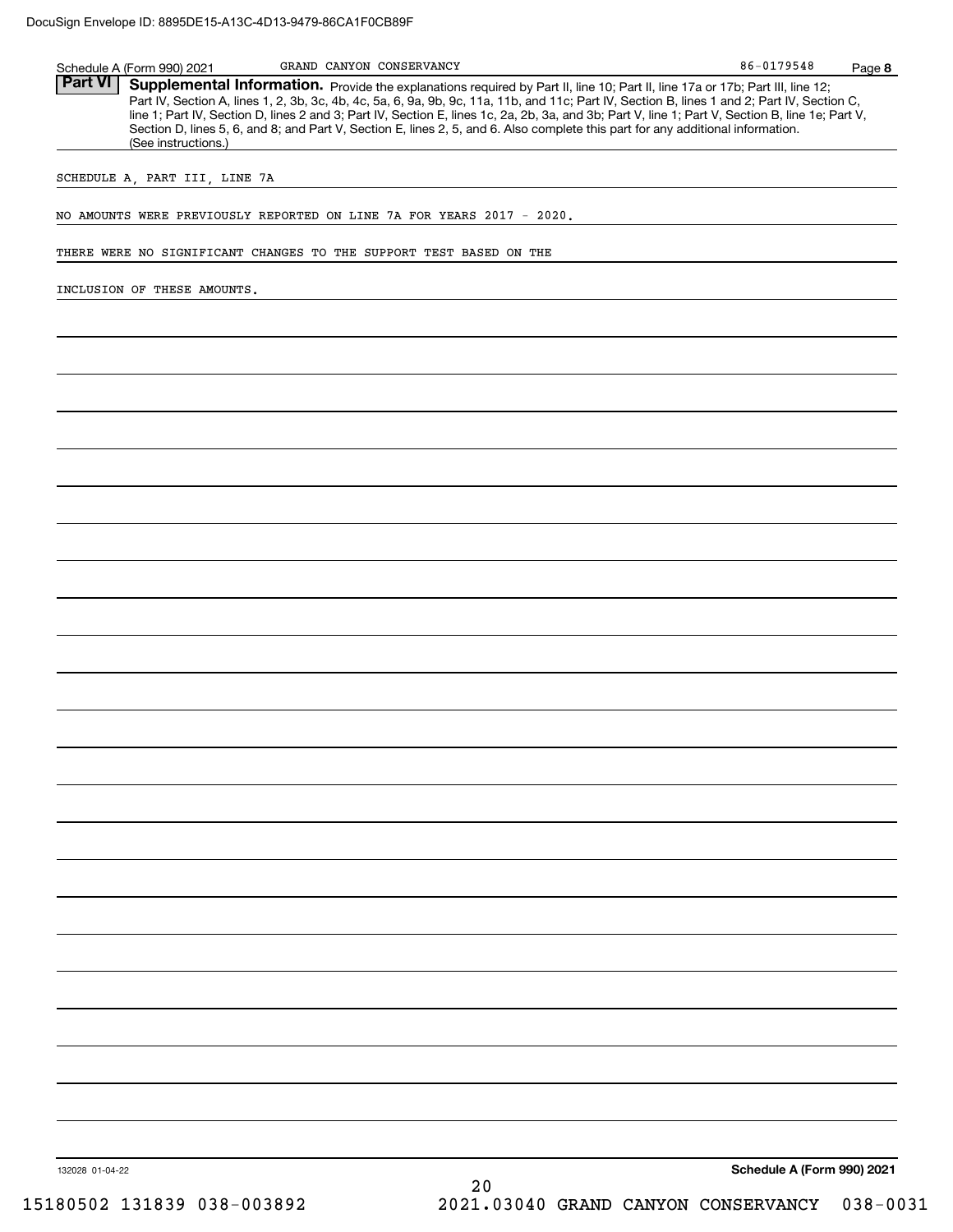# **Schedule B**

Department of the Treasury Internal Revenue Service

Name of the organization

| <b>Schedule of Contributors</b> |
|---------------------------------|
|                                 |

**(Form 990) | Attach to Form 990 or Form 990-PF. | Go to www.irs.gov/Form990 for the latest information.** OMB No. 1545-0047

**2021**

**Employer identification number**

| GRAND CANYON | CONSERVANCY | 86-0179548 |
|--------------|-------------|------------|

**Organization type** (check one):

| Filers of:         | Section:                                                                           |
|--------------------|------------------------------------------------------------------------------------|
| Form 990 or 990-EZ | $\mathbf{x}$<br>$501(c)$ ( $3$ ) (enter number) organization                       |
|                    | $4947(a)(1)$ nonexempt charitable trust <b>not</b> treated as a private foundation |
|                    | 527 political organization                                                         |
| Form 990-PF        | 501(c)(3) exempt private foundation                                                |
|                    | 4947(a)(1) nonexempt charitable trust treated as a private foundation              |
|                    | 501(c)(3) taxable private foundation                                               |

Check if your organization is covered by the **General Rule** or a **Special Rule. Note:**  Only a section 501(c)(7), (8), or (10) organization can check boxes for both the General Rule and a Special Rule. See instructions.

### **General Rule**

 $\overline{X}$  For an organization filing Form 990, 990-EZ, or 990-PF that received, during the year, contributions totaling \$5,000 or more (in money or property) from any one contributor. Complete Parts I and II. See instructions for determining a contributor's total contributions.

### **Special Rules**

 $\mathcal{L}^{\text{max}}$ 

| For an organization described in section 501(c)(3) filing Form 990 or 990-EZ that met the 33 1/3% support test of the regulations under       |
|-----------------------------------------------------------------------------------------------------------------------------------------------|
| sections 509(a)(1) and 170(b)(1)(A)(vi), that checked Schedule A (Form 990), Part II, line 13, 16a, or 16b, and that received from any one    |
| contributor, during the year, total contributions of the greater of (1) \$5,000; or (2) 2% of the amount on (i) Form 990, Part VIII, line 1h; |
| or (ii) Form 990-EZ, line 1. Complete Parts I and II.                                                                                         |

For an organization described in section 501(c)(7), (8), or (10) filing Form 990 or 990-EZ that received from any one contributor, during the year, total contributions of more than \$1,000 exclusively for religious, charitable, scientific, literary, or educational purposes, or for the prevention of cruelty to children or animals. Complete Parts I (entering "N/A" in column (b) instead of the contributor name and address), II, and III.  $\mathcal{L}^{\text{max}}$ 

purpose. Don't complete any of the parts unless the **General Rule** applies to this organization because it received *nonexclusively* year, contributions <sub>exclusively</sub> for religious, charitable, etc., purposes, but no such contributions totaled more than \$1,000. If this box is checked, enter here the total contributions that were received during the year for an  $\;$ exclusively religious, charitable, etc., For an organization described in section 501(c)(7), (8), or (10) filing Form 990 or 990-EZ that received from any one contributor, during the religious, charitable, etc., contributions totaling \$5,000 or more during the year  $\Box$ — $\Box$  =  $\Box$ 

Caution: An organization that isn't covered by the General Rule and/or the Special Rules doesn't file Schedule B (Form 990), but it **must** answer "No" on Part IV, line 2, of its Form 990; or check the box on line H of its Form 990-EZ or on its Form 990-PF, Part I, line 2, to certify that it doesn't meet the filing requirements of Schedule B (Form 990).

LHA For Paperwork Reduction Act Notice, see the instructions for Form 990, 990-EZ, or 990-PF. **In the act and Schedule B** (Form 990) (2021)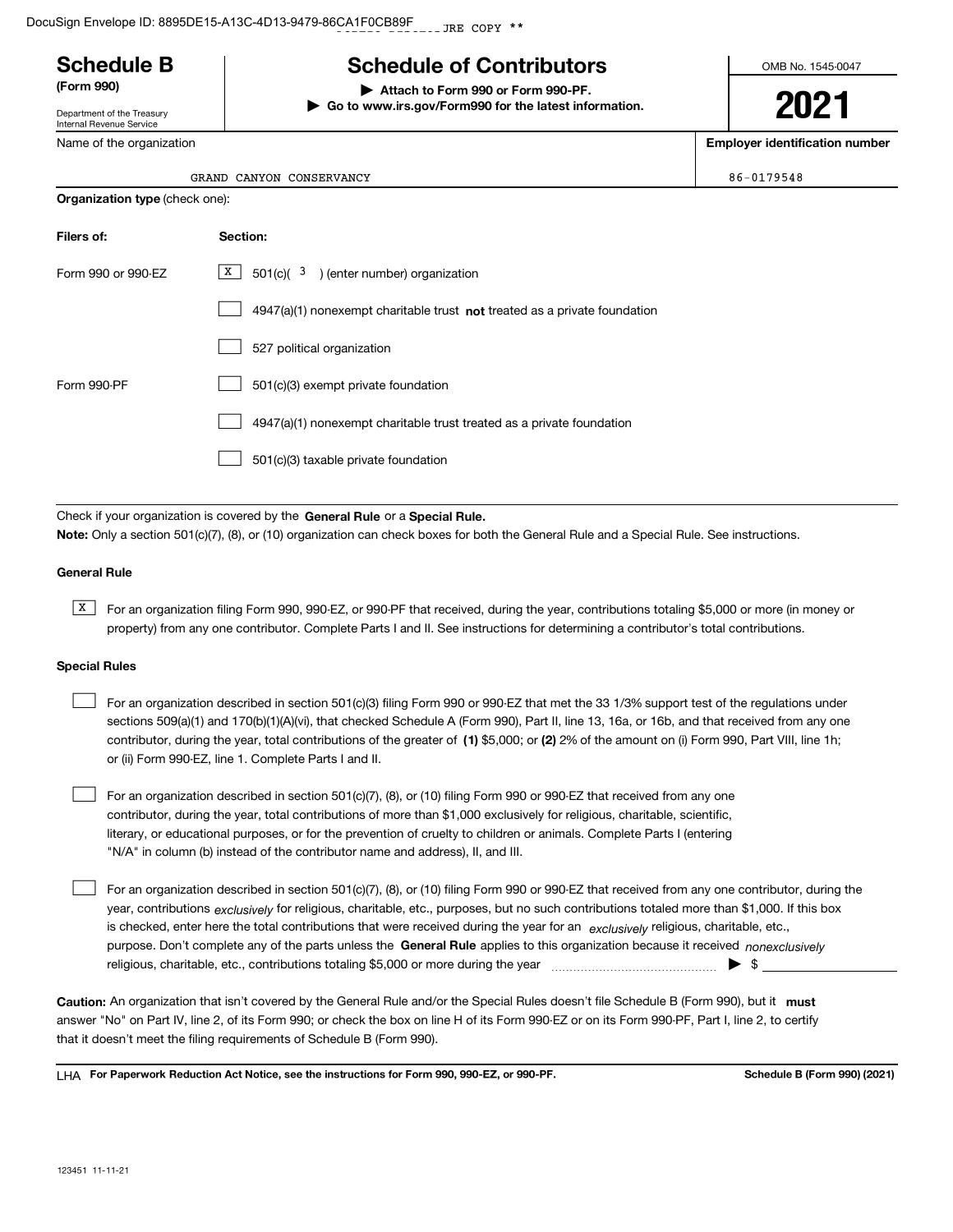|            | Schedule B (Form 990) (2021)                                                                   |                                   |          | Page 2                                                                                |
|------------|------------------------------------------------------------------------------------------------|-----------------------------------|----------|---------------------------------------------------------------------------------------|
|            | Name of organization                                                                           |                                   |          | <b>Employer identification number</b>                                                 |
|            | GRAND CANYON CONSERVANCY                                                                       |                                   |          | 86-0179548                                                                            |
| Part I     | Contributors (see instructions). Use duplicate copies of Part I if additional space is needed. |                                   |          |                                                                                       |
| (a)<br>No. | (b)<br>Name, address, and ZIP + 4                                                              | (c)<br><b>Total contributions</b> |          | (d)<br>Type of contribution                                                           |
| 1          |                                                                                                | $\mathsf{\$}$                     | 50,699.  | x<br>Person<br>Payroll<br>Noncash<br>(Complete Part II for<br>noncash contributions.) |
| (a)<br>No. | (b)<br>Name, address, and ZIP + 4                                                              | (c)<br><b>Total contributions</b> |          | (d)<br>Type of contribution                                                           |
| 2          |                                                                                                | $\mathsf{\$}$                     | 26, 200. | X<br>Person<br>Payroll<br>Noncash<br>(Complete Part II for<br>noncash contributions.) |
| (a)<br>No. | (b)<br>Name, address, and ZIP + 4                                                              | (c)<br><b>Total contributions</b> |          | (d)<br>Type of contribution                                                           |
| 3          |                                                                                                | $\mathsf{\$}$                     | 10,000.  | X<br>Person<br>Payroll<br>Noncash<br>(Complete Part II for<br>noncash contributions.) |
| (a)<br>No. | (b)<br>Name, address, and ZIP + 4                                                              | (c)<br><b>Total contributions</b> |          | (d)<br>Type of contribution                                                           |
| 4          |                                                                                                | $$\tilde{}}$                      | 31,000.  | Х<br>Person<br>Payroll<br>Noncash<br>(Complete Part II for<br>noncash contributions.) |
| (a)<br>No. | (b)<br>Name, address, and ZIP + 4                                                              | (c)<br><b>Total contributions</b> |          | (d)<br>Type of contribution                                                           |
| 5          |                                                                                                | $$\tilde{}}$                      | 5,000.   | Х<br>Person<br>Payroll<br>Noncash<br>(Complete Part II for<br>noncash contributions.) |

| (a)<br>No.      | (b)<br>Name, address, and $ZIP + 4$ | (c)<br><b>Total contributions</b> | (d)<br>Type of contribution                                                                             |
|-----------------|-------------------------------------|-----------------------------------|---------------------------------------------------------------------------------------------------------|
| 6               |                                     | 25,000.<br>\$                     | $\mathbf{x}$<br>Person<br>Payroll<br><b>Noncash</b><br>(Complete Part II for<br>noncash contributions.) |
| 123452 11-11-21 |                                     |                                   | Schedule B (Form 990) (2021)                                                                            |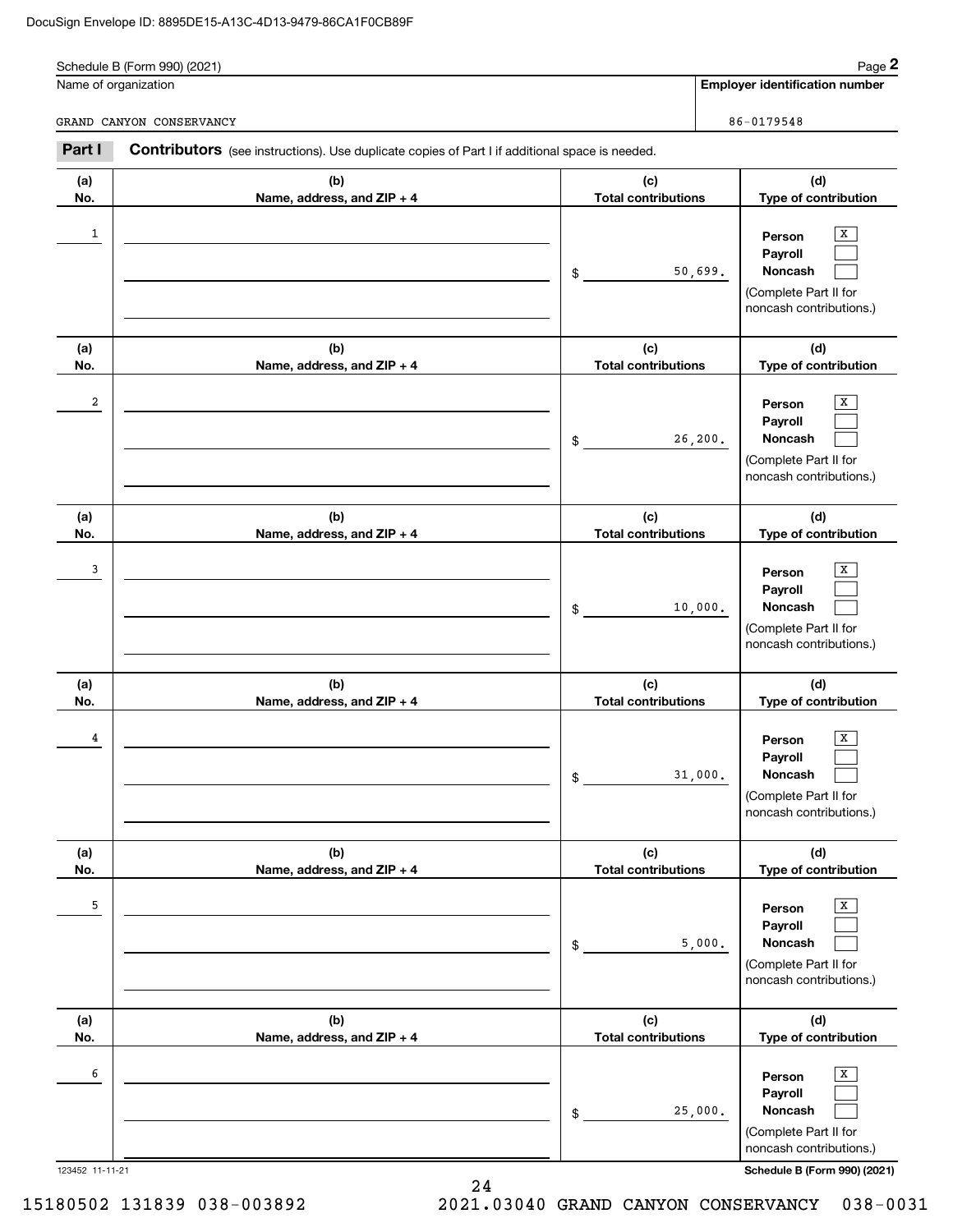|            | Schedule B (Form 990) (2021)<br>Name of organization                                           |                                   |         | Page 2<br><b>Employer identification number</b>                                       |
|------------|------------------------------------------------------------------------------------------------|-----------------------------------|---------|---------------------------------------------------------------------------------------|
|            | GRAND CANYON CONSERVANCY                                                                       |                                   |         | 86-0179548                                                                            |
| Part I     | Contributors (see instructions). Use duplicate copies of Part I if additional space is needed. |                                   |         |                                                                                       |
| (a)<br>No. | (b)<br>Name, address, and ZIP + 4                                                              | (c)<br><b>Total contributions</b> |         | (d)<br>Type of contribution                                                           |
| 7          |                                                                                                | \$                                | 17,351. | x<br>Person<br>Payroll<br>Noncash<br>(Complete Part II for<br>noncash contributions.) |
| (a)<br>No. | (b)<br>Name, address, and ZIP + 4                                                              | (c)<br><b>Total contributions</b> |         | (d)<br>Type of contribution                                                           |
| 8          |                                                                                                | \$                                | 60,275. | X<br>Person<br>Payroll<br>Noncash<br>(Complete Part II for<br>noncash contributions.) |
| (a)<br>No. | (b)<br>Name, address, and ZIP + 4                                                              | (c)<br><b>Total contributions</b> |         | (d)<br>Type of contribution                                                           |
| 9          |                                                                                                | \$                                | 5,000.  | x<br>Person<br>Payroll<br>Noncash<br>(Complete Part II for<br>noncash contributions.) |
| (a)<br>No. | (b)<br>Name, address, and ZIP + 4                                                              | (c)<br><b>Total contributions</b> |         | (d)<br>Type of contribution                                                           |
| 10         |                                                                                                | \$                                | 30,000. | x<br>Person<br>Payroll<br>Noncash<br>(Complete Part II for<br>noncash contributions.) |
| (a)<br>No. | (b)<br>Name, address, and ZIP + 4                                                              | (c)<br><b>Total contributions</b> |         | (d)<br>Type of contribution                                                           |

| 11              |                                     | 16,672.<br>\$                     | x<br>Person<br>Payroll<br><b>Noncash</b><br>(Complete Part II for<br>noncash contributions.)       |
|-----------------|-------------------------------------|-----------------------------------|----------------------------------------------------------------------------------------------------|
| (a)<br>No.      | (b)<br>Name, address, and $ZIP + 4$ | (c)<br><b>Total contributions</b> | (d)<br><b>Type of contribution</b>                                                                 |
| 12              |                                     | 5,000.<br>\$                      | $\overline{X}$<br>Person<br>Payroll<br>Noncash<br>(Complete Part II for<br>noncash contributions.) |
| 123452 11-11-21 |                                     |                                   | Schedule B (Form 990) (2021)                                                                       |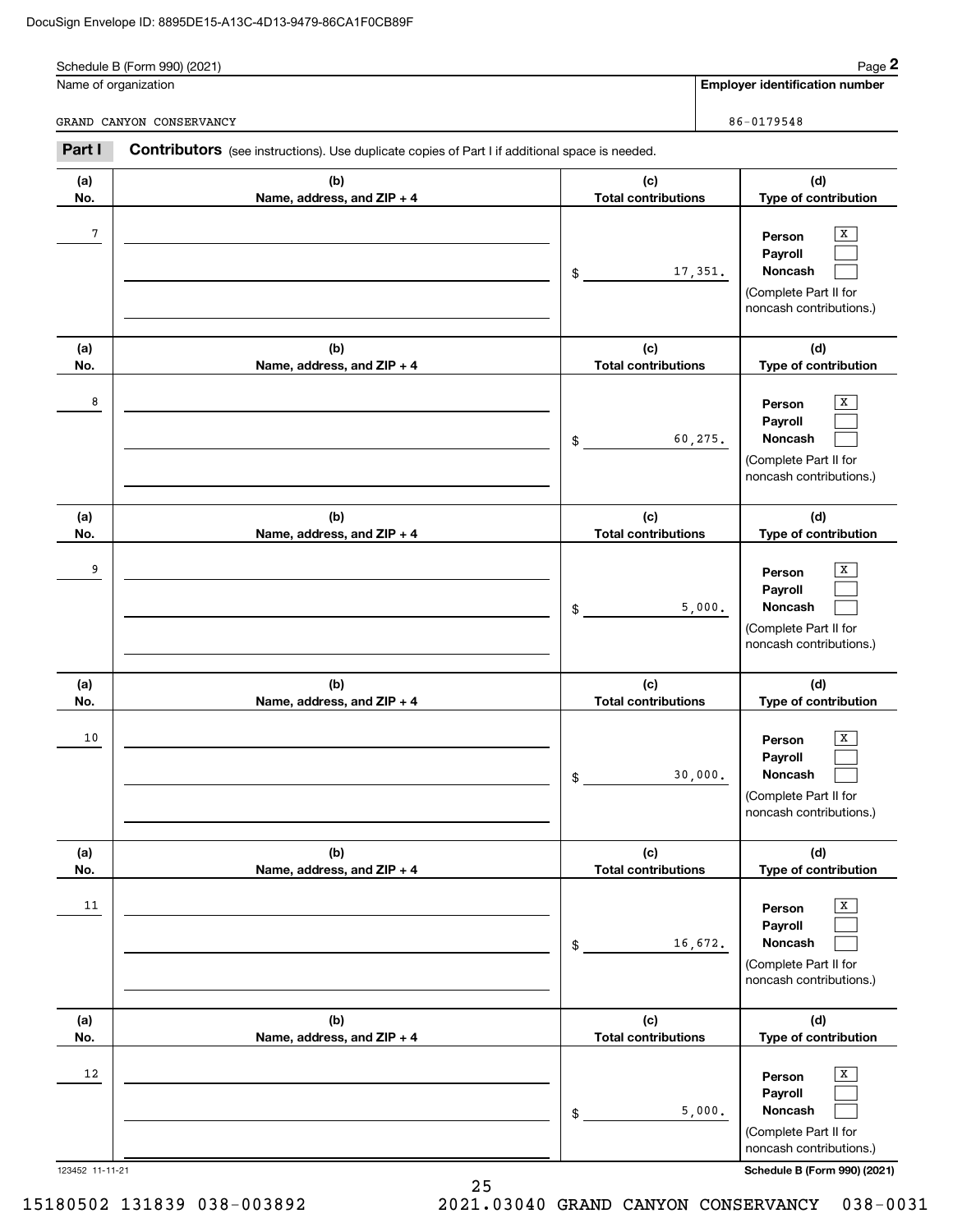|        | Schedule B (Form 990) (2021)<br>Name of organization                                                  |                            | Page 2<br><b>Employer identification number</b> |
|--------|-------------------------------------------------------------------------------------------------------|----------------------------|-------------------------------------------------|
|        |                                                                                                       |                            |                                                 |
|        | GRAND CANYON CONSERVANCY                                                                              |                            | 86-0179548                                      |
| Part I | <b>Contributors</b> (see instructions). Use duplicate copies of Part I if additional space is needed. |                            |                                                 |
| (a)    | (b)                                                                                                   | (c)                        | (d)                                             |
| No.    | Name, address, and $ZIP + 4$                                                                          | <b>Total contributions</b> | Type of contribution                            |

|                 | $r^2$ and $r^2$ and $r^2$ and $r^2$ and $r^2$ and $r^2$ and $r^2$ and $r^2$ and $r^2$ and $r^2$ and $r^2$ and $r^2$ and $r^2$ and $r^2$ and $r^2$ and $r^2$ and $r^2$ and $r^2$ and $r^2$ and $r^2$ and $r^2$ and $r^2$ and |                                   | i jiya di danu muudin                                                                                                            |
|-----------------|-----------------------------------------------------------------------------------------------------------------------------------------------------------------------------------------------------------------------------|-----------------------------------|----------------------------------------------------------------------------------------------------------------------------------|
| 13              |                                                                                                                                                                                                                             | 5,000.<br>$\mathsf{\$}$           | X<br>Person<br>Payroll<br>Noncash<br>(Complete Part II for<br>noncash contributions.)                                            |
| (a)<br>No.      | (b)<br>Name, address, and ZIP + 4                                                                                                                                                                                           | (c)<br><b>Total contributions</b> | (d)<br>Type of contribution                                                                                                      |
| 14              |                                                                                                                                                                                                                             | 20,000.<br>$\frac{1}{2}$          | X<br>Person<br>Payroll<br>Noncash<br>(Complete Part II for<br>noncash contributions.)                                            |
| (a)<br>No.      | (b)<br>Name, address, and ZIP + 4                                                                                                                                                                                           | (c)<br><b>Total contributions</b> | (d)<br>Type of contribution                                                                                                      |
| 15              |                                                                                                                                                                                                                             | 9,787.<br>$\mathsf{\$}$           | Х<br>Person<br>Payroll<br>Noncash<br>(Complete Part II for<br>noncash contributions.)                                            |
| (a)<br>No.      | (b)<br>Name, address, and ZIP + 4                                                                                                                                                                                           | (c)<br><b>Total contributions</b> | (d)<br>Type of contribution                                                                                                      |
| 16              |                                                                                                                                                                                                                             | 25,978.<br>$\frac{1}{2}$          | Х<br>Person<br>Payroll<br>Noncash<br>(Complete Part II for<br>noncash contributions.)                                            |
| (a)<br>No.      | (b)<br>Name, address, and ZIP + 4                                                                                                                                                                                           | (c)<br><b>Total contributions</b> | (d)<br>Type of contribution                                                                                                      |
| 17              |                                                                                                                                                                                                                             | 60, 505.<br>\$                    | $\mathbf{x}$<br>Person<br>Payroll<br>Noncash<br>(Complete Part II for<br>noncash contributions.)                                 |
| (a)<br>No.      | (b)<br>Name, address, and ZIP + 4                                                                                                                                                                                           | (c)<br><b>Total contributions</b> | (d)<br>Type of contribution                                                                                                      |
| 18              |                                                                                                                                                                                                                             | 6,507.<br>\$                      | $\mathbf{x}$<br>Person<br>Payroll<br>Noncash<br>(Complete Part II for<br>noncash contributions.)<br>Schedule B (Form 990) (2021) |
| 123452 11-11-21 | 26                                                                                                                                                                                                                          |                                   |                                                                                                                                  |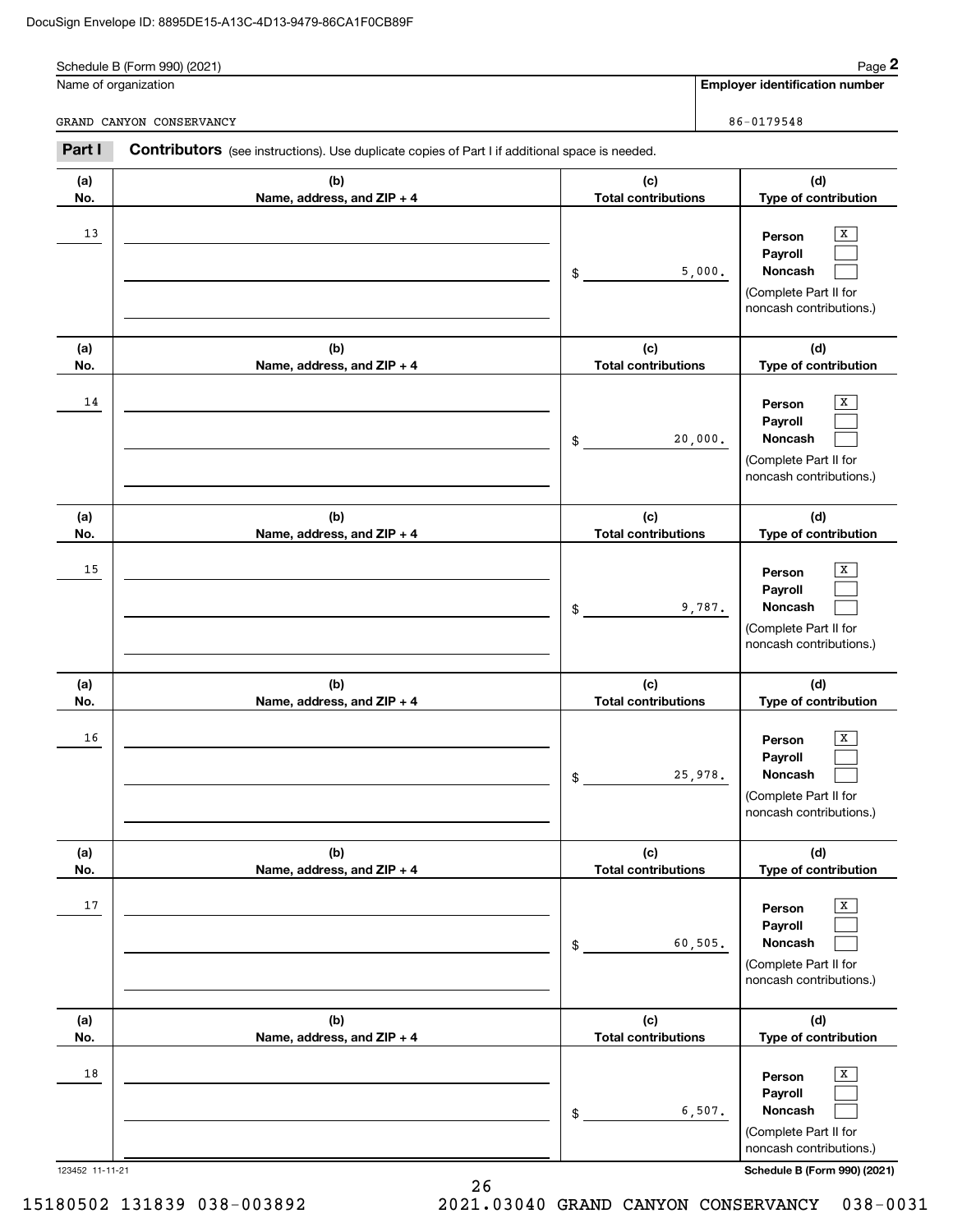|        | Schedule B (Form 990) (2021)<br>Name of organization                                                  |                            | <b>Employer identification number</b> | Page 2 |
|--------|-------------------------------------------------------------------------------------------------------|----------------------------|---------------------------------------|--------|
|        | GRAND CANYON CONSERVANCY                                                                              |                            | 86-0179548                            |        |
| Part I | <b>Contributors</b> (see instructions). Use duplicate copies of Part I if additional space is needed. |                            |                                       |        |
|        |                                                                                                       |                            |                                       |        |
| (a)    | (b)                                                                                                   | (c)                        | (d)                                   |        |
| No.    | Name, address, and $ZIP + 4$                                                                          | <b>Total contributions</b> | <b>Type of contribution</b>           |        |
| 19     |                                                                                                       |                            | Person                                | x      |
|        |                                                                                                       |                            | Payroll<br><b>Noncash</b>             |        |

|            |                                   | D.<br>$\overline{a}$ , $\overline{a}$ | <b>NUILASII</b><br>L<br>$\sim$<br>(Complete Part II for<br>noncash contributions.)    |
|------------|-----------------------------------|---------------------------------------|---------------------------------------------------------------------------------------|
| (a)<br>No. | (b)<br>Name, address, and ZIP + 4 | (c)<br><b>Total contributions</b>     | (d)<br>Type of contribution                                                           |
| 20         |                                   | 122,383.<br>$\frac{1}{2}$             | x<br>Person<br>Payroll<br>Noncash<br>(Complete Part II for<br>noncash contributions.) |
| (a)<br>No. | (b)<br>Name, address, and ZIP + 4 | (c)<br><b>Total contributions</b>     | (d)<br>Type of contribution                                                           |
| 21         |                                   | 5,000.<br>\$                          | X<br>Person<br>Payroll<br>Noncash<br>(Complete Part II for<br>noncash contributions.) |
| (a)<br>No. | (b)<br>Name, address, and ZIP + 4 | (c)<br><b>Total contributions</b>     | (d)<br>Type of contribution                                                           |
| 22         |                                   | 30,550.<br>\$                         | x<br>Person<br>Payroll<br>Noncash<br>(Complete Part II for<br>noncash contributions.) |
| (a)<br>No. | (b)<br>Name, address, and ZIP + 4 | (c)<br><b>Total contributions</b>     | (d)<br>Type of contribution                                                           |
| 23         |                                   | 5,000.<br>\$                          | x<br>Person<br>Payroll<br>Noncash<br>(Complete Part II for<br>noncash contributions.) |
| (a)<br>No. | (b)<br>Name, address, and ZIP + 4 | (c)<br><b>Total contributions</b>     | (d)<br>Type of contribution                                                           |
| ${\bf 24}$ |                                   | 200,000.<br>\$                        | x<br>Person<br>Payroll<br>Noncash<br>(Complete Part II for                            |

123452 11-11-21 **Schedule B (Form 990) (2021)** noncash contributions.)

27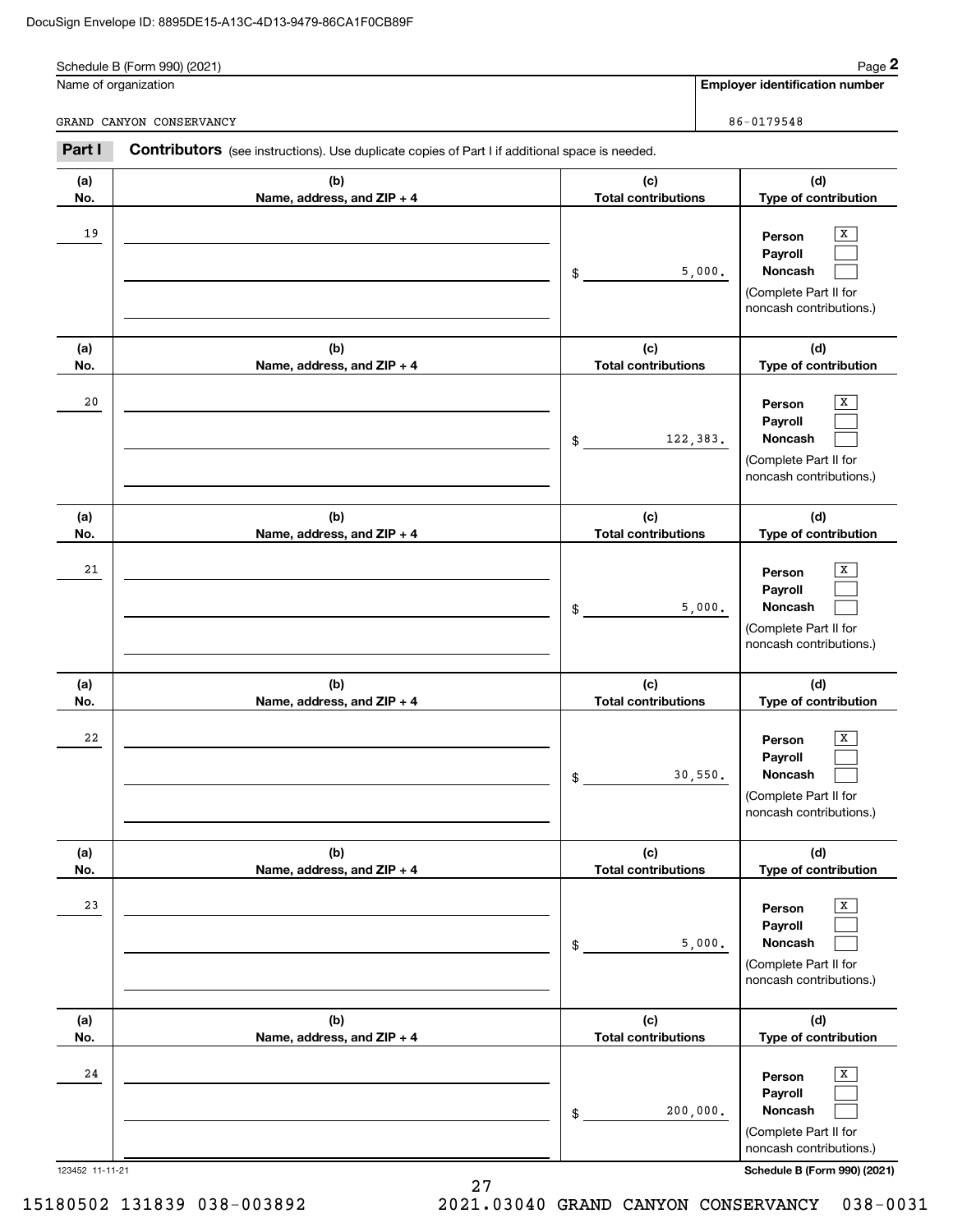|        | Schedule B (Form 990) (2021)                                                                          |                            |        | Page 2                                |
|--------|-------------------------------------------------------------------------------------------------------|----------------------------|--------|---------------------------------------|
|        | Name of organization                                                                                  |                            |        | <b>Employer identification number</b> |
|        | GRAND CANYON CONSERVANCY                                                                              |                            |        | 86-0179548                            |
| Part I | <b>Contributors</b> (see instructions). Use duplicate copies of Part I if additional space is needed. |                            |        |                                       |
| (a)    | (b)                                                                                                   | (c)                        |        | (d)                                   |
| No.    | Name, address, and $ZIP + 4$                                                                          | <b>Total contributions</b> |        | <b>Type of contribution</b>           |
|        |                                                                                                       |                            |        |                                       |
| 25     |                                                                                                       |                            |        | X.                                    |
|        |                                                                                                       |                            |        | Person<br>Payroll                     |
|        |                                                                                                       | \$                         | 5,000. | <b>Noncash</b>                        |

### **(a) No.(b) Name, address, and ZIP + 4 (c) Total contributions (d) Type of contribution Person PayrollNoncash (a) No.(b) Name, address, and ZIP + 4 (c) Total contributions (d) Type of contribution Person Payroll Noncash (a) No.(b) Name, address, and ZIP + 4 (c) Total contributions (d) Type of contribution Person Payroll Noncash (a) No.(b) Name, address, and ZIP + 4 (c) Total contributions (d) Type of contribution Person Payroll Noncash(a) No.(b) Name, address, and ZIP + 4 (c) Total contributions (d) Type of contribution Person Payroll Noncash** noncash contributions.) \$(Complete Part II for noncash contributions.) \$(Complete Part II for noncash contributions.) \$(Complete Part II for noncash contributions.) \$(Complete Part II for noncash contributions.) \$(Complete Part II for noncash contributions.)  $\boxed{\mathbf{x}}$  $\mathcal{L}^{\text{max}}$  $\mathcal{L}^{\text{max}}$  $\boxed{\text{X}}$  $\mathcal{L}^{\text{max}}$  $\mathcal{L}^{\text{max}}$  $\boxed{\text{X}}$  $\mathcal{L}^{\text{max}}$  $\mathcal{L}^{\text{max}}$  $\boxed{\text{X}}$  $\mathcal{L}^{\text{max}}$  $\mathcal{L}^{\text{max}}$  $\boxed{\mathbf{X}}$  $\mathcal{L}^{\text{max}}$  $\mathcal{L}^{\text{max}}$ 26 X 5,000. 27 X 13,400. 28 X 5,000. 29 X 10,800. 3030 | Person X 5,000.

123452 11-11-21 **Schedule B (Form 990) (2021)**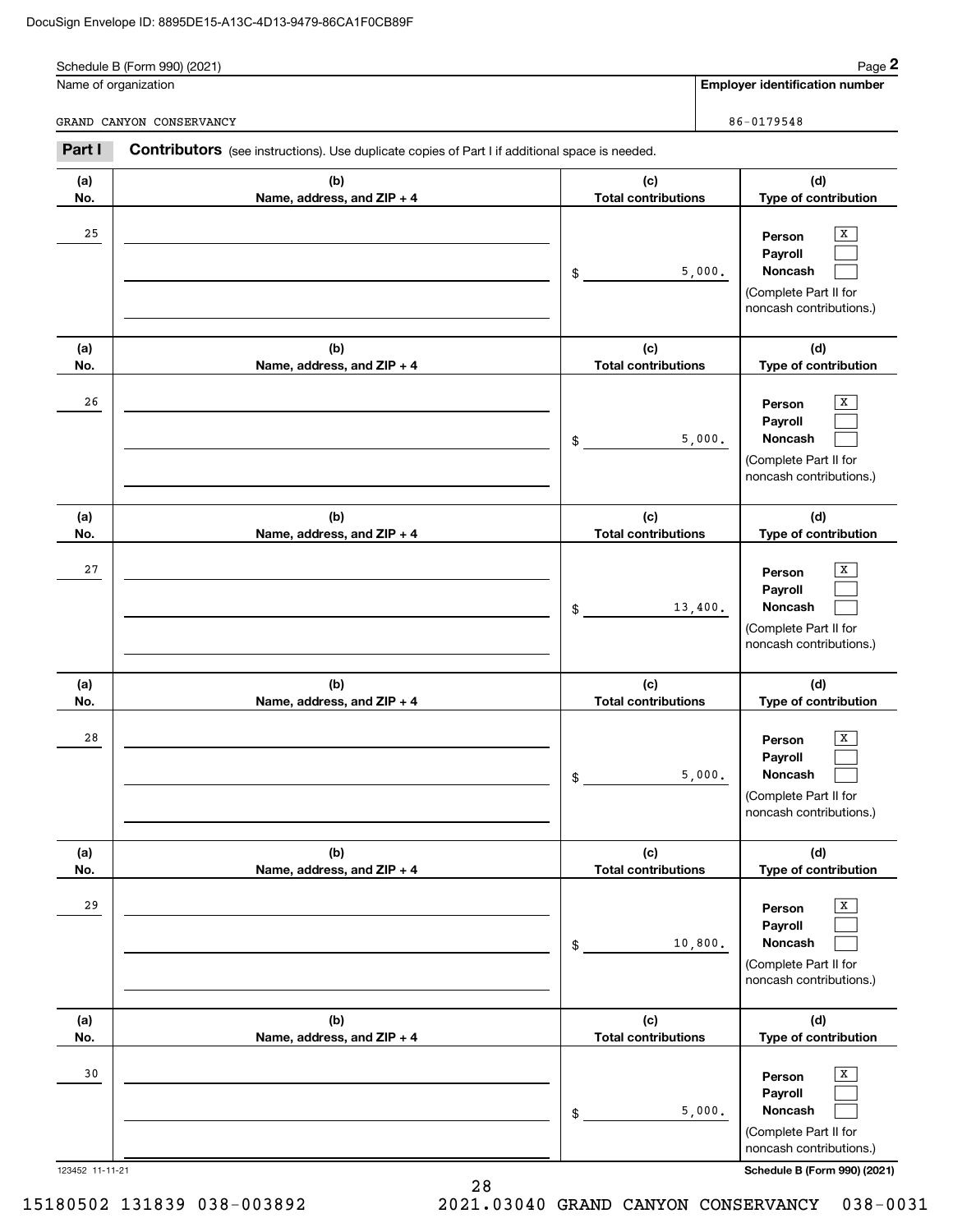**(a) No.**

|        | Schedule B (Form 990) (2021)                                                                   |                            | Page 2                                                                                                  |
|--------|------------------------------------------------------------------------------------------------|----------------------------|---------------------------------------------------------------------------------------------------------|
|        | Name of organization                                                                           |                            | <b>Employer identification number</b>                                                                   |
|        | GRAND CANYON CONSERVANCY                                                                       |                            | 86-0179548                                                                                              |
| Part I | Contributors (see instructions). Use duplicate copies of Part I if additional space is needed. |                            |                                                                                                         |
| (a)    | (b)                                                                                            | (c)                        | (d)                                                                                                     |
| No.    | Name, address, and $ZIP + 4$                                                                   | <b>Total contributions</b> | Type of contribution                                                                                    |
| 31     |                                                                                                | \$                         | X<br>Person<br>Payroll<br>55,000.<br><b>Noncash</b><br>(Complete Part II for<br>noncash contributions.) |
| (a)    | (b)                                                                                            | (c)                        | (d)                                                                                                     |
| No.    | Name, address, and $ZIP + 4$                                                                   | <b>Total contributions</b> | Type of contribution                                                                                    |

**(b) Name, address, and ZIP + 4**

| 33                    |                                   | 100,000.<br>\$                      | X<br>Person<br>Payroll<br>Noncash<br>(Complete Part II for<br>noncash contributions.)                                 |
|-----------------------|-----------------------------------|-------------------------------------|-----------------------------------------------------------------------------------------------------------------------|
| (a)                   | (b)                               | (c)                                 | (d)                                                                                                                   |
| No.                   | Name, address, and ZIP + 4        | <b>Total contributions</b>          | Type of contribution                                                                                                  |
| 34                    |                                   | 10, 250.<br>$$\tilde{\phantom{a}}$$ | X<br>Person<br>Payroll<br>Noncash<br>(Complete Part II for<br>noncash contributions.)                                 |
| (a)<br>No.            | (b)<br>Name, address, and ZIP + 4 | (c)<br><b>Total contributions</b>   | (d)<br>Type of contribution                                                                                           |
| 35                    |                                   | 16,457.<br>\$                       | Person<br>Payroll<br>Noncash<br>$\overline{X}$<br>(Complete Part II for<br>noncash contributions.)                    |
| (a)<br>No.            | (b)<br>Name, address, and ZIP + 4 | (c)<br><b>Total contributions</b>   | (d)<br>Type of contribution                                                                                           |
| 36<br>123452 11-11-21 |                                   | 129,805.<br>\$                      | X<br>Person<br>Payroll<br>Noncash<br>(Complete Part II for<br>noncash contributions.)<br>Schedule B (Form 990) (2021) |

**(d) Type of contribution**

(Complete Part II for noncash contributions.)

|  | 15180502 131839 038-003892 |  | 2021.03040 GRAND CANYON CONSERVANCY 038-0031 |  |
|--|----------------------------|--|----------------------------------------------|--|

**(c) Total contributions**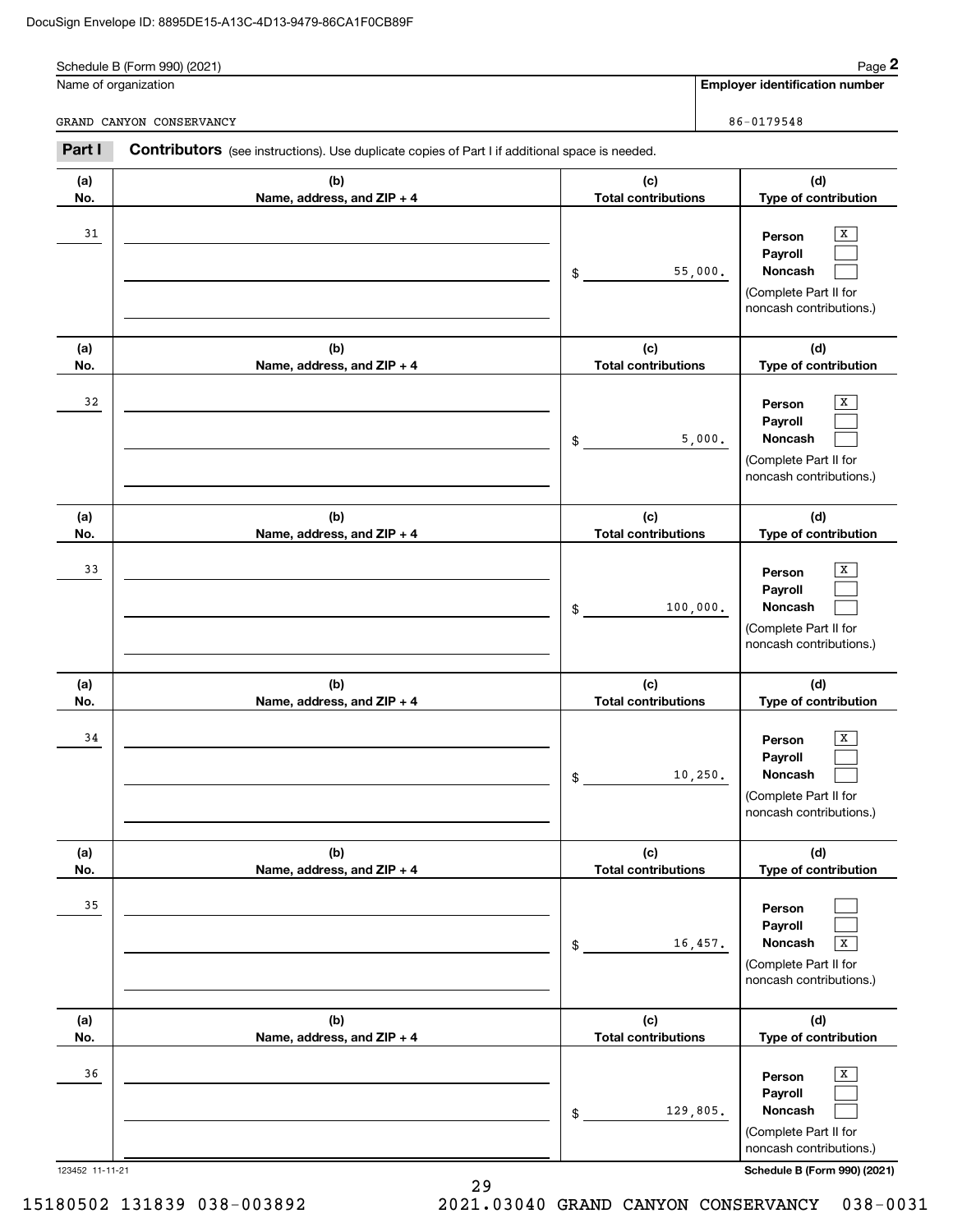|            | Schedule B (Form 990) (2021)<br>Name of organization                                           |                                   | Page 2<br><b>Employer identification number</b> |
|------------|------------------------------------------------------------------------------------------------|-----------------------------------|-------------------------------------------------|
|            | GRAND CANYON CONSERVANCY                                                                       |                                   | 86-0179548                                      |
| Part I     | Contributors (see instructions). Use duplicate copies of Part I if additional space is needed. |                                   |                                                 |
| (a)<br>No. | (b)<br>Name, address, and $ZIP + 4$                                                            | (c)<br><b>Total contributions</b> | (d)<br><b>Type of contribution</b>              |
|            |                                                                                                |                                   |                                                 |

| ı)       | (b)                               | (c)                                         | (d)                                                                                                                  |
|----------|-----------------------------------|---------------------------------------------|----------------------------------------------------------------------------------------------------------------------|
| D.<br>38 | Name, address, and ZIP + 4        | \$<br><b>Total contributions</b><br>10,000. | Type of contribution<br>x<br>Person<br>Payroll<br><b>Noncash</b><br>(Complete Part II for<br>noncash contributions.) |
| ı)<br>D. | (b)<br>Name, address, and ZIP + 4 | (c)<br><b>Total contributions</b>           | (d)<br>Type of contribution                                                                                          |
| 39       |                                   | \$<br>20,000.                               | X<br>Person<br>Payroll<br>Noncash<br>(Complete Part II for<br>noncash contributions.)                                |
| ı)<br>D. | (b)<br>Name, address, and ZIP + 4 | (c)<br><b>Total contributions</b>           | (d)<br>Type of contribution                                                                                          |
| 40       |                                   | \$<br>5,000.                                | X<br>Person<br>Payroll<br><b>Noncash</b><br>(Complete Part II for<br>noncash contributions.)                         |
| ı)<br>D. | (b)<br>Name, address, and ZIP + 4 | (c)<br><b>Total contributions</b>           | (d)<br>Type of contribution                                                                                          |
| 41       |                                   | \$<br>10,000.                               | x<br>Person<br>Payroll<br>Noncash<br>(Complete Part II for<br>noncash contributions.)                                |
| ı)<br>0. | (b)<br>Name, address, and ZIP + 4 | (c)<br><b>Total contributions</b>           | (d)<br>Type of contribution                                                                                          |
| 42       |                                   | \$<br>5,055.                                | х<br>Person<br>Payroll<br>Noncash                                                                                    |

123452 11-11-21 **Schedule B (Form 990) (2021)**

(Complete Part II for noncash contributions.)

**(a) No.**

38

**(a) No.**

39

**(a) No.**

40

**(a) No.**

41

**(a) No.**

42

15180502 131839 038-003892 2021.03040 GRAND CANYON CONSERVANCY 038-0031

30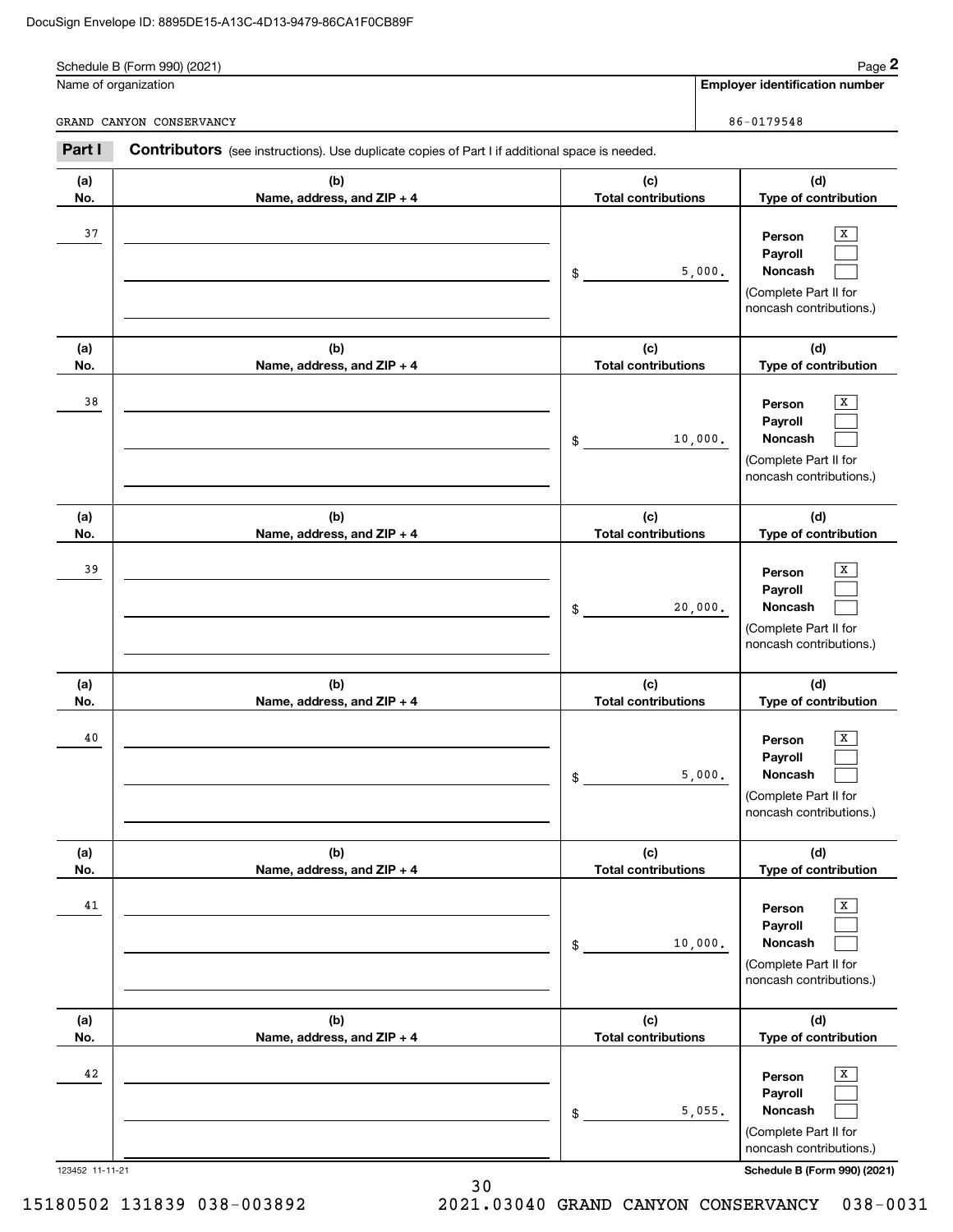|            | Schedule B (Form 990) (2021)                                                                   |                                   | Page 2                                                                                                  |
|------------|------------------------------------------------------------------------------------------------|-----------------------------------|---------------------------------------------------------------------------------------------------------|
|            | Name of organization                                                                           |                                   | <b>Employer identification number</b>                                                                   |
|            | GRAND CANYON CONSERVANCY                                                                       |                                   | 86-0179548                                                                                              |
| Part I     | Contributors (see instructions). Use duplicate copies of Part I if additional space is needed. |                                   |                                                                                                         |
| (a)        | (b)                                                                                            | (c)                               | (d)                                                                                                     |
| No.        | Name, address, and ZIP + 4                                                                     | <b>Total contributions</b>        | Type of contribution                                                                                    |
| 43         |                                                                                                | \$                                | X<br>Person<br>Payroll<br><b>Noncash</b><br>10,000.<br>(Complete Part II for<br>noncash contributions.) |
| (a)<br>No. | (b)<br>Name, address, and ZIP + 4                                                              | (c)<br><b>Total contributions</b> | (d)<br>Type of contribution                                                                             |
| 44         |                                                                                                | \$                                | x<br>Person<br>Payroll<br>5,000.<br><b>Noncash</b><br>(Complete Part II for<br>noncash contributions.)  |
| (a)<br>No. | (b)<br>Name, address, and ZIP + 4                                                              | (c)<br><b>Total contributions</b> | (d)<br>Type of contribution                                                                             |

X

X

X

X

|        |           | noncash<br>contributions.<br>the contract of the contract of the contract of |                    |
|--------|-----------|------------------------------------------------------------------------------|--------------------|
| 123452 | $11 - 27$ | Schedule B (Form 990)                                                        | (909.1)<br>- - - - |

(Complete Part II for

**(d) Type of contribution**

**Person Payroll Noncash**

(Complete Part II for noncash contributions.)

> **Person Payroll Noncash**

(Complete Part II for noncash contributions.)

> **Person Payroll Noncash**

(Complete Part II for noncash contributions.)

> **Person Payroll Noncash**

**(d) Type of contribution**

 $\boxed{\mathbf{x}}$  $\mathcal{L}^{\text{max}}$  $\mathcal{L}^{\text{max}}$ 

 $\boxed{\mathbf{X}}$  $\mathcal{L}^{\text{max}}$  $\mathcal{L}^{\text{max}}$ 

 $\boxed{\mathbf{X}}$  $\mathcal{L}^{\text{max}}$  $\mathcal{L}^{\text{max}}$ 

 $\boxed{\mathbf{X}}$  $\mathcal{L}^{\text{max}}$  $\mathcal{L}^{\text{max}}$ 

**(d) Type of contribution**

**(b) Name, address, and ZIP + 4**

**(b) Name, address, and ZIP + 4**

**(b) Name, address, and ZIP + 4**

**(a) No.**

46

45

**(a) No.**

47

**(a) No.**

48

31 15180502 131839 038-003892 2021.03040 GRAND CANYON CONSERVANCY 038-0031

**(c) Total contributions**

30,178.

100,433.

66,000.

8,000.

\$

\$

\$

\$

**(c) Total contributions**

**(c) Total contributions**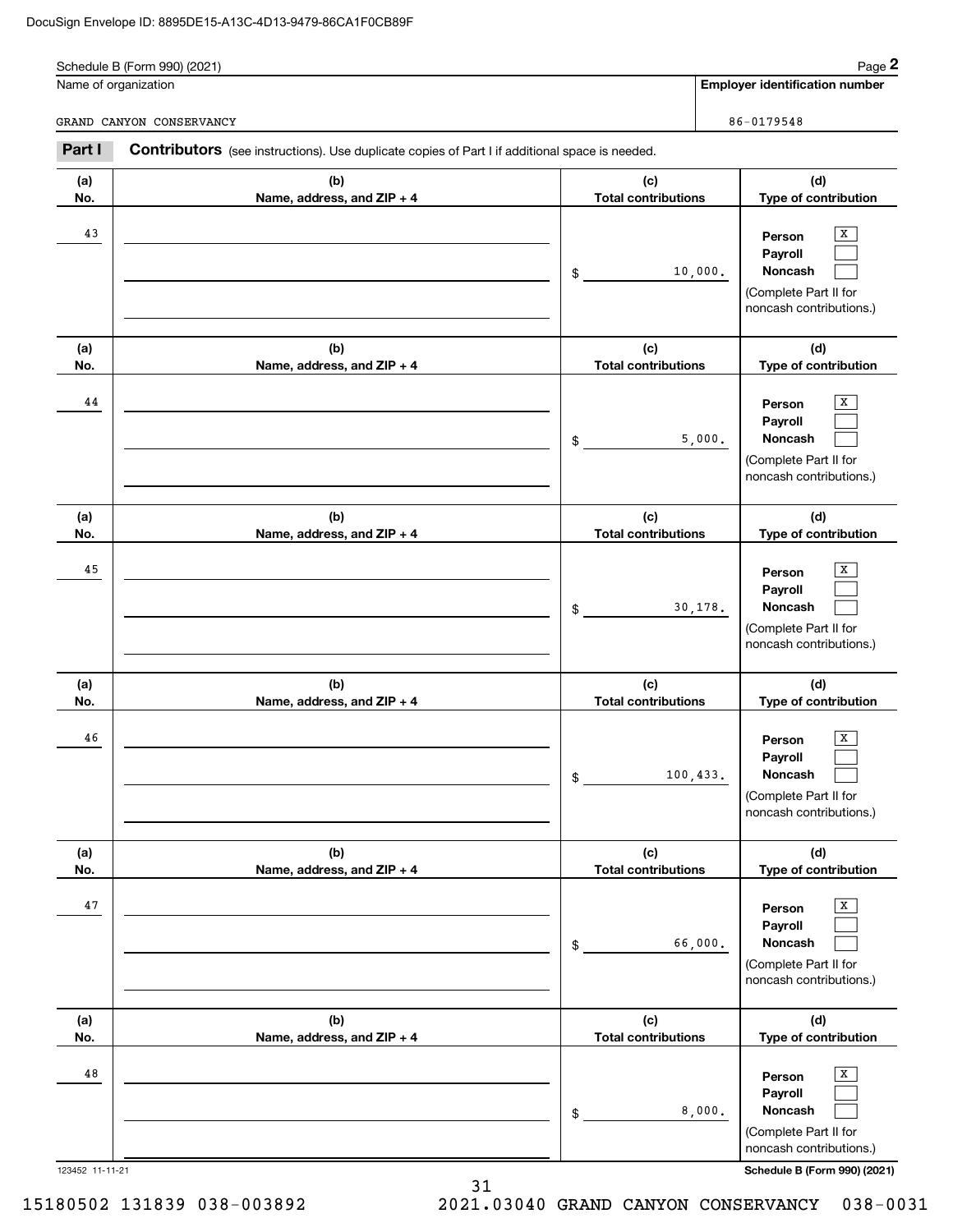|            | Schedule B (Form 990) (2021)<br>Name of organization                                                  |                                   |        | Page 2<br><b>Employer identification number</b> |
|------------|-------------------------------------------------------------------------------------------------------|-----------------------------------|--------|-------------------------------------------------|
|            | GRAND CANYON CONSERVANCY                                                                              |                                   |        | 86-0179548                                      |
| Part I     | <b>Contributors</b> (see instructions). Use duplicate copies of Part I if additional space is needed. |                                   |        |                                                 |
| (a)<br>No. | (b)<br>Name, address, and $ZIP + 4$                                                                   | (c)<br><b>Total contributions</b> |        | (d)<br><b>Type of contribution</b>              |
| 49         |                                                                                                       |                                   | 5,071. | X<br>Person<br>Payroll<br><b>Noncash</b>        |

| (a)        | (b)                               | (c)                               | (d)                                                                                   |
|------------|-----------------------------------|-----------------------------------|---------------------------------------------------------------------------------------|
| No.        | Name, address, and ZIP + 4        | <b>Total contributions</b>        | Type of contribution                                                                  |
| 49         |                                   | 5,071.<br>\$                      | X<br>Person<br>Payroll<br>Noncash<br>(Complete Part II for<br>noncash contributions.) |
| (a)        | (b)                               | (c)                               | (d)                                                                                   |
| No.        | Name, address, and ZIP + 4        | <b>Total contributions</b>        | Type of contribution                                                                  |
| 50         |                                   | 50,000.<br>\$                     | x<br>Person<br>Payroll<br>Noncash<br>(Complete Part II for<br>noncash contributions.) |
| (a)<br>No. | (b)                               | (c)<br><b>Total contributions</b> | (d)<br>Type of contribution                                                           |
|            | Name, address, and ZIP + 4        |                                   |                                                                                       |
| 51         |                                   | 34,460.<br>\$                     | х<br>Person<br>Payroll<br>Noncash<br>(Complete Part II for<br>noncash contributions.) |
| (a)<br>No. | (b)<br>Name, address, and ZIP + 4 | (c)<br><b>Total contributions</b> | (d)<br>Type of contribution                                                           |
| 52         |                                   | 6,300.<br>\$                      | x<br>Person<br>Payroll<br>Noncash<br>(Complete Part II for<br>noncash contributions.) |
| (a)<br>NO. | (b)<br>Name, address, and ZIP + 4 | (c)<br>Total contributions        | (d)<br>Type of contribution                                                           |
| 53         |                                   | 25,000.<br>\$                     | X<br>Person<br>Payroll<br>Noncash<br>(Complete Part II for<br>noncash contributions.) |
| (a)<br>No. | (b)<br>Name, address, and ZIP + 4 | (c)<br><b>Total contributions</b> | (d)<br>Type of contribution                                                           |
| 54         |                                   | 14,430.<br>\$                     | X<br>Person<br>Payroll<br>Noncash<br>(Complete Part II for<br>noncash contributions.) |

123452 11-11-21 **Schedule B (Form 990) (2021)**

15180502 131839 038-003892 2021.03040 GRAND CANYON CONSERVANCY 038-0031

32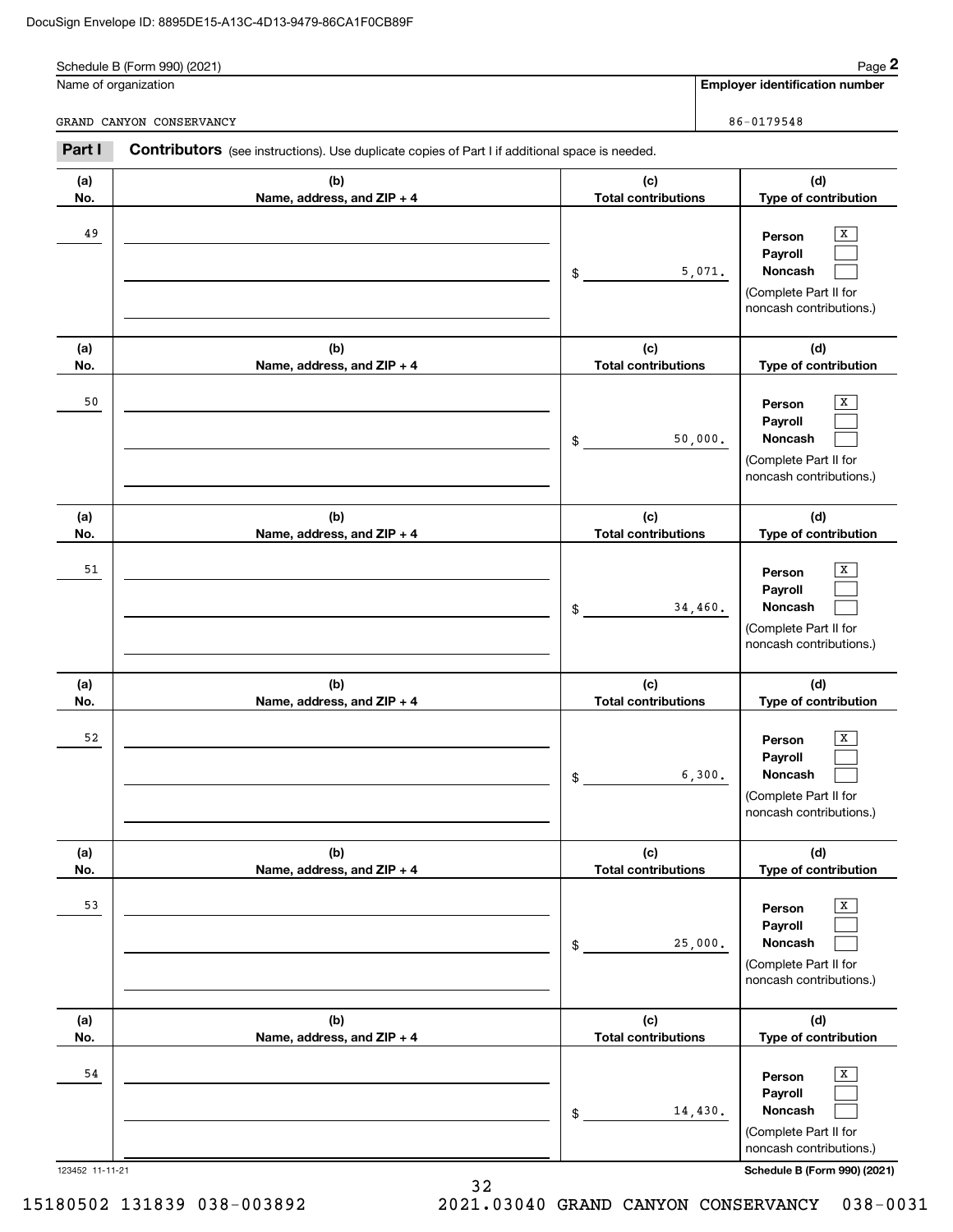|        | Name of organization                                                                                  |                            | <b>Employer identification number</b> |  |
|--------|-------------------------------------------------------------------------------------------------------|----------------------------|---------------------------------------|--|
|        | GRAND CANYON CONSERVANCY                                                                              |                            | 86-0179548                            |  |
| Part I | <b>Contributors</b> (see instructions). Use duplicate copies of Part I if additional space is needed. |                            |                                       |  |
|        |                                                                                                       |                            |                                       |  |
| (a)    | (b)                                                                                                   | (c)                        | (d)                                   |  |
| No.    | Name, address, and $ZIP + 4$                                                                          | <b>Total contributions</b> | <b>Type of contribution</b>           |  |
| 55     |                                                                                                       |                            | X<br>Person                           |  |

| (a)                   | (b)                               | (c)                               | (d)                                                                                                                   |
|-----------------------|-----------------------------------|-----------------------------------|-----------------------------------------------------------------------------------------------------------------------|
| No.                   | Name, address, and ZIP + 4        | <b>Total contributions</b>        | Type of contribution                                                                                                  |
| 55                    |                                   | 8,800.<br>\$                      | X<br>Person<br>Payroll<br>Noncash<br>(Complete Part II for<br>noncash contributions.)                                 |
| (a)<br>No.            | (b)<br>Name, address, and ZIP + 4 | (c)<br><b>Total contributions</b> | (d)<br>Type of contribution                                                                                           |
| 56                    |                                   | 11,000.<br>\$                     | X<br>Person<br>Payroll<br>Noncash<br>(Complete Part II for<br>noncash contributions.)                                 |
| (a)<br>No.            | (b)<br>Name, address, and ZIP + 4 | (c)<br><b>Total contributions</b> | (d)<br>Type of contribution                                                                                           |
| 57                    |                                   | 5,000.<br>\$                      | x<br>Person<br>Payroll<br>Noncash<br>(Complete Part II for<br>noncash contributions.)                                 |
| (a)<br>No.            | (b)<br>Name, address, and ZIP + 4 | (c)<br><b>Total contributions</b> | (d)<br>Type of contribution                                                                                           |
| 58                    |                                   | 8,500.<br>\$                      | x<br>Person<br>Payroll<br>Noncash<br>(Complete Part II for<br>noncash contributions.)                                 |
| (a)<br>No.            | (b)<br>Name, address, and ZIP + 4 | (c)<br><b>Total contributions</b> | (d)<br>Type of contribution                                                                                           |
| 59                    |                                   | 768,211.<br>\$                    | x<br>Person<br>Payroll<br><b>Noncash</b><br>(Complete Part II for<br>noncash contributions.)                          |
| (a)<br>No.            | (b)<br>Name, address, and ZIP + 4 | (c)<br><b>Total contributions</b> | (d)<br>Type of contribution                                                                                           |
| 60<br>123452 11-11-21 |                                   | 20,000.<br>\$                     | x<br>Person<br>Payroll<br>Noncash<br>(Complete Part II for<br>noncash contributions.)<br>Schedule B (Form 990) (2021) |

33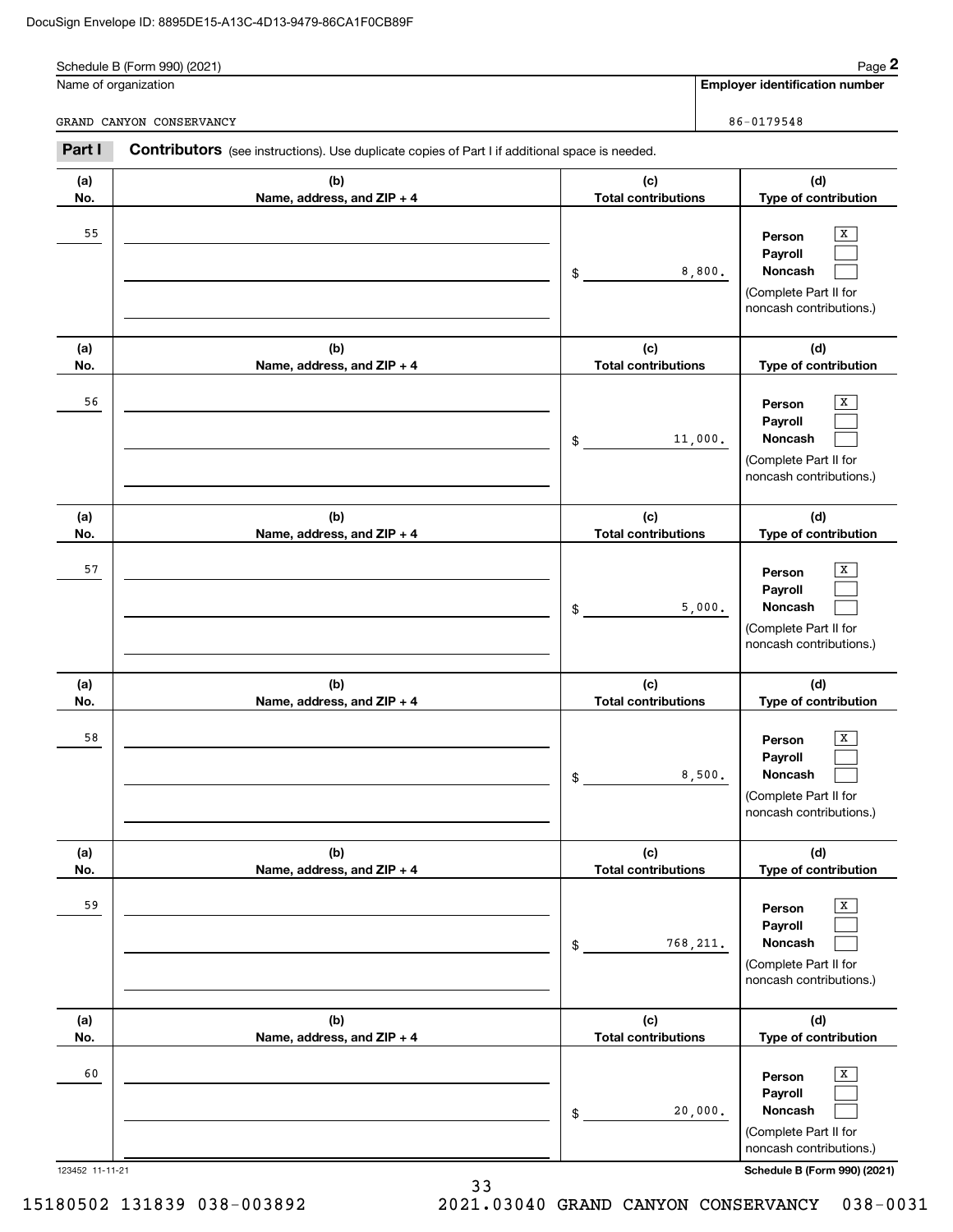|        | Schedule B (Form 990) (2021)                                                                   |                            | Page 2                                                                                                  |
|--------|------------------------------------------------------------------------------------------------|----------------------------|---------------------------------------------------------------------------------------------------------|
|        | Name of organization                                                                           |                            | <b>Employer identification number</b>                                                                   |
|        | GRAND CANYON CONSERVANCY                                                                       |                            | 86-0179548                                                                                              |
| Part I | Contributors (see instructions). Use duplicate copies of Part I if additional space is needed. |                            |                                                                                                         |
| (a)    | (b)                                                                                            | (c)                        | (d)                                                                                                     |
| No.    | Name, address, and $ZIP + 4$                                                                   | <b>Total contributions</b> | Type of contribution                                                                                    |
| 61     |                                                                                                | \$                         | x<br>Person<br>Payroll<br><b>Noncash</b><br>11,000.<br>(Complete Part II for<br>noncash contributions.) |
| (a)    | (b)                                                                                            | (c)                        | (d)                                                                                                     |
| No.    | Name, address, and ZIP + 4                                                                     | <b>Total contributions</b> | Type of contribution                                                                                    |

|           |                            |                                                          | (Complete Part II for<br>noncash contributions.)                                                              |
|-----------|----------------------------|----------------------------------------------------------|---------------------------------------------------------------------------------------------------------------|
| (a)       | (b)                        | (c)                                                      | (d)                                                                                                           |
| No.       | Name, address, and ZIP + 4 | <b>Total contributions</b>                               | Type of contribution                                                                                          |
| 63        |                            | 108,749.<br>\$                                           | X<br>Person<br>Payroll<br>Noncash<br>(Complete Part II for<br>noncash contributions.)                         |
| (a)       | (b)                        | (c)                                                      | (d)                                                                                                           |
| No.       | Name, address, and ZIP + 4 | <b>Total contributions</b>                               | Type of contribution                                                                                          |
| 64        |                            | 9,185.<br>$\mathfrak{S}$                                 | х<br>Person<br>Payroll<br>Noncash<br>(Complete Part II for<br>noncash contributions.)                         |
| (a)       | (b)                        | (c)                                                      | (d)                                                                                                           |
| No.<br>65 | Name, address, and ZIP + 4 | <b>Total contributions</b><br>457,840.<br>$$\mathbb{S}$$ | Type of contribution<br>х<br>Person<br>Payroll<br>Noncash<br>(Complete Part II for<br>noncash contributions.) |
| (a)       | (b)                        | (c)                                                      | (d)                                                                                                           |
| No.<br>66 | Name, address, and ZIP + 4 | <b>Total contributions</b><br>5,000.<br>\$               | Type of contribution<br>x<br>Person<br>Payroll<br>Noncash<br>(Complete Part II for<br>noncash contributions.) |

123452 11-11-21 **Schedule B (Form 990) (2021)**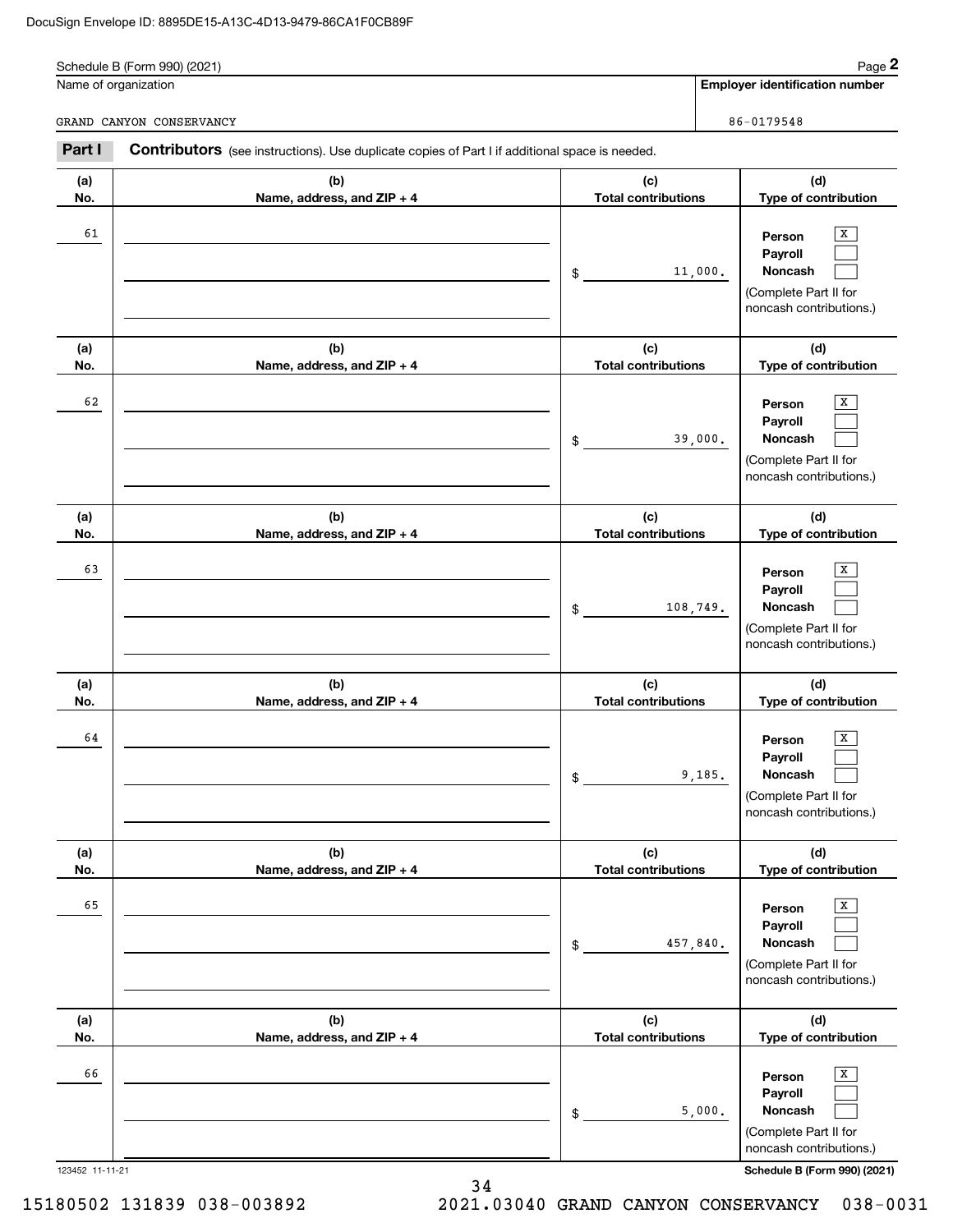| Page 2<br>Schedule B (Form 990) (2021)                                                                          |                              |                            |  |                                       |
|-----------------------------------------------------------------------------------------------------------------|------------------------------|----------------------------|--|---------------------------------------|
|                                                                                                                 | Name of organization         |                            |  | <b>Employer identification number</b> |
| GRAND CANYON CONSERVANCY                                                                                        |                              | 86-0179548                 |  |                                       |
| Part I<br><b>Contributors</b> (see instructions). Use duplicate copies of Part I if additional space is needed. |                              |                            |  |                                       |
| (a)                                                                                                             | (b)                          | (c)                        |  | (d)                                   |
| No.                                                                                                             | Name, address, and $ZIP + 4$ | <b>Total contributions</b> |  | <b>Type of contribution</b>           |

| No.                   | Name, address, and $ZIP + 4$      | <b>Total contributions</b>                  | Type of contribution                                                                                                  |
|-----------------------|-----------------------------------|---------------------------------------------|-----------------------------------------------------------------------------------------------------------------------|
| 67                    |                                   | 6,512.<br>$\frac{1}{2}$                     | х<br>Person<br>Payroll<br>Noncash<br>(Complete Part II for<br>noncash contributions.)                                 |
| (a)                   | (b)                               | (c)                                         | (d)                                                                                                                   |
| No.<br>68             | Name, address, and ZIP + 4        | <b>Total contributions</b><br>12,500.<br>\$ | Type of contribution<br>х<br>Person<br>Payroll<br>Noncash<br>(Complete Part II for<br>noncash contributions.)         |
| (a)<br>No.            | (b)<br>Name, address, and ZIP + 4 | (c)<br><b>Total contributions</b>           | (d)<br>Type of contribution                                                                                           |
| 69                    |                                   | 6,000.<br>\$                                | х<br>Person<br>Payroll<br>Noncash<br>(Complete Part II for<br>noncash contributions.)                                 |
| (a)<br>No.            | (b)<br>Name, address, and ZIP + 4 | (c)<br><b>Total contributions</b>           | (d)<br>Type of contribution                                                                                           |
| 70                    |                                   | 86,802.<br>\$                               | х<br>Person<br>Payroll<br>Noncash<br>(Complete Part II for<br>noncash contributions.)                                 |
| (a)<br>No.            | (b)<br>Name, address, and ZIP + 4 | (c)<br><b>Total contributions</b>           | (d)<br>Type of contribution                                                                                           |
| 71                    |                                   | 16,305.<br>\$                               | x<br>Person<br>Payroll<br>Noncash<br>(Complete Part II for<br>noncash contributions.)                                 |
| (a)<br>No.            | (b)<br>Name, address, and ZIP + 4 | (c)<br><b>Total contributions</b>           | (d)<br>Type of contribution                                                                                           |
| 72<br>123452 11-11-21 |                                   | 60,000.<br>\$                               | х<br>Person<br>Payroll<br>Noncash<br>(Complete Part II for<br>noncash contributions.)<br>Schedule B (Form 990) (2021) |

35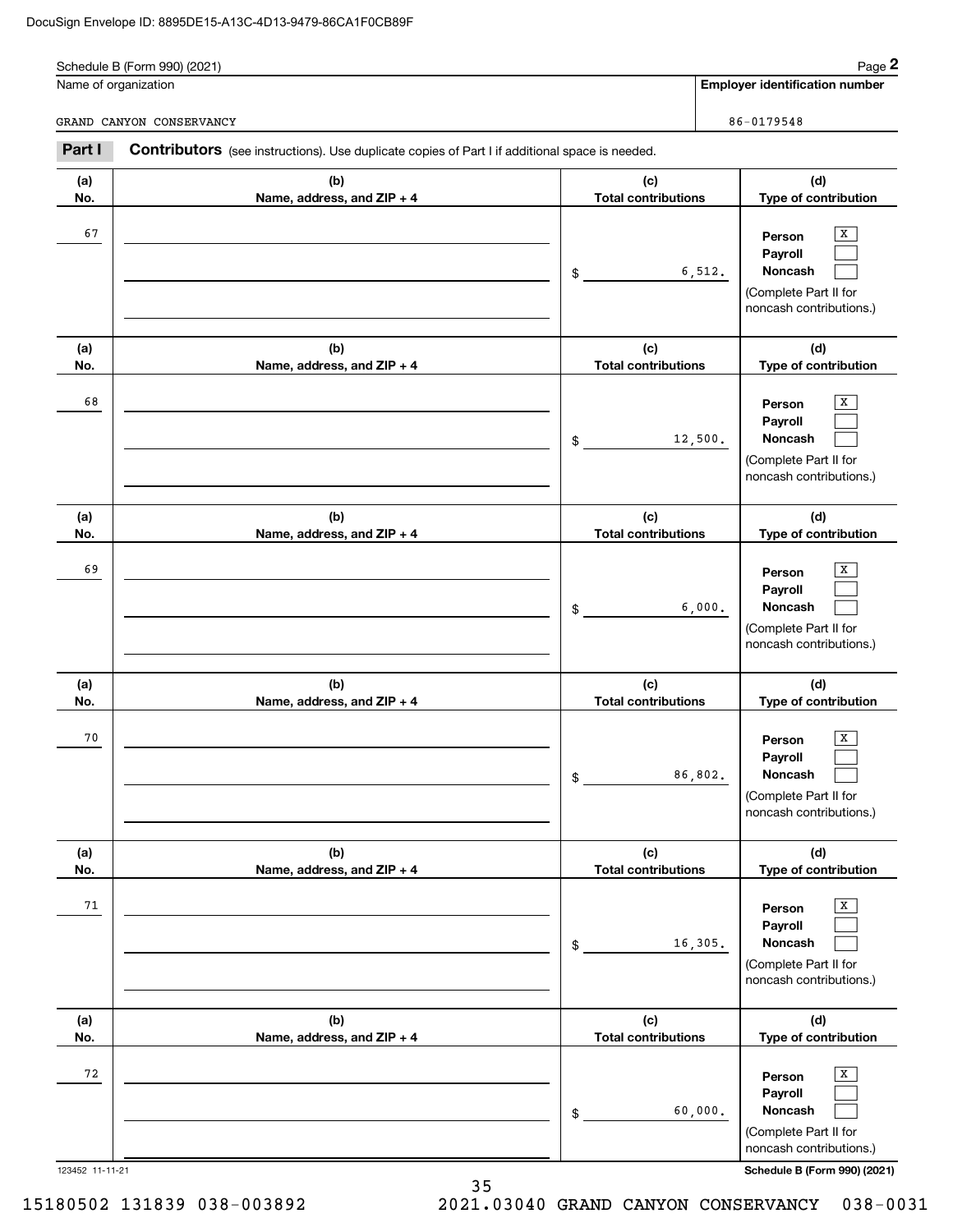|        | Schedule B (Form 990) (2021)                                                                   |                            |          | Page 2                                |
|--------|------------------------------------------------------------------------------------------------|----------------------------|----------|---------------------------------------|
|        | Name of organization                                                                           |                            |          | <b>Employer identification number</b> |
|        | GRAND CANYON CONSERVANCY                                                                       |                            |          | 86-0179548                            |
| Part I | Contributors (see instructions). Use duplicate copies of Part I if additional space is needed. |                            |          |                                       |
| (a)    | (b)                                                                                            | (c)                        |          | (d)                                   |
| No.    | Name, address, and $ZIP + 4$                                                                   | <b>Total contributions</b> |          | Type of contribution                  |
| 73     |                                                                                                |                            |          | X<br>Person                           |
|        |                                                                                                |                            |          | <b>Payroll</b>                        |
|        |                                                                                                | \$                         | 325,000. | <b>Noncash</b>                        |
|        |                                                                                                |                            |          | (Complete Part II for                 |
|        |                                                                                                |                            |          | noncash contributions.)               |
| (a)    | (b)                                                                                            | (c)                        |          | (d)                                   |
| No.    | Name, address, and $ZIP + 4$                                                                   | <b>Total contributions</b> |          | Type of contribution                  |

|                 |                                   | 200,000.<br>$\$$                  | Payroll<br>Noncash<br>(Complete Part II for<br>noncash contributions.)                       |
|-----------------|-----------------------------------|-----------------------------------|----------------------------------------------------------------------------------------------|
| (a)<br>No.      | (b)<br>Name, address, and ZIP + 4 | (c)<br><b>Total contributions</b> | (d)<br>Type of contribution                                                                  |
| 75              |                                   | 500,000.<br>\$                    | X<br>Person<br>Payroll<br><b>Noncash</b><br>(Complete Part II for<br>noncash contributions.) |
| (a)<br>No.      | (b)<br>Name, address, and ZIP + 4 | (c)<br><b>Total contributions</b> | (d)<br>Type of contribution                                                                  |
| 76              |                                   | 12,000.<br>$\frac{1}{2}$          | Person<br>х<br>Payroll<br>Noncash<br>(Complete Part II for<br>noncash contributions.)        |
| (a)<br>No.      | (b)<br>Name, address, and ZIP + 4 | (c)<br><b>Total contributions</b> | (d)<br>Type of contribution                                                                  |
| 77              |                                   | 40,702.<br>\$                     | Person<br>x<br>Payroll<br><b>Noncash</b><br>(Complete Part II for<br>noncash contributions.) |
| (a)<br>No.      | (b)<br>Name, address, and ZIP + 4 | (c)<br><b>Total contributions</b> | (d)<br>Type of contribution                                                                  |
| 78              |                                   | 15,500.<br>\$                     | x<br>Person<br>Payroll<br>Noncash<br>(Complete Part II for<br>noncash contributions.)        |
| 123452 11-11-21 | 36                                |                                   | Schedule B (Form 990) (2021)                                                                 |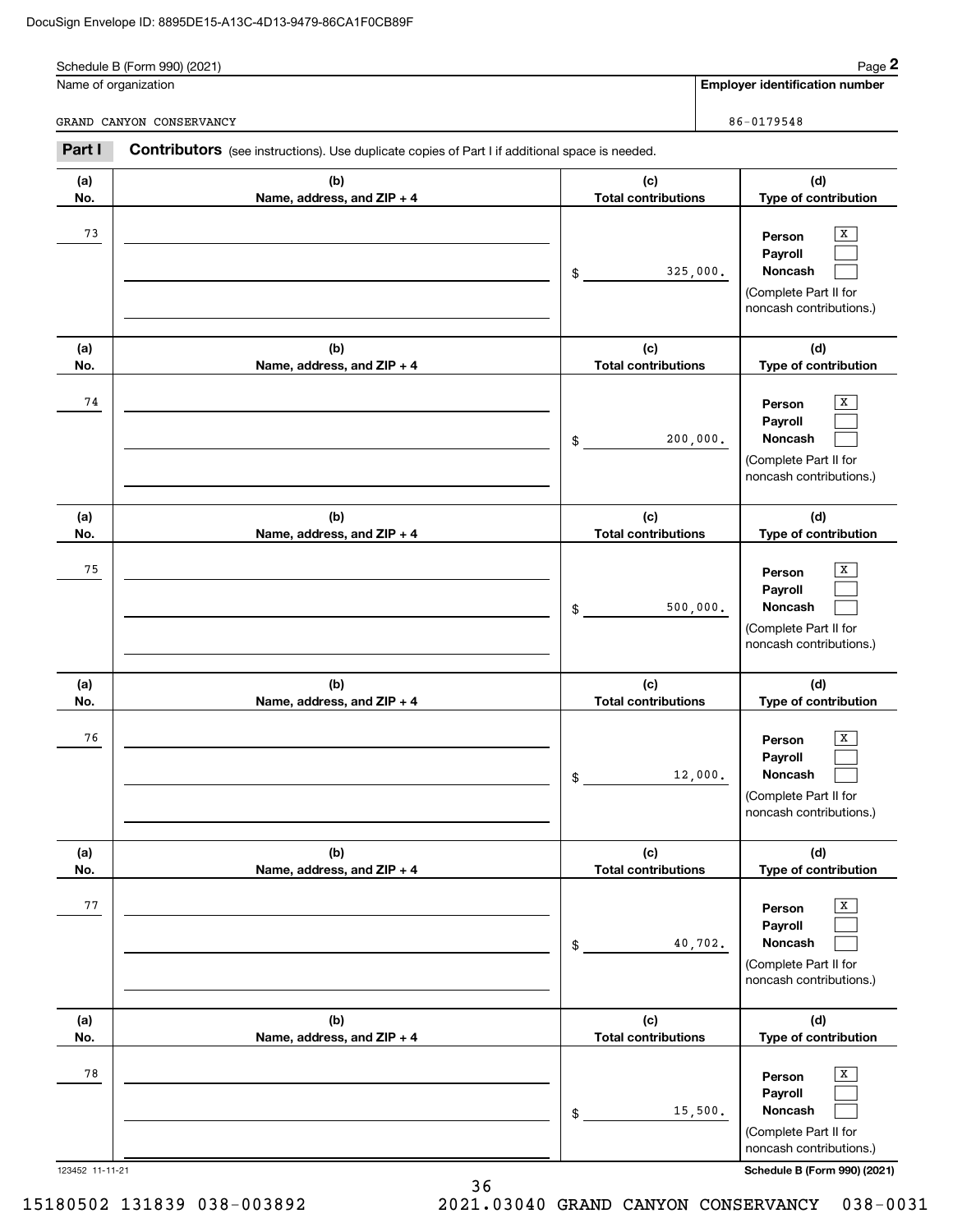|            | Schedule B (Form 990) (2021)                                                                          |                                   | Page 2                                                                                |
|------------|-------------------------------------------------------------------------------------------------------|-----------------------------------|---------------------------------------------------------------------------------------|
|            | Name of organization                                                                                  |                                   | <b>Employer identification number</b>                                                 |
|            | GRAND CANYON CONSERVANCY                                                                              |                                   | 86-0179548                                                                            |
| Part I     | <b>Contributors</b> (see instructions). Use duplicate copies of Part I if additional space is needed. |                                   |                                                                                       |
| (a)<br>No. | (b)<br>Name, address, and ZIP + 4                                                                     | (c)<br><b>Total contributions</b> | (d)<br>Type of contribution                                                           |
| 79         |                                                                                                       | 15,000.<br>$\mathsf{\$}$          | x<br>Person<br>Payroll<br>Noncash<br>(Complete Part II for<br>noncash contributions.) |
| (a)<br>No. | (b)<br>Name, address, and ZIP + 4                                                                     | (c)<br><b>Total contributions</b> | (d)<br>Type of contribution                                                           |
| 80         |                                                                                                       | 1,997,543.<br>$^{\circ}$          | х<br>Person<br>Payroll<br>Noncash<br>(Complete Part II for<br>noncash contributions.) |
| (a)<br>No. | (b)<br>Name, address, and ZIP + 4                                                                     | (c)<br><b>Total contributions</b> | (d)<br>Type of contribution                                                           |
|            |                                                                                                       | \$                                | Person<br>Payroll<br>Noncash<br>(Complete Part II for<br>noncash contributions.)      |
| (a)<br>No. | (b)<br>Name, address, and $ZIP + 4$                                                                   | (c)<br>Total contributions        | (d)<br>Type of contribution                                                           |
|            |                                                                                                       | \$                                | Person<br>Payroll<br>Noncash<br>(Complete Part II for<br>noncash contributions.)      |
| (a)<br>No. | (b)<br>Name, address, and ZIP + 4                                                                     | (c)<br><b>Total contributions</b> | (d)<br>Type of contribution                                                           |
|            |                                                                                                       | \$                                | Person<br>Payroll<br>Noncash<br>(Complete Part II for<br>noncash contributions.)      |
| (a)<br>No. | (b)<br>Name, address, and ZIP + 4                                                                     | (c)<br><b>Total contributions</b> | (d)<br>Type of contribution                                                           |

|                      |  | ' noncash contributions.     |  |
|----------------------|--|------------------------------|--|
| 123452 1<br>11-11-21 |  | Schedule B (Form 990) (2021) |  |

 $\mathcal{L}^{\text{max}}$  $\mathcal{L}^{\text{max}}$  $\mathcal{L}^{\text{max}}$ 

(Complete Part II for

**Person Payroll Noncash**

37 15180502 131839 038-003892 2021.03040 GRAND CANYON CONSERVANCY 038-0031

\$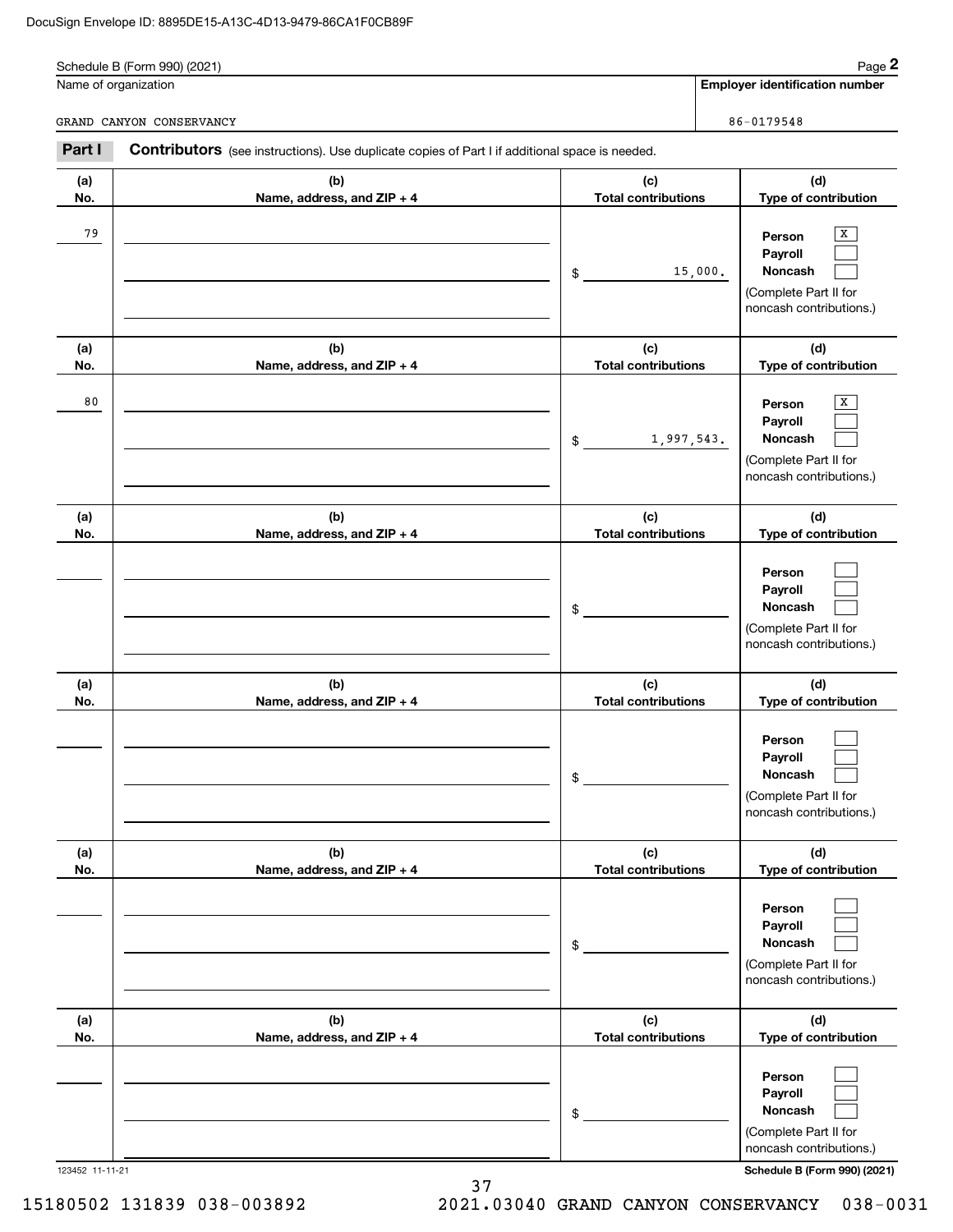|            | Name of organization                                                                                |                                 | <b>Employer identification number</b> |
|------------|-----------------------------------------------------------------------------------------------------|---------------------------------|---------------------------------------|
|            | GRAND CANYON CONSERVANCY                                                                            |                                 | 86-0179548                            |
| Part II    | Noncash Property (see instructions). Use duplicate copies of Part II if additional space is needed. |                                 |                                       |
| (a)<br>No. | (b)<br>Description of noncash property given                                                        | (c)<br><b>FMV</b> (or estimate) | (d)<br>Date received                  |

| 35                           |                                              |                                                 |                              |
|------------------------------|----------------------------------------------|-------------------------------------------------|------------------------------|
|                              |                                              | 16,457.<br>\$                                   | 04/27/21                     |
| (a)<br>No.<br>from<br>Part I | (b)<br>Description of noncash property given | (c)<br>FMV (or estimate)<br>(See instructions.) | (d)<br>Date received         |
|                              |                                              | \$                                              |                              |
| (a)<br>No.<br>from<br>Part I | (b)<br>Description of noncash property given | (c)<br>FMV (or estimate)<br>(See instructions.) | (d)<br>Date received         |
|                              |                                              | \$                                              |                              |
| (a)<br>No.<br>from<br>Part I | (b)<br>Description of noncash property given | (c)<br>FMV (or estimate)<br>(See instructions.) | (d)<br>Date received         |
|                              |                                              | $\mathfrak{S}$                                  |                              |
| (a)<br>No.<br>from<br>Part I | (b)<br>Description of noncash property given | (c)<br>FMV (or estimate)<br>(See instructions.) | (d)<br>Date received         |
|                              |                                              | \$                                              |                              |
| (a)<br>No.<br>from<br>Part I | (b)<br>Description of noncash property given | (c)<br>FMV (or estimate)<br>(See instructions.) | (d)<br>Date received         |
|                              |                                              | \$                                              |                              |
| 123453 11-11-21              |                                              |                                                 | Schedule B (Form 990) (2021) |

38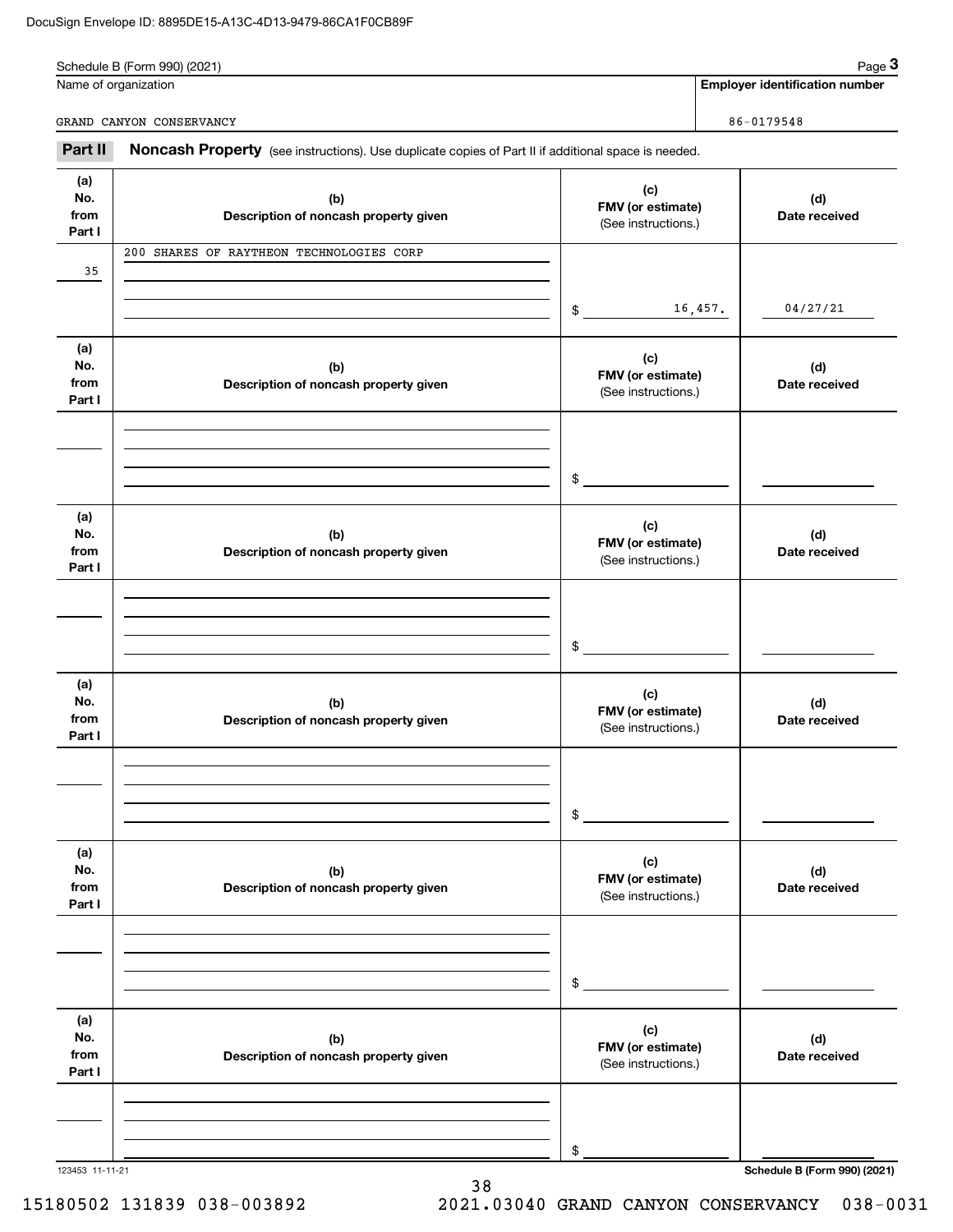|                                               | Schedule B (Form 990) (2021)                                                                                                                                                  |                      | Page 4                                                                                                                                                                                                                                                                                                                          |
|-----------------------------------------------|-------------------------------------------------------------------------------------------------------------------------------------------------------------------------------|----------------------|---------------------------------------------------------------------------------------------------------------------------------------------------------------------------------------------------------------------------------------------------------------------------------------------------------------------------------|
|                                               | Name of organization                                                                                                                                                          |                      | <b>Employer identification number</b>                                                                                                                                                                                                                                                                                           |
|                                               | GRAND CANYON CONSERVANCY                                                                                                                                                      |                      | 86-0179548                                                                                                                                                                                                                                                                                                                      |
| Part III                                      | from any one contributor. Complete columns (a) through (e) and the following line entry. For organizations<br>Use duplicate copies of Part III if additional space is needed. |                      | Exclusively religious, charitable, etc., contributions to organizations described in section 501(c)(7), (8), or (10) that total more than \$1,000 for the year<br>completing Part III, enter the total of exclusively religious, charitable, etc., contributions of \$1,000 or less for the year. (Enter this info. once.) > \$ |
| (a) No.<br>from<br>Part I                     | (b) Purpose of gift                                                                                                                                                           | (c) Use of gift      | (d) Description of how gift is held                                                                                                                                                                                                                                                                                             |
|                                               |                                                                                                                                                                               |                      |                                                                                                                                                                                                                                                                                                                                 |
|                                               |                                                                                                                                                                               |                      |                                                                                                                                                                                                                                                                                                                                 |
|                                               |                                                                                                                                                                               | (e) Transfer of gift |                                                                                                                                                                                                                                                                                                                                 |
|                                               | Transferee's name, address, and $ZIP + 4$                                                                                                                                     |                      | Relationship of transferor to transferee                                                                                                                                                                                                                                                                                        |
|                                               |                                                                                                                                                                               |                      |                                                                                                                                                                                                                                                                                                                                 |
| (a) $\overline{\text{No.}}$<br>from<br>Part I | (b) Purpose of gift                                                                                                                                                           | (c) Use of gift      | (d) Description of how gift is held                                                                                                                                                                                                                                                                                             |
|                                               |                                                                                                                                                                               |                      |                                                                                                                                                                                                                                                                                                                                 |
|                                               |                                                                                                                                                                               | (e) Transfer of gift |                                                                                                                                                                                                                                                                                                                                 |
|                                               | Transferee's name, address, and $ZIP + 4$                                                                                                                                     |                      | Relationship of transferor to transferee                                                                                                                                                                                                                                                                                        |
|                                               |                                                                                                                                                                               |                      |                                                                                                                                                                                                                                                                                                                                 |
| (a) No.<br>from<br>Part I                     | (b) Purpose of gift                                                                                                                                                           | (c) Use of gift      | (d) Description of how gift is held                                                                                                                                                                                                                                                                                             |
|                                               |                                                                                                                                                                               |                      |                                                                                                                                                                                                                                                                                                                                 |
|                                               |                                                                                                                                                                               | (e) Transfer of gift |                                                                                                                                                                                                                                                                                                                                 |
|                                               | Transferee's name, address, and ZIP + 4                                                                                                                                       |                      | Relationship of transferor to transferee                                                                                                                                                                                                                                                                                        |
|                                               |                                                                                                                                                                               |                      |                                                                                                                                                                                                                                                                                                                                 |
| (a) No.<br>from<br>Part I                     | (b) Purpose of gift                                                                                                                                                           | (c) Use of gift      | (d) Description of how gift is held                                                                                                                                                                                                                                                                                             |
|                                               |                                                                                                                                                                               |                      |                                                                                                                                                                                                                                                                                                                                 |
|                                               |                                                                                                                                                                               | (e) Transfer of gift |                                                                                                                                                                                                                                                                                                                                 |
|                                               | Transferee's name, address, and ZIP + 4                                                                                                                                       |                      | Relationship of transferor to transferee                                                                                                                                                                                                                                                                                        |
|                                               |                                                                                                                                                                               |                      |                                                                                                                                                                                                                                                                                                                                 |
|                                               |                                                                                                                                                                               |                      |                                                                                                                                                                                                                                                                                                                                 |

39

**Schedule B (Form 990) (2021)**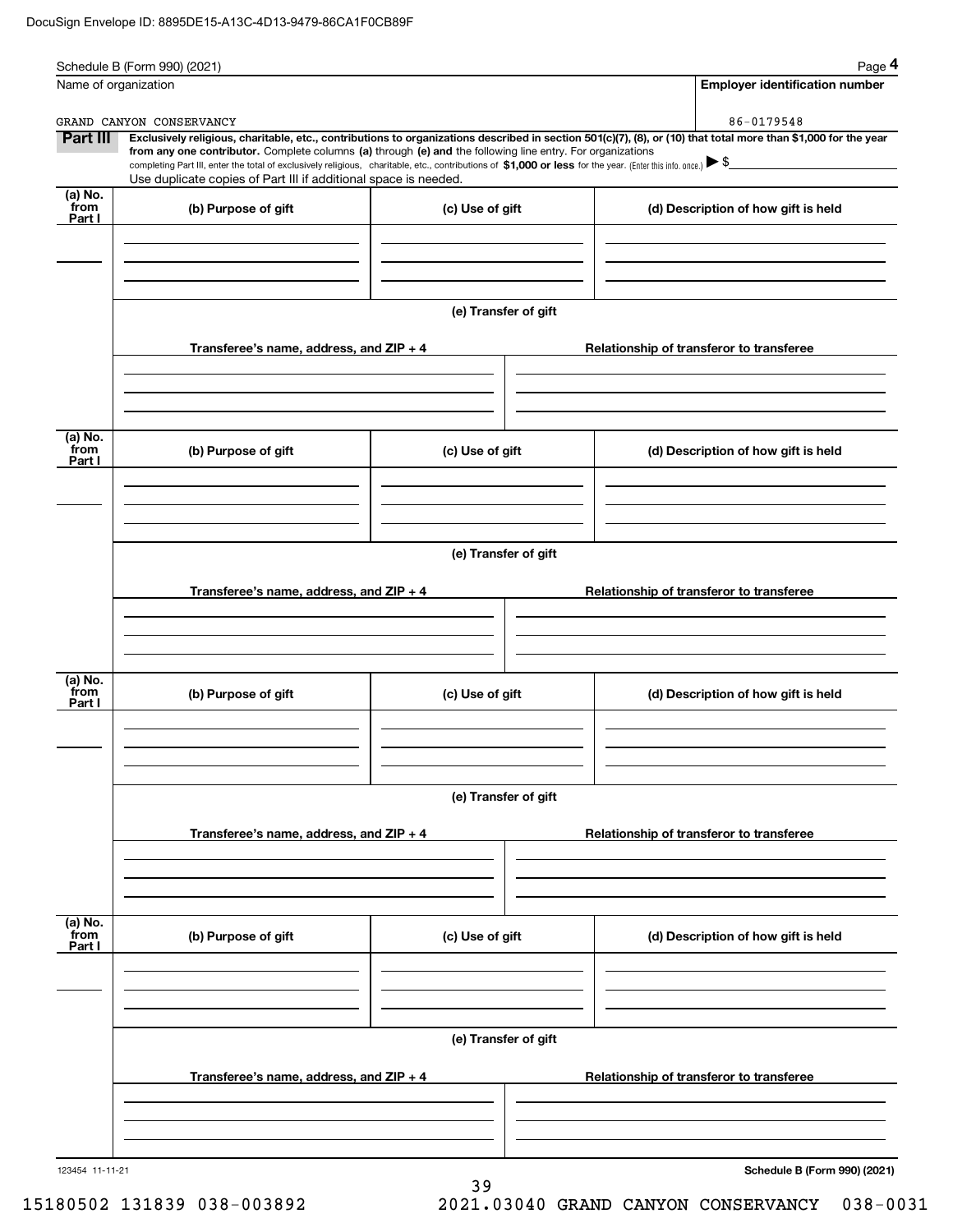|         | <b>SCHEDULE D</b>              |                                                                                                                                                                                                                  | <b>Supplemental Financial Statements</b>                                                        | OMB No. 1545-0047                                   |
|---------|--------------------------------|------------------------------------------------------------------------------------------------------------------------------------------------------------------------------------------------------------------|-------------------------------------------------------------------------------------------------|-----------------------------------------------------|
|         | (Form 990)                     |                                                                                                                                                                                                                  | Complete if the organization answered "Yes" on Form 990,                                        |                                                     |
|         | Department of the Treasury     |                                                                                                                                                                                                                  | Part IV, line 6, 7, 8, 9, 10, 11a, 11b, 11c, 11d, 11e, 11f, 12a, or 12b.<br>Attach to Form 990. | <b>Open to Public</b>                               |
|         | Internal Revenue Service       | Go to www.irs.gov/Form990 for instructions and the latest information.                                                                                                                                           |                                                                                                 | <b>Inspection</b>                                   |
|         | Name of the organization       | GRAND CANYON CONSERVANCY                                                                                                                                                                                         |                                                                                                 | <b>Employer identification number</b><br>86-0179548 |
| Part I  |                                | Organizations Maintaining Donor Advised Funds or Other Similar Funds or Accounts. Complete if the                                                                                                                |                                                                                                 |                                                     |
|         |                                | organization answered "Yes" on Form 990, Part IV, line 6.                                                                                                                                                        |                                                                                                 |                                                     |
|         |                                |                                                                                                                                                                                                                  | (a) Donor advised funds                                                                         | (b) Funds and other accounts                        |
| 1       |                                |                                                                                                                                                                                                                  |                                                                                                 |                                                     |
| 2       |                                | Aggregate value of contributions to (during year)                                                                                                                                                                |                                                                                                 |                                                     |
| З       |                                |                                                                                                                                                                                                                  |                                                                                                 |                                                     |
| 4       |                                |                                                                                                                                                                                                                  |                                                                                                 |                                                     |
| 5       |                                | Did the organization inform all donors and donor advisors in writing that the assets held in donor advised funds                                                                                                 |                                                                                                 |                                                     |
|         |                                |                                                                                                                                                                                                                  |                                                                                                 | Yes<br><b>No</b>                                    |
| 6       |                                | Did the organization inform all grantees, donors, and donor advisors in writing that grant funds can be used only                                                                                                |                                                                                                 |                                                     |
|         |                                | for charitable purposes and not for the benefit of the donor or donor advisor, or for any other purpose conferring                                                                                               |                                                                                                 |                                                     |
| Part II | impermissible private benefit? | Conservation Easements. Complete if the organization answered "Yes" on Form 990, Part IV, line 7.                                                                                                                |                                                                                                 | Yes<br>No.                                          |
| 1       |                                | Purpose(s) of conservation easements held by the organization (check all that apply).                                                                                                                            |                                                                                                 |                                                     |
|         |                                | Preservation of land for public use (for example, recreation or education)                                                                                                                                       |                                                                                                 | Preservation of a historically important land area  |
|         |                                | Protection of natural habitat                                                                                                                                                                                    |                                                                                                 | Preservation of a certified historic structure      |
|         |                                | Preservation of open space                                                                                                                                                                                       |                                                                                                 |                                                     |
| 2       |                                | Complete lines 2a through 2d if the organization held a qualified conservation contribution in the form of a conservation easement on the last                                                                   |                                                                                                 |                                                     |
|         | day of the tax year.           |                                                                                                                                                                                                                  |                                                                                                 | Held at the End of the Tax Year                     |
| a       |                                |                                                                                                                                                                                                                  |                                                                                                 | 2a                                                  |
| b       |                                | Total acreage restricted by conservation easements                                                                                                                                                               |                                                                                                 | 2 <sub>b</sub>                                      |
| с       |                                | Number of conservation easements on a certified historic structure included in (a) manufacture included in (a)                                                                                                   |                                                                                                 | 2c                                                  |
| d       |                                | Number of conservation easements included in (c) acquired after 7/25/06, and not on a historic structure                                                                                                         |                                                                                                 |                                                     |
|         |                                |                                                                                                                                                                                                                  |                                                                                                 | 2d                                                  |
| 3       |                                | Number of conservation easements modified, transferred, released, extinguished, or terminated by the organization during the tax                                                                                 |                                                                                                 |                                                     |
|         | $year \blacktriangleright$     |                                                                                                                                                                                                                  |                                                                                                 |                                                     |
| 4       |                                | Number of states where property subject to conservation easement is located >                                                                                                                                    |                                                                                                 |                                                     |
| 5       |                                | Does the organization have a written policy regarding the periodic monitoring, inspection, handling of                                                                                                           |                                                                                                 | Yes<br><b>No</b>                                    |
| 6       |                                | violations, and enforcement of the conservation easements it holds?<br>Staff and volunteer hours devoted to monitoring, inspecting, handling of violations, and enforcing conservation easements during the year |                                                                                                 |                                                     |
|         |                                |                                                                                                                                                                                                                  |                                                                                                 |                                                     |
| 7       |                                | Amount of expenses incurred in monitoring, inspecting, handling of violations, and enforcing conservation easements during the year                                                                              |                                                                                                 |                                                     |
|         | ▶ \$                           |                                                                                                                                                                                                                  |                                                                                                 |                                                     |
| 8       |                                | Does each conservation easement reported on line 2(d) above satisfy the requirements of section 170(h)(4)(B)(i)                                                                                                  |                                                                                                 |                                                     |
|         |                                |                                                                                                                                                                                                                  |                                                                                                 | Yes<br>No                                           |
| 9       |                                | In Part XIII, describe how the organization reports conservation easements in its revenue and expense statement and                                                                                              |                                                                                                 |                                                     |
|         |                                | balance sheet, and include, if applicable, the text of the footnote to the organization's financial statements that describes the                                                                                |                                                                                                 |                                                     |
|         |                                | organization's accounting for conservation easements.                                                                                                                                                            |                                                                                                 |                                                     |
|         | <b>Part III</b>                | Organizations Maintaining Collections of Art, Historical Treasures, or Other Similar Assets.                                                                                                                     |                                                                                                 |                                                     |
|         |                                | Complete if the organization answered "Yes" on Form 990, Part IV, line 8.                                                                                                                                        |                                                                                                 |                                                     |
|         |                                | 1a If the organization elected, as permitted under FASB ASC 958, not to report in its revenue statement and balance sheet works                                                                                  |                                                                                                 |                                                     |
|         |                                | of art, historical treasures, or other similar assets held for public exhibition, education, or research in furtherance of public                                                                                |                                                                                                 |                                                     |
|         |                                | service, provide in Part XIII the text of the footnote to its financial statements that describes these items.                                                                                                   |                                                                                                 |                                                     |
|         |                                | <b>b</b> If the organization elected, as permitted under FASB ASC 958, to report in its revenue statement and balance sheet works of                                                                             |                                                                                                 |                                                     |
|         |                                | art, historical treasures, or other similar assets held for public exhibition, education, or research in furtherance of public service,                                                                          |                                                                                                 |                                                     |
|         |                                | provide the following amounts relating to these items:                                                                                                                                                           |                                                                                                 |                                                     |
|         |                                |                                                                                                                                                                                                                  |                                                                                                 |                                                     |
| 2       |                                | (ii) Assets included in Form 990, Part X<br>If the organization received or held works of art, historical treasures, or other similar assets for financial gain, provide                                         |                                                                                                 |                                                     |
|         |                                | the following amounts required to be reported under FASB ASC 958 relating to these items:                                                                                                                        |                                                                                                 |                                                     |
| а       |                                |                                                                                                                                                                                                                  |                                                                                                 | $\mathbb{S}$                                        |
|         |                                |                                                                                                                                                                                                                  |                                                                                                 | $\blacktriangleright$ \$                            |
|         |                                | LHA For Paperwork Reduction Act Notice, see the Instructions for Form 990.                                                                                                                                       |                                                                                                 | Schedule D (Form 990) 2021                          |
|         | 132051 10-28-21                |                                                                                                                                                                                                                  |                                                                                                 |                                                     |
|         |                                |                                                                                                                                                                                                                  | 40                                                                                              |                                                     |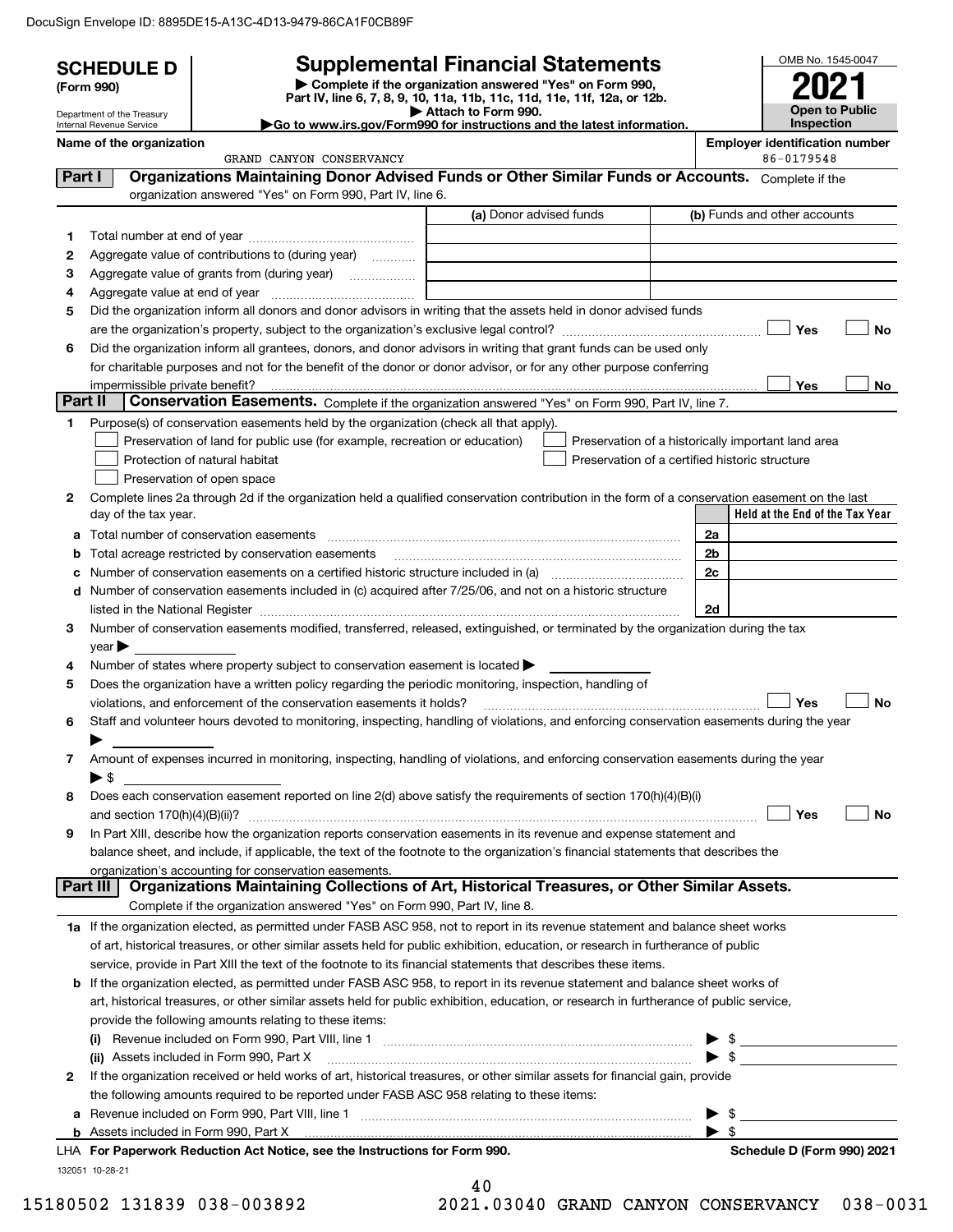|   | Schedule D (Form 990) 2021                                                                                                                                                                                                                                                                                                                                          | GRAND CANYON CONSERVANCY |                             |                                                                                                                                                                                                                                |          |                            | 86-0179548                 |                     |              | $Page$ 2 |
|---|---------------------------------------------------------------------------------------------------------------------------------------------------------------------------------------------------------------------------------------------------------------------------------------------------------------------------------------------------------------------|--------------------------|-----------------------------|--------------------------------------------------------------------------------------------------------------------------------------------------------------------------------------------------------------------------------|----------|----------------------------|----------------------------|---------------------|--------------|----------|
|   | Organizations Maintaining Collections of Art, Historical Treasures, or Other Similar Assets<br>Part III                                                                                                                                                                                                                                                             |                          |                             |                                                                                                                                                                                                                                |          |                            |                            | (continued)         |              |          |
| З | Using the organization's acquisition, accession, and other records, check any of the following that make significant use of its                                                                                                                                                                                                                                     |                          |                             |                                                                                                                                                                                                                                |          |                            |                            |                     |              |          |
|   | collection items (check all that apply):                                                                                                                                                                                                                                                                                                                            |                          |                             |                                                                                                                                                                                                                                |          |                            |                            |                     |              |          |
| а | $X$ Public exhibition                                                                                                                                                                                                                                                                                                                                               | d                        | X                           | Loan or exchange program                                                                                                                                                                                                       |          |                            |                            |                     |              |          |
| b | Scholarly research                                                                                                                                                                                                                                                                                                                                                  | e                        |                             | Other and the control of the control of the control of the control of the control of the control of the control of the control of the control of the control of the control of the control of the control of the control of th |          |                            |                            |                     |              |          |
| c | $X$ Preservation for future generations                                                                                                                                                                                                                                                                                                                             |                          |                             |                                                                                                                                                                                                                                |          |                            |                            |                     |              |          |
| 4 | Provide a description of the organization's collections and explain how they further the organization's exempt purpose in Part XIII.                                                                                                                                                                                                                                |                          |                             |                                                                                                                                                                                                                                |          |                            |                            |                     |              |          |
| 5 | During the year, did the organization solicit or receive donations of art, historical treasures, or other similar assets                                                                                                                                                                                                                                            |                          |                             |                                                                                                                                                                                                                                |          |                            |                            |                     |              |          |
|   | to be sold to raise funds rather than to be maintained as part of the organization's collection?                                                                                                                                                                                                                                                                    |                          |                             |                                                                                                                                                                                                                                |          |                            |                            | Yes                 | X            | No       |
|   | <b>Part IV</b><br>Escrow and Custodial Arrangements. Complete if the organization answered "Yes" on Form 990, Part IV, line 9, or                                                                                                                                                                                                                                   |                          |                             |                                                                                                                                                                                                                                |          |                            |                            |                     |              |          |
|   | reported an amount on Form 990, Part X, line 21.                                                                                                                                                                                                                                                                                                                    |                          |                             |                                                                                                                                                                                                                                |          |                            |                            |                     |              |          |
|   | 1a Is the organization an agent, trustee, custodian or other intermediary for contributions or other assets not included                                                                                                                                                                                                                                            |                          |                             |                                                                                                                                                                                                                                |          |                            |                            |                     |              |          |
|   |                                                                                                                                                                                                                                                                                                                                                                     |                          |                             |                                                                                                                                                                                                                                |          |                            |                            | Yes                 |              | No       |
|   | b If "Yes," explain the arrangement in Part XIII and complete the following table:                                                                                                                                                                                                                                                                                  |                          |                             |                                                                                                                                                                                                                                |          |                            |                            | Amount              |              |          |
|   |                                                                                                                                                                                                                                                                                                                                                                     |                          |                             |                                                                                                                                                                                                                                |          |                            |                            |                     |              |          |
|   | Beginning balance <b>contract to the contract of the contract of the contract of the contract of the contract of t</b><br>1c<br>c<br>Additions during the year manufactured and an annual contract of the year manufactured and all the year manufactured and all the year manufactured and all the year manufactured and all the year manufactured and all the yea |                          |                             |                                                                                                                                                                                                                                |          |                            |                            |                     |              |          |
|   | Distributions during the year manufactured and an according to the control of the control of the set of the set of the set of the set of the set of the set of the set of the set of the set of the set of the set of the set                                                                                                                                       |                          |                             |                                                                                                                                                                                                                                |          | 1d<br>1e                   |                            |                     |              |          |
|   |                                                                                                                                                                                                                                                                                                                                                                     |                          |                             |                                                                                                                                                                                                                                |          | 1f                         |                            |                     |              |          |
|   | 2a Did the organization include an amount on Form 990, Part X, line 21, for escrow or custodial account liability?                                                                                                                                                                                                                                                  |                          |                             |                                                                                                                                                                                                                                |          |                            |                            | Yes                 |              | No       |
|   | <b>b</b> If "Yes," explain the arrangement in Part XIII. Check here if the explanation has been provided on Part XIII                                                                                                                                                                                                                                               |                          |                             |                                                                                                                                                                                                                                |          |                            |                            |                     |              |          |
|   | Part V<br><b>Endowment Funds.</b> Complete if the organization answered "Yes" on Form 990, Part IV, line 10.                                                                                                                                                                                                                                                        |                          |                             |                                                                                                                                                                                                                                |          |                            |                            |                     |              |          |
|   |                                                                                                                                                                                                                                                                                                                                                                     | (a) Current year         | (b) Prior year              | (c) Two years back                                                                                                                                                                                                             |          | $(d)$ Three years back $ $ |                            | (e) Four years back |              |          |
|   | 1a Beginning of year balance                                                                                                                                                                                                                                                                                                                                        | 6,387,633.               | 5,837,360.                  | 3,963,920.                                                                                                                                                                                                                     |          |                            | 4,021,635.                 |                     | 3, 343, 398. |          |
| b |                                                                                                                                                                                                                                                                                                                                                                     | 187,830.                 |                             | 1,324,088.                                                                                                                                                                                                                     |          |                            | 245, 353.                  |                     | 283,091.     |          |
|   | Net investment earnings, gains, and losses                                                                                                                                                                                                                                                                                                                          | 732,401.                 | 566,473.                    |                                                                                                                                                                                                                                | 639,352. |                            | $-215,768$ .               |                     | 479,646.     |          |
| d | Grants or scholarships                                                                                                                                                                                                                                                                                                                                              |                          |                             |                                                                                                                                                                                                                                |          |                            |                            |                     |              |          |
|   | e Other expenditures for facilities                                                                                                                                                                                                                                                                                                                                 |                          |                             |                                                                                                                                                                                                                                |          |                            |                            |                     |              |          |
|   | and programs                                                                                                                                                                                                                                                                                                                                                        | 55,516.                  | 16,200.                     |                                                                                                                                                                                                                                | 90,000.  |                            | 87,300.                    |                     |              | 84,500.  |
|   | Administrative expenses                                                                                                                                                                                                                                                                                                                                             |                          |                             |                                                                                                                                                                                                                                |          |                            |                            |                     |              |          |
|   | End of year balance                                                                                                                                                                                                                                                                                                                                                 |                          | $7, 252, 348.$ 6, 387, 633. | 5,837,360.                                                                                                                                                                                                                     |          |                            | 3,963,920.                 |                     | 4,021,635.   |          |
| 2 | Provide the estimated percentage of the current year end balance (line 1g, column (a)) held as:                                                                                                                                                                                                                                                                     |                          |                             |                                                                                                                                                                                                                                |          |                            |                            |                     |              |          |
|   | Board designated or quasi-endowment >                                                                                                                                                                                                                                                                                                                               | .0000                    | %                           |                                                                                                                                                                                                                                |          |                            |                            |                     |              |          |
|   | 95,0000<br>Permanent endowment $\blacktriangleright$                                                                                                                                                                                                                                                                                                                | %                        |                             |                                                                                                                                                                                                                                |          |                            |                            |                     |              |          |
|   | 5,0000<br>$\mathbf c$ Term endowment $\blacktriangleright$                                                                                                                                                                                                                                                                                                          | %                        |                             |                                                                                                                                                                                                                                |          |                            |                            |                     |              |          |
|   | The percentages on lines 2a, 2b, and 2c should equal 100%.                                                                                                                                                                                                                                                                                                          |                          |                             |                                                                                                                                                                                                                                |          |                            |                            |                     |              |          |
|   | 3a Are there endowment funds not in the possession of the organization that are held and administered for the organization                                                                                                                                                                                                                                          |                          |                             |                                                                                                                                                                                                                                |          |                            |                            |                     | Yes          |          |
|   | by:                                                                                                                                                                                                                                                                                                                                                                 |                          |                             |                                                                                                                                                                                                                                |          |                            |                            |                     | X            | No       |
|   | (i)                                                                                                                                                                                                                                                                                                                                                                 |                          |                             |                                                                                                                                                                                                                                |          |                            |                            | 3a(i)               |              | Χ        |
|   |                                                                                                                                                                                                                                                                                                                                                                     |                          |                             |                                                                                                                                                                                                                                |          |                            |                            | 3a(ii)              |              |          |
| 4 | Describe in Part XIII the intended uses of the organization's endowment funds.                                                                                                                                                                                                                                                                                      |                          |                             |                                                                                                                                                                                                                                |          |                            |                            | 3b                  |              |          |
|   | Part VI<br>Land, Buildings, and Equipment.                                                                                                                                                                                                                                                                                                                          |                          |                             |                                                                                                                                                                                                                                |          |                            |                            |                     |              |          |
|   | Complete if the organization answered "Yes" on Form 990, Part IV, line 11a. See Form 990, Part X, line 10.                                                                                                                                                                                                                                                          |                          |                             |                                                                                                                                                                                                                                |          |                            |                            |                     |              |          |
|   | Description of property                                                                                                                                                                                                                                                                                                                                             | (a) Cost or other        |                             | (b) Cost or other                                                                                                                                                                                                              |          | (c) Accumulated            |                            | (d) Book value      |              |          |
|   |                                                                                                                                                                                                                                                                                                                                                                     | basis (investment)       |                             | basis (other)                                                                                                                                                                                                                  |          | depreciation               |                            |                     |              |          |
|   |                                                                                                                                                                                                                                                                                                                                                                     |                          |                             |                                                                                                                                                                                                                                |          |                            |                            |                     |              |          |
| b |                                                                                                                                                                                                                                                                                                                                                                     |                          |                             | 249,389.                                                                                                                                                                                                                       |          | 197,726.                   |                            |                     |              | 51,663.  |
|   |                                                                                                                                                                                                                                                                                                                                                                     |                          |                             |                                                                                                                                                                                                                                |          |                            |                            |                     |              |          |
|   |                                                                                                                                                                                                                                                                                                                                                                     |                          |                             | 911, 138.                                                                                                                                                                                                                      |          | 704,176.                   |                            |                     | 206,962.     |          |
|   |                                                                                                                                                                                                                                                                                                                                                                     |                          |                             | 191,549.                                                                                                                                                                                                                       |          | 164,861.                   |                            |                     |              | 26,688.  |
|   | Total. Add lines 1a through 1e. (Column (d) must equal Form 990. Part X. column (B). line 10c.)                                                                                                                                                                                                                                                                     |                          |                             |                                                                                                                                                                                                                                |          |                            |                            |                     | 285, 313.    |          |
|   |                                                                                                                                                                                                                                                                                                                                                                     |                          |                             |                                                                                                                                                                                                                                |          |                            | Schedule D (Form 990) 2021 |                     |              |          |

132052 10-28-21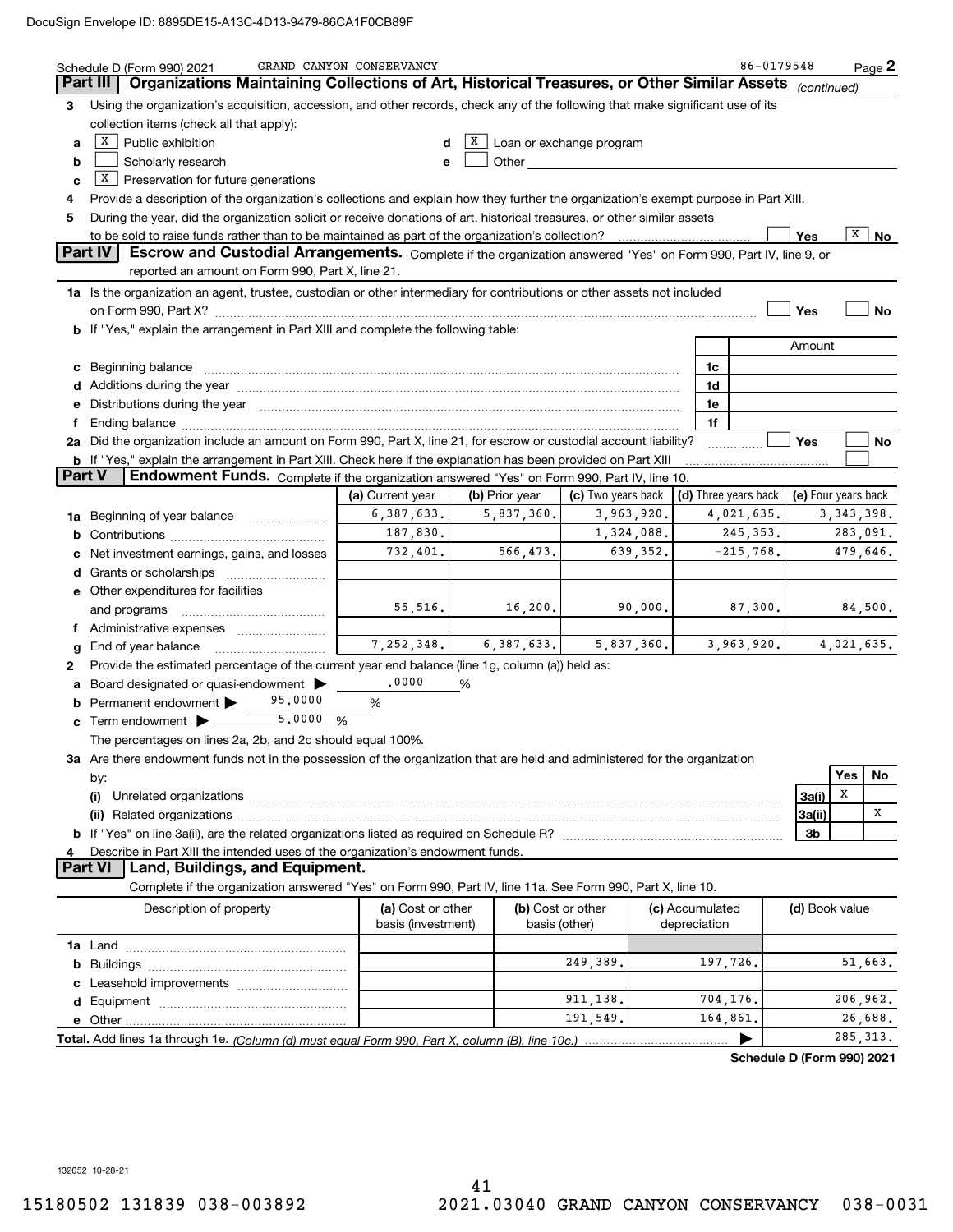| GRAND CANYON CONSERVANCY<br>Schedule D (Form 990) 2021                                                            |                 |                                                           | 86-0179548     | Page $3$     |
|-------------------------------------------------------------------------------------------------------------------|-----------------|-----------------------------------------------------------|----------------|--------------|
| Part VII Investments - Other Securities.                                                                          |                 |                                                           |                |              |
| Complete if the organization answered "Yes" on Form 990, Part IV, line 11b. See Form 990, Part X, line 12.        |                 |                                                           |                |              |
| (a) Description of security or category (including name of security)                                              | (b) Book value  | (c) Method of valuation: Cost or end-of-year market value |                |              |
| (1) Financial derivatives                                                                                         |                 |                                                           |                |              |
|                                                                                                                   |                 |                                                           |                |              |
| $(3)$ Other<br><u> 1980 - Jan Barbara Barbara, maskin politik (</u>                                               |                 |                                                           |                |              |
| (A)                                                                                                               |                 |                                                           |                |              |
| (B)                                                                                                               |                 |                                                           |                |              |
| (C)                                                                                                               |                 |                                                           |                |              |
| (D)                                                                                                               |                 |                                                           |                |              |
| (E)                                                                                                               |                 |                                                           |                |              |
| (F)                                                                                                               |                 |                                                           |                |              |
| (G)                                                                                                               |                 |                                                           |                |              |
| (H)                                                                                                               |                 |                                                           |                |              |
| Total. (Col. (b) must equal Form 990, Part X, col. (B) line 12.)                                                  |                 |                                                           |                |              |
| Part VIII Investments - Program Related.                                                                          |                 |                                                           |                |              |
| Complete if the organization answered "Yes" on Form 990, Part IV, line 11c. See Form 990, Part X, line 13.        |                 |                                                           |                |              |
| (a) Description of investment                                                                                     | (b) Book value  | (c) Method of valuation: Cost or end-of-year market value |                |              |
| (1)                                                                                                               |                 |                                                           |                |              |
| (2)                                                                                                               |                 |                                                           |                |              |
| (3)                                                                                                               |                 |                                                           |                |              |
| (4)                                                                                                               |                 |                                                           |                |              |
| (5)                                                                                                               |                 |                                                           |                |              |
| (6)                                                                                                               |                 |                                                           |                |              |
| (7)                                                                                                               |                 |                                                           |                |              |
| (8)                                                                                                               |                 |                                                           |                |              |
| (9)                                                                                                               |                 |                                                           |                |              |
| Total. (Col. (b) must equal Form 990, Part X, col. (B) line 13.)                                                  |                 |                                                           |                |              |
| <b>Part IX</b><br><b>Other Assets.</b>                                                                            |                 |                                                           |                |              |
| Complete if the organization answered "Yes" on Form 990, Part IV, line 11d. See Form 990, Part X, line 15.        |                 |                                                           |                |              |
|                                                                                                                   | (a) Description |                                                           | (b) Book value |              |
| ROYALTY ADVANCES<br>(1)                                                                                           |                 |                                                           |                | 50,990.      |
| BENEFICIAL INTERESTS IN ASSETS HELD AT A COMMUNITY FOUNDATION<br>(2)                                              |                 |                                                           |                | 3, 127, 545. |
| (3)                                                                                                               |                 |                                                           |                |              |
| (4)                                                                                                               |                 |                                                           |                |              |
| (5)                                                                                                               |                 |                                                           |                |              |
| (6)                                                                                                               |                 |                                                           |                |              |
| (7)                                                                                                               |                 |                                                           |                |              |
| (8)                                                                                                               |                 |                                                           |                |              |
| (9)                                                                                                               |                 |                                                           |                |              |
| Total. (Column (b) must equal Form 990, Part X, col. (B) line 15.)                                                |                 |                                                           |                | 3, 178, 535. |
| Part X<br><b>Other Liabilities.</b>                                                                               |                 |                                                           |                |              |
| Complete if the organization answered "Yes" on Form 990, Part IV, line 11e or 11f. See Form 990, Part X, line 25. |                 |                                                           |                |              |
| (a) Description of liability<br>1.                                                                                |                 |                                                           | (b) Book value |              |
| (1)<br>Federal income taxes                                                                                       |                 |                                                           |                |              |
|                                                                                                                   |                 |                                                           |                |              |

| Federal income taxes            |             |
|---------------------------------|-------------|
| <b>CUSTOMER DEPOSITS</b><br>(2) | 51,362.     |
| OTHER LIABILITIES<br>(3)        | 6,566.      |
| (4)                             |             |
| (5)                             |             |
| (6)                             |             |
| (7)                             |             |
| (8)                             |             |
| (9)                             |             |
|                                 | 57<br>.928. |

**Total.**  *(Column (b) must equal Form 990, Part X, col. (B) line 25.)* 

**2.**Liability for uncertain tax positions. In Part XIII, provide the text of the footnote to the organization's financial statements that reports the organization's liability for uncertain tax positions under FASB ASC 740. Check here if the text of the footnote has been provided in Part XIII  $\boxed{\mathbf{X}}$ 

**Schedule D (Form 990) 2021**

132053 10-28-21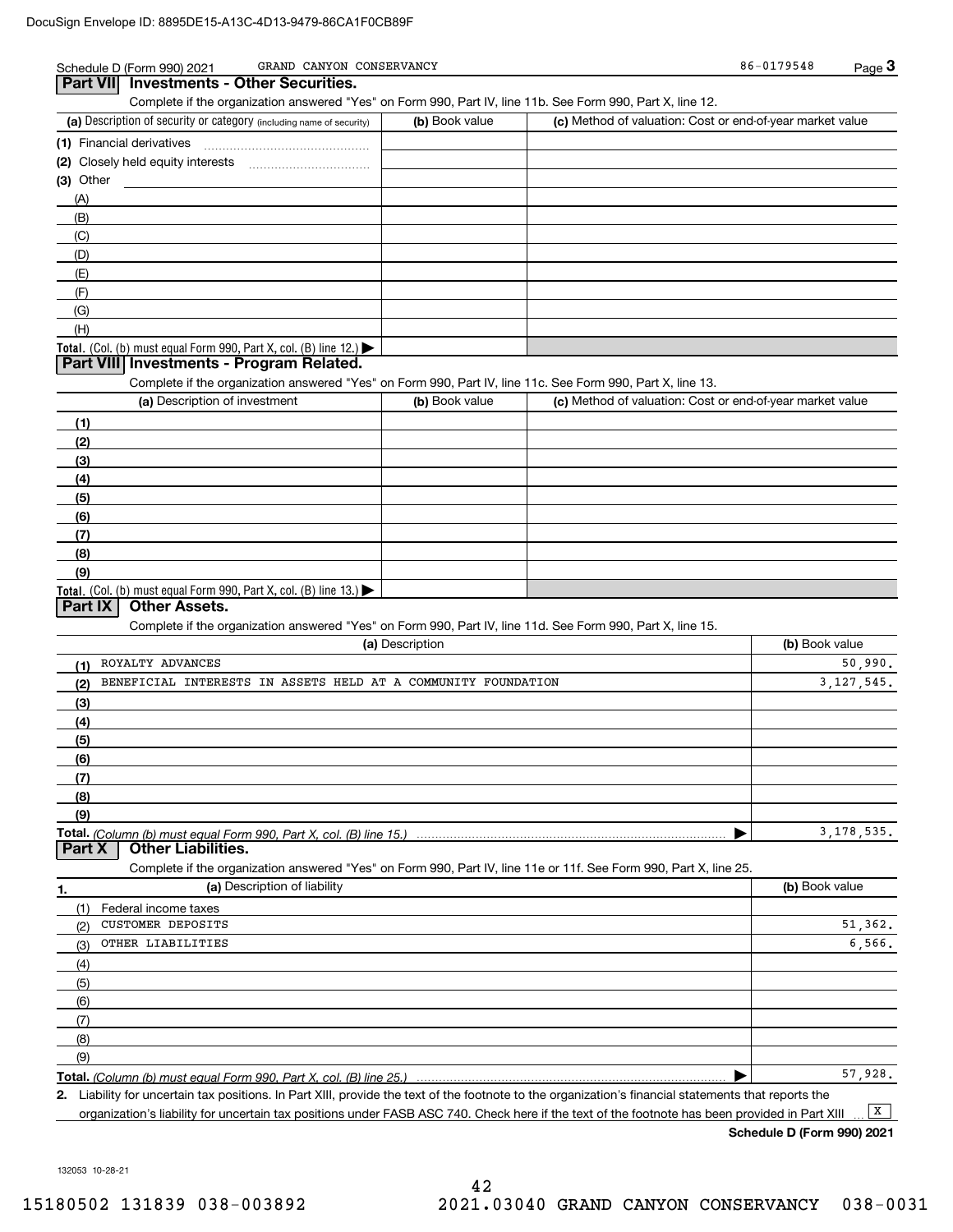|    | GRAND CANYON CONSERVANCY<br>Schedule D (Form 990) 2021                                                                  |                |                 | 86-0179548 | Page $4$        |
|----|-------------------------------------------------------------------------------------------------------------------------|----------------|-----------------|------------|-----------------|
|    | Reconciliation of Revenue per Audited Financial Statements With Revenue per Return.<br>Part XI                          |                |                 |            |                 |
|    | Complete if the organization answered "Yes" on Form 990, Part IV, line 12a.                                             |                |                 |            |                 |
| 1  | Total revenue, gains, and other support per audited financial statements                                                |                |                 | 1.         | 21,667,988.     |
| 2  | Amounts included on line 1 but not on Form 990, Part VIII, line 12:                                                     |                |                 |            |                 |
| a  |                                                                                                                         | 2a             | $-220,685$ .    |            |                 |
| b  |                                                                                                                         | 2 <sub>b</sub> | 456,495.        |            |                 |
| с  |                                                                                                                         | 2c             |                 |            |                 |
| d  |                                                                                                                         | 2d             | 421, 314.       |            |                 |
|    | Add lines 2a through 2d                                                                                                 |                |                 | 2e         | 657,124.        |
| 3  | Subtract line 2e from line 1 <b>Manual Community of the Community</b> Subtract line 2e from line 1                      |                |                 | 3          | 21,010,864.     |
| 4  | Amounts included on Form 990, Part VIII, line 12, but not on line 1:                                                    |                |                 |            |                 |
| a  |                                                                                                                         | 4a l           | 75,875.         |            |                 |
|    | Other (Describe in Part XIII.)                                                                                          | 4 <sub>b</sub> | $-5, 367, 605.$ |            |                 |
| c  | Add lines 4a and 4b                                                                                                     |                |                 | 4с         | $-5, 291, 730.$ |
| 5. |                                                                                                                         |                |                 | 5          | 15,719,134.     |
|    | Part XII   Reconciliation of Expenses per Audited Financial Statements With Expenses per Return.                        |                |                 |            |                 |
|    | Complete if the organization answered "Yes" on Form 990, Part IV, line 12a.                                             |                |                 |            |                 |
| 1  | Total expenses and losses per audited financial statements                                                              |                |                 | 1.         | 16, 269, 116.   |
| 2  | Amounts included on line 1 but not on Form 990, Part IX, line 25:                                                       |                |                 |            |                 |
| a  |                                                                                                                         | 2a             | 456,495.        |            |                 |
| b  | Prior year adjustments <i>www.www.www.www.www.www.www.www.www.</i> ww.                                                  | 2 <sub>b</sub> |                 |            |                 |
|    | Other losses                                                                                                            | 2c             |                 |            |                 |
|    |                                                                                                                         | 2d             | 5,367,605.      |            |                 |
| е  | Add lines 2a through 2d <b>contract and a contract and a contract a</b> contract a contract and a contract a contract a |                |                 | <b>2e</b>  | 5,824,100.      |
| 3  |                                                                                                                         |                |                 | 3          | 10,445,016.     |
| 4  | Amounts included on Form 990, Part IX, line 25, but not on line 1:                                                      |                |                 |            |                 |
| a  |                                                                                                                         | 4a             | 75,875.         |            |                 |
| b  |                                                                                                                         | 4b.            |                 |            |                 |
|    | Add lines 4a and 4b                                                                                                     |                |                 | 4c         | 75,875.         |
|    |                                                                                                                         |                |                 | 5          | 10,520,891.     |
|    | Part XIII Supplemental Information.                                                                                     |                |                 |            |                 |

Provide the descriptions required for Part II, lines 3, 5, and 9; Part III, lines 1a and 4; Part IV, lines 1b and 2b; Part V, line 4; Part X, line 2; Part XI, lines 2d and 4b; and Part XII, lines 2d and 4b. Also complete this part to provide any additional information.

43

PART III, LINE 1A:

THE CONSERVANCY COLLECTS AND DISPLAYS FINE ART AND FOLK ARTS AND CRAFTS

THAT PERTAIN TO THE NATURAL AND CULTURAL RESOURCES OF GRAND CANYON

NATIONAL PARK AND SURROUNDING REGIONS. THE CONSERVANCY MAINTAINS AND ADDS

TO ITS ART COLLECTIONS THROUGH THIRD-PARTY GIFTS, DONATIONS AND BEQUESTS.

THE ART COLLECTION IS PRESERVED AND RESTORED IN ORDER TO MAINTAIN ITS

ORIGINAL VALUE. THE ART COLLECTION AND CONTRIBUTED ITEMS ARE NOT

RECOGNIZED IN THE FINANCIAL STATEMENTS.

PART III, LINE 4:

THE CONSERVANCY COLLECTS AND DISPLAYS FINE ART AND FOLK ARTS AND CRAFTS

THAT PERTAIN TO THE NATURAL AND CULTURAL RESOURCES OF GRAND CANYON

132054 10-28-21

**Schedule D (Form 990) 2021**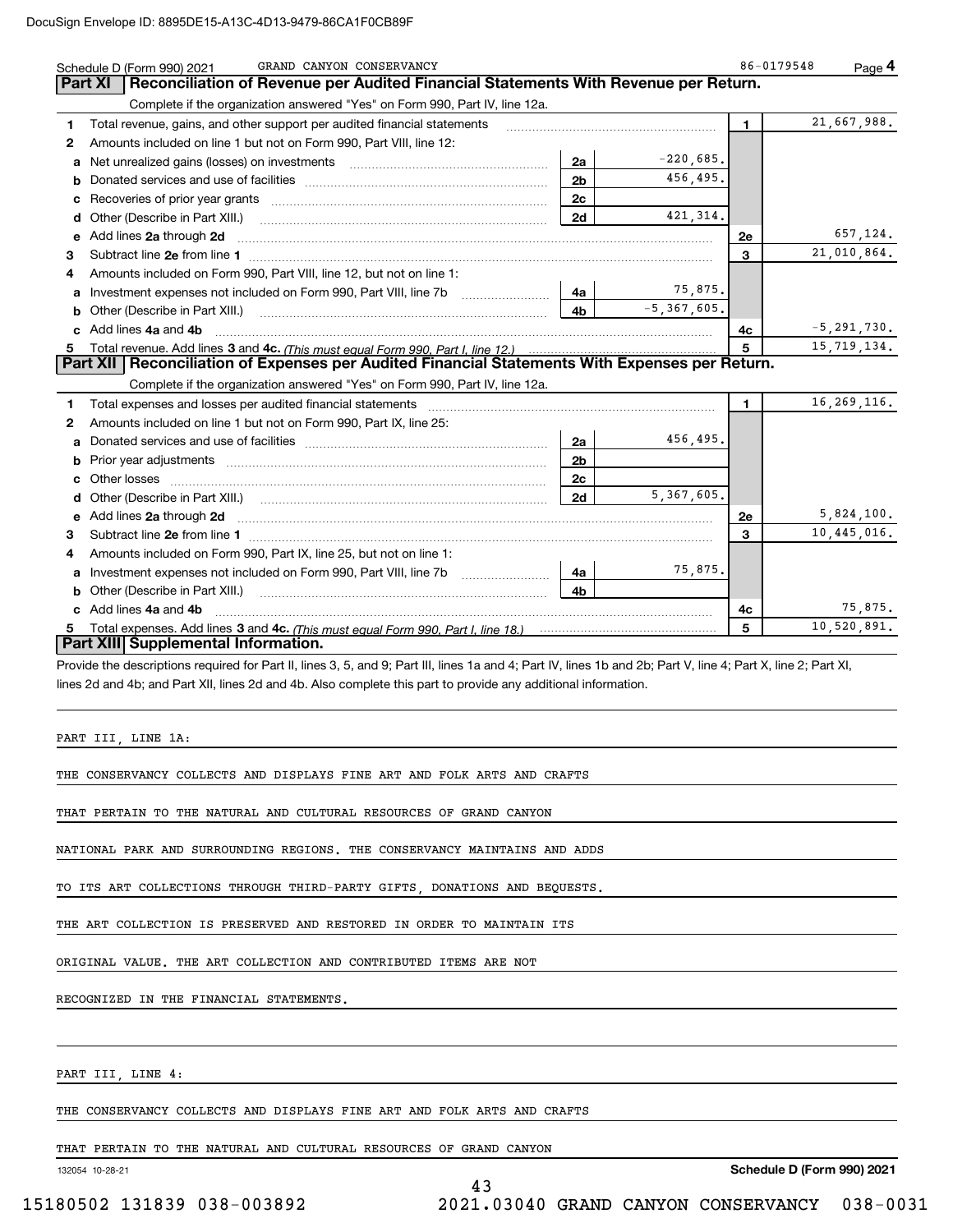| GRAND CANYON CONSERVANCY<br>Schedule D (Form 990) 2021<br>Part XIII Supplemental Information (continued) |                | 86-0179548 | Page 5 |
|----------------------------------------------------------------------------------------------------------|----------------|------------|--------|
| NATIONAL PARK AND SURROUNDING REGIONS.                                                                   |                |            |        |
|                                                                                                          |                |            |        |
| PART V, LINE 4:                                                                                          |                |            |        |
| GRAND CANYON CONSERVANCY HAS SIX ENDOWMENT FUNDS THAT SUPPORT THE GRAND                                  |                |            |        |
| CANYON NATIONAL PARK. EACH HAS A DONOR-DIRECTED PURPOSE. THE FUNDS SUPPORT                               |                |            |        |
| GREENWAY TRAILS, WILDLIFE RESEARCH, GRADUATE STUDENT FELLOWSHIPS,                                        |                |            |        |
| WILDERNESS TRAIL RESTORATION, AND GRAND CANYON CONSERVANCY.                                              |                |            |        |
| PART X, LINE 2:                                                                                          |                |            |        |
| NO PROVISION HAS BEEN MADE FOR FEDERAL INCOME TAXES BECAUSE THE                                          |                |            |        |
| CONSERVANCY IS EXEMPT FROM FEDERAL INCOME TAX AS AN EDUCATIONAL                                          |                |            |        |
| ORGANIZATION UNDER SECTION $501(C)(3)$ OF THE INTERNAL REVENUE CODE. AID TO                              |                |            |        |
| NATIONAL PARK SERVICE IS DONATED AT COST.                                                                |                |            |        |
|                                                                                                          |                |            |        |
| THE CONSERVANCY'S FORMS 990, RETURN OF ORGANIZATION EXEMPT FROM INCOME                                   |                |            |        |
| TAX, FOR THE YEARS ENDING 2019, 2020 AND 2021 ARE SUBJECT TO EXAMINATION                                 |                |            |        |
| BY THE IRS, GENERALLY FOR THREE YEARS AFTER THEY WERE FILED.                                             |                |            |        |
|                                                                                                          |                |            |        |
| PART XI, LINE 2D - OTHER ADJUSTMENTS:                                                                    |                |            |        |
| CHANGE IN BENEFICIAL INTEREST                                                                            | 421, 314.      |            |        |
|                                                                                                          |                |            |        |
| PART XI, LINE 4B - OTHER ADJUSTMENTS:                                                                    |                |            |        |
| COST OF GOODS SOLD MOVED TO THE STATEMENT OF REVENUE                                                     | $-5,269,233.$  |            |        |
| LOSS ON DISPOSAL OF ASSETS MOVED TO THE STATEMENT OF                                                     |                |            |        |
| <b>REVENUE</b>                                                                                           |                | $-9,844.$  |        |
| RENTAL EXPENSES MOVED TO THE STATEMENT OF REVENUE                                                        | $-88,528$ .    |            |        |
| TOTAL TO SCHEDULE D, PART XI, LINE 4B                                                                    | $-5,367,605$ . |            |        |
|                                                                                                          |                |            |        |

44

132055 10-28-21

**Schedule D (Form 990) 2021**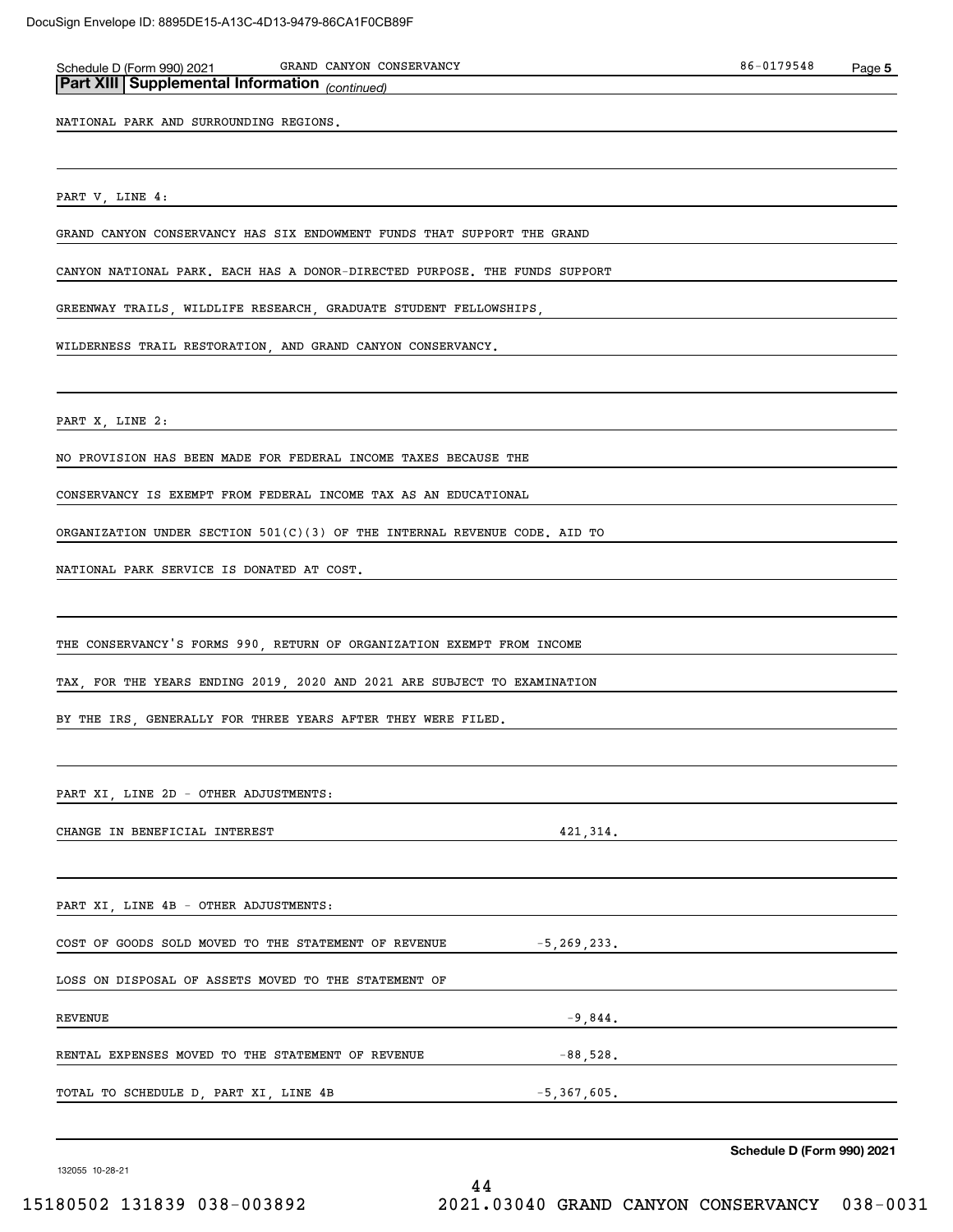| GRAND CANYON CONSERVANCY<br>Schedule D (Form 990) 2021 GRAND CANYON CONTRACT UP ON SALE Part XIII Supplemental Information (continued) |              | $86 - 0179548$                              | Page 5 |
|----------------------------------------------------------------------------------------------------------------------------------------|--------------|---------------------------------------------|--------|
|                                                                                                                                        |              |                                             |        |
| PART XII, LINE 2D - OTHER ADJUSTMENTS:                                                                                                 |              |                                             |        |
| COST OF GOODS SOLD MOVED TO THE STATEMENT OF REVENUE                                                                                   | 5, 269, 233. |                                             |        |
| LOSS ON DISPOSAL OF ASSETS MOVED TO THE STATEMENT OF                                                                                   |              |                                             |        |
| REVENUE                                                                                                                                | 9,844.       | <u> 1989 - Jan Amerikaans III (m. 1989)</u> |        |
| RENTAL EXPENSES MOVED TO THE STATEMENT OF REVENUE                                                                                      |              | 88, 528.                                    |        |
| TOTAL TO SCHEDULE D, PART XII, LINE 2D                                                                                                 | 5,367,605.   |                                             |        |
|                                                                                                                                        |              |                                             |        |
|                                                                                                                                        |              |                                             |        |
|                                                                                                                                        |              |                                             |        |
|                                                                                                                                        |              |                                             |        |
|                                                                                                                                        |              |                                             |        |
|                                                                                                                                        |              |                                             |        |
|                                                                                                                                        |              |                                             |        |
|                                                                                                                                        |              |                                             |        |
|                                                                                                                                        |              |                                             |        |
|                                                                                                                                        |              |                                             |        |
|                                                                                                                                        |              |                                             |        |
|                                                                                                                                        |              |                                             |        |
|                                                                                                                                        |              |                                             |        |
|                                                                                                                                        |              |                                             |        |
|                                                                                                                                        |              |                                             |        |
|                                                                                                                                        |              |                                             |        |
|                                                                                                                                        |              |                                             |        |
|                                                                                                                                        |              |                                             |        |
|                                                                                                                                        |              |                                             |        |
|                                                                                                                                        |              |                                             |        |
|                                                                                                                                        |              |                                             |        |
|                                                                                                                                        |              |                                             |        |
| 132055 10-28-21                                                                                                                        |              | Schedule D (Form 990) 2021                  |        |

132055 10-28-21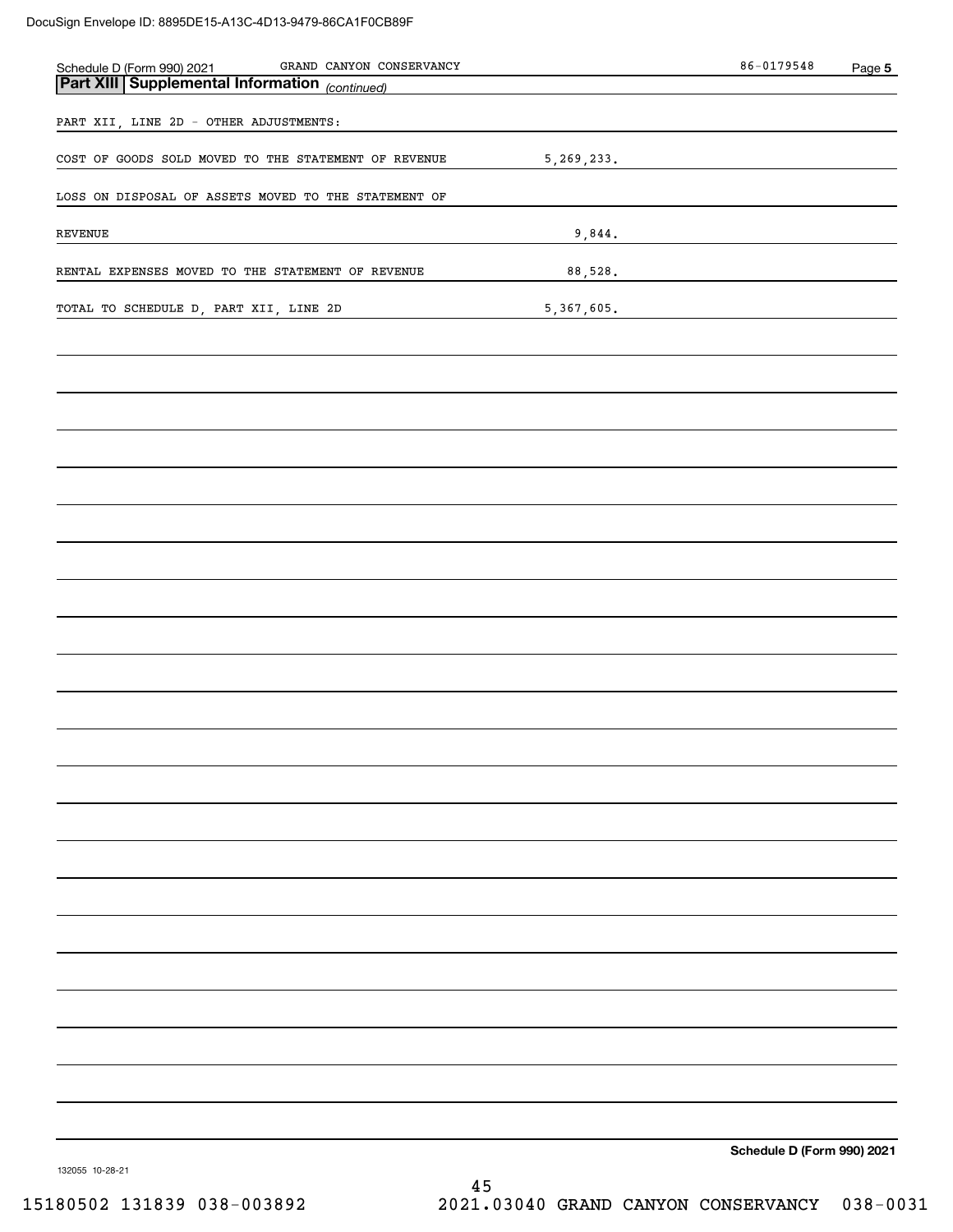| <b>SCHEDULE G</b>                                                                                                                                                                 |                                  | <b>Supplemental Information Regarding Fundraising or Gaming Activities</b>                                                                         |     |                               |                                              |  |                                        | OMB No. 1545-0047                     |
|-----------------------------------------------------------------------------------------------------------------------------------------------------------------------------------|----------------------------------|----------------------------------------------------------------------------------------------------------------------------------------------------|-----|-------------------------------|----------------------------------------------|--|----------------------------------------|---------------------------------------|
| (Form 990)<br>Complete if the organization answered "Yes" on Form 990, Part IV, line 17, 18, or 19, or if the<br>organization entered more than \$15,000 on Form 990-EZ, line 6a. |                                  |                                                                                                                                                    |     |                               |                                              |  |                                        | 2021                                  |
| Department of the Treasury                                                                                                                                                        |                                  | Attach to Form 990 or Form 990-EZ.                                                                                                                 |     |                               |                                              |  |                                        | <b>Open to Public</b>                 |
| Internal Revenue Service                                                                                                                                                          |                                  | ► Go to www.irs.gov/Form990 for instructions and the latest information.                                                                           |     |                               |                                              |  |                                        | Inspection                            |
| Name of the organization                                                                                                                                                          |                                  |                                                                                                                                                    |     |                               |                                              |  |                                        | <b>Employer identification number</b> |
|                                                                                                                                                                                   |                                  | GRAND CANYON CONSERVANCY                                                                                                                           |     |                               |                                              |  | 86-0179548                             |                                       |
| Part I                                                                                                                                                                            | required to complete this part.  | Fundraising Activities. Complete if the organization answered "Yes" on Form 990, Part IV, line 17. Form 990-EZ filers are not                      |     |                               |                                              |  |                                        |                                       |
|                                                                                                                                                                                   |                                  | 1 Indicate whether the organization raised funds through any of the following activities. Check all that apply.                                    |     |                               |                                              |  |                                        |                                       |
| $\boxed{\text{X}}$ Mail solicitations<br>a                                                                                                                                        |                                  |                                                                                                                                                    |     |                               | $e[X]$ Solicitation of non-government grants |  |                                        |                                       |
| X <br>b                                                                                                                                                                           | Internet and email solicitations | $f[X]$ Solicitation of government grants                                                                                                           |     |                               |                                              |  |                                        |                                       |
| $\boxed{\text{X}}$ Phone solicitations<br>C                                                                                                                                       |                                  | $g X$ Special fundraising events                                                                                                                   |     |                               |                                              |  |                                        |                                       |
| $\boxed{\textbf{x}}$ In-person solicitations<br>d                                                                                                                                 |                                  |                                                                                                                                                    |     |                               |                                              |  |                                        |                                       |
|                                                                                                                                                                                   |                                  | <b>2 a</b> Did the organization have a written or oral agreement with any individual (including officers, directors, trustees, or                  |     |                               |                                              |  |                                        |                                       |
|                                                                                                                                                                                   |                                  | key employees listed in Form 990, Part VII) or entity in connection with professional fundraising services?                                        |     |                               |                                              |  | X  <br>Yes                             | No                                    |
|                                                                                                                                                                                   |                                  | <b>b</b> If "Yes," list the 10 highest paid individuals or entities (fundraisers) pursuant to agreements under which the fundraiser is to be       |     |                               |                                              |  |                                        |                                       |
| compensated at least \$5,000 by the organization.                                                                                                                                 |                                  |                                                                                                                                                    |     |                               |                                              |  |                                        |                                       |
|                                                                                                                                                                                   |                                  |                                                                                                                                                    |     |                               |                                              |  |                                        |                                       |
| (i) Name and address of individual                                                                                                                                                |                                  |                                                                                                                                                    |     | (iii) Did<br>fundraiser       | (iv) Gross receipts                          |  | (v) Amount paid<br>to (or retained by) | (vi) Amount paid                      |
| or entity (fundraiser)                                                                                                                                                            |                                  | (ii) Activity                                                                                                                                      |     | have custody<br>or control of | from activity                                |  | fundraiser                             | to (or retained by)<br>organization   |
|                                                                                                                                                                                   |                                  |                                                                                                                                                    |     | contributions?                |                                              |  | listed in col. (i)                     |                                       |
| <b>AVALON CONSULTING GROUP - 456</b>                                                                                                                                              |                                  |                                                                                                                                                    | Yes | No                            |                                              |  |                                        |                                       |
| POPLAR LANE, ANNAPOLIS, MD                                                                                                                                                        |                                  | MAILING                                                                                                                                            |     | x                             | 751,943.                                     |  | 297, 263.                              | 454,680.                              |
| ENGAGING NETWORKS LMT - 2001                                                                                                                                                      |                                  |                                                                                                                                                    |     |                               |                                              |  |                                        |                                       |
| SOUTH ST NW, WASHINGTON DC,                                                                                                                                                       |                                  | WEBSERVICE                                                                                                                                         |     | Х                             | 0.                                           |  | 1,159.                                 | $-1, 159.$                            |
| GERST GRANTS & NONPROFIT                                                                                                                                                          |                                  |                                                                                                                                                    |     |                               |                                              |  |                                        |                                       |
| CONSULTING - 32531 N                                                                                                                                                              |                                  | GRANT WRITING                                                                                                                                      |     | Х                             | 0.                                           |  | 10,038.                                | $-10,038.$                            |
| RWT PRODUCTIONS, LLC - 8932                                                                                                                                                       |                                  |                                                                                                                                                    |     |                               |                                              |  |                                        |                                       |
| ORANGE HUNT LANE, ANNANDALE,                                                                                                                                                      |                                  | DIRECT MAIL SERVICES                                                                                                                               |     | Х                             | 0.                                           |  | 380,150.                               | $-380, 150.$                          |
| MMI DIRECT - 7160 COLUMBIA                                                                                                                                                        |                                  |                                                                                                                                                    |     |                               |                                              |  |                                        |                                       |
| GATEWAY DRIVE, SUITE 300,                                                                                                                                                         |                                  | DIRECT MAIL SERVICES                                                                                                                               |     | х                             | 0.                                           |  | 5,762.                                 | $-5,762.$                             |
| NAMES IN THE NEWS - 2550 9TH                                                                                                                                                      |                                  |                                                                                                                                                    |     |                               |                                              |  |                                        |                                       |
| STREET, SUITE 114, BERKELEY,                                                                                                                                                      |                                  | DIRECT MAIL SERVICES                                                                                                                               |     | Х                             | 0.                                           |  | 53,481.                                | $-53,481.$                            |
|                                                                                                                                                                                   |                                  |                                                                                                                                                    |     |                               |                                              |  |                                        |                                       |
|                                                                                                                                                                                   |                                  |                                                                                                                                                    |     |                               |                                              |  |                                        |                                       |
|                                                                                                                                                                                   |                                  |                                                                                                                                                    |     |                               |                                              |  |                                        |                                       |
|                                                                                                                                                                                   |                                  |                                                                                                                                                    |     |                               |                                              |  |                                        |                                       |
|                                                                                                                                                                                   |                                  |                                                                                                                                                    |     |                               |                                              |  |                                        |                                       |
|                                                                                                                                                                                   |                                  |                                                                                                                                                    |     |                               |                                              |  |                                        |                                       |
|                                                                                                                                                                                   |                                  |                                                                                                                                                    |     |                               |                                              |  |                                        |                                       |
|                                                                                                                                                                                   |                                  |                                                                                                                                                    |     |                               |                                              |  |                                        |                                       |
| Total                                                                                                                                                                             |                                  |                                                                                                                                                    |     |                               | 751,943.                                     |  | 747,853.                               | 4,090.                                |
|                                                                                                                                                                                   |                                  | 3 List all states in which the organization is registered or licensed to solicit contributions or has been notified it is exempt from registration |     |                               |                                              |  |                                        |                                       |

or licensing.

AL,AK,AZ,AR,CA,CO,CT,DE,FL,GA,HI,ID,IL,IN,IA,KS,KY,LA,ME,MD,MA,MI,MN,MS,MO MT,NE,NV,NH,NJ,NM,NY,NC,ND,OH,OK,OR,PA,RI,SC,SD,TN,TX,UT,VT,VA,WA,WV,WI,WY

LHA For Paperwork Reduction Act Notice, see the Instructions for Form 990 or 990-EZ. Schedule G (Form 990) 2021 SEE PART IV FOR CONTINUATIONS

132081 10-21-21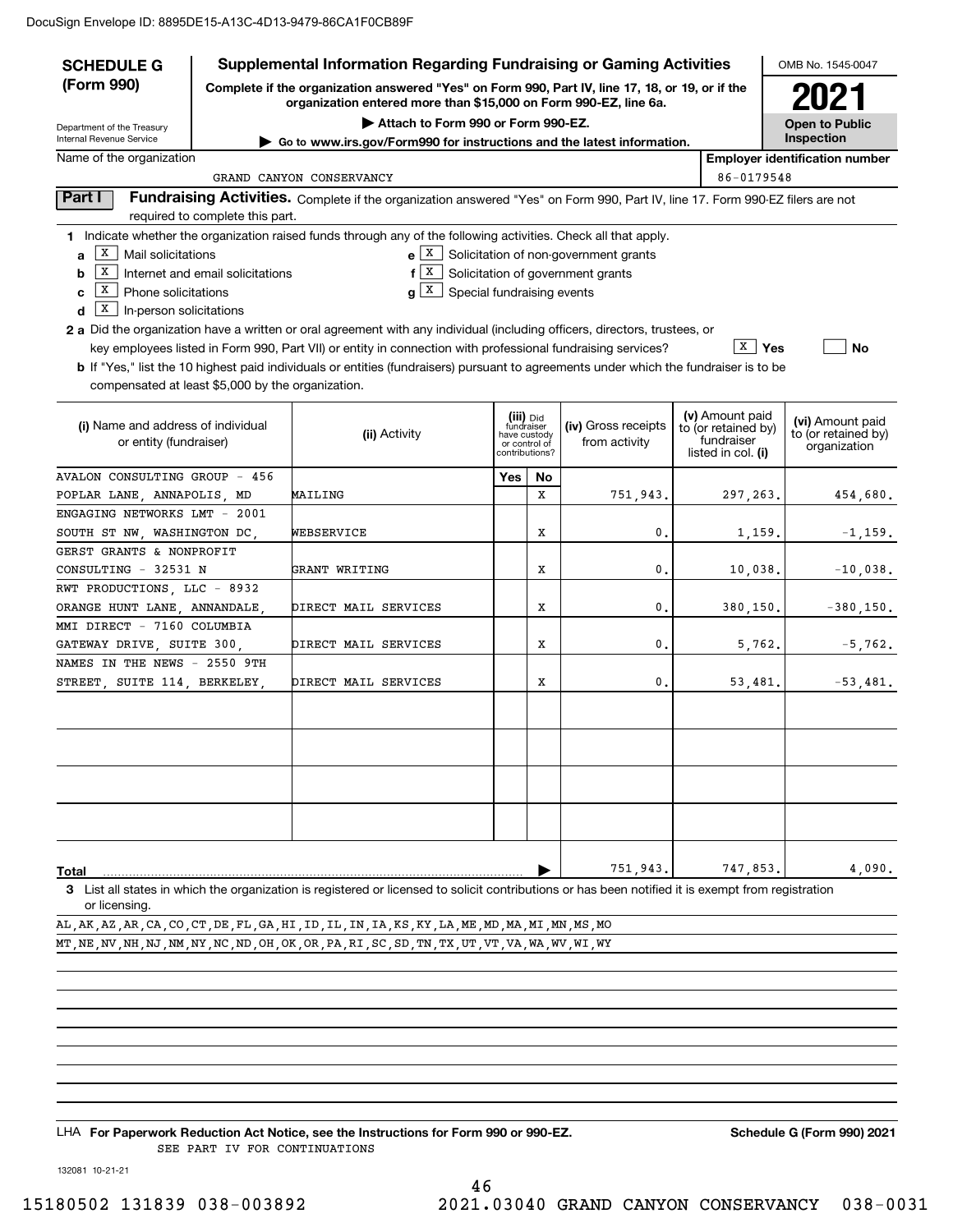|                 | Part II  | Schedule G (Form 990) 2021<br>Fundraising Events. Complete if the organization answered "Yes" on Form 990, Part IV, line 18, or reported more than \$15,000                                                                                                                                                           | GRAND CANYON CONSERVANCY |                         |                                 | 86-0179548<br>Page 2              |
|-----------------|----------|-----------------------------------------------------------------------------------------------------------------------------------------------------------------------------------------------------------------------------------------------------------------------------------------------------------------------|--------------------------|-------------------------|---------------------------------|-----------------------------------|
|                 |          | of fundraising event contributions and gross income on Form 990-EZ, lines 1 and 6b. List events with gross receipts greater than \$5,000.                                                                                                                                                                             | (a) Event $#1$           | (b) Event #2            | (c) Other events<br><b>NONE</b> | (d) Total events                  |
|                 |          |                                                                                                                                                                                                                                                                                                                       | CELEBRATION OF ART       |                         |                                 | (add col. (a) through<br>col. (c) |
|                 |          |                                                                                                                                                                                                                                                                                                                       | (event type)             | (event type)            | (total number)                  |                                   |
| Revenue         | 1        |                                                                                                                                                                                                                                                                                                                       | 526, 146.                |                         |                                 | 526, 146.                         |
|                 |          |                                                                                                                                                                                                                                                                                                                       | 224,660.                 |                         |                                 | 224,660.                          |
|                 |          | 3 Gross income (line 1 minus line 2)                                                                                                                                                                                                                                                                                  | 301,486.                 |                         |                                 | 301,486.                          |
|                 | 4        |                                                                                                                                                                                                                                                                                                                       |                          |                         |                                 |                                   |
|                 | 5        |                                                                                                                                                                                                                                                                                                                       |                          |                         |                                 |                                   |
|                 | 6        |                                                                                                                                                                                                                                                                                                                       |                          |                         |                                 |                                   |
| Direct Expenses | 7        | Food and beverages                                                                                                                                                                                                                                                                                                    |                          |                         |                                 |                                   |
|                 | 8        |                                                                                                                                                                                                                                                                                                                       |                          |                         |                                 |                                   |
|                 | 9        |                                                                                                                                                                                                                                                                                                                       | 211,486.                 |                         |                                 | 211,486.                          |
|                 | 10       | Direct expense summary. Add lines 4 through 9 in column (d)                                                                                                                                                                                                                                                           |                          |                         | ▶                               | 211,486.                          |
|                 | 11       |                                                                                                                                                                                                                                                                                                                       |                          |                         |                                 | 90,000.                           |
|                 | Part III | Gaming. Complete if the organization answered "Yes" on Form 990, Part IV, line 19, or reported more than<br>\$15,000 on Form 990-EZ, line 6a.                                                                                                                                                                         |                          |                         |                                 |                                   |
|                 |          |                                                                                                                                                                                                                                                                                                                       |                          | (b) Pull tabs/instant   |                                 | (d) Total gaming (add             |
| Revenue         |          |                                                                                                                                                                                                                                                                                                                       | (a) Bingo                | bingo/progressive bingo | (c) Other gaming                | col. (a) through col. (c))        |
|                 |          |                                                                                                                                                                                                                                                                                                                       |                          |                         |                                 |                                   |
|                 |          |                                                                                                                                                                                                                                                                                                                       |                          |                         |                                 |                                   |
|                 | 2        |                                                                                                                                                                                                                                                                                                                       |                          |                         |                                 |                                   |
| Expenses        | 3        |                                                                                                                                                                                                                                                                                                                       |                          |                         |                                 |                                   |
| $\pm$<br>Direc  | 4        |                                                                                                                                                                                                                                                                                                                       |                          |                         |                                 |                                   |
|                 | 5        |                                                                                                                                                                                                                                                                                                                       |                          |                         |                                 |                                   |
|                 |          |                                                                                                                                                                                                                                                                                                                       | %<br>Yes                 | Yes<br>$-$ %            | Yes<br>%                        |                                   |
|                 | 6        | Volunteer labor                                                                                                                                                                                                                                                                                                       | No                       | No                      | No                              |                                   |
|                 | 7        | Direct expense summary. Add lines 2 through 5 in column (d)                                                                                                                                                                                                                                                           |                          |                         | ▶                               |                                   |
|                 | 8        |                                                                                                                                                                                                                                                                                                                       |                          |                         |                                 |                                   |
| 9               |          | Enter the state(s) in which the organization conducts gaming activities:<br><b>b</b> If "No," explain: <u>example and the set of the set of the set of the set of the set of the set of the set of the set of the set of the set of the set of the set of the set of the set of the set of the set of the set of </u> |                          |                         |                                 | Yes<br>No                         |
|                 |          | $\mathbf b$ If "Yes," explain: $\qquad \qquad$                                                                                                                                                                                                                                                                        |                          |                         |                                 | Yes<br>No                         |
|                 |          |                                                                                                                                                                                                                                                                                                                       |                          |                         |                                 |                                   |
|                 |          | 132082 10-21-21                                                                                                                                                                                                                                                                                                       |                          |                         |                                 | Schedule G (Form 990) 2021        |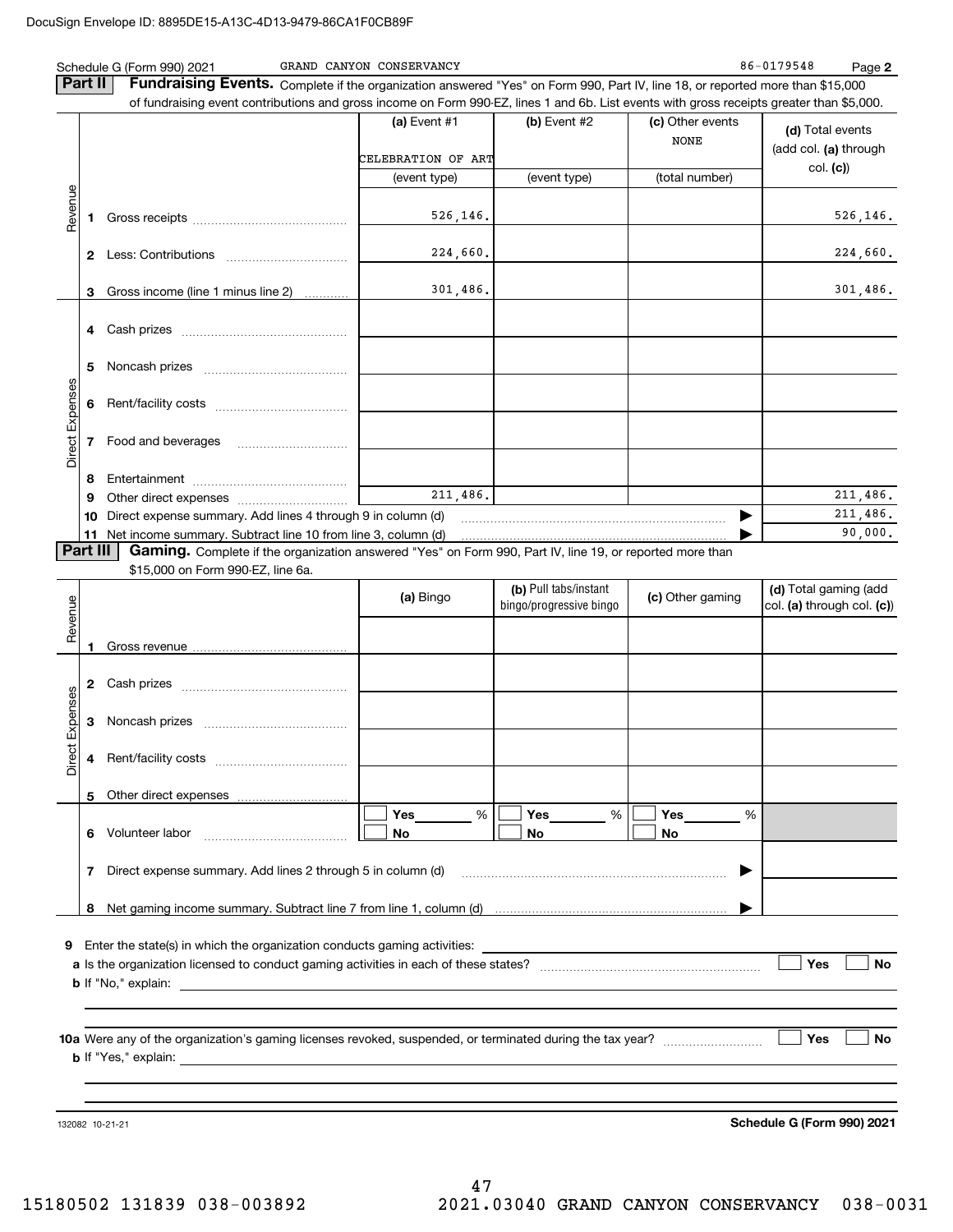|    | Schedule G (Form 990) 2021                                                   | GRAND CANYON CONSERVANCY                                                                                                                                                                                                                  | 86-0179548 |                 | Page 3                     |
|----|------------------------------------------------------------------------------|-------------------------------------------------------------------------------------------------------------------------------------------------------------------------------------------------------------------------------------------|------------|-----------------|----------------------------|
|    |                                                                              |                                                                                                                                                                                                                                           |            | Yes             | <b>No</b>                  |
|    |                                                                              | 12 Is the organization a grantor, beneficiary or trustee of a trust, or a member of a partnership or other entity formed                                                                                                                  |            |                 |                            |
|    |                                                                              |                                                                                                                                                                                                                                           |            | $\Box$ Yes      | No                         |
|    | 13 Indicate the percentage of gaming activity conducted in:                  |                                                                                                                                                                                                                                           |            |                 |                            |
|    |                                                                              |                                                                                                                                                                                                                                           |            | 13а             | %                          |
|    |                                                                              | <b>b</b> An outside facility <b>contained a contract and a contract of the contract of the contract of the contract of the contract of the contract of the contract of the contract of the contract of the contract of the contract o</b> |            | 13 <sub>b</sub> | %                          |
|    |                                                                              | 14 Enter the name and address of the person who prepares the organization's gaming/special events books and records:                                                                                                                      |            |                 |                            |
|    |                                                                              |                                                                                                                                                                                                                                           |            |                 |                            |
|    |                                                                              |                                                                                                                                                                                                                                           |            |                 |                            |
|    |                                                                              |                                                                                                                                                                                                                                           |            |                 | No                         |
|    |                                                                              | <b>b</b> If "Yes," enter the amount of gaming revenue received by the organization $\triangleright$ \$                                                                                                                                    |            |                 |                            |
|    |                                                                              |                                                                                                                                                                                                                                           |            |                 |                            |
|    | c If "Yes," enter name and address of the third party:                       |                                                                                                                                                                                                                                           |            |                 |                            |
|    |                                                                              |                                                                                                                                                                                                                                           |            |                 |                            |
|    |                                                                              | Name $\blacktriangleright$ $\qquad \qquad$                                                                                                                                                                                                |            |                 |                            |
|    |                                                                              |                                                                                                                                                                                                                                           |            |                 |                            |
|    |                                                                              |                                                                                                                                                                                                                                           |            |                 |                            |
| 16 | Gaming manager information:                                                  |                                                                                                                                                                                                                                           |            |                 |                            |
|    |                                                                              | Name $\blacktriangleright$ $\lrcorner$                                                                                                                                                                                                    |            |                 |                            |
|    | Gaming manager compensation > \$                                             |                                                                                                                                                                                                                                           |            |                 |                            |
|    |                                                                              |                                                                                                                                                                                                                                           |            |                 |                            |
|    |                                                                              | $Description of services provided$ $\triangleright$                                                                                                                                                                                       |            |                 |                            |
|    |                                                                              |                                                                                                                                                                                                                                           |            |                 |                            |
|    |                                                                              |                                                                                                                                                                                                                                           |            |                 |                            |
|    | Director/officer                                                             | Employee<br>Independent contractor                                                                                                                                                                                                        |            |                 |                            |
|    |                                                                              |                                                                                                                                                                                                                                           |            |                 |                            |
| 17 | Mandatory distributions:                                                     |                                                                                                                                                                                                                                           |            |                 |                            |
|    | retain the state gaming license?                                             | a Is the organization required under state law to make charitable distributions from the gaming proceeds to                                                                                                                               |            |                 | $\Box$ Yes $\Box$ No       |
|    |                                                                              | <b>b</b> Enter the amount of distributions required under state law to be distributed to other exempt organizations or spent in the                                                                                                       |            |                 |                            |
|    | organization's own exempt activities during the tax year $\triangleright$ \$ |                                                                                                                                                                                                                                           |            |                 |                            |
|    | <b>Part IV</b>                                                               | Supplemental Information. Provide the explanations required by Part I, line 2b, columns (iii) and (v); and Part III, lines 9, 9b, 10b,                                                                                                    |            |                 |                            |
|    |                                                                              | 15b, 15c, 16, and 17b, as applicable. Also provide any additional information. See instructions.                                                                                                                                          |            |                 |                            |
|    |                                                                              |                                                                                                                                                                                                                                           |            |                 |                            |
|    |                                                                              | SCHEDULE G, PART I, LINE 2B, LIST OF TEN HIGHEST PAID FUNDRAISERS:                                                                                                                                                                        |            |                 |                            |
|    |                                                                              |                                                                                                                                                                                                                                           |            |                 |                            |
|    |                                                                              |                                                                                                                                                                                                                                           |            |                 |                            |
|    | (I) NAME OF FUNDRAISER: AVALON CONSULTING GROUP                              |                                                                                                                                                                                                                                           |            |                 |                            |
|    |                                                                              | (I) ADDRESS OF FUNDRAISER: 456 POPLAR LANE, ANNAPOLIS, MD<br>21403                                                                                                                                                                        |            |                 |                            |
|    |                                                                              |                                                                                                                                                                                                                                           |            |                 |                            |
|    | (I) NAME OF FUNDRAISER: ENGAGING NETWORKS LMT                                |                                                                                                                                                                                                                                           |            |                 |                            |
|    |                                                                              |                                                                                                                                                                                                                                           |            |                 |                            |
|    |                                                                              | (I) ADDRESS OF FUNDRAISER: 2001 SOUTH ST NW, WASHINGTON DC, DC 20009                                                                                                                                                                      |            |                 |                            |
|    |                                                                              | (I) NAME OF FUNDRAISER: GERST GRANTS & NONPROFIT CONSULTING                                                                                                                                                                               |            |                 |                            |
|    | 132083 10-21-21                                                              |                                                                                                                                                                                                                                           |            |                 | Schedule G (Form 990) 2021 |
|    |                                                                              | 48                                                                                                                                                                                                                                        |            |                 |                            |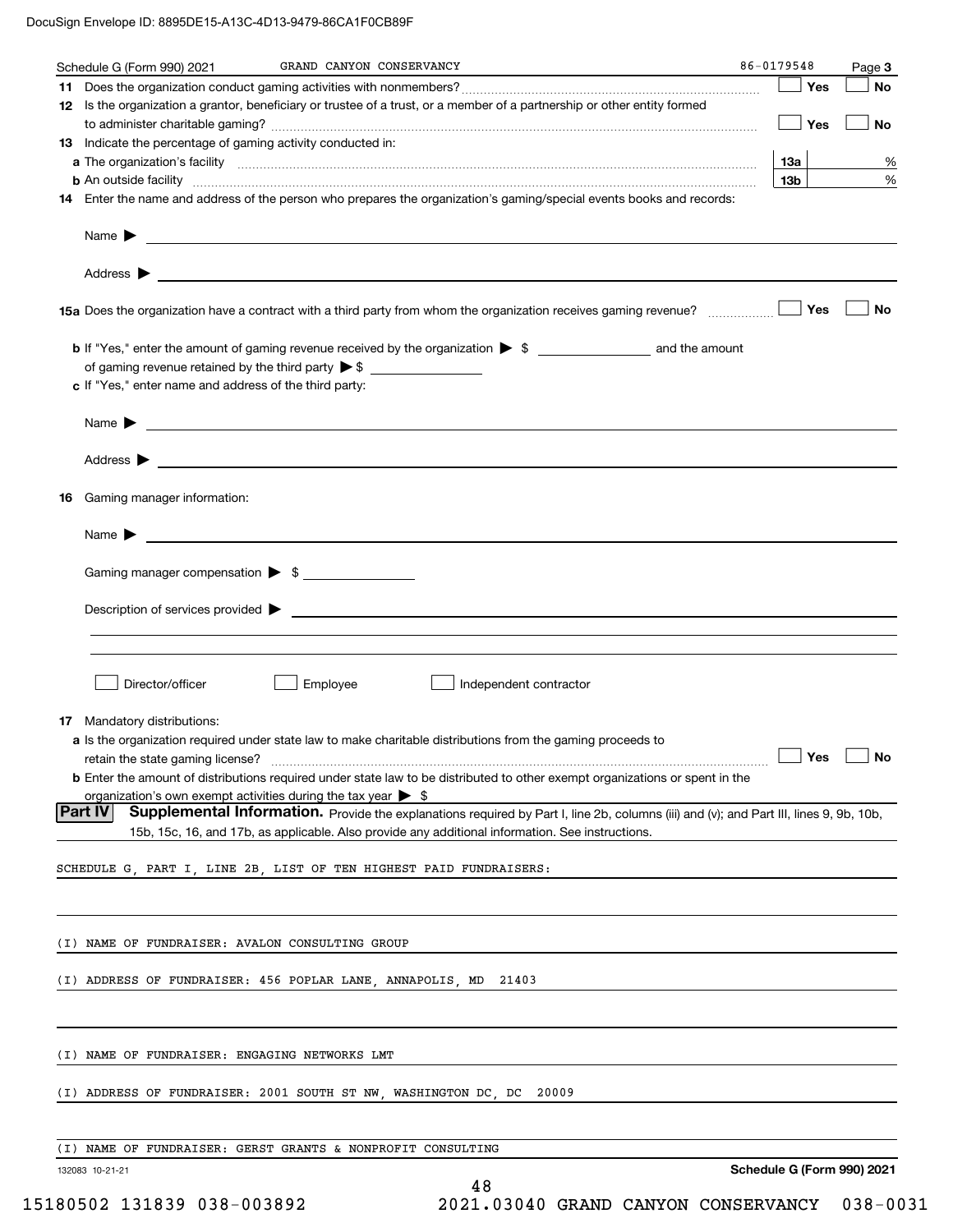| GRAND CANYON CONSERVANCY<br>Schedule G (Form 990)<br>Part IV Supplemental Information (continued) | 86-0179548            | Page 4 |
|---------------------------------------------------------------------------------------------------|-----------------------|--------|
|                                                                                                   |                       |        |
| (I) ADDRESS OF FUNDRAISER: 32531 N SCOTTSDALE RD, SCOTTSDALE, AZ 85266                            |                       |        |
| (I) NAME OF FUNDRAISER: RWT PRODUCTIONS, LLC                                                      |                       |        |
| (I) ADDRESS OF FUNDRAISER: 8932 ORANGE HUNT LANE, ANNANDALE, VA 22003                             |                       |        |
|                                                                                                   |                       |        |
| (I) NAME OF FUNDRAISER: MMI DIRECT                                                                |                       |        |
| (I) ADDRESS OF FUNDRAISER:                                                                        |                       |        |
| 7160 COLUMBIA GATEWAY DRIVE, SUITE 300, COLUMBIA, MD 21046                                        |                       |        |
| (I) NAME OF FUNDRAISER: NAMES IN THE NEWS                                                         |                       |        |
| (I) ADDRESS OF FUNDRAISER: 2550 9TH STREET, SUITE 114, BERKELEY, CA 94710                         |                       |        |
|                                                                                                   |                       |        |
|                                                                                                   |                       |        |
|                                                                                                   |                       |        |
|                                                                                                   |                       |        |
|                                                                                                   |                       |        |
|                                                                                                   |                       |        |
|                                                                                                   |                       |        |
|                                                                                                   |                       |        |
|                                                                                                   |                       |        |
|                                                                                                   |                       |        |
|                                                                                                   |                       |        |
|                                                                                                   |                       |        |
|                                                                                                   |                       |        |
|                                                                                                   |                       |        |
| 132084 11-18-21                                                                                   | Schedule G (Form 990) |        |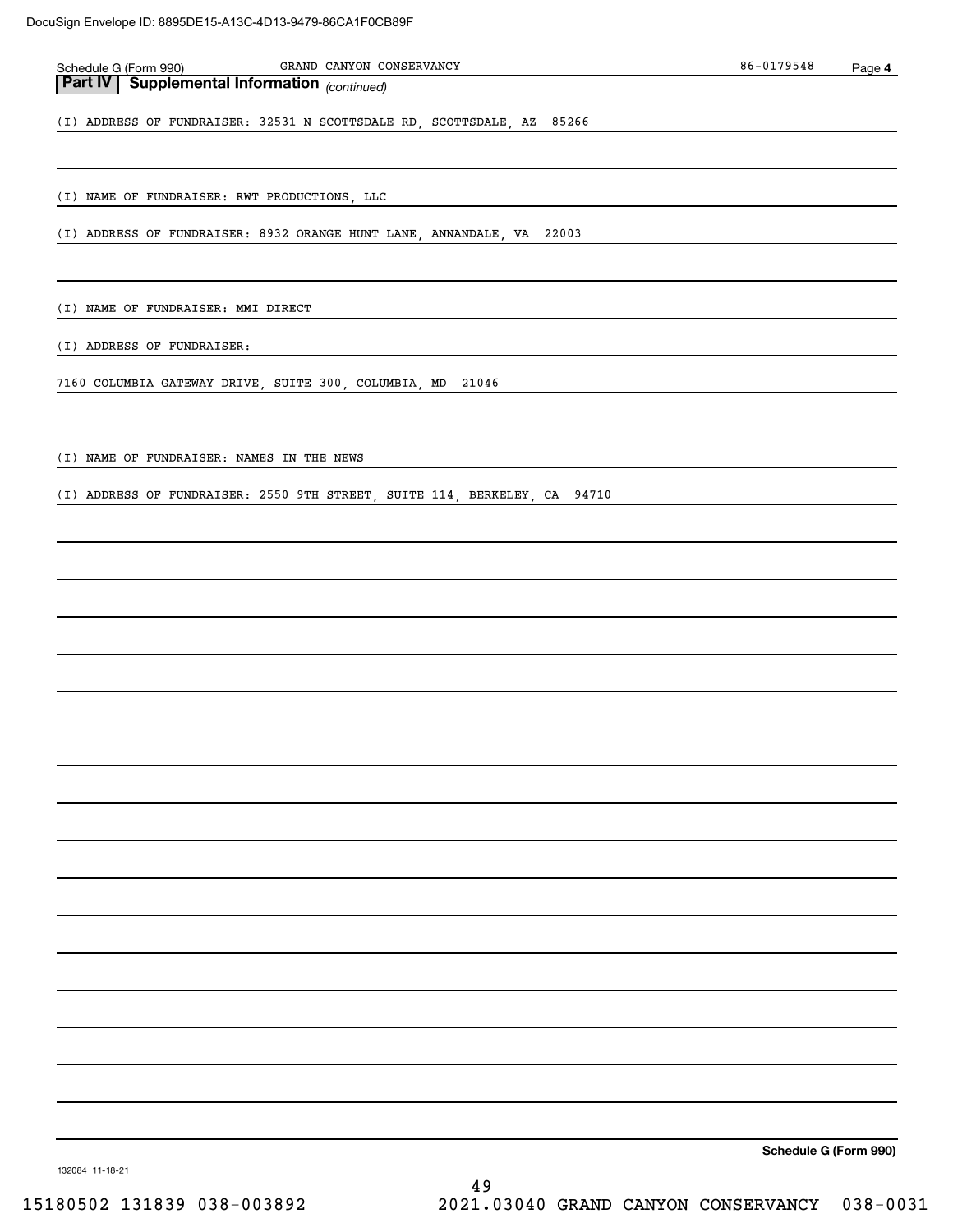| <b>SCHEDULE I</b>                                             |                                                                                                                                                                                                                                                                                           |         | <b>Grants and Other Assistance to Organizations,</b> |                             |                                                       |                                                                |                                          | OMB No. 1545-0047                                   |  |
|---------------------------------------------------------------|-------------------------------------------------------------------------------------------------------------------------------------------------------------------------------------------------------------------------------------------------------------------------------------------|---------|------------------------------------------------------|-----------------------------|-------------------------------------------------------|----------------------------------------------------------------|------------------------------------------|-----------------------------------------------------|--|
| (Form 990)                                                    | Governments, and Individuals in the United States<br>Complete if the organization answered "Yes" on Form 990, Part IV, line 21 or 22.                                                                                                                                                     |         |                                                      |                             |                                                       |                                                                |                                          |                                                     |  |
| Department of the Treasury<br>Internal Revenue Service        |                                                                                                                                                                                                                                                                                           |         |                                                      | Attach to Form 990.         | Go to www.irs.gov/Form990 for the latest information. |                                                                |                                          | <b>Open to Public</b><br>Inspection                 |  |
| Name of the organization                                      | GRAND CANYON CONSERVANCY                                                                                                                                                                                                                                                                  |         |                                                      |                             |                                                       |                                                                |                                          | <b>Employer identification number</b><br>86-0179548 |  |
| Part I                                                        | <b>General Information on Grants and Assistance</b>                                                                                                                                                                                                                                       |         |                                                      |                             |                                                       |                                                                |                                          |                                                     |  |
| 1.<br>2                                                       | Does the organization maintain records to substantiate the amount of the grants or assistance, the grantees' eligibility for the grants or assistance, and the selection<br>Describe in Part IV the organization's procedures for monitoring the use of grant funds in the United States. |         |                                                      |                             |                                                       |                                                                |                                          | $\sqrt{\frac{X}{2}}$ Yes<br>  No                    |  |
| Part II                                                       | Grants and Other Assistance to Domestic Organizations and Domestic Governments. Complete if the organization answered "Yes" on Form 990, Part IV, line 21, for any<br>recipient that received more than \$5,000. Part II can be duplicated if additional space is needed.                 |         |                                                      |                             |                                                       |                                                                |                                          |                                                     |  |
|                                                               | 1 (a) Name and address of organization<br>or government                                                                                                                                                                                                                                   | (b) EIN | (c) IRC section<br>(if applicable)                   | (d) Amount of<br>cash grant | (e) Amount of<br>noncash<br>assistance                | (f) Method of<br>valuation (book,<br>FMV, appraisal,<br>other) | (g) Description of<br>noncash assistance | (h) Purpose of grant<br>or assistance               |  |
| NATIONAL PARK SERVICE<br>PO BOX 129<br>GRAND CANYON, AZ 86023 |                                                                                                                                                                                                                                                                                           |         | 84-1024566 STATE OF ARIZONA                          | 3,569,743.                  | 0.                                                    |                                                                |                                          | GENERAL SUPPORT                                     |  |
|                                                               |                                                                                                                                                                                                                                                                                           |         |                                                      |                             |                                                       |                                                                |                                          |                                                     |  |
|                                                               |                                                                                                                                                                                                                                                                                           |         |                                                      |                             |                                                       |                                                                |                                          |                                                     |  |
|                                                               |                                                                                                                                                                                                                                                                                           |         |                                                      |                             |                                                       |                                                                |                                          |                                                     |  |
|                                                               |                                                                                                                                                                                                                                                                                           |         |                                                      |                             |                                                       |                                                                |                                          |                                                     |  |
|                                                               |                                                                                                                                                                                                                                                                                           |         |                                                      |                             |                                                       |                                                                |                                          |                                                     |  |
| $\mathbf{2}$<br>3                                             | Enter total number of section 501(c)(3) and government organizations listed in the line 1 table<br>Enter total number of other organizations listed in the line 1 table                                                                                                                   |         |                                                      |                             |                                                       |                                                                |                                          | 1.<br>▶<br>0.                                       |  |

**For Paperwork Reduction Act Notice, see the Instructions for Form 990. Schedule I (Form 990) 2021** LHA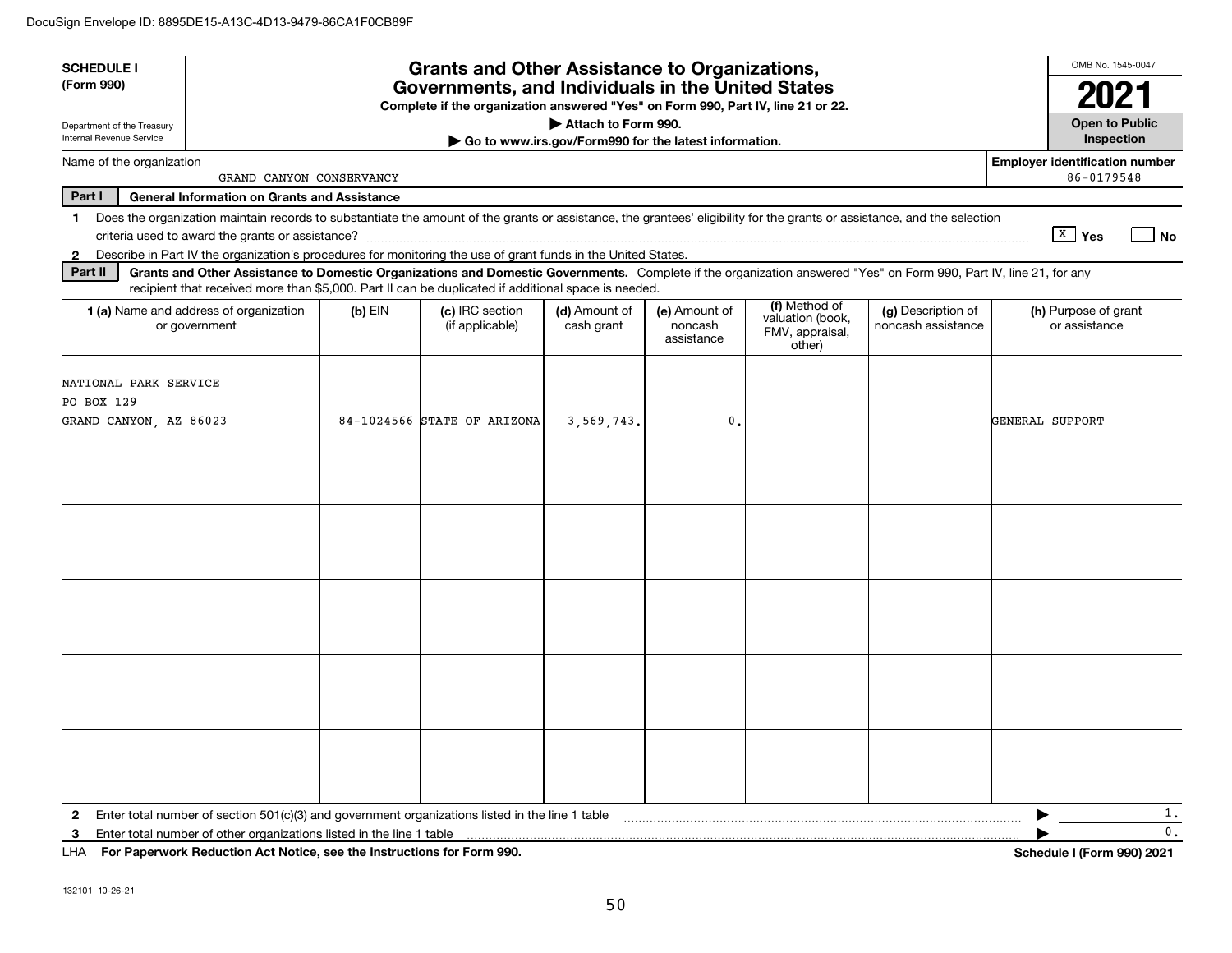| Schedule I (Form 990) 2021 | GRAND CANYON CONSERVANCY                                                                                                                                                                     | 86-0179548 | Page 2 |
|----------------------------|----------------------------------------------------------------------------------------------------------------------------------------------------------------------------------------------|------------|--------|
| Part III                   | Grants and Other Assistance to Domestic Individuals. Complete if the organization answered "Yes" on Form 990, Part IV, line 22.<br>Part III can be duplicated if additional space is needed. |            |        |

| (a) Type of grant or assistance | (b) Number of<br>recipients | (c) Amount of<br>cash grant | (d) Amount of non-<br>cash assistance | (e) Method of valuation<br>(book, FMV, appraisal, other) | (f) Description of noncash assistance |
|---------------------------------|-----------------------------|-----------------------------|---------------------------------------|----------------------------------------------------------|---------------------------------------|
|                                 |                             |                             |                                       |                                                          |                                       |
|                                 |                             |                             |                                       |                                                          |                                       |
|                                 |                             |                             |                                       |                                                          |                                       |
|                                 |                             |                             |                                       |                                                          |                                       |
|                                 |                             |                             |                                       |                                                          |                                       |
|                                 |                             |                             |                                       |                                                          |                                       |
|                                 |                             |                             |                                       |                                                          |                                       |
|                                 |                             |                             |                                       |                                                          |                                       |
|                                 |                             |                             |                                       |                                                          |                                       |
|                                 |                             |                             |                                       |                                                          |                                       |

Part IV | Supplemental Information. Provide the information required in Part I, line 2; Part III, column (b); and any other additional information.

PART I, LINE 2:

EACH GRANT RECIPIENT IS REQUIRED TO DEVELOP A SPENDING PLAN THAT DETAILS

HOW FUNDS ARE BEING / HAVE BEEN SPENT IN FULFILLMENT OF THE ORIGINAL

PURPOSE OF THE GRANT. EACH REQUEST FOR DISBURSEMENT OF FUNDS MUST DETAIL

PROGRESS TOWARD THE FINAL OBJECTIVE. THE RECIPIENT MUST ALSO SUBMIT A FINAL

REPORT THAT EXPLAINS HOW THE FUNDS WERE USED TO MEET THE OBJECTIVES OF THE

GRANT.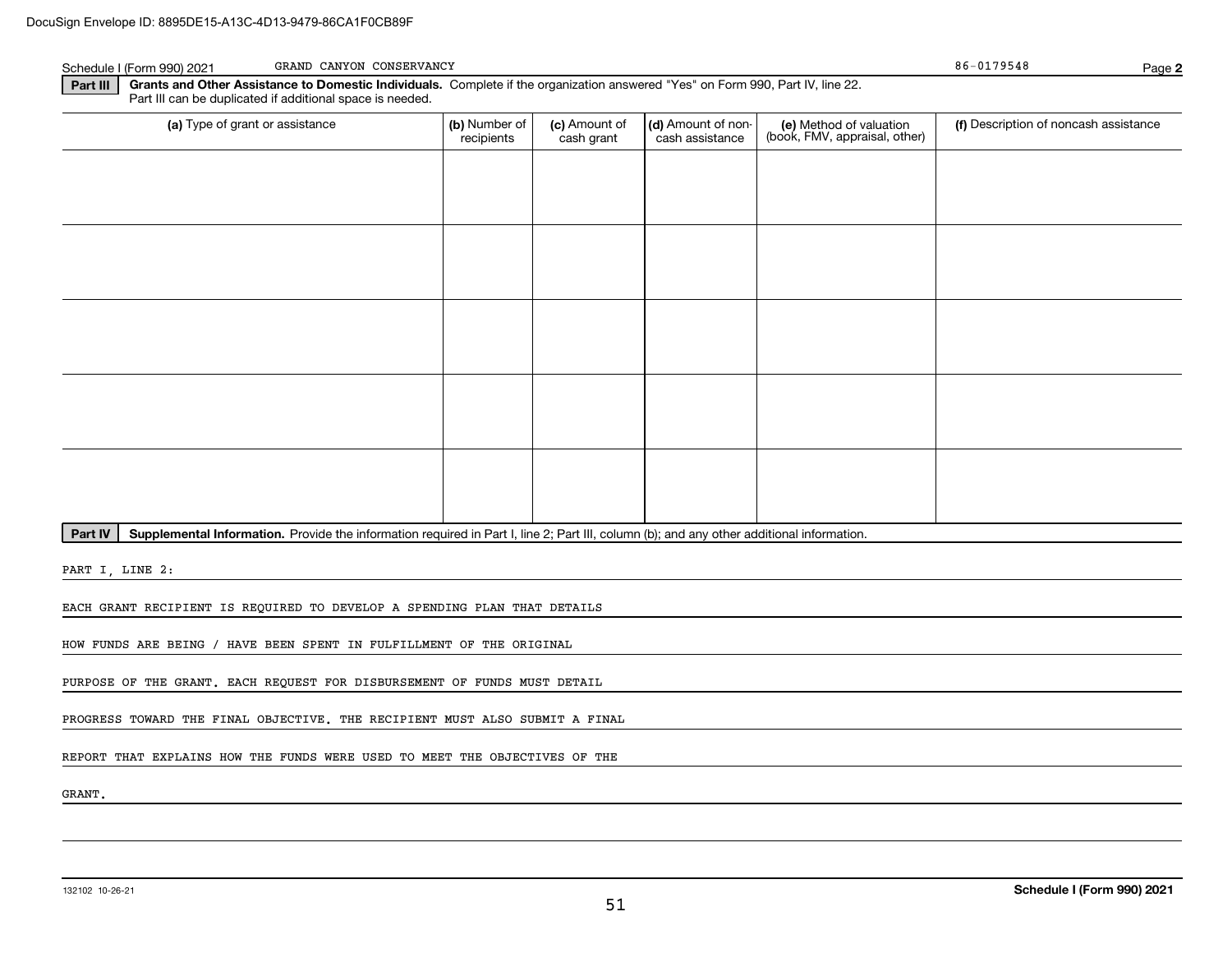|        | <b>SCHEDULE J</b>                                                                                                           |                                                                                                               | <b>Compensation Information</b>                                                                                                  |                                       | OMB No. 1545-0047 |                       |        |  |  |
|--------|-----------------------------------------------------------------------------------------------------------------------------|---------------------------------------------------------------------------------------------------------------|----------------------------------------------------------------------------------------------------------------------------------|---------------------------------------|-------------------|-----------------------|--------|--|--|
|        | (Form 990)<br>For certain Officers, Directors, Trustees, Key Employees, and Highest<br><b>Compensated Employees</b>         |                                                                                                               |                                                                                                                                  |                                       |                   |                       | 2021   |  |  |
|        | Complete if the organization answered "Yes" on Form 990, Part IV, line 23.                                                  |                                                                                                               |                                                                                                                                  |                                       |                   | <b>Open to Public</b> |        |  |  |
|        | Attach to Form 990.<br>Department of the Treasury<br>Go to www.irs.gov/Form990 for instructions and the latest information. |                                                                                                               |                                                                                                                                  |                                       |                   | Inspection            |        |  |  |
|        | Internal Revenue Service<br>Name of the organization                                                                        |                                                                                                               |                                                                                                                                  | <b>Employer identification number</b> |                   |                       |        |  |  |
|        |                                                                                                                             | GRAND CANYON CONSERVANCY                                                                                      |                                                                                                                                  | 86-0179548                            |                   |                       |        |  |  |
| Part I |                                                                                                                             | <b>Questions Regarding Compensation</b>                                                                       |                                                                                                                                  |                                       |                   |                       |        |  |  |
|        |                                                                                                                             |                                                                                                               |                                                                                                                                  |                                       |                   | Yes                   | No     |  |  |
|        |                                                                                                                             |                                                                                                               | <b>1a</b> Check the appropriate box(es) if the organization provided any of the following to or for a person listed on Form 990, |                                       |                   |                       |        |  |  |
|        |                                                                                                                             | Part VII, Section A, line 1a. Complete Part III to provide any relevant information regarding these items.    |                                                                                                                                  |                                       |                   |                       |        |  |  |
|        | First-class or charter travel                                                                                               |                                                                                                               | Housing allowance or residence for personal use                                                                                  |                                       |                   |                       |        |  |  |
|        | Travel for companions                                                                                                       |                                                                                                               | Payments for business use of personal residence                                                                                  |                                       |                   |                       |        |  |  |
|        |                                                                                                                             | Tax indemnification and gross-up payments                                                                     | Health or social club dues or initiation fees                                                                                    |                                       |                   |                       |        |  |  |
|        |                                                                                                                             | Discretionary spending account                                                                                | Personal services (such as maid, chauffeur, chef)                                                                                |                                       |                   |                       |        |  |  |
|        |                                                                                                                             |                                                                                                               |                                                                                                                                  |                                       |                   |                       |        |  |  |
|        |                                                                                                                             |                                                                                                               | <b>b</b> If any of the boxes on line 1a are checked, did the organization follow a written policy regarding payment or           |                                       |                   |                       |        |  |  |
|        |                                                                                                                             |                                                                                                               |                                                                                                                                  |                                       | 1b                |                       |        |  |  |
| 2      |                                                                                                                             |                                                                                                               | Did the organization require substantiation prior to reimbursing or allowing expenses incurred by all directors,                 |                                       |                   |                       |        |  |  |
|        |                                                                                                                             |                                                                                                               |                                                                                                                                  |                                       | $\mathbf{2}$      |                       |        |  |  |
|        |                                                                                                                             |                                                                                                               |                                                                                                                                  |                                       |                   |                       |        |  |  |
| З      |                                                                                                                             |                                                                                                               | Indicate which, if any, of the following the organization used to establish the compensation of the organization's               |                                       |                   |                       |        |  |  |
|        |                                                                                                                             |                                                                                                               | CEO/Executive Director. Check all that apply. Do not check any boxes for methods used by a related organization to               |                                       |                   |                       |        |  |  |
|        |                                                                                                                             | establish compensation of the CEO/Executive Director, but explain in Part III.                                |                                                                                                                                  |                                       |                   |                       |        |  |  |
|        | Compensation committee                                                                                                      |                                                                                                               | Written employment contract                                                                                                      |                                       |                   |                       |        |  |  |
|        |                                                                                                                             | $X$ Independent compensation consultant                                                                       | X<br>Compensation survey or study                                                                                                |                                       |                   |                       |        |  |  |
|        | $X$ Form 990 of other organizations                                                                                         |                                                                                                               | X<br>Approval by the board or compensation committee                                                                             |                                       |                   |                       |        |  |  |
|        |                                                                                                                             |                                                                                                               |                                                                                                                                  |                                       |                   |                       |        |  |  |
| 4      |                                                                                                                             | During the year, did any person listed on Form 990, Part VII, Section A, line 1a, with respect to the filing  |                                                                                                                                  |                                       |                   |                       |        |  |  |
|        | organization or a related organization:                                                                                     |                                                                                                               |                                                                                                                                  |                                       |                   |                       |        |  |  |
| a      |                                                                                                                             | Receive a severance payment or change-of-control payment?                                                     |                                                                                                                                  |                                       | 4a                |                       | Х      |  |  |
| b      |                                                                                                                             | Participate in or receive payment from a supplemental nonqualified retirement plan?                           |                                                                                                                                  |                                       | 4b                |                       | x<br>x |  |  |
|        |                                                                                                                             | c Participate in or receive payment from an equity-based compensation arrangement?                            |                                                                                                                                  |                                       | 4с                |                       |        |  |  |
|        |                                                                                                                             | If "Yes" to any of lines 4a-c, list the persons and provide the applicable amounts for each item in Part III. |                                                                                                                                  |                                       |                   |                       |        |  |  |
|        |                                                                                                                             |                                                                                                               |                                                                                                                                  |                                       |                   |                       |        |  |  |
|        |                                                                                                                             | Only section 501(c)(3), 501(c)(4), and 501(c)(29) organizations must complete lines 5-9.                      |                                                                                                                                  |                                       |                   |                       |        |  |  |
|        |                                                                                                                             |                                                                                                               | For persons listed on Form 990, Part VII, Section A, line 1a, did the organization pay or accrue any compensation                |                                       |                   |                       |        |  |  |
|        | contingent on the revenues of:                                                                                              |                                                                                                               |                                                                                                                                  |                                       | 5a                |                       | х      |  |  |
|        |                                                                                                                             |                                                                                                               | a The organization? <b>Entitation</b> 2008 Communication of the organization of the organization?                                |                                       | 5b                |                       | х      |  |  |
|        |                                                                                                                             | If "Yes" on line 5a or 5b, describe in Part III.                                                              |                                                                                                                                  |                                       |                   |                       |        |  |  |
| 6      |                                                                                                                             |                                                                                                               | For persons listed on Form 990, Part VII, Section A, line 1a, did the organization pay or accrue any compensation                |                                       |                   |                       |        |  |  |
|        | contingent on the net earnings of:                                                                                          |                                                                                                               |                                                                                                                                  |                                       |                   |                       |        |  |  |
|        |                                                                                                                             |                                                                                                               | a The organization? <b>Entitation</b> 2008 Communication of the organization of the organization?                                |                                       | 6a                |                       | х      |  |  |
|        |                                                                                                                             |                                                                                                               |                                                                                                                                  |                                       | 6b                |                       | x      |  |  |
|        |                                                                                                                             | If "Yes" on line 6a or 6b, describe in Part III.                                                              |                                                                                                                                  |                                       |                   |                       |        |  |  |
| 7.     |                                                                                                                             |                                                                                                               | For persons listed on Form 990, Part VII, Section A, line 1a, did the organization provide any nonfixed payments                 |                                       |                   |                       |        |  |  |
|        |                                                                                                                             |                                                                                                               |                                                                                                                                  |                                       | 7                 | X                     |        |  |  |
| 8      |                                                                                                                             |                                                                                                               | Were any amounts reported on Form 990, Part VII, paid or accrued pursuant to a contract that was subject to the                  |                                       |                   |                       |        |  |  |
|        |                                                                                                                             | initial contract exception described in Regulations section 53.4958-4(a)(3)? If "Yes," describe in Part III   |                                                                                                                                  |                                       | 8                 |                       | х      |  |  |
| 9      |                                                                                                                             | If "Yes" on line 8, did the organization also follow the rebuttable presumption procedure described in        |                                                                                                                                  |                                       |                   |                       |        |  |  |
|        |                                                                                                                             |                                                                                                               |                                                                                                                                  |                                       | 9                 |                       |        |  |  |
|        |                                                                                                                             | LHA For Paperwork Reduction Act Notice, see the Instructions for Form 990.                                    |                                                                                                                                  | Schedule J (Form 990) 2021            |                   |                       |        |  |  |
|        |                                                                                                                             |                                                                                                               |                                                                                                                                  |                                       |                   |                       |        |  |  |

132111 11-02-21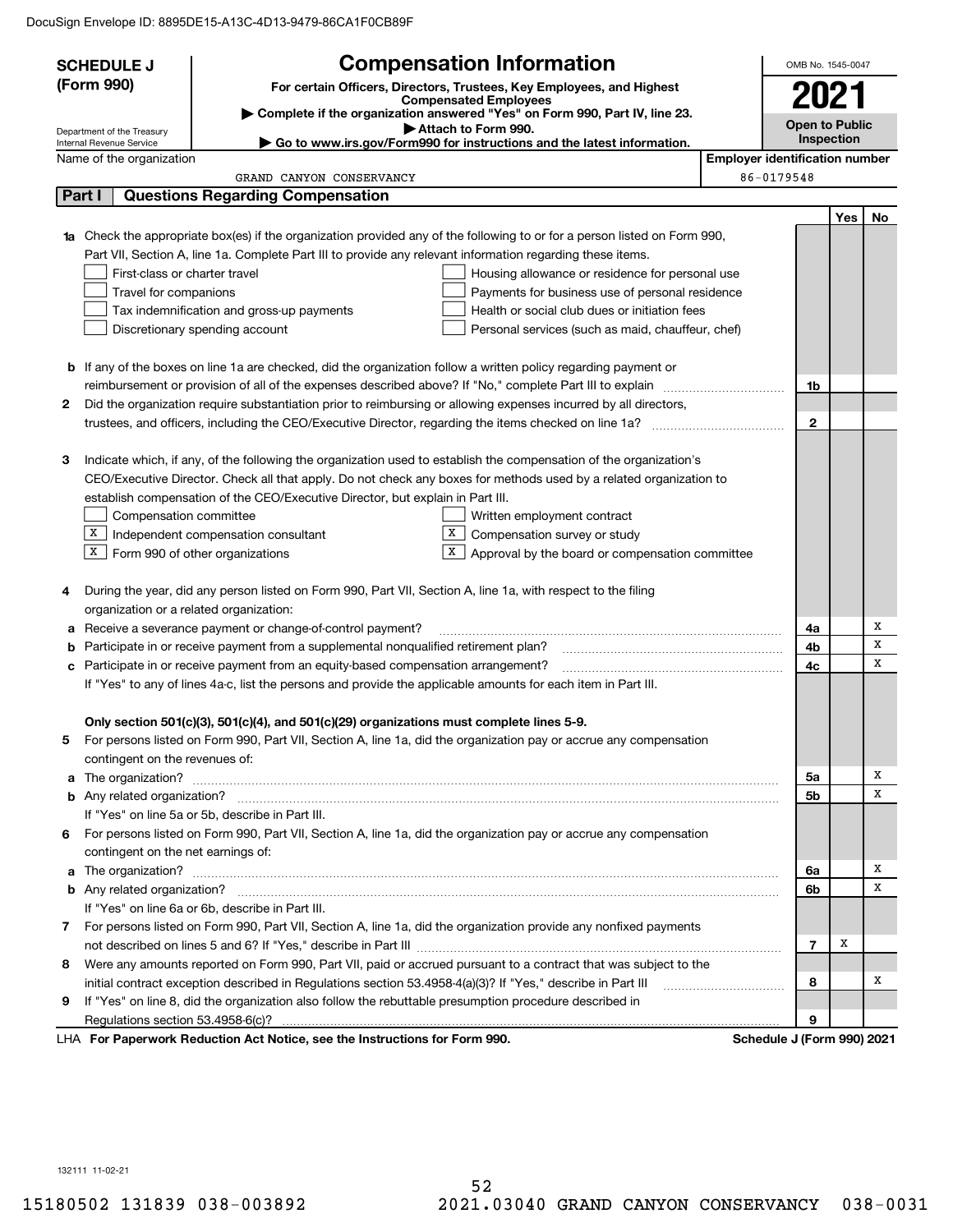| Schedule J (Form 990) 2021 | GRAND CANYON CONSERVANCY | 86-0179548                                                                                                                                     | Page 2 |
|----------------------------|--------------------------|------------------------------------------------------------------------------------------------------------------------------------------------|--------|
|                            |                          | Part II   Officers, Directors, Trustees, Key Employees, and Highest Compensated Employees. Use duplicate copies if additional space is needed. |        |

For each individual whose compensation must be reported on Schedule J, report compensation from the organization on row (i) and from related organizations, described in the instructions, on row (ii). Do not list any individuals that aren't listed on Form 990, Part VII.

**Note:**  The sum of columns (B)(i)-(iii) for each listed individual must equal the total amount of Form 990, Part VII, Section A, line 1a, applicable column (D) and (E) amounts for that individual.

| (A) Name and Title                |            | (B) Breakdown of W-2 and/or 1099-MISC and/or 1099-NEC<br>compensation |                                           |                                           | (C) Retirement and<br>other deferred<br>benefits | (D) Nontaxable   | (E) Total of columns<br>$(B)(i)-(D)$ | (F) Compensation<br>in column (B)         |
|-----------------------------------|------------|-----------------------------------------------------------------------|-------------------------------------------|-------------------------------------------|--------------------------------------------------|------------------|--------------------------------------|-------------------------------------------|
|                                   |            | (i) Base<br>compensation                                              | (ii) Bonus &<br>incentive<br>compensation | (iii) Other<br>reportable<br>compensation | compensation                                     |                  |                                      | reported as deferred<br>on prior Form 990 |
| THERESA MCMULLAN<br>(1)           | (i)        | 193,645.                                                              | $\mathbf{0}$ .                            | $\mathsf{0}\,.$                           | 8,047.                                           | $\mathfrak{o}$ . | 201,692.                             | $\mathbf 0$ .                             |
| CHIEF EXECUTIVE OFFICER           | (ii)       | $\mathbf{0}$ .                                                        | $\mathbf{0}$                              | $\mathbf{0}$ .                            | $\mathbf{0}$ .                                   | $\mathfrak o$ .  | $\mathbf{0}$ .                       | $\mathbf 0$ .                             |
| MARIE BUCK<br>(2)                 | (i)        | 147,522.                                                              | 14,976.                                   | $\mathbf{0}$ .                            | 5,978.                                           | $\mathfrak o$ .  | 168,476.                             | $\mathbf 0$ .                             |
| CHIEF FINANCE & OPERATING OFFICER | (ii)       | $\mathbf{0}$ .                                                        | $\mathbf{0}$ .                            | 0.                                        | $\mathbf{0}$ .                                   | $\mathfrak{o}$ . | $\mathbf{0}$ .                       | $\mathbf 0$ .                             |
| DANIELLE SEGURA<br>(3)            | (i)        | 138,017.                                                              | 10,800.                                   | $\mathsf{0}\,.$                           | 5,535.                                           | $\mathfrak o$ .  | 154,352.                             | $\mathbf 0$ .                             |
| CHIEF PHILANTHROPY OFFICER        | (ii)       | $\mathbf{0}$ .                                                        | $\mathbf{0}$ .                            | 0.                                        | $\mathfrak o$ .                                  | $\mathbf{0}$ .   | $\mathbf{0}$ .                       | $\mathfrak o$ .                           |
|                                   | (i)        |                                                                       |                                           |                                           |                                                  |                  |                                      |                                           |
|                                   | (ii)       |                                                                       |                                           |                                           |                                                  |                  |                                      |                                           |
|                                   | (i)        |                                                                       |                                           |                                           |                                                  |                  |                                      |                                           |
|                                   | (ii)       |                                                                       |                                           |                                           |                                                  |                  |                                      |                                           |
|                                   | (i)        |                                                                       |                                           |                                           |                                                  |                  |                                      |                                           |
|                                   | (ii)       |                                                                       |                                           |                                           |                                                  |                  |                                      |                                           |
|                                   | (i)        |                                                                       |                                           |                                           |                                                  |                  |                                      |                                           |
|                                   | (ii)       |                                                                       |                                           |                                           |                                                  |                  |                                      |                                           |
|                                   | (i)        |                                                                       |                                           |                                           |                                                  |                  |                                      |                                           |
|                                   | (ii)       |                                                                       |                                           |                                           |                                                  |                  |                                      |                                           |
|                                   | $(\sf{i})$ |                                                                       |                                           |                                           |                                                  |                  |                                      |                                           |
|                                   | (ii)       |                                                                       |                                           |                                           |                                                  |                  |                                      |                                           |
|                                   | (i)        |                                                                       |                                           |                                           |                                                  |                  |                                      |                                           |
|                                   | (ii)       |                                                                       |                                           |                                           |                                                  |                  |                                      |                                           |
|                                   | (i)        |                                                                       |                                           |                                           |                                                  |                  |                                      |                                           |
|                                   | (ii)       |                                                                       |                                           |                                           |                                                  |                  |                                      |                                           |
|                                   | $(\sf{i})$ |                                                                       |                                           |                                           |                                                  |                  |                                      |                                           |
|                                   | (ii)       |                                                                       |                                           |                                           |                                                  |                  |                                      |                                           |
|                                   | (i)        |                                                                       |                                           |                                           |                                                  |                  |                                      |                                           |
|                                   | (ii)       |                                                                       |                                           |                                           |                                                  |                  |                                      |                                           |
|                                   | (i)        |                                                                       |                                           |                                           |                                                  |                  |                                      |                                           |
|                                   | (ii)       |                                                                       |                                           |                                           |                                                  |                  |                                      |                                           |
|                                   | (i)        |                                                                       |                                           |                                           |                                                  |                  |                                      |                                           |
|                                   | (ii)       |                                                                       |                                           |                                           |                                                  |                  |                                      |                                           |
|                                   | (i)        |                                                                       |                                           |                                           |                                                  |                  |                                      |                                           |
|                                   | (ii)       |                                                                       |                                           |                                           |                                                  |                  |                                      |                                           |

**Schedule J (Form 990) 2021**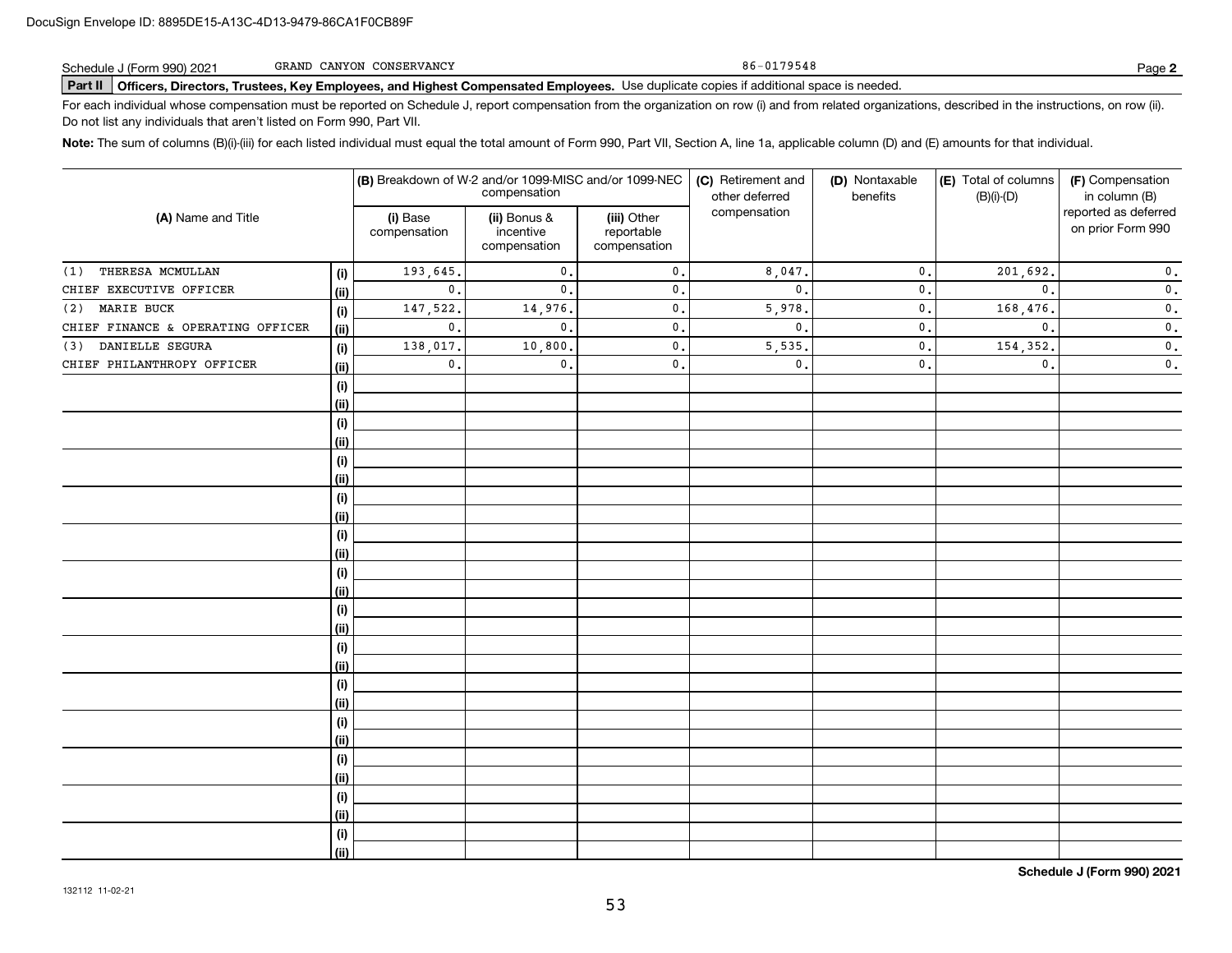| .1990) 2021<br>sched<br>ule<br>$1 - \alpha$ rr                                            | CONSERVANCY<br><b>BATTZONT</b><br>GRANI<br>a na v<br>UМ | $-01$<br>86<br>70-<br>, 7 3 4 6 | Page |
|-------------------------------------------------------------------------------------------|---------------------------------------------------------|---------------------------------|------|
| .a. 111<br>nformation<br>upplemental <sup>1-</sup><br>$-$ and $\mathbf{III}$ $\mathbf{I}$ |                                                         |                                 |      |

Provide the information, explanation, or descriptions required for Part I, lines 1a, 1b, 3, 4a, 4b, 4c, 5a, 5b, 6a, 6b, 7, and 8, and for Part II. Also complete this part for any additional information.

PART I, LINE 7:

BONUSES FOR THE YEAR ARE DETERMINED ANNUALLY IN FEBRUARY OF THE FOLLOWING

YEAR BY A VOTE OF THE BOARD DURING THE FEBRUARY QUARTER 1 MEETING. THE

ELIGIBLE BONUS RANGE IS SET BETWEEN 0-5% AND IS BASED ON ANNUAL PERFORMANCE

GOALS AS DETERMINED BY THE BOARD.

**Schedule J (Form 990) 2021**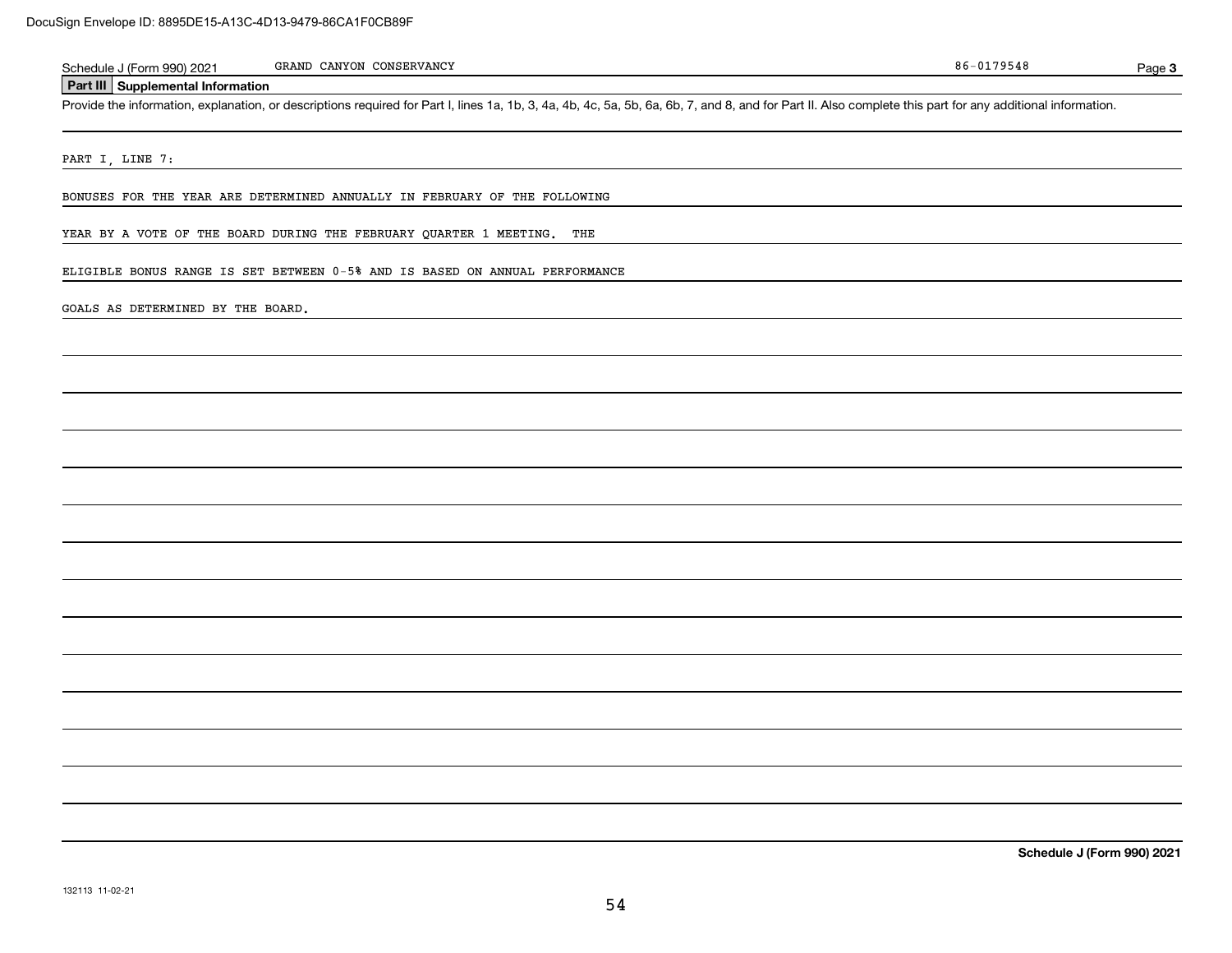| <b>SCHEDULE O</b><br>(Form 990)<br>Department of the Treasury<br>Internal Revenue Service | Supplemental Information to Form 990 or 990-EZ<br>Complete to provide information for responses to specific questions on<br>Form 990 or 990-EZ or to provide any additional information.<br>Attach to Form 990 or Form 990-EZ.<br>Go to www.irs.gov/Form990 for the latest information. | OMB No. 1545-0047<br><b>Open to Public</b><br>Inspection |  |
|-------------------------------------------------------------------------------------------|-----------------------------------------------------------------------------------------------------------------------------------------------------------------------------------------------------------------------------------------------------------------------------------------|----------------------------------------------------------|--|
| Name of the organization                                                                  | GRAND CANYON CONSERVANCY                                                                                                                                                                                                                                                                | <b>Employer identification number</b><br>86-0179548      |  |
|                                                                                           | FORM 990, PART III, LINE 1, DESCRIPTION OF ORGANIZATION MISSION:<br>THE MISSION OF THE GRAND CANYON CONSERVANCY IS TO INSPIRE GENERATIONS                                                                                                                                               |                                                          |  |
|                                                                                           |                                                                                                                                                                                                                                                                                         |                                                          |  |
|                                                                                           | OF PARK CHAMPIONS TO CHERISH AND SUPPORT THE NATURAL AND CULTURAL                                                                                                                                                                                                                       |                                                          |  |
|                                                                                           | WONDER OF THE GRAND CANYON. GRAND CANYON CONSERVANCY IS THE OFFICIAL                                                                                                                                                                                                                    |                                                          |  |
|                                                                                           | NONPROFIT PARTNER OF THE GRAND CANYON NATIONAL PARK, OPERATING RETAIL                                                                                                                                                                                                                   |                                                          |  |
|                                                                                           | SHOPS WITHIN THE PARK, AND PROVIDING PREMIER EDUCATIONAL PROGRAMS ABOUT                                                                                                                                                                                                                 |                                                          |  |
|                                                                                           | THE NATURAL AND CULTURAL HISTORY OF THE REGION. SUPPORTERS FUND                                                                                                                                                                                                                         |                                                          |  |
|                                                                                           | PROJECTS INCLUDING THE PRESERVATION AND SAFEGUARDING OF GRAND CANYON                                                                                                                                                                                                                    |                                                          |  |
|                                                                                           | CULTURE AND HISTORY, TRAILS AND HISTORIC BUILDING PRESERVATION,                                                                                                                                                                                                                         |                                                          |  |
|                                                                                           | EDUCATIONAL PROGRAMS FOR THE PUBLIC, AND THE PROTECTION OF WILDLIFE AND                                                                                                                                                                                                                 |                                                          |  |
| THEIR NATURAL HABITAT.                                                                    |                                                                                                                                                                                                                                                                                         |                                                          |  |
|                                                                                           |                                                                                                                                                                                                                                                                                         |                                                          |  |
|                                                                                           | FORM 990, PART III, LINE 4A, DESCRIPTION OF PROGRAM SERVICE:                                                                                                                                                                                                                            |                                                          |  |
|                                                                                           | WITH THE GENEROUS SUPPORT OF MEMBERS AND DONORS, GRAND CANYON                                                                                                                                                                                                                           |                                                          |  |
|                                                                                           | CONSERVANCY (GCC) FUNDS PARK IMPROVEMENTS AND ESSENTIAL INITIATIVES IN                                                                                                                                                                                                                  |                                                          |  |
|                                                                                           | YOUTH EDUCATION, TRAIL RESTORATION, WILDLIFE AND HABITAT PROTECTION,                                                                                                                                                                                                                    |                                                          |  |
|                                                                                           | AND ART AND CULTURE. WE OPERATE RETAIL OUTLETS THROUGHOUT THE PARK AND                                                                                                                                                                                                                  |                                                          |  |
|                                                                                           | A PORTION OF ALL STORE SALES GOES DIRECTLY TO BENEFIT PARK PROGRAMS.                                                                                                                                                                                                                    |                                                          |  |
|                                                                                           | GCC EXTENDS THE PARK'S EDUCATIONAL MISSION BY PUBLISHING BOOKS AND                                                                                                                                                                                                                      |                                                          |  |
|                                                                                           | OTHER MATERIALS RELATED TO THE GRAND CANYON REGION AND THROUGH THE                                                                                                                                                                                                                      |                                                          |  |
| GRAND CANYON CONSERVANCY FIELD INSTITUTE, WHICH LEADS VISITORS INTO THE                   |                                                                                                                                                                                                                                                                                         |                                                          |  |
| CANYON AND ALONG THE RIM WITH RECOGNIZED EXPERTS.                                         |                                                                                                                                                                                                                                                                                         |                                                          |  |
|                                                                                           |                                                                                                                                                                                                                                                                                         |                                                          |  |
|                                                                                           | THE FOLLOWING ARE SELECT PROJECTS FUNDED IN 2021:                                                                                                                                                                                                                                       |                                                          |  |
|                                                                                           |                                                                                                                                                                                                                                                                                         |                                                          |  |

TRAILS FOREVER:

132211 11-11-21 LHA For Paperwork Reduction Act Notice, see the Instructions for Form 990 or 990-EZ. Schedule O (Form 990) 2021 55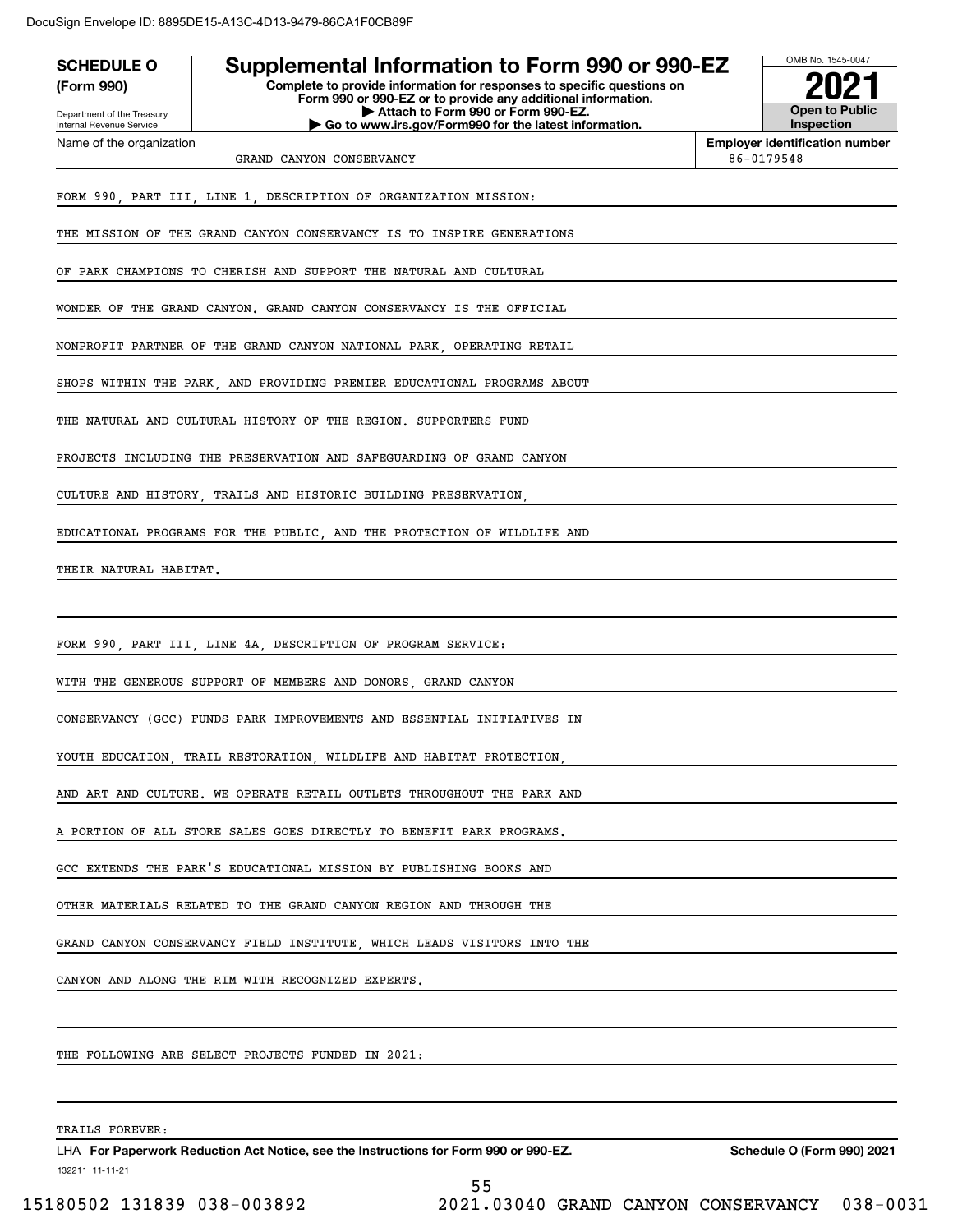| Schedule O (Form 990) 2021<br>Name of the organization                  | Page 2<br><b>Employer identification number</b> |
|-------------------------------------------------------------------------|-------------------------------------------------|
| GRAND CANYON CONSERVANCY                                                | 86-0179548                                      |
| A TRAILS FOREVER ENDOWMENT FUND AND ANNUAL RESTORATION CONTRIBUTIONS    |                                                 |
| HELP THE PARK IMPROVE AND MAINTAIN MORE THAN 126 MILES OF HISTORIC      |                                                 |
| TRAILS. THE ENDOWMENT IS THE DEPOSITORY ACCOUNT FOR CONTINUED           |                                                 |
| FUNDRAISING EFFORTS UNDERWAY TO BUILD A RELIABLE SOURCE OF INCOME FOR   |                                                 |
| PARK STAFF TO CONDUCT ONGOING TRAIL RESTORATION AND MAINTENANCE         |                                                 |
| THROUGHOUT THE PARK.                                                    |                                                 |
|                                                                         |                                                 |
| DESERT VIEW INTER-TRIBAL CULTURAL HERITAGE SITE:                        |                                                 |
| THE SECOND PHASE OF THE DESERT VIEW INTER-TRIBAL CULTURAL HERITAGE SITE |                                                 |
| (THE FIRST PHASE, COMPLETED IN 2019, INCLUDED THE CONSERVATION OF THE   |                                                 |
| MURALS INSIDE DESERT VIEW WATCHTOWER) BEGINS A NEW ERA FOR GRAND CANYON |                                                 |
| NATIONAL PARK IN ADDRESSING THE HISTORIC INEQUITIES INHERENT IN WESTERN |                                                 |
| LAND DOMINATION. WHEN COMPLETED, IT WILL CONVEY A NEW RELATIONSHIP AND  |                                                 |
| PARTNERSHIP BETWEEN INDIGENOUS TRIBES AND THE NATIONAL PARK SERVICE,    |                                                 |
| ELEVATING GRAND CANYON THROUGH THE VOICES AND HUMAN STORIES OF THE      |                                                 |
| PARK'S TRADITIONALLY ASSOCIATED TRIBES. THE SITE WILL PROVIDE THE       |                                                 |
| OPPORTUNITY FOR TRIBAL MEMBERS TO TEACH VISITORS ABOUT PAST AND PRESENT |                                                 |
| INDIGENOUS LIFE AND CULTURE IN AND AROUND GRAND CANYON. VISITORS WILL   |                                                 |
| HAVE THE OPPORTUNITY TO INTERACT DIRECTLY WITH TRIBAL MEMBERS, LISTEN   |                                                 |
| TO THEIR STORIES, AND OBSERVE VARIOUS CULTURAL DEMONSTRATIONS.          |                                                 |
|                                                                         |                                                 |
| RESIDENCE PROGRAMS:                                                     |                                                 |
| THE GRAND CANYON ARTIST IN RESIDENCE PROGRAM WAS RELAUNCHED IN 2021 TO  |                                                 |
| INSPIRE A TRULY DIVERSE GROUP OF ARTISTS TO EXPRESS THEIR LIVED         |                                                 |
| EXPERIENCES OF THE GRAND CANYON. HEATHER L. JOHNSON WAS THE FIRST       |                                                 |
| ARTIST BACK SINCE 2017, FOLLOWED BY DANCER ERIN REYNOLDS. BOTH STAYED   |                                                 |
| AND WORKED AT THE HISTORIC VERKAMP'S VISITOR CENTER FOR SIX WEEKS.      |                                                 |
| HOSTING PUBLIC PROGRAMS ABOUT THEIR WORK DURING THEIR RESIDENCIES. GCC  |                                                 |
| 132212 11-11-21                                                         | <b>Schedule O (Form 990) 2021</b>               |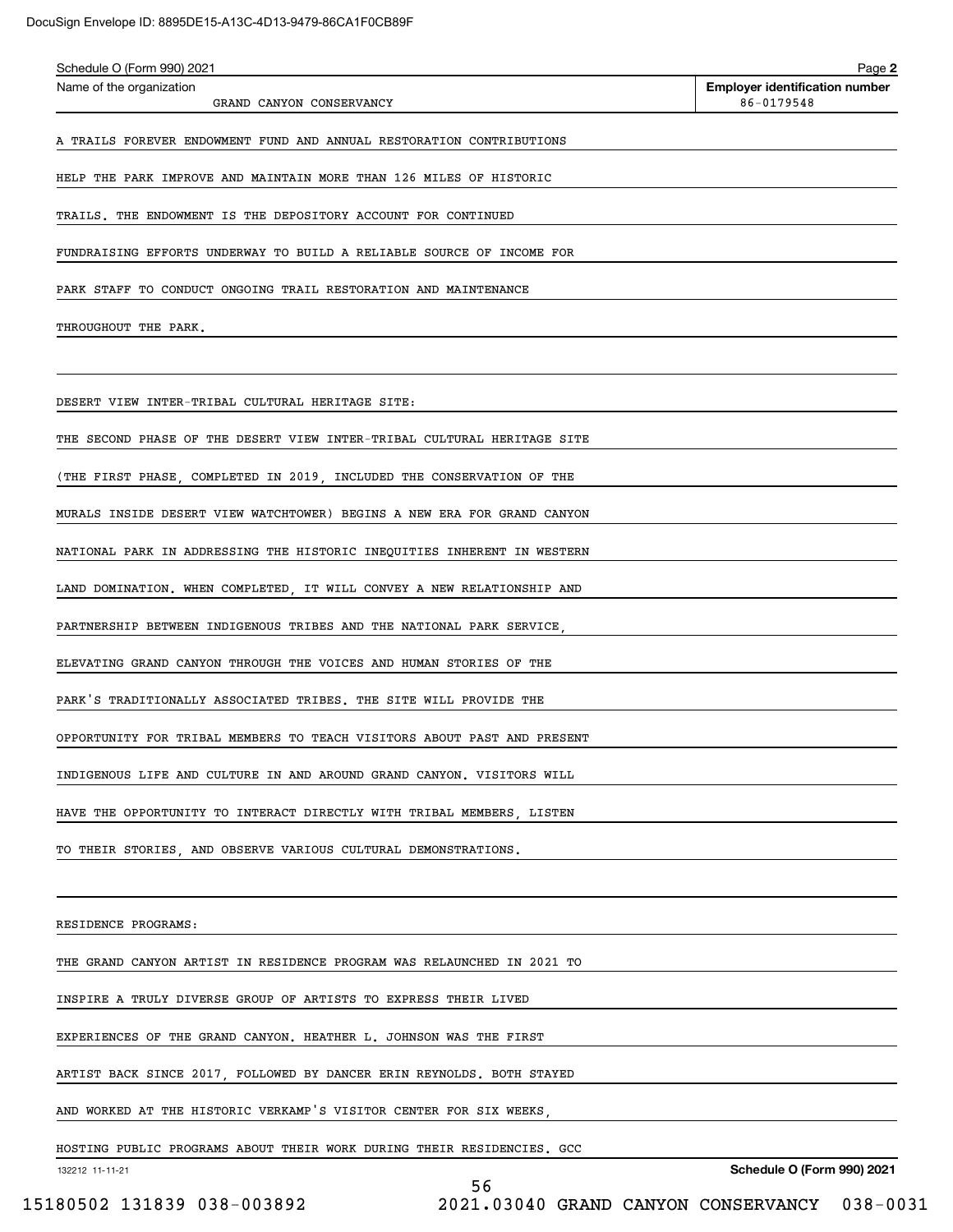| Schedule O (Form 990) 2021                                              | Page 2                                              |
|-------------------------------------------------------------------------|-----------------------------------------------------|
| Name of the organization<br>GRAND CANYON CONSERVANCY                    | <b>Employer identification number</b><br>86-0179548 |
| ALSO LAUNCHED A NEW GRAND CANYON ASTRONOMER IN RESIDENCE PROGRAM IN     |                                                     |
| 2021. THIS PROGRAM OFFERS PROFESSIONAL AND AMATEUR ASTRONOMERS,         |                                                     |
| EDUCATORS, SCIENTISTS, WRITERS, AND VISUAL AND PERFORMING ARTISTS THE   |                                                     |
| OPPORTUNITY TO PRACTICE AND SHARE THEIR DISCIPLINE UNDER ONE OF THE     |                                                     |
| MOST PRISTINE NIGHT SKIES IN THE UNITED STATES. TYLER NORDGREN WAS OUR  |                                                     |
| FIRST-EVER ASTRONOMER IN RESIDENCE, FOLLOWED BY DEAN REGAS.             |                                                     |
|                                                                         |                                                     |
| PROTECTING THE NIGHT SKY:                                               |                                                     |
| IN 2021, THE ANNUAL GRAND CANYON NATIONAL PARK STAR PARTY WAS PRESENTED |                                                     |
| IN A VIRTUAL FORMAT DUE TO COVID-19 RESTRICTIONS AROUND IN-PERSON       |                                                     |
| GATHERINGS. EACH EVENING FROM JUNE 5-12, 2021, SPECIAL VIDEO-CONFERENCE |                                                     |
| DISCUSSIONS WERE PRESENTED BY GUEST SPEAKERS, INCLUDING AARON YAZZIE,   |                                                     |
| MECHANICAL ENGINEER FOR NASA'S JET PROPULSION LABORATORY, SEQUOYAH      |                                                     |
| FELLOW AND PROFESSIONAL MEMBER AMERICAN INDIAN SCIENCE AND ENGINEERING  |                                                     |
| SOCIETY; AUTUMN GILLARD, DARK SKY RANGER AT PIPE SPRINGS NATIONAL       |                                                     |
| MONUMENT AND MEMBER OF THE PAIUTE INDIAN TRIBE OF UTAH; ED KABOTIE,     |                                                     |
| HOPI/TEWA ARTIST AND EDUCATOR; BRYAN BATES, CO-FOUNDER OF THE SOCIETY   |                                                     |
| FOR CULTURAL ASTRONOMY IN THE AMERICAN SOUTHWEST; KENNY BOWEKATY,       |                                                     |
| ARCHAEOLOGIST, PRESERVATION OFFICER, TOUR GUIDE FOR THE PUEBLO OF ZUNI, |                                                     |
| AND ZUNI SPIRITUAL LEADER; BERTRAM TSAVADAWA, KATSINA DOLL CARVER,      |                                                     |
| ARTIST, AND TOUR GUIDE FOR ANCIENT PATHWAYS TOURS ON THE HOPI MESAS;    |                                                     |
| AND DR. DAVID KOERNER, RETIRED PROFESSOR OF CULTURAL ASTRONOMY AT       |                                                     |
| NORTHERN ARIZONA UNIVERSITY. ASTRONOMERS ALSO CONNECTED VIDEO CAMERAS   |                                                     |
| TO THEIR TELESCOPES AND DEVELOPED REAL TIME ASTROPHOTOGRAPHS OF         |                                                     |
| GALAXIES, NEBULAE, GLOBULAR CLUSTERS, AND ASTERISMS TO SHARE WITH THE   |                                                     |
| ONLINE AUDIENCE.                                                        |                                                     |
|                                                                         |                                                     |
| KIDS AT THE CANYON:                                                     |                                                     |
| 132212 11-11-21                                                         | <b>Schedule O (Form 990) 2021</b>                   |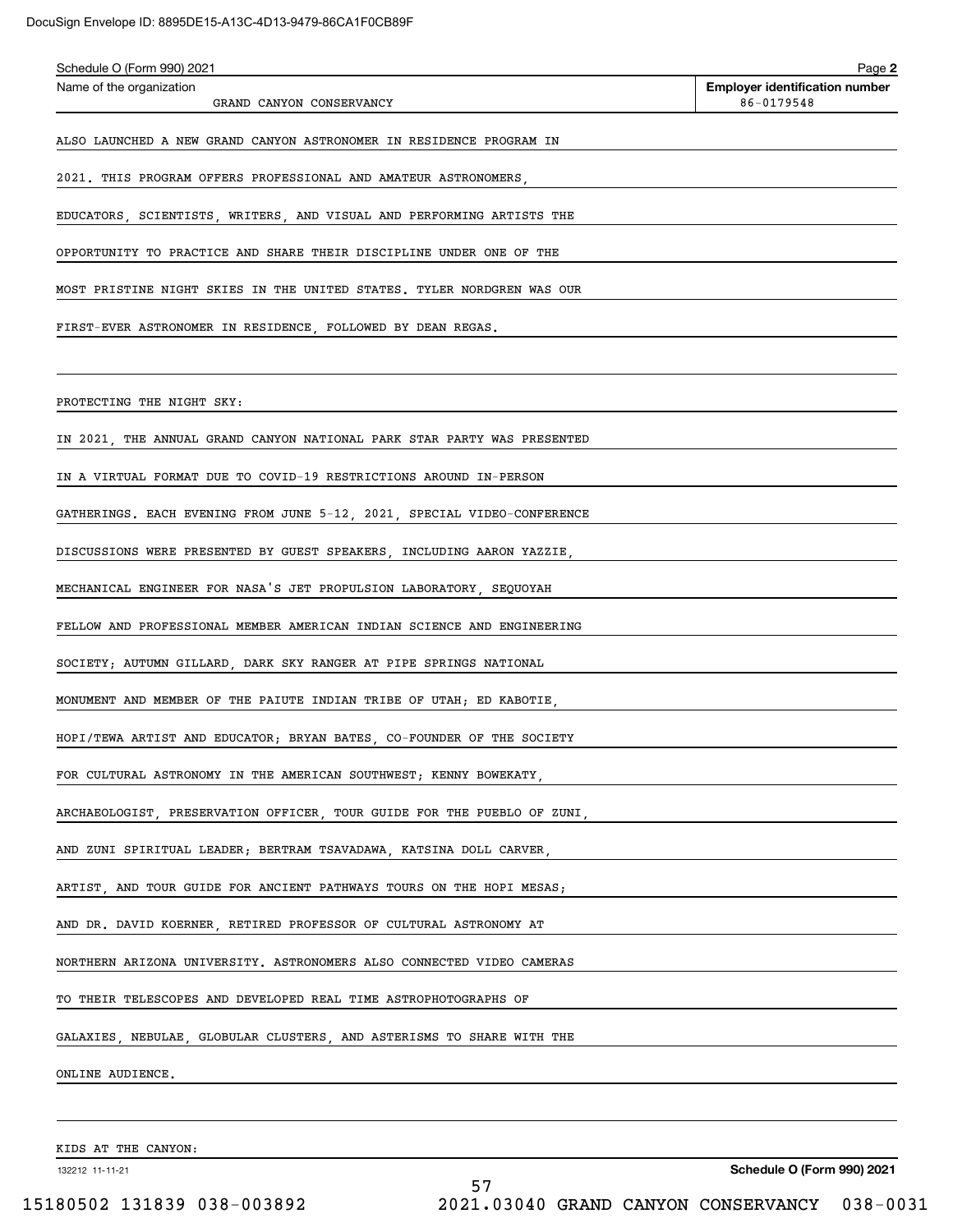| Schedule O (Form 990) 2021                                                  | Page 2                                              |
|-----------------------------------------------------------------------------|-----------------------------------------------------|
| Name of the organization<br>GRAND CANYON CONSERVANCY                        | <b>Employer identification number</b><br>86-0179548 |
| GCC FUNDING SUPPORTS NUMEROUS NPS EDUCATIONAL PROGRAMS, SUCH AS ON-SITE     |                                                     |
| FIELD TRIPS, RANGERS IN THE CLASSROOM, AND TEACHER ENVIRONMENTAL            |                                                     |
| EDUCATION WORKSHOPS. YOUNG PEOPLE COMPLETED A SERIES OF ACTIVITIES          |                                                     |
| DURING THEIR PARK VISIT TO EARN AN OFFICIAL JUNIOR RANGER PATCH AND         |                                                     |
| CERTIFICATE.                                                                |                                                     |
|                                                                             |                                                     |
| FORM 990, PART III, LINE 4B, PROGRAM SERVICE ACCOMPLISHMENTS:               |                                                     |
| GCC RESUMED FIELD INSTITUTE PROGRAMMING IN 2021 TO INCLUDE EDUCATIONAL      |                                                     |
| RIVER TRIPS, DAY TOURS, AND SEVERAL MULTI DAY BACKPACK TRIPS IN THE         |                                                     |
| CANYON. THE PROGRAMS PROVIDED EDUCATIONAL IMMERSIVE EXPERIENCE TO           |                                                     |
| PARTICIPANTS LED BY FIELD EXPERTS AND PROFESSIONALS.                        |                                                     |
|                                                                             |                                                     |
| FORM 990, PART VI, SECTION A, LINE 1A:                                      |                                                     |
| THE EXECUTIVE COMMITTEE SHALL HAVE THE POWER TO ACT FOR THE BOARD OR TO     |                                                     |
| BIND GCC ONLY TO THE EXTENT AUTHORIZED BY THESE BYLAWS. THE EXECUTIVE       |                                                     |
| COMMITTEE SHALL BE COMPRISED OF THE CHAIR OF THE BOARD, THE VICE CHAIR OF   |                                                     |
| THE BOARD (IF APPOINTED), THE IMMEDIATE PAST CHAIR OF THE BOARD (IF A       |                                                     |
| CURRENT DIRECTOR), AND THE CHAIRS OF ALL STANDING COMMITTEES, EACH SUBJECT  |                                                     |
| TO BOARD APPROVAL. THE CEO SHALL BE AN EX-OFFICIO NON-VOTING MEMBER. THE    |                                                     |
| CHAIR OF THE BOARD SHALL BE THE CHAIR OF THE EXECUTIVE COMMITTEE. THE       |                                                     |
| EXECUTIVE COMMITTEE SHALL NOT HAVE THE POWER TO (A) BORROW OR LEND MONEY;   |                                                     |
| (B) SELL, ENCUMBER OR LEASE ANY REAL ESTATE FOR MORE THAN ONE (1) YEAR; (C) |                                                     |
| EXECUTE GUARANTEES OR ACT AS SURETY; (D) AUTHORIZE OR COMMIT GCC FOR ANY    |                                                     |
| UNBUDGETED EXPENDITURE, OBLIGATION, OR SERIES OF RELATED EXPENDITURES OR    |                                                     |
| OBLIGATIONS IN EXCESS OF \$100,000; (E) COMMENCE OR SETTLE LITIGATION; (F)  |                                                     |
| AUTHORIZE DISTRIBUTIONS; (G) FILL VACANCIES ON THE BOARD OR ON ANY          |                                                     |
| COMMITTEE; (H) ADOPT, AMEND, OR REPEAL THE ARTICLES OF INCORPORATION OR     |                                                     |
| THESE BYLAWS; OR (I) FIX OR APPROVE COMPENSATION TO ANY DIRECTOR OR ANY     |                                                     |
| 132212 11-11-21                                                             | <b>Schedule O (Form 990) 2021</b>                   |

58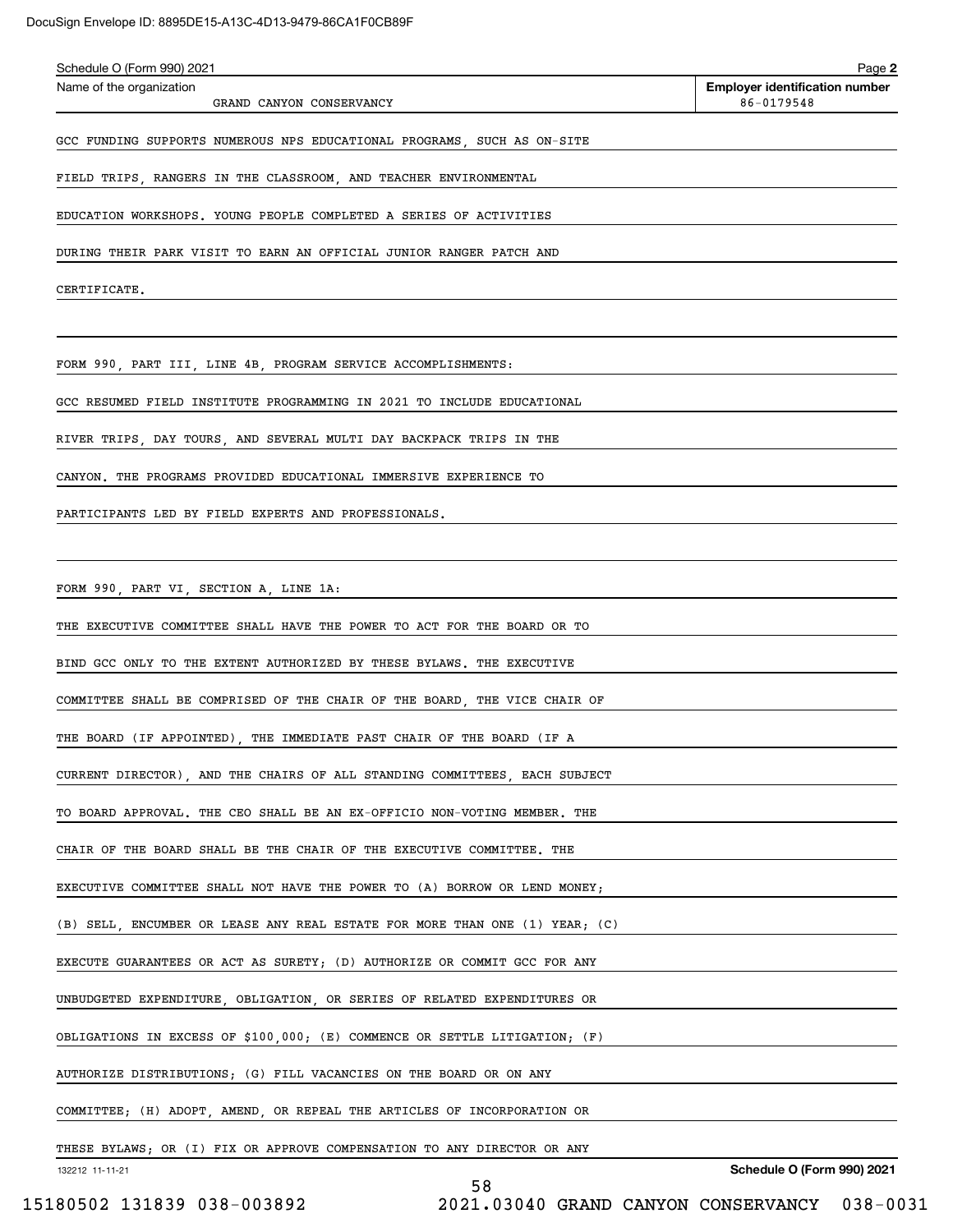| Schedule O (Form 990) 2021                                                  | Page 2                                |
|-----------------------------------------------------------------------------|---------------------------------------|
| Name of the organization                                                    | <b>Employer identification number</b> |
| GRAND CANYON CONSERVANCY                                                    | 86-0179548                            |
| COMMITTEE. THE EXECUTIVE COMMITTEE SHALL REPORT ALL ACTIONS TAKEN ON BEHALF |                                       |
| OF THE BOARD AT THE NEXT MEETING OF THE BOARD, WHICH SHALL BE DEEMED        |                                       |
| RATIFIED BY THE BOARD UNLESS 60% OF THE BOARD PRESENT AT THE MEETING VOTES  |                                       |
| TO REVERSE ANY SUCH ACTION BY THE EXECUTIVE COMMITTEE.                      |                                       |
|                                                                             |                                       |
| FORM 990, PART VI, SECTION A, LINE 6:                                       |                                       |
| MEMBERSHIP IN GCC SHALL BE OPEN TO THOSE PERSONS INTERESTED IN SUPPORTING   |                                       |
| THE PURPOSES OF GCC AS SET FORTH IN THE ARTICLES OF INCORPORATION AND THESE |                                       |
| BYLAWS, AND WHO CONTRIBUTE FINANCIALLY TO THE SUPPORT OF GCC IN AT LEAST    |                                       |
| THE MINIMUM AMOUNT, IF ANY, ASSET PERIODICALLY BY THE BOARD OF DIRECTORS,   |                                       |
| AND WHO SATISFY ANY OTHER CRITERIA ESTABLISHED BY THE BOARD OF DIRECTORS.   |                                       |
| MEMBERS SHALL HAVE NO VOTING RIGHTS. MEMBERS ARE WELCOME TO ATTEND MEETINGS |                                       |
|                                                                             |                                       |

FORM 990, PART VI, SECTION B, LINE 11B:

THE ORGANIZATION PROVIDES THE 990 DRAFT TO THE FULL BOARD TO REVIEW. THE

NAME AND THE ADDRESS OF THE CONTRIBUTORS IN SCHEDULE B ARE NOT SHARED WITH

THE BOARD, ONLY THE CONTRIBUTED AMOUNTS ARE SHARED. AFTER REVIEW, THE

BOARD VOTES TO ACCEPT THE 990. THEN, THE 990 WILL BE FILED WITH IRS AFTER

BOARD APPROVAL.

FORM 990, PART VI, SECTION B, LINE 12C:

BOARD MEMBERS WILL ATTEST TO THE FACT THERE ARE NO CONFLICTS OF INTEREST,

OR DISCLOSE SUCH CONFLICTS IN WRITING ON AN ANNUAL BASIS AND AGREE TO

NOTIFY THE BOARD SHOULD THEIR STATUS CHANGE. ALL BOARD MEMBERS ARE REQUIRED

TO ANNUALLY CERTIFY IN WRITING THEIR COMPLIANCE WITH THE ETHICS AND

CONFLICT OF INTEREST POLICY. THIS IS TRACKED BY THE CORPORATE SECRETARY IN

THE ONLINE BOARD PORTAL, BOARD EFFECT.

132212 11-11-21